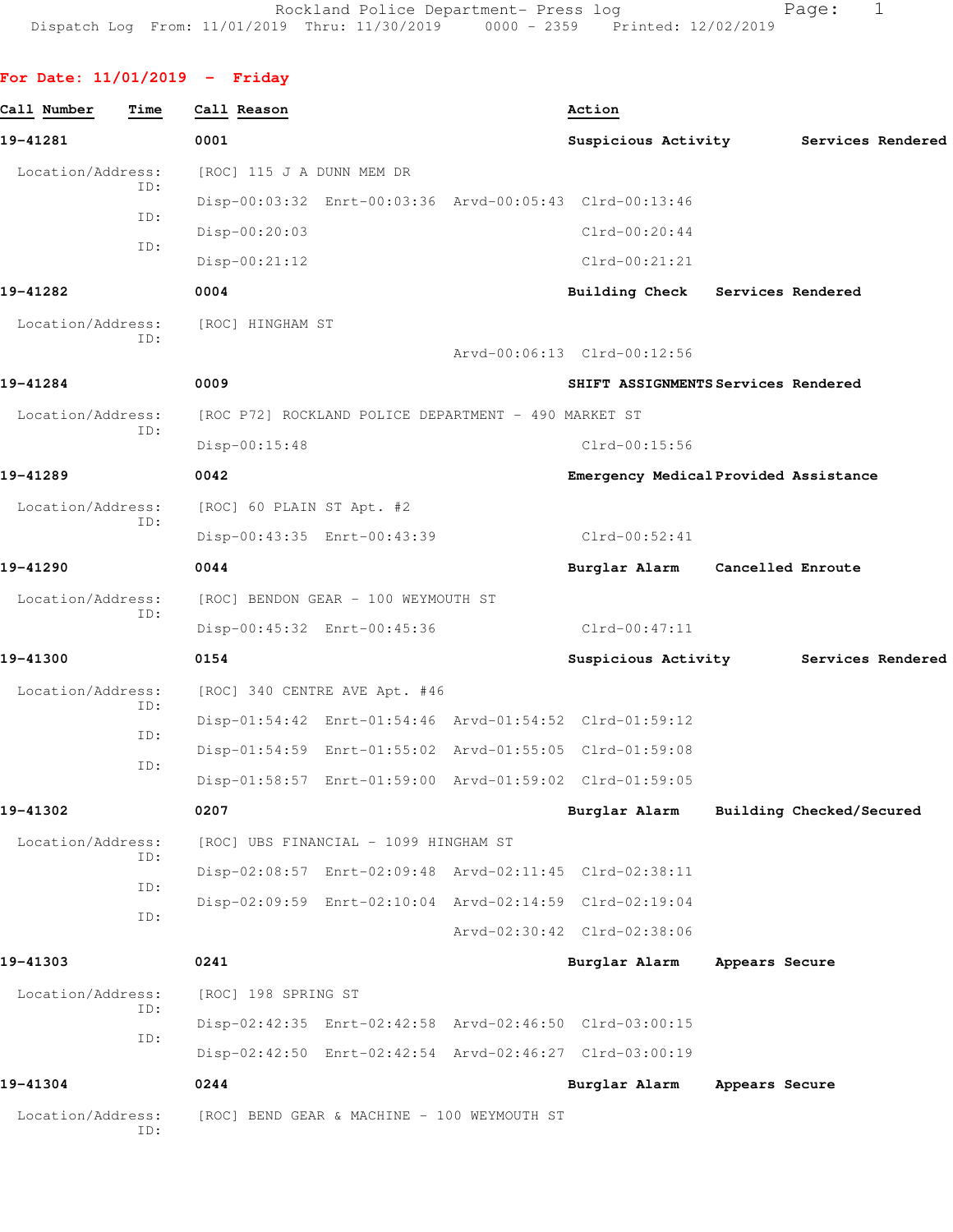| Dispatch Log From: 11/01/2019 Thru: 11/30/2019 0000 - 2359 Printed: 12/02/2019 |                   | Rockland Police Department- Press log |                                                         |                   | Page:      | 2                 |
|--------------------------------------------------------------------------------|-------------------|---------------------------------------|---------------------------------------------------------|-------------------|------------|-------------------|
|                                                                                |                   |                                       | Disp-02:45:51 Enrt-02:45:58 Arvd-02:49:53 Clrd-03:00:10 |                   |            |                   |
| 19-41309                                                                       | 0336              |                                       | Road Obstruction Services Rendered                      |                   |            |                   |
| Location/Address:                                                              |                   | [ROC] 10 WRIGHT ST @ 21 CURRY ST      |                                                         |                   |            |                   |
| ID:                                                                            |                   |                                       | Disp-03:37:12 Enrt-03:37:42 Arvd-03:50:00 Clrd-04:06:02 |                   |            |                   |
| TD:                                                                            |                   |                                       | Disp-03:39:14 Enrt-03:39:22 Arvd-03:49:55 Clrd-04:05:58 |                   |            |                   |
| 19-41315                                                                       | 0436              |                                       | MVA Property Damage Only Paper Exchange                 |                   |            |                   |
| Location/Address:                                                              | [ROC] VFW DR      |                                       |                                                         |                   |            |                   |
| ID:                                                                            |                   |                                       | Disp-04:37:20 Enrt-04:37:24 Arvd-04:46:02 Clrd-05:19:31 |                   |            |                   |
| ID:                                                                            |                   |                                       | Disp-04:46:25 Enrt-04:46:29 Arvd-04:57:56 Clrd-05:00:25 |                   |            |                   |
| 19-41317                                                                       | 0455              |                                       | Burglar Alarm                                           | Cancelled Enroute |            |                   |
| Location/Address:                                                              |                   | [ROC P70] D'ANGELOS - 144 MARKET ST   |                                                         |                   |            |                   |
| ID:                                                                            |                   | Disp-04:57:22 Enrt-04:57:33           | Clrd-04:58:34                                           |                   |            |                   |
| 19-41320                                                                       | 0505              |                                       | Assist Fire Department                                  |                   |            | Services Rendered |
| Location/Address:                                                              | [ROC] 7 WALNUT CT |                                       |                                                         |                   |            |                   |
| ID:                                                                            |                   |                                       | Disp-05:07:25 Enrt-05:07:31 Arvd-05:07:35 Clrd-05:08:25 |                   |            |                   |
| 19-41321                                                                       | 0512              |                                       | 911 Hang Up                                             | Services Rendered |            |                   |
| Location/Address:                                                              | [ROC] VFW DR      |                                       |                                                         |                   |            |                   |
| 19-41328                                                                       | 0601              |                                       | <b>Building Check</b>                                   | Appears Secure    |            |                   |
| Location/Address:                                                              | [ROC] UNION ST    |                                       |                                                         |                   |            |                   |
| ID:                                                                            |                   |                                       | Arvd-06:02:52 Clrd-06:27:40                             |                   |            |                   |
| 19-41332                                                                       | 0626              |                                       | Road Obstruction Services Rendered                      |                   |            |                   |
| Location/Address:                                                              |                   | [ROC] 408 UNION ST @ 11 NORTH AVE     |                                                         |                   |            |                   |
| ID:                                                                            |                   |                                       | Disp-06:27:49 Enrt-06:27:53 Arvd-06:31:43 Clrd-06:40:53 |                   |            |                   |
| 19-41337                                                                       | 0658              |                                       | Time off Services Rendered                              |                   |            |                   |
| Location:                                                                      | [ROC]             |                                       |                                                         |                   |            |                   |
| 19-41338                                                                       | 0713              |                                       | <b>Traffic Enforcement</b>                              |                   | No Service |                   |
| Location/Address:                                                              | [ROC] SALEM ST    |                                       |                                                         |                   |            |                   |
| ID:                                                                            |                   |                                       | Arvd-07:14:31 Clrd-07:18:51                             |                   |            |                   |
| 19-41339                                                                       | 0717              |                                       | Assist Fire Department                                  |                   |            | Services Rendered |
| Location/Address:                                                              | [ROC] 42 REED ST  |                                       |                                                         |                   |            |                   |
| ID:                                                                            |                   | Disp-07:18:23 Enrt-07:18:25           | $Clrd-07:25:30$                                         |                   |            |                   |
| ID:                                                                            |                   |                                       | Disp-07:20:44 Enrt-07:20:47 Arvd-07:20:48 Clrd-07:25:59 |                   |            |                   |
| 19-41341                                                                       | 0721              |                                       | Details / Time off                                      |                   |            | Services Rendered |
| Location:                                                                      | [ROC]             |                                       |                                                         |                   |            |                   |
| 19-41346                                                                       | 0805              |                                       | Information Call No Action Required                     |                   |            |                   |
| Location/Address: [ROC P72] ROCKLAND POLICE DEPARTMENT - 490 MARKET ST         |                   |                                       |                                                         |                   |            |                   |
|                                                                                |                   |                                       |                                                         |                   |            |                   |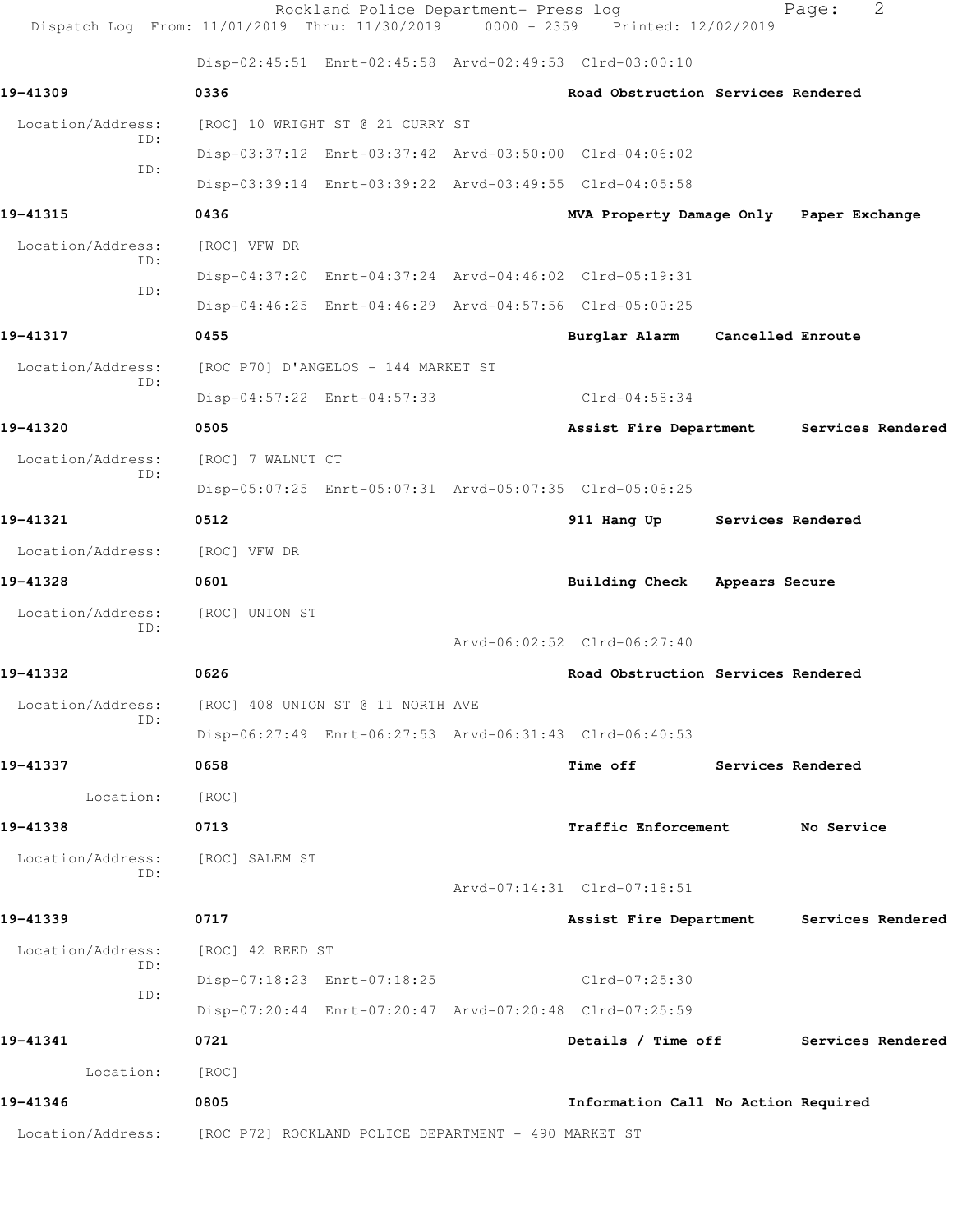Rockland Police Department- Press log extending Page: 3 Dispatch Log From: 11/01/2019 Thru: 11/30/2019 0000 - 2359 Printed: 12/02/2019

| 19-41348                          | 0811                                                    | Detail                                  | No Action Required |                   |
|-----------------------------------|---------------------------------------------------------|-----------------------------------------|--------------------|-------------------|
| Location/Address:                 | [ROC] 31 CRESTVIEW ST                                   |                                         |                    |                   |
| 19-41349                          | 0816                                                    | Wire down (Police)<br>Taken/Referred to |                    |                   |
| Other Agency<br>Location/Address: | [ROC] 211 CONCORD ST @ UNION ST                         |                                         |                    |                   |
| ID:                               | Disp-08:19:14                                           | Arvd-08:19:22 Clrd-08:26:28             |                    |                   |
| 19-41363                          | 1013                                                    | Motor Vehicle Complaint                 |                    | Investigated      |
| Location/Address:                 | [ROC] MARKET ST                                         |                                         |                    |                   |
| ID:                               | $Disp-10:14:20$                                         | Arvd-10:15:47 Clrd-10:24:59             |                    |                   |
| 19-41954                          | 1015                                                    | Animal Complaint Services Rendered      |                    |                   |
| Location/Address:                 | [ROC] 563 LIBERTY ST                                    |                                         |                    |                   |
| 19-41364                          | 1019                                                    | Assist Other Agency                     |                    | Services Rendered |
| Location/Address:                 | [ROC] 210 CONCORD ST                                    |                                         |                    |                   |
| ID:                               |                                                         | Arvd-10:19:00 Clrd-10:19:52             |                    |                   |
| ID:                               | Disp-10:21:18 Enrt-10:21:28                             | $Clrd-10:29:57$                         |                    |                   |
| 19-41365                          | 1019                                                    | Assist Other Agency                     |                    | Services Rendered |
| Location/Address:                 | [ROC] 320 CONCORD ST                                    |                                         |                    |                   |
| ID:                               | $Disp-10:21:01$                                         | $Clrd-10:21:23$                         |                    |                   |
| 19-41367                          | 1020                                                    | Follow-Up Investigation                 |                    | Investigated      |
| Location/Address:                 | [ROC] 42 STUDLEY CT                                     |                                         |                    |                   |
| ID:                               |                                                         | Arvd-10:20:00 Clrd-10:31:03             |                    |                   |
| 19-41366                          | 1022                                                    | Assist Other Agency                     |                    | Services Rendered |
| Location/Address:                 | [ROC] 320 CONCORD ST                                    |                                         |                    |                   |
| ID:                               |                                                         | Arvd-10:22:00 Clrd-10:23:09             |                    |                   |
| 19-41370                          | 1117                                                    | Warrant                                 | Services Rendered  |                   |
| Location/Address:                 | [ROC] 198 REED ST                                       |                                         |                    |                   |
| ID:                               | Disp-11:19:19 Enrt-11:21:18 Arvd-11:24:02 Clrd-11:47:17 |                                         |                    |                   |
| ID:                               | Disp-11:19:31 Enrt-11:21:21 Arvd-11:24:02 Clrd-12:33:04 |                                         |                    |                   |
| ID:                               | $Disp-11:31:26$                                         | Arvd-11:31:34 Clrd-11:47:21             |                    |                   |
| 19-41381                          | 1207                                                    | 911 Accidental                          | Investigated       |                   |
| Location/Address:                 | [ROC] 135 GROVE ST                                      |                                         |                    |                   |
| ID:                               | Disp-12:08:52 Enrt-12:09:39                             | $Clrd-12:41:31$                         |                    |                   |
| 19-41383                          | 1232                                                    | MVA Property Damage Only Paper Exchange |                    |                   |
| Location/Address:                 | [ROC P53] TK O'SHEA'S - 934 HINGHAM ST                  |                                         |                    |                   |
| ID:                               | $Disp-12:33:17$                                         | Arvd-12:33:21 Clrd-12:41:22             |                    |                   |
| 19-41384<br>Required              | 1257                                                    | Details / Time off                      |                    | No Action         |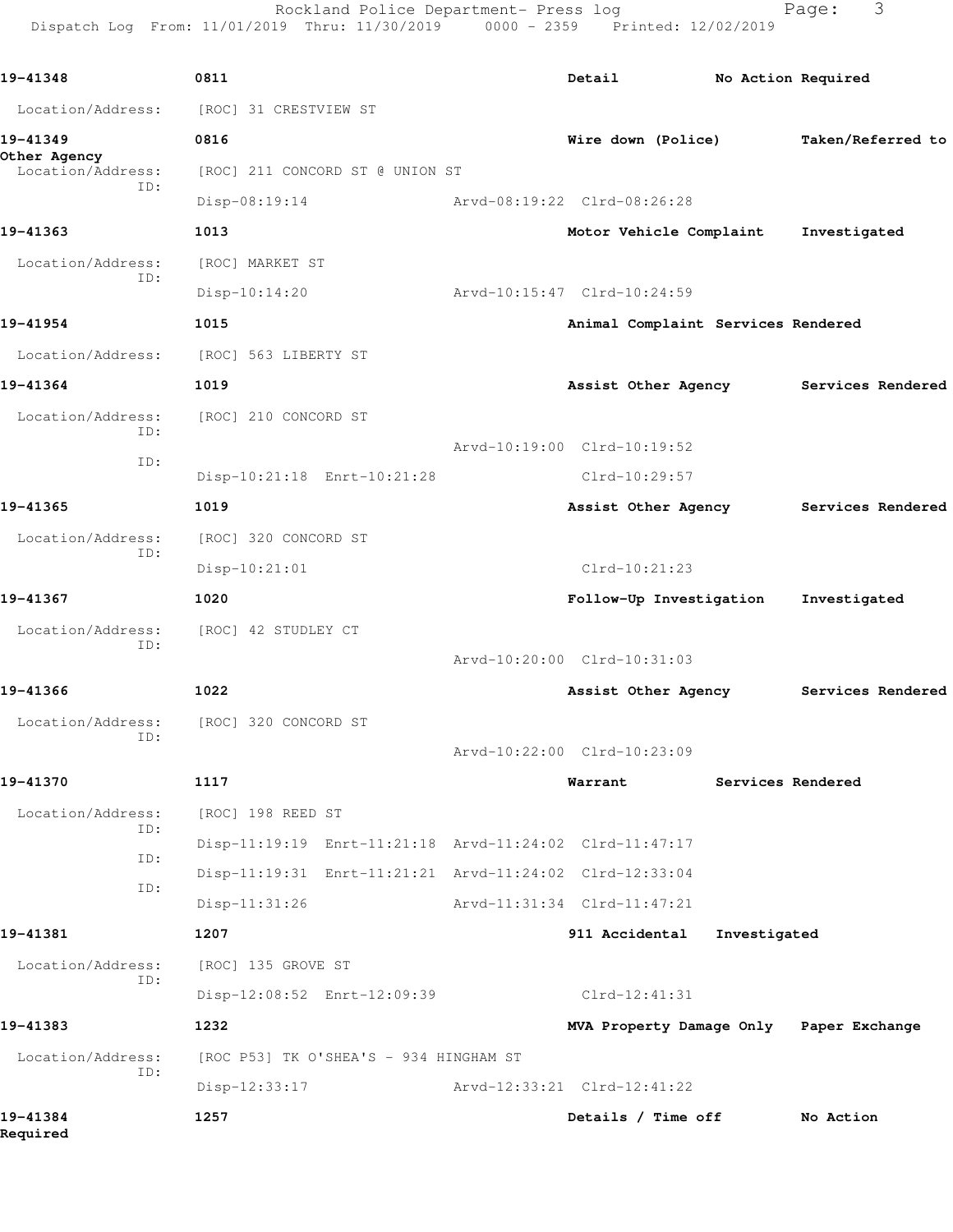|                          | Rockland Police Department- Press log<br>Dispatch Log From: 11/01/2019 Thru: 11/30/2019 0000 - 2359 Printed: 12/02/2019 |                                     | 4<br>Page:                                 |  |
|--------------------------|-------------------------------------------------------------------------------------------------------------------------|-------------------------------------|--------------------------------------------|--|
| Location:                | [ROC]                                                                                                                   |                                     |                                            |  |
| 19-41394                 | 1417                                                                                                                    | Assist Public Provided Assistance   |                                            |  |
| Location/Address:        | [ROC] 355 HINGHAM ST                                                                                                    |                                     |                                            |  |
| ID:                      | $Disp-14:19:50$                                                                                                         | $Clrd-14:20:27$                     |                                            |  |
| 19-41397                 | 1421                                                                                                                    |                                     | Neighbor Disturbance Advised to Court      |  |
| Location/Address:        | [ROC] 110 MARTHA DR Apt. #A                                                                                             |                                     |                                            |  |
| ID:                      | Disp-14:26:45                                                                                                           | $Clrd-14:37:43$                     |                                            |  |
| 19-41398                 | 1443                                                                                                                    | Traffic Enforcement                 | Services Rendered                          |  |
| Location/Address:<br>ID: | [ROC] 166 UNION ST @ 8 W WATER ST                                                                                       |                                     |                                            |  |
|                          | Disp-14:45:59                                                                                                           | $Clrd-14:47:08$                     |                                            |  |
| 19-41402                 | 1459                                                                                                                    | Details / Time off                  | No Action                                  |  |
| Required<br>Location:    | [ROC]                                                                                                                   |                                     |                                            |  |
| 19-41404                 | 1505                                                                                                                    | Burglar Alarm Services Rendered     |                                            |  |
| Location/Address:<br>ID: | [ROC P99] RICHDALES (TEDESCHI'S) - 268 UNION ST                                                                         |                                     |                                            |  |
| ID:                      | $Disp-15:07:52$                                                                                                         | $Clrd-15:16:58$                     |                                            |  |
| ID:                      | $Disp-15:07:52$                                                                                                         | Arvd-15:08:02 Clrd-15:16:51         |                                            |  |
|                          | $Disp-15:08:42$                                                                                                         | $Clrd-15:11:30$                     |                                            |  |
| 19-41407                 | 1520                                                                                                                    | Suspicious Activity                 | Services Rendered                          |  |
| Location/Address:<br>ID: | [ROC] BEHIND SULLIVAN FUNERAL HOME - EAST WATER ST                                                                      |                                     |                                            |  |
| ID:                      | $Disp-15:21:44$                                                                                                         | Arvd-15:21:51 Clrd-15:25:58         |                                            |  |
|                          | $Disp-15:22:05$                                                                                                         | Arvd-15:22:11 Clrd-15:28:55         |                                            |  |
| 19-41410                 | 1528                                                                                                                    | Assist Public                       | Services Rendered                          |  |
| Location/Address:<br>ID: | [ROC P63] WALGREENS - 75 MARKET ST                                                                                      |                                     |                                            |  |
|                          | Disp-15:31:06 Enrt-15:31:12                                                                                             | Clrd-15:34:57                       |                                            |  |
| 19-41413                 | 1607                                                                                                                    | General Info                        | Services Not Required                      |  |
| Location/Address:<br>ID: | [ROC P72] ROCKLAND POLICE DEPARTMENT - 490 MARKET ST                                                                    |                                     |                                            |  |
|                          |                                                                                                                         | Arvd-16:07:00 Clrd-16:10:11         |                                            |  |
| 19-41427                 | 1658                                                                                                                    | Emergency Medical Services Rendered |                                            |  |
| Location/Address:<br>ID: | [ROC] 40 HARLOW RD                                                                                                      |                                     |                                            |  |
| ID:                      | $Disp-17:00:00$                                                                                                         | Arvd-17:00:06 Clrd-17:23:00         |                                            |  |
|                          | $Disp-17:02:28$                                                                                                         | Arvd-17:02:31 Clrd-17:23:26         |                                            |  |
| 19-41435                 | 1729                                                                                                                    | Assist Public Services Rendered     |                                            |  |
| Location/Address:<br>ID: | [ROC P72] ROCKLAND POLICE DEPARTMENT - 490 MARKET ST                                                                    |                                     |                                            |  |
|                          |                                                                                                                         | Arvd-17:29:00 Clrd-17:42:26         |                                            |  |
| 19-41434                 | 1730                                                                                                                    |                                     | MVA Property Damage Only Services Rendered |  |
| Vicinity of:             | [ROC] 38 PACIFIC ST                                                                                                     |                                     |                                            |  |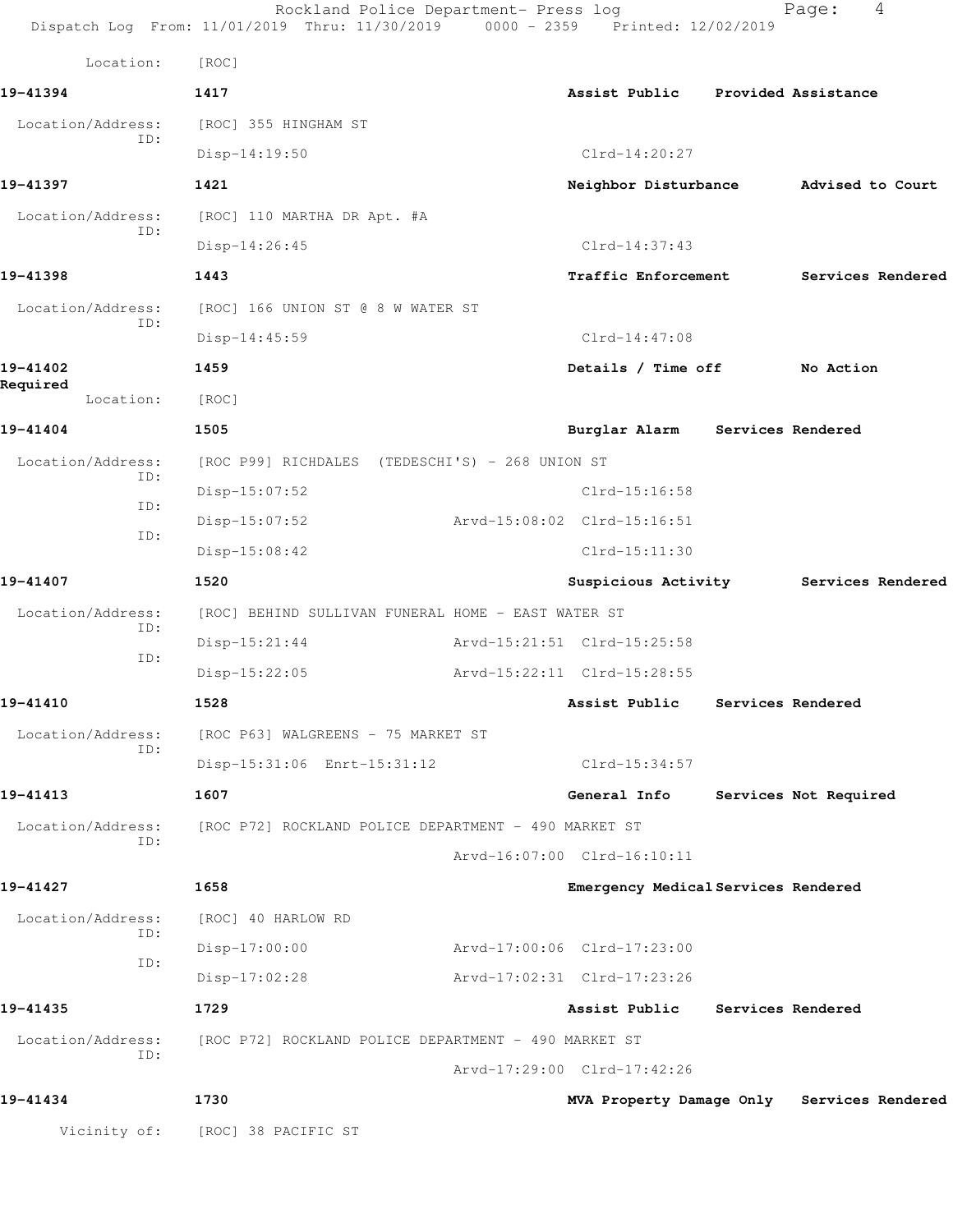|                                       | Rockland Police Department- Press log                                                                    |  |                             |              | 5<br>Page:        |  |
|---------------------------------------|----------------------------------------------------------------------------------------------------------|--|-----------------------------|--------------|-------------------|--|
|                                       | Dispatch Log From: 11/01/2019 Thru: 11/30/2019 0000 - 2359 Printed: 12/02/2019                           |  |                             |              |                   |  |
| ID:                                   | Disp-17:31:05                                                                                            |  | Arvd-17:31:12 Clrd-17:42:04 |              |                   |  |
| ID:                                   | $Disp-17:31:05$                                                                                          |  | Arvd-17:31:15 Clrd-17:58:26 |              |                   |  |
| Fire Unit:                            | ABIENG3-Pumper-Abington Engine 3<br>Disp-17:32:29 Enrt-17:32:38<br>InQrtsUnavl-17:38:35 InSrvce-17:38:38 |  | Clrd-17:35:20               |              |                   |  |
| 19-41436<br>Required                  | 1733                                                                                                     |  | Details / Time off          |              | No Action         |  |
| Location:                             | [ROC]                                                                                                    |  |                             |              |                   |  |
| 19-41437                              | 1740                                                                                                     |  | Missing Person              | Taken to     |                   |  |
| Family/Guardian/Other<br>Vicinity of: | [ROC P10] 154 UNION ST                                                                                   |  |                             |              |                   |  |
| ID:                                   | Disp-17:42:04 Enrt-17:42:11 Arvd-17:43:49 Clrd-18:19:48                                                  |  |                             |              |                   |  |
| ID:                                   | Disp-17:42:32 Enrt-17:42:35 Arvd-17:43:47 Clrd-18:19:19                                                  |  |                             |              |                   |  |
| ID:                                   | $Disp-18:11:40$                                                                                          |  | Arvd-18:11:44 Clrd-18:18:47 |              |                   |  |
| 19-41440                              | 1758                                                                                                     |  | Motor Vehicle Stop          |              | Verbal Warning    |  |
| Location/Address:                     | [ROC] 71 UNION ST @ 15 CRESCENT ST                                                                       |  |                             |              |                   |  |
| ID:                                   |                                                                                                          |  | Arvd-17:58:00 Clrd-18:38:34 |              |                   |  |
| 19-41444                              | 1834                                                                                                     |  | Details / Time off          |              | Services Not      |  |
| Required<br>Location:                 | [ROC]                                                                                                    |  |                             |              |                   |  |
| 19-41451                              | 1928                                                                                                     |  | Vandalism                   |              | Services Rendered |  |
| Location/Address:                     | [ROC] 35 GEORGE ST                                                                                       |  |                             |              |                   |  |
| ID:                                   | Disp-19:30:22 Enrt-19:30:32 Arvd-19:34:55 Clrd-19:54:13                                                  |  |                             |              |                   |  |
| 19-41456                              | 2054                                                                                                     |  | 911 Accidental              |              |                   |  |
|                                       |                                                                                                          |  |                             | Investigated |                   |  |
| Location/Address:<br>ID:              | [ROC P84] PLAYERS SPORTS BAR - 86 VFW DR                                                                 |  |                             |              |                   |  |
|                                       | Disp-20:56:01 Enrt-20:56:23 Arvd-21:04:21 Clrd-21:04:24                                                  |  |                             |              |                   |  |
| 19-41458                              | 2151                                                                                                     |  | Motor Vehicle Stop          |              | Sent On Way       |  |
| Vicinity of:<br>ID:                   | [ROC] 1126 UNION ST                                                                                      |  |                             |              |                   |  |
|                                       |                                                                                                          |  | Arvd-21:51:00 Clrd-22:00:37 |              |                   |  |
| 19-41460                              | 2210                                                                                                     |  | Lost/Found Property         |              | Investigated      |  |
| Location/Address:<br>ID:              | [ROC P72] ROCKLAND POLICE DEPARTMENT - 490 MARKET ST                                                     |  |                             |              |                   |  |
|                                       |                                                                                                          |  | Arvd-22:10:00 Clrd-23:57:53 |              |                   |  |
| 19-41461                              | 2237                                                                                                     |  | Larceny / Forgery/ Fraud    |              | Investigated      |  |
| Location/Address:<br>ID:              | [ROC 73] ROCKLAND TOWN HALL - 242 UNION ST                                                               |  |                             |              |                   |  |
|                                       | Disp-22:40:10 Enrt-22:40:14 Arvd-22:41:22 Clrd-23:59:43                                                  |  |                             |              |                   |  |
| ID:                                   | $Disp-22:41:17$                                                                                          |  | Arvd-22:41:20 Clrd-23:59:49 |              |                   |  |
| ID:                                   | Disp-22:49:30 Enrt-22:49:45 Arvd-22:52:25 Clrd-11/02/2019 @ 00:03:52                                     |  |                             |              |                   |  |
| ID:                                   | Disp-22:49:36 Enrt-22:49:43 Arvd-22:52:19 Clrd-23:59:25                                                  |  |                             |              |                   |  |
|                                       |                                                                                                          |  |                             |              |                   |  |

**For Date: 11/02/2019 - Saturday**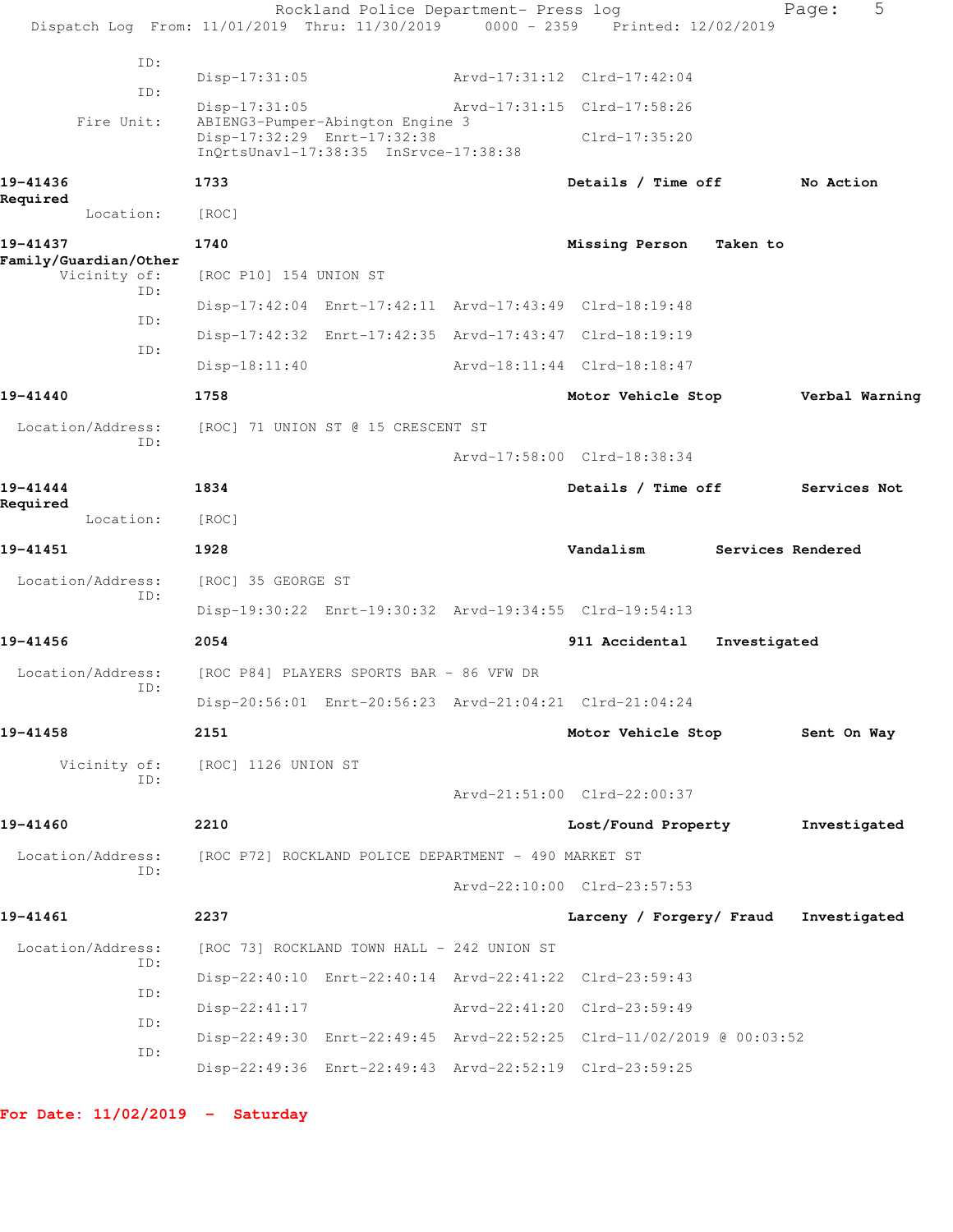Rockland Police Department- Press log Fage: 6 Dispatch Log From: 11/01/2019 Thru: 11/30/2019 0000 - 2359 Printed: 12/02/2019 **19-41466 0004 Details / Time off Services Rendered** Location: [ROC] ID: Arvd-00:04:54 Clrd-00:06:36 **19-41467 0007 General Info No Service** Location/Address: [ROC P72] ROCKLAND POLICE DEPARTMENT - 490 MARKET ST ID: Disp-00:10:31 Clrd-00:11:03 **19-41469 0038 Details / Time off No Service** Location: [ROC] **19-41470 0039 Details / Time off No Service** Location: [ROC] **19-41476 0101 Details / Time off No Service** Location: [ROC] **19-41477 0105 Warrant Arrest(s) Made** Location/Address: [ROC P62] CHINA PLAZA - 35 MARKET ST ID: Disp-01:06:22 Arvd-01:06:30 Clrd-01:24:32 ID: Disp-01:06:22 Arvd-01:06:34 Clrd-01:57:21 **19-41486 0249 Escort/Transport Services Rendered** Location/Address: [ROC P72] ROCKLAND POLICE DEPARTMENT - 490 MARKET ST ID: Disp-02:50:19 Enrt-02:50:44 Arvd-02:54:56 Clrd-03:07:40 **19-41493 0628 Building Check Appears Secure** Location/Address: [ROC] UNION ST ID: Arvd-06:28:50 Clrd-06:32:21 **19-41497 0726 Motor Vehicle Stop Citation/Warning Issued**  [ROC] EAST WATER ST @ CHRISTOPHER DR ID: Arvd-07:26:00 Clrd-07:37:35 **19-41498 0738 Motor Vehicle Stop Citation/Warning Issued**  Vicinity of: [ROC] EAST WATER ST @ CHRISTOPHER DR ID: Arvd-07:38:00 Clrd-07:48:29 **19-41502 0908 Details / Time off No Service** Location: [ROC] **19-41506 0942 General Info Services Rendered** Location/Address: [ROC P72] ROCKLAND POLICE DEPARTMENT - 490 MARKET ST **19-41509 0958 General Info Services Rendered** Location/Address: [ROC P72] ROCKLAND POLICE DEPARTMENT - 490 MARKET ST **19-41512 1057 Disabled Motor Vehicle Services Rendered** Location/Address: [ROC P98] DOLLAR TREE - 201 MARKET ST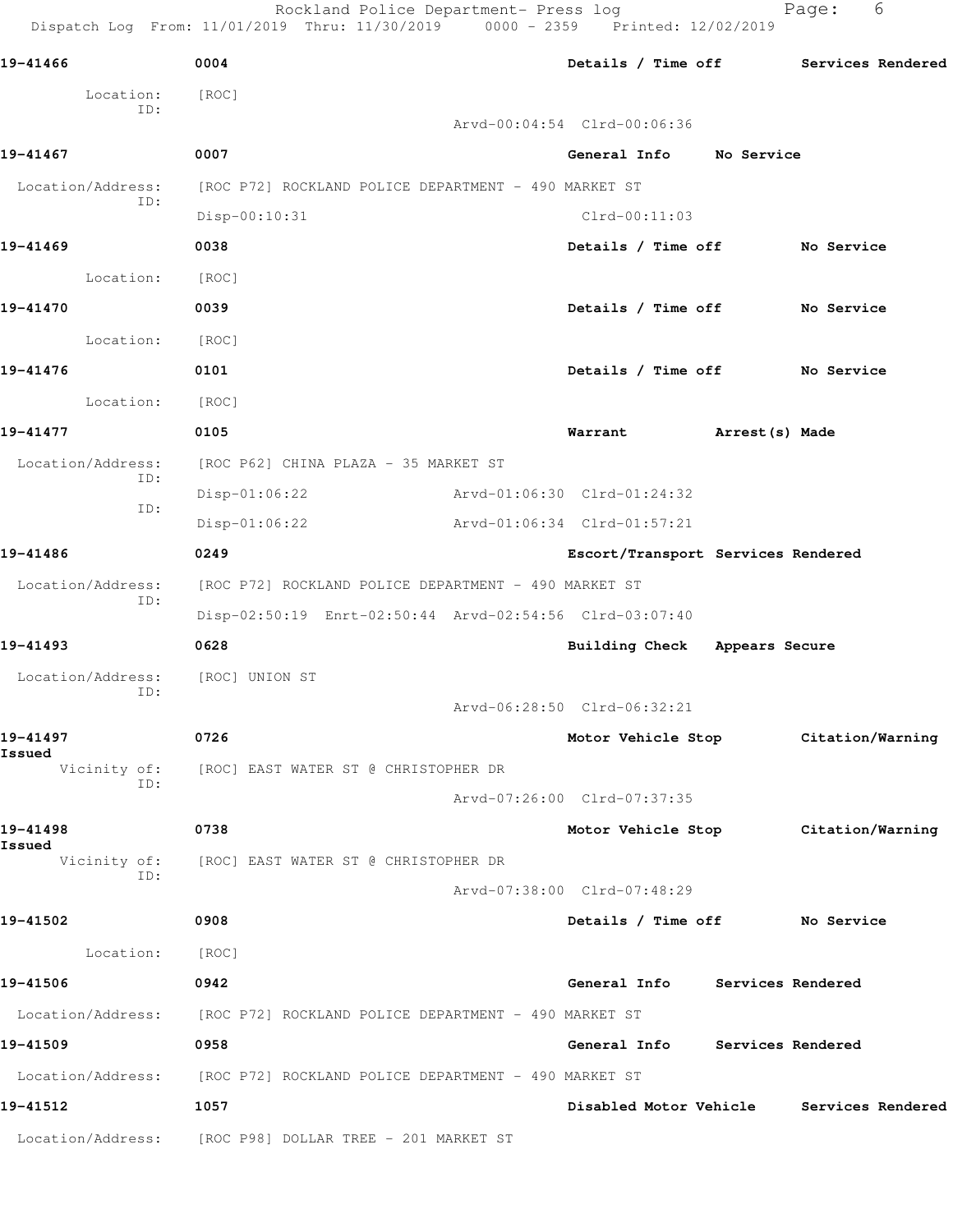|                      | Dispatch Log From: 11/01/2019 Thru: 11/30/2019                         | Rockland Police Department- Press log<br>$0000 - 2359$  | Printed: 12/02/2019                       | 7<br>Page:        |
|----------------------|------------------------------------------------------------------------|---------------------------------------------------------|-------------------------------------------|-------------------|
| ID:                  |                                                                        | Arvd-10:57:00 Clrd-10:59:44                             |                                           |                   |
| 19-41516<br>Hospital | 1123                                                                   |                                                         | Health & Welfare Check                    | Transported to    |
| Vicinity of:         | [ROC] 8 ALPINE STREET - ALPINE ST                                      |                                                         |                                           |                   |
| ID:                  | Disp-11:28:30                                                          |                                                         | $Clrd-11:32:21$                           |                   |
| ID:                  |                                                                        | Disp-11:31:40 Enrt-11:31:46 Arvd-11:32:48 Clrd-11:55:30 |                                           |                   |
| ID:                  |                                                                        | Disp-11:32:36 Enrt-11:32:43 Arvd-11:35:06 Clrd-11:55:00 |                                           |                   |
| 19-41517             | 1130                                                                   |                                                         | Follow-Up Investigation                   | Services Rendered |
| Location/Address:    |                                                                        | [ROC P72] ROCKLAND POLICE DEPARTMENT - 490 MARKET ST    |                                           |                   |
| ID:                  | $Disp-11:32:00$                                                        |                                                         | $Clrd-11:34:08$                           |                   |
| 19-41524             | 1159                                                                   |                                                         | Health & Welfare Check                    | Services Rendered |
| Location/Address:    | [ROC P47] BEST WESTERN - 909 HINGHAM ST                                |                                                         |                                           |                   |
| ID:                  |                                                                        | Disp-12:00:14 Enrt-12:06:14 Arvd-12:12:07 Clrd-12:12:24 |                                           |                   |
| ID:                  |                                                                        | Disp-12:09:09 Enrt-12:09:11 Arvd-12:12:12 Clrd-12:12:17 |                                           |                   |
| 19-41525             | 1200                                                                   | Vandalism                                               |                                           | Services Rendered |
| Location/Address:    | [ROC] 120 NEVENS CIR                                                   |                                                         |                                           |                   |
| ID:<br>ID:           |                                                                        | Disp-12:01:55 Enrt-12:02:23 Arvd-12:16:45 Clrd-12:22:48 |                                           |                   |
|                      | Disp-12:16:35 Enrt-12:16:42                                            |                                                         | $Clrd-12:23:08$                           |                   |
| 19-41527             | 1207                                                                   |                                                         | Identity Theft                            | Services Rendered |
| Location/Address:    | [ROC] 269 EAST WATER ST                                                |                                                         |                                           |                   |
| ID:                  | $Disp-12:17:31$                                                        |                                                         | $Clrd-12:17:42$                           |                   |
| 19-41528             | 1215                                                                   |                                                         | Burglar Alarm Services Rendered           |                   |
| Location/Address:    | [ROC] 1099 HINGHAM ST                                                  |                                                         |                                           |                   |
| ID:                  |                                                                        | Disp-12:17:51 Enrt-12:17:59 Arvd-12:23:22 Clrd-12:31:25 |                                           |                   |
| 19-41533             | 1254                                                                   |                                                         | Follow-Up Investigation Services Rendered |                   |
| Location/Address:    |                                                                        | [ROC P72] ROCKLAND POLICE DEPARTMENT - 490 MARKET ST    |                                           |                   |
| ID:                  | Disp-12:55:54                                                          |                                                         | $Clrd-12:56:06$                           |                   |
| 19-41535             | 1256                                                                   |                                                         | General Info Services Rendered            |                   |
|                      | Location/Address: [ROC P72] ROCKLAND POLICE DEPARTMENT - 490 MARKET ST |                                                         |                                           |                   |
| 19-41539             | 1326                                                                   |                                                         | Unwanted Party Services Rendered          |                   |
| Location/Address:    | [ROC] DOUBLE TREE - 929 HINGHAM ST                                     |                                                         |                                           |                   |
| ID:                  |                                                                        | Disp-13:28:54 Enrt-13:29:20 Arvd-13:32:42 Clrd-13:46:58 |                                           |                   |
| ID:                  |                                                                        | Disp-13:29:09 Enrt-13:29:23 Arvd-13:32:42 Clrd-13:51:06 |                                           |                   |
| 19-41548             | 1448                                                                   |                                                         | Assist Fire Department                    | Investigated      |
| Location/Address:    |                                                                        | [ROC 64] ROCKLAND SANITARY LANDFILL - 1000 BEECH ST     |                                           |                   |
| ID:                  |                                                                        | Disp-14:49:42 Enrt-14:50:04 Arvd-14:55:03 Clrd-14:58:23 |                                           |                   |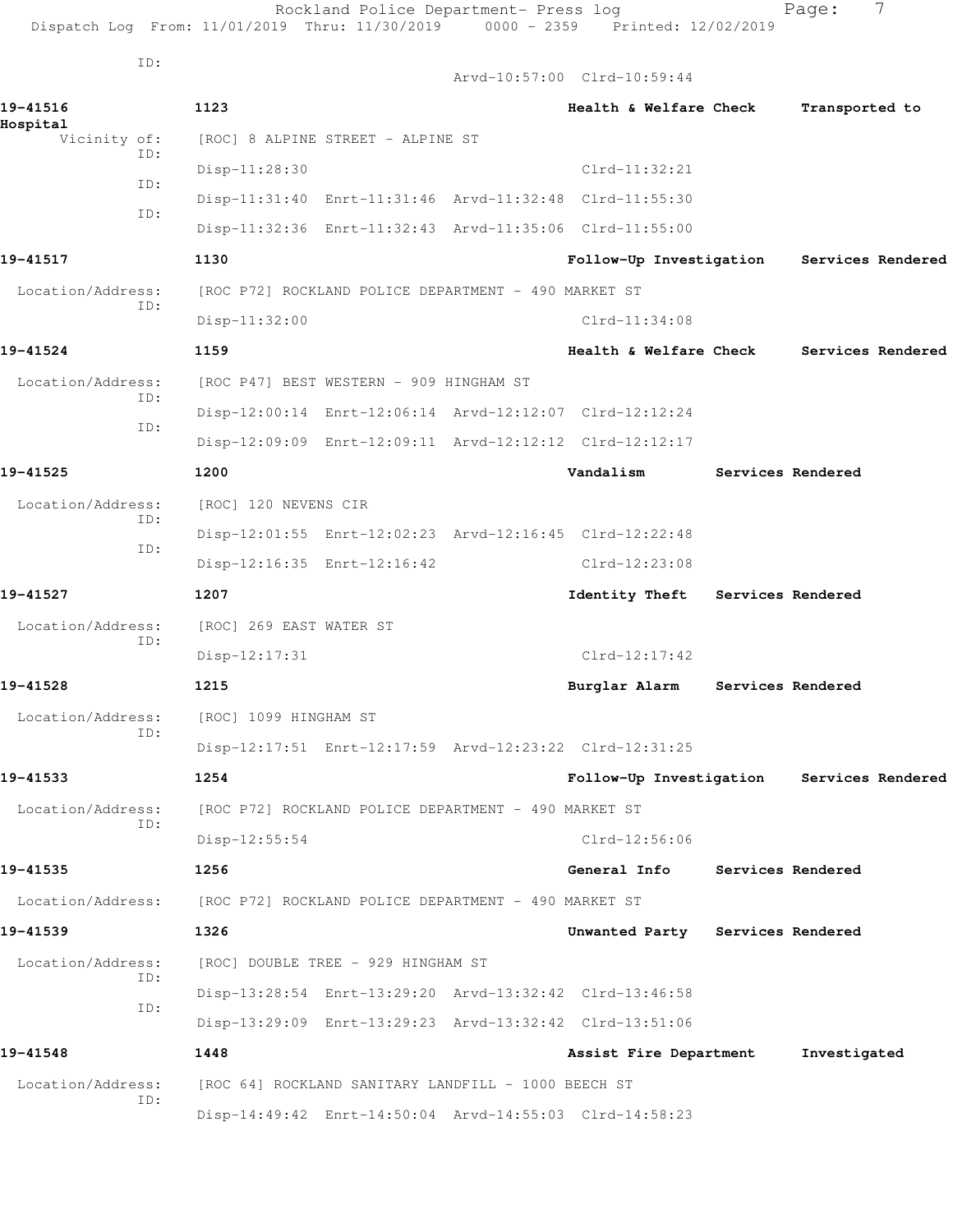| Dispatch Log From: 11/01/2019 Thru: 11/30/2019 0000 - 2359 Printed: 12/02/2019 |                         |                                                      |                                                         |                         |                 |
|--------------------------------------------------------------------------------|-------------------------|------------------------------------------------------|---------------------------------------------------------|-------------------------|-----------------|
| 19-41553                                                                       | 1515                    |                                                      | Motor Vehicle Stop                                      |                         | Verbal Warning  |
| Vicinity of:<br>ID:                                                            |                         | [ROC] WEST WATER ST @ FRANKLIN AVE                   |                                                         |                         |                 |
|                                                                                |                         |                                                      | Arvd-15:15:00 Clrd-15:17:51                             |                         |                 |
| 19-41559                                                                       | 1553                    |                                                      | Burglar Alarm                                           | Investigated            |                 |
| Location/Address:<br>ID:                                                       | [ROC] 366 CENTRE AVE    |                                                      |                                                         |                         |                 |
|                                                                                | $Disp-15:55:18$         |                                                      | Arvd-15:57:59 Clrd-16:01:28                             |                         |                 |
| 19-41614<br>Services Rendered                                                  | 1602                    |                                                      | General Info SHIFT ASSIGNMENTS                          |                         |                 |
| Location/Address:                                                              |                         | [ROC P72] ROCKLAND POLICE DEPARTMENT - 490 MARKET ST |                                                         |                         |                 |
| 19-41575                                                                       | 1805                    |                                                      | <b>Time off</b>                                         | No Service              |                 |
| Location:                                                                      | [ROC]                   |                                                      |                                                         |                         |                 |
| 19-41577                                                                       | 1811                    |                                                      | Assist Fire Department                                  |                         | Investigated    |
| Location/Address:<br>ID:                                                       | [ROC] 83 LINDEN ST      |                                                      |                                                         |                         |                 |
| ID:                                                                            |                         |                                                      | Disp-18:14:43 Enrt-18:14:52 Arvd-18:14:55 Clrd-18:17:33 |                         |                 |
|                                                                                |                         |                                                      | Disp-18:14:48 Enrt-18:14:52 Arvd-18:14:55 Clrd-18:17:29 |                         |                 |
| 19-41581                                                                       | 1836                    |                                                      | Warrant ARREST                                          | Arrest (s) Made         |                 |
| Location/Address:<br>ID:                                                       |                         | [ROC P69] MCDONALD'S - 117 MARKET ST                 |                                                         |                         |                 |
| ID:                                                                            |                         |                                                      | Disp-18:37:51 Enrt-18:38:01 Arvd-18:38:08 Clrd-19:54:19 |                         |                 |
|                                                                                |                         |                                                      | Disp-18:37:58 Enrt-18:38:01 Arvd-18:38:08 Clrd-19:11:06 |                         |                 |
| ID:<br>ID:                                                                     |                         |                                                      | Disp-18:38:30 Enrt-18:38:32 Arvd-18:38:37 Clrd-19:11:09 |                         |                 |
|                                                                                |                         |                                                      | Disp-19:08:45 Enrt-19:08:53 Arvd-19:08:55 Clrd-19:11:01 |                         |                 |
| 19-41585                                                                       | 1923                    |                                                      | Emergency Medical Services Rendered                     |                         |                 |
| Location/Address:<br>ID:                                                       |                         | [ROC] 51 MAPLE ST Apt. #132                          |                                                         |                         |                 |
| ID:                                                                            |                         |                                                      | Disp-19:24:25 Enrt-19:24:30 Arvd-19:27:10 Clrd-19:41:21 |                         |                 |
|                                                                                |                         |                                                      | Disp-19:24:25 Enrt-19:24:30 Arvd-19:27:55 Clrd-19:41:24 |                         |                 |
| 19-41587                                                                       | 1940                    |                                                      | Unwanted Party                                          | Services Rendered       |                 |
| Location/Address:<br>ID:                                                       |                         | [ROC P93] THE BANNER - 167 UNION ST                  |                                                         |                         |                 |
|                                                                                |                         |                                                      | Disp-19:43:56 Enrt-19:44:10 Arvd-19:44:42 Clrd-19:52:04 |                         |                 |
| ID:                                                                            |                         |                                                      | Disp-19:44:01 Enrt-19:44:10 Arvd-19:44:42 Clrd-19:52:11 |                         |                 |
| ID:                                                                            |                         |                                                      | Disp-19:44:08 Enrt-19:44:10 Arvd-19:44:42 Clrd-19:52:41 |                         |                 |
| 19-41589                                                                       | 1949                    |                                                      | Disturbance                                             | Transported to Hospital |                 |
| Location/Address:<br>ID:                                                       |                         | [ROC] 83 HANNAH WAY Apt. #A                          |                                                         |                         |                 |
|                                                                                |                         |                                                      | Disp-19:52:17 Enrt-19:52:23 Arvd-19:52:27 Clrd-20:08:40 |                         |                 |
| ID:                                                                            |                         |                                                      | Disp-19:52:21 Enrt-19:52:23 Arvd-19:52:27 Clrd-20:08:34 |                         |                 |
| ID:                                                                            |                         |                                                      | Disp-19:52:51 Enrt-19:52:54 Arvd-19:56:38 Clrd-19:56:41 |                         |                 |
| 19-41592                                                                       | 2007                    |                                                      | PROTECTIVE CUSTODY                                      |                         | Arrest (s) Made |
| Location/Address:                                                              | [ROC] 167 WEST WATER ST |                                                      |                                                         |                         |                 |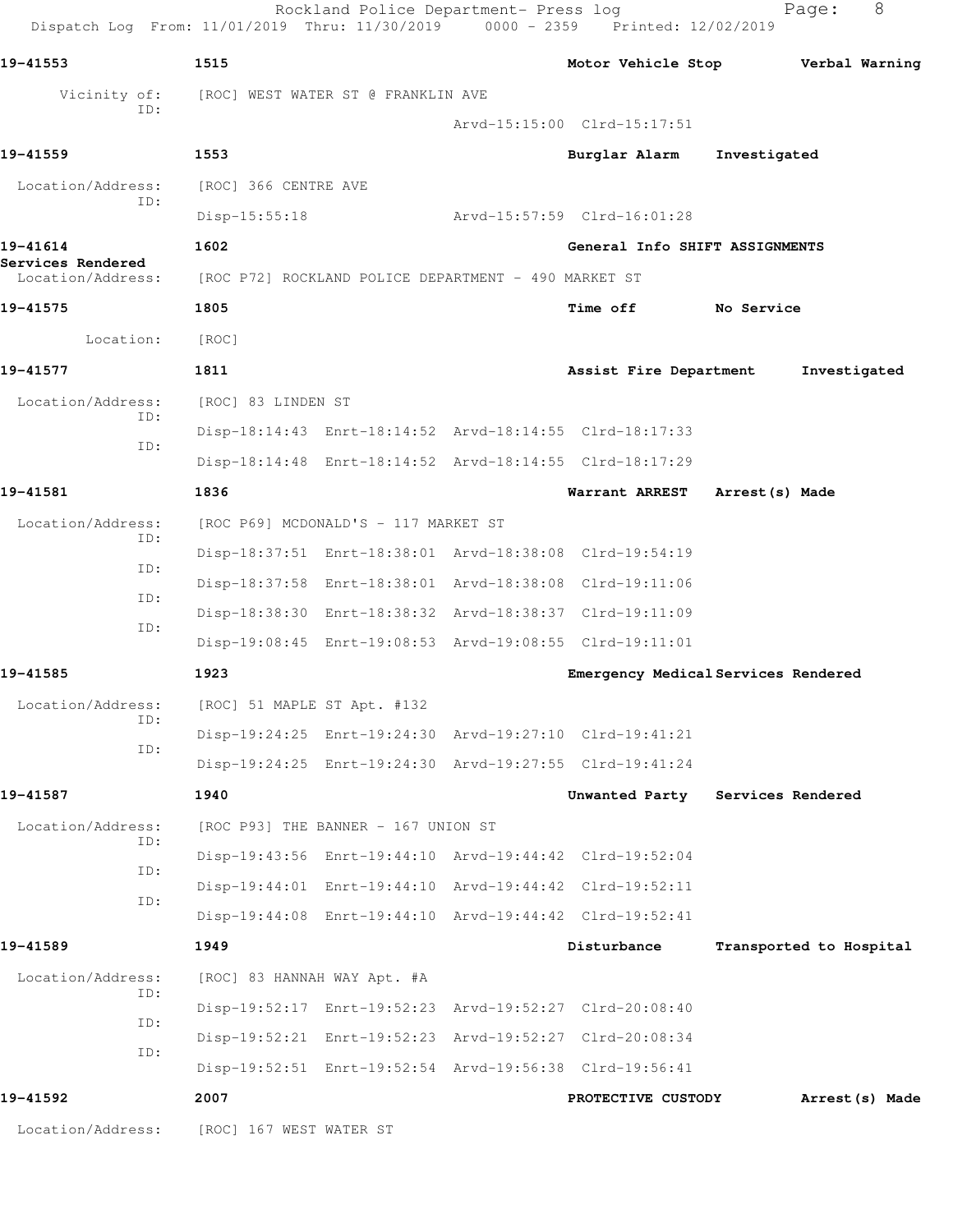|                                 | Dispatch Log From: 11/01/2019 Thru: 11/30/2019 | Rockland Police Department- Press log                | $0000 - 2359$ | Printed: 12/02/2019                                     | 9<br>Page:                                 |
|---------------------------------|------------------------------------------------|------------------------------------------------------|---------------|---------------------------------------------------------|--------------------------------------------|
| ID:                             |                                                |                                                      |               |                                                         |                                            |
| ID:                             |                                                |                                                      |               | Disp-20:09:00 Enrt-20:09:14 Arvd-20:09:45 Clrd-20:28:16 |                                            |
| ID:                             |                                                |                                                      |               | Disp-20:09:07 Enrt-20:09:11 Arvd-20:09:47 Clrd-20:28:20 |                                            |
|                                 |                                                |                                                      |               | Disp-20:09:51 Enrt-20:09:53 Arvd-20:09:55 Clrd-20:28:22 |                                            |
| 19-41594                        | 2035                                           |                                                      |               |                                                         | Suspicious Activity Gone on arrival        |
| Location/Address:<br>ID:        | [ROC] 23 CHRISTINE AVE                         |                                                      |               |                                                         |                                            |
|                                 |                                                |                                                      |               | Disp-20:39:13 Enrt-20:39:26 Arvd-20:44:38 Clrd-20:53:27 |                                            |
| 19-41595                        | 2101                                           |                                                      |               | Noise Complaint Gone on arrival                         |                                            |
| Location/Address:<br>TD:        | [ROC] 344 UNION ST                             |                                                      |               |                                                         |                                            |
| ID:                             |                                                |                                                      |               | Disp-21:03:45 Enrt-21:04:32 Arvd-21:05:17 Clrd-21:16:38 |                                            |
| ID:                             |                                                |                                                      |               | Disp-21:04:00 Enrt-21:04:58 Arvd-21:05:11 Clrd-21:16:38 |                                            |
|                                 |                                                |                                                      |               | Disp-21:04:52 Enrt-21:04:54 Arvd-21:09:49 Clrd-21:16:38 |                                            |
| 19-41607                        | 2149                                           |                                                      |               | PROTECTIVE CUSTODY                                      | Protective                                 |
| Custody<br>Vicinity of:         |                                                | [ROC] RESERVOIR PARK DR @ BILL DELAHUNT PKWY         |               |                                                         |                                            |
| ID:                             |                                                |                                                      |               | Disp-21:51:22 Enrt-21:51:42 Arvd-21:54:38 Clrd-22:25:24 |                                            |
| ID:                             |                                                |                                                      |               | Disp-21:51:36 Enrt-21:51:39 Arvd-21:54:40 Clrd-22:25:25 |                                            |
| 19-41608                        | 2150                                           |                                                      |               | Noise Complaint No Action Required                      |                                            |
| Location/Address:               | [ROC] 3 EMERSON ST                             |                                                      |               |                                                         |                                            |
| ID:                             |                                                |                                                      |               | Disp-21:53:25 Enrt-21:53:29 Arvd-21:54:46 Clrd-22:25:30 |                                            |
| 19-41620                        | 2322                                           |                                                      |               | Disabled Motor Vehicle                                  | No Action                                  |
| Required<br>Vicinity of:        |                                                | [ROC] 414 BEECH ST @ 1 MILLBROOK DR                  |               |                                                         |                                            |
| ID:                             |                                                |                                                      |               | Disp-23:24:06 Enrt-23:24:08 Arvd-23:32:50 Clrd-23:32:52 |                                            |
| 19-41621                        | 2334                                           |                                                      |               | Larceny / Forgery/ Fraud                                | Investigated                               |
| Location/Address:               | [ROC] 79 CENTRE AVE                            |                                                      |               |                                                         |                                            |
| ID:                             | Disp-23:39:51                                  |                                                      |               | Arvd-23:40:07 Clrd-23:40:13                             |                                            |
|                                 |                                                |                                                      |               |                                                         |                                            |
| For Date: $11/03/2019$ - Sunday |                                                |                                                      |               |                                                         |                                            |
| 19-41627                        | 0008                                           |                                                      |               | Emergency Medical Services Rendered                     |                                            |
| Location/Address:               | [ROC] 137 J A DUNN MEM DR                      |                                                      |               |                                                         |                                            |
| ID:                             |                                                |                                                      |               | Disp-00:09:38 Enrt-00:09:41 Arvd-00:14:16 Clrd-00:14:20 |                                            |
| 19-41628                        | 0009                                           |                                                      |               |                                                         | Larceny / Forgery/ Fraud Services Rendered |
| Location:                       | [ROC] DOUBLE TREE                              |                                                      |               |                                                         |                                            |
| ID:                             | $Disp-00:11:28$                                |                                                      |               | Arvd-00:11:34 Clrd-00:36:30                             |                                            |
| 19-41629                        | 0015                                           |                                                      |               | General Info No Service                                 |                                            |
| Location/Address:               |                                                | [ROC P72] ROCKLAND POLICE DEPARTMENT - 490 MARKET ST |               |                                                         |                                            |
| ID:                             | Disp-00:19:04                                  |                                                      |               | $Clrd-00:19:46$                                         |                                            |
| 19-41635                        | 0138                                           |                                                      |               | Unwanted Party Services Rendered                        |                                            |
|                                 |                                                |                                                      |               |                                                         |                                            |
|                                 |                                                |                                                      |               |                                                         |                                            |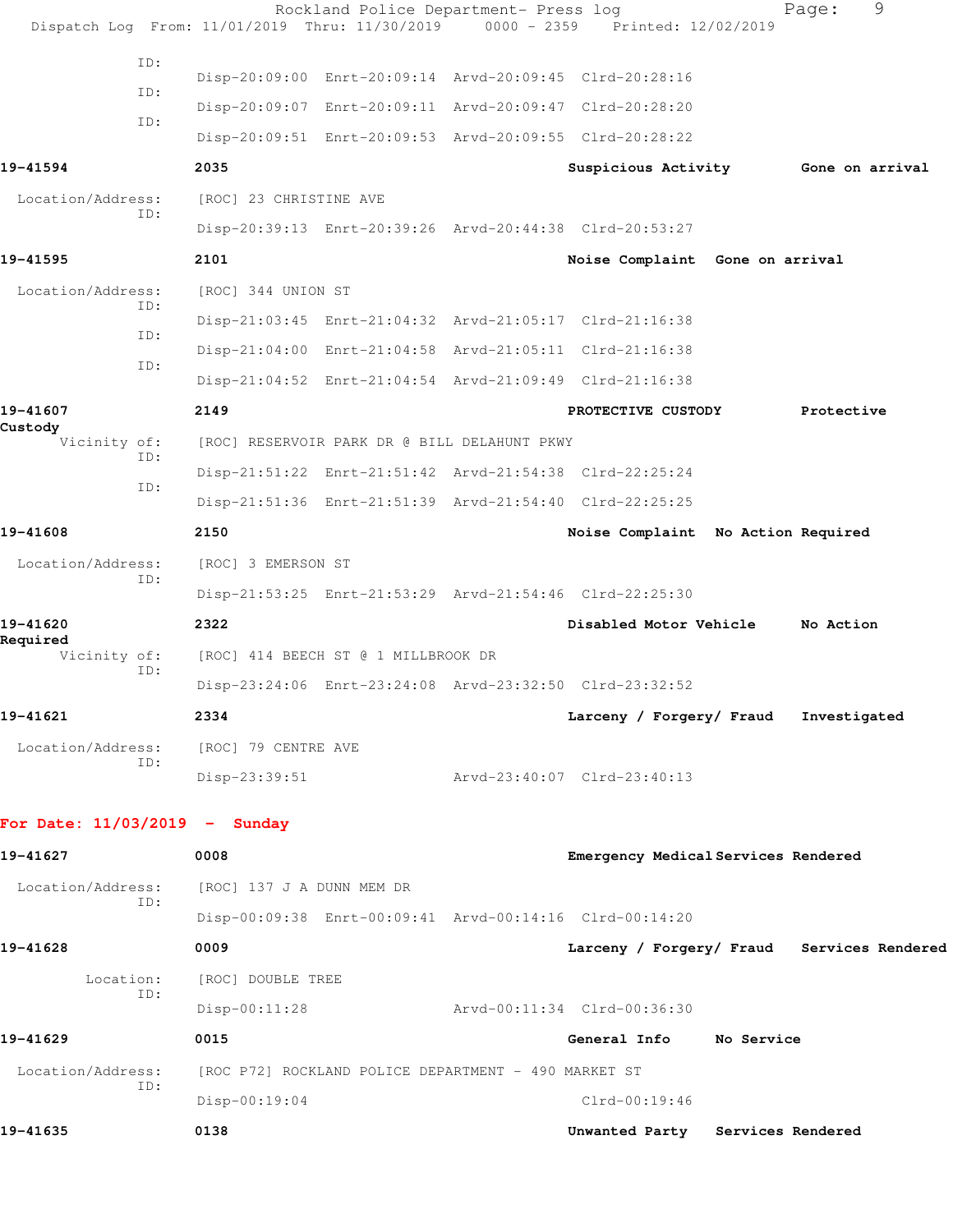|                                                                                            | Rockland Police Department- Press log<br>Dispatch Log From: 11/01/2019 Thru: 11/30/2019 0000 - 2359 Printed: 12/02/2019                                                                                                                                                                          |                                                                               |                | 10<br>Page:       |  |
|--------------------------------------------------------------------------------------------|--------------------------------------------------------------------------------------------------------------------------------------------------------------------------------------------------------------------------------------------------------------------------------------------------|-------------------------------------------------------------------------------|----------------|-------------------|--|
| Location/Address:<br>ID:<br>ID:<br>ID:<br>19-41636<br>Location/Address:<br>ID:<br>19-41642 | [ROC] 143 CONCORD ST<br>Disp-01:40:30 Enrt-01:40:32 Arvd-01:44:22 Clrd-01:44:31<br>Disp-01:41:04 Enrt-01:41:12 Arvd-01:41:45 Clrd-01:44:31<br>Disp-01:41:10 Enrt-01:41:15 Arvd-01:44:19 Clrd-01:44:31<br>0156<br>[ROC P72] ROCKLAND POLICE DEPARTMENT - 490 MARKET ST<br>$Disp-01:58:26$<br>0602 | Prisioner Transport<br>Arvd-01:58:44 Clrd-02:09:48<br>Building Check          | Appears Secure | Services Rendered |  |
| Location/Address:                                                                          | [ROC] UNION ST                                                                                                                                                                                                                                                                                   |                                                                               |                |                   |  |
| ID:<br>19-41646                                                                            | 0710                                                                                                                                                                                                                                                                                             | Arvd-06:03:24 Clrd-06:20:17<br>Disturbance                                    | Sent On Way    |                   |  |
| Location/Address:<br>ID:<br>ID:<br>ID:                                                     | [HOL 3734] PUBLIC SAFETY BUILDING - 300 S FRANKLIN ST<br>$Disp-07:11:07$<br>$Disp-07:11:07$<br>$Disp-07:11:26$                                                                                                                                                                                   | Arvd-07:11:30 Clrd-07:13:16<br>$Clrd-07:11:16$<br>Arvd-07:11:33 Clrd-07:13:19 |                |                   |  |
| 19-41649                                                                                   | 0747                                                                                                                                                                                                                                                                                             | Missing Person                                                                |                | Services Rendered |  |
| Location/Address:<br>ID:<br>ID:                                                            | [ROC] 12 LINDEN ST<br>$Disp-07:50:04$<br>Disp-07:57:54                                                                                                                                                                                                                                           | Arvd-07:50:15 Clrd-08:01:09<br>Clrd-07:57:59                                  |                |                   |  |
| 19-41651                                                                                   | 0825                                                                                                                                                                                                                                                                                             | SHIFT ASSINGMENTS Services Rendered                                           |                |                   |  |
| Location/Address:<br>ID:                                                                   | [ROC P72] ROCKLAND POLICE DEPARTMENT - 490 MARKET ST<br>Disp-08:27:53                                                                                                                                                                                                                            | Clrd-08:28:13                                                                 |                |                   |  |
| 19-41659                                                                                   | 0912                                                                                                                                                                                                                                                                                             | <b>MISSING PERSON PICK UP</b>                                                 |                | Services Rendered |  |
| Location/Address:<br>ID:<br>19-41657<br>Issued                                             | [ROC P72] ROCKLAND POLICE DEPARTMENT - 490 MARKET ST<br>Disp-09:34:06<br>0913                                                                                                                                                                                                                    | $Clrd-09:34:22$<br>Motor Vehicle Stop                                         |                | Citation/Warning  |  |
| Location/Address:<br>ID:                                                                   | [ROC] UNION ST                                                                                                                                                                                                                                                                                   | Arvd-09:13:00 Clrd-09:19:47                                                   |                |                   |  |
| 19-41955                                                                                   | 0918                                                                                                                                                                                                                                                                                             | Animal Complaint Services Rendered                                            |                |                   |  |
| Location/Address:                                                                          | [ROC] 110 BEECH ST                                                                                                                                                                                                                                                                               |                                                                               |                |                   |  |
| 19-41660                                                                                   | 0934                                                                                                                                                                                                                                                                                             | COMMUNITY SERVICE Services Rendered                                           |                |                   |  |
| Location/Address:<br>ID:                                                                   | [ROC P72] ROCKLAND POLICE DEPARTMENT - 490 MARKET ST<br>Disp-09:36:59                                                                                                                                                                                                                            | Clrd-09:37:31                                                                 |                |                   |  |
| 19-41661                                                                                   | 0951                                                                                                                                                                                                                                                                                             | <b>Building Check</b>                                                         | Appears Secure |                   |  |
| Location/Address:<br>ID:                                                                   | [ROC P72] ROCKLAND POLICE DEPARTMENT - 490 MARKET ST                                                                                                                                                                                                                                             |                                                                               |                |                   |  |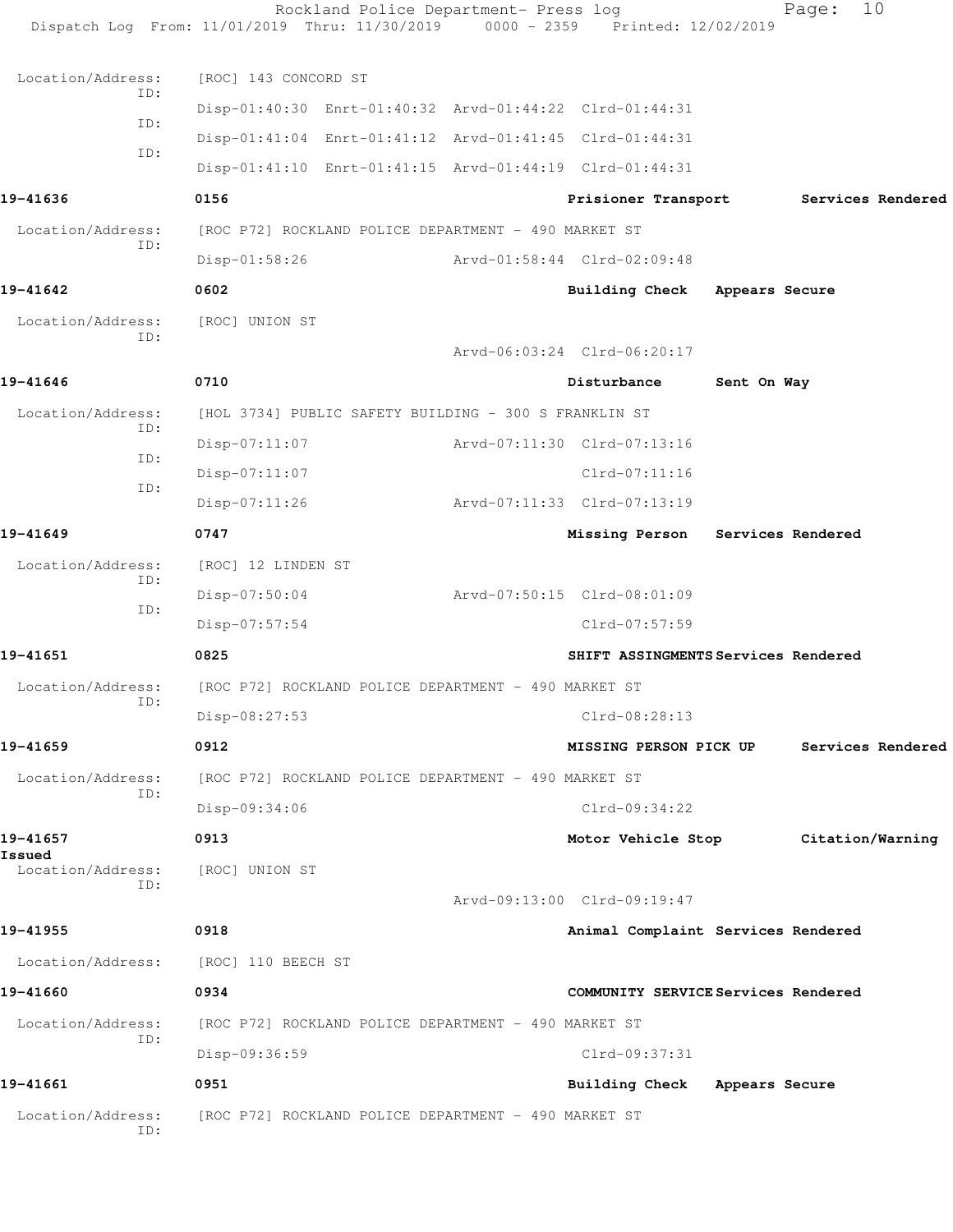Rockland Police Department- Press log Page: 11 Dispatch Log From: 11/01/2019 Thru: 11/30/2019 0000 - 2359 Printed: 12/02/2019

Arvd-09:52:44 Clrd-09:53:24

| 19-41662                          | 0951                                                   |  | Building Check Appears Secure                           |                   |                                            |
|-----------------------------------|--------------------------------------------------------|--|---------------------------------------------------------|-------------------|--------------------------------------------|
| Location/Address:                 | [ROC] HINGHAM ST                                       |  |                                                         |                   |                                            |
| ID:                               |                                                        |  | Arvd-09:54:16 Clrd-09:54:32                             |                   |                                            |
| 19-41663                          | 0953                                                   |  | 911 Hang Up Services Rendered                           |                   |                                            |
| Location/Address:                 | [ROC] 180 WEYMOUTH ST                                  |  |                                                         |                   |                                            |
| ID:                               |                                                        |  | Disp-09:57:22 Enrt-09:57:27 Arvd-09:58:19 Clrd-09:59:54 |                   |                                            |
| 19-41664                          | 1001                                                   |  | <b>PC RELEASE</b>                                       | Services Rendered |                                            |
| Location/Address:                 | [ROC P72] ROCKLAND POLICE DEPARTMENT - 490 MARKET ST   |  |                                                         |                   |                                            |
| ID:                               | Disp-10:08:34                                          |  | $Clrd-10:09:02$                                         |                   |                                            |
| 19-41665                          | 1017                                                   |  | <b>Traffic Enforcement</b>                              |                   | Services Rendered                          |
| Location/Address:                 | [ROC] SALEM ST                                         |  |                                                         |                   |                                            |
| ID:                               |                                                        |  | Arvd-10:17:43 Clrd-10:21:08                             |                   |                                            |
| 19-41666                          | 1021                                                   |  |                                                         |                   | MVA Property Damage Only Citation/Warning  |
| Issued<br>Location/Address:       | [ROC P62] CHINA PLAZA - 35 MARKET ST                   |  |                                                         |                   |                                            |
| ID:                               |                                                        |  | Disp-10:22:06 Enrt-10:22:17 Arvd-10:23:42 Clrd-10:47:49 |                   |                                            |
| 19-41675                          | 1204                                                   |  | 911 Hang Up                                             | Services Rendered |                                            |
| Location/Address:                 | [ROC P92] BAVIS ICE ARENA - 180 VFW DR                 |  |                                                         |                   |                                            |
| ID:                               | Disp-12:08:20 Enrt-12:08:24                            |  | Clrd-12:14:58                                           |                   |                                            |
| 19-41676                          | 1206                                                   |  | Time off                                                | Services Rendered |                                            |
| Location:                         | [ROC]                                                  |  |                                                         |                   |                                            |
| 19-41678                          | 1215                                                   |  | Suspicious Activity                                     |                   | Investigated                               |
| Location/Address:                 | [ROC] 287 MARKET ST                                    |  |                                                         |                   |                                            |
| ID:                               |                                                        |  | Arvd-12:15:00 Clrd-12:17:36                             |                   |                                            |
| 19-41683                          | 1247                                                   |  | Motor Vehicle Complaint                                 |                   | Services Rendered                          |
| Location/Address:                 | [ROC P85] ROCKLAND FEDERAL CREDIT UNION - 241 UNION ST |  |                                                         |                   |                                            |
| ID:                               |                                                        |  | Disp-12:49:21 Enrt-12:50:25 Arvd-12:52:09 Clrd-13:06:03 |                   |                                            |
| ID:                               |                                                        |  | Disp-12:49:29 Enrt-12:50:27 Arvd-12:52:52 Clrd-13:05:59 |                   |                                            |
| ID:                               |                                                        |  | Disp-13:57:20 Enrt-13:57:28 Arvd-13:59:01 Clrd-14:17:22 |                   |                                            |
| 19-41685                          | 1255                                                   |  | Time off                                                | No Service        |                                            |
| Location:                         | [ROC]                                                  |  |                                                         |                   |                                            |
| 19-41692                          | 1355                                                   |  |                                                         |                   | MVA Property Damage Only Services Rendered |
| Location/Address: [ROC] MARTHA DR |                                                        |  |                                                         |                   |                                            |
| 19-41694                          | 1403                                                   |  |                                                         |                   | Building Check Building Checked/Secured    |
| Location/Address:                 | [ROC] HINGHAM ST                                       |  |                                                         |                   |                                            |
| ID:                               |                                                        |  | Arvd-14:03:44 Clrd-14:04:00                             |                   |                                            |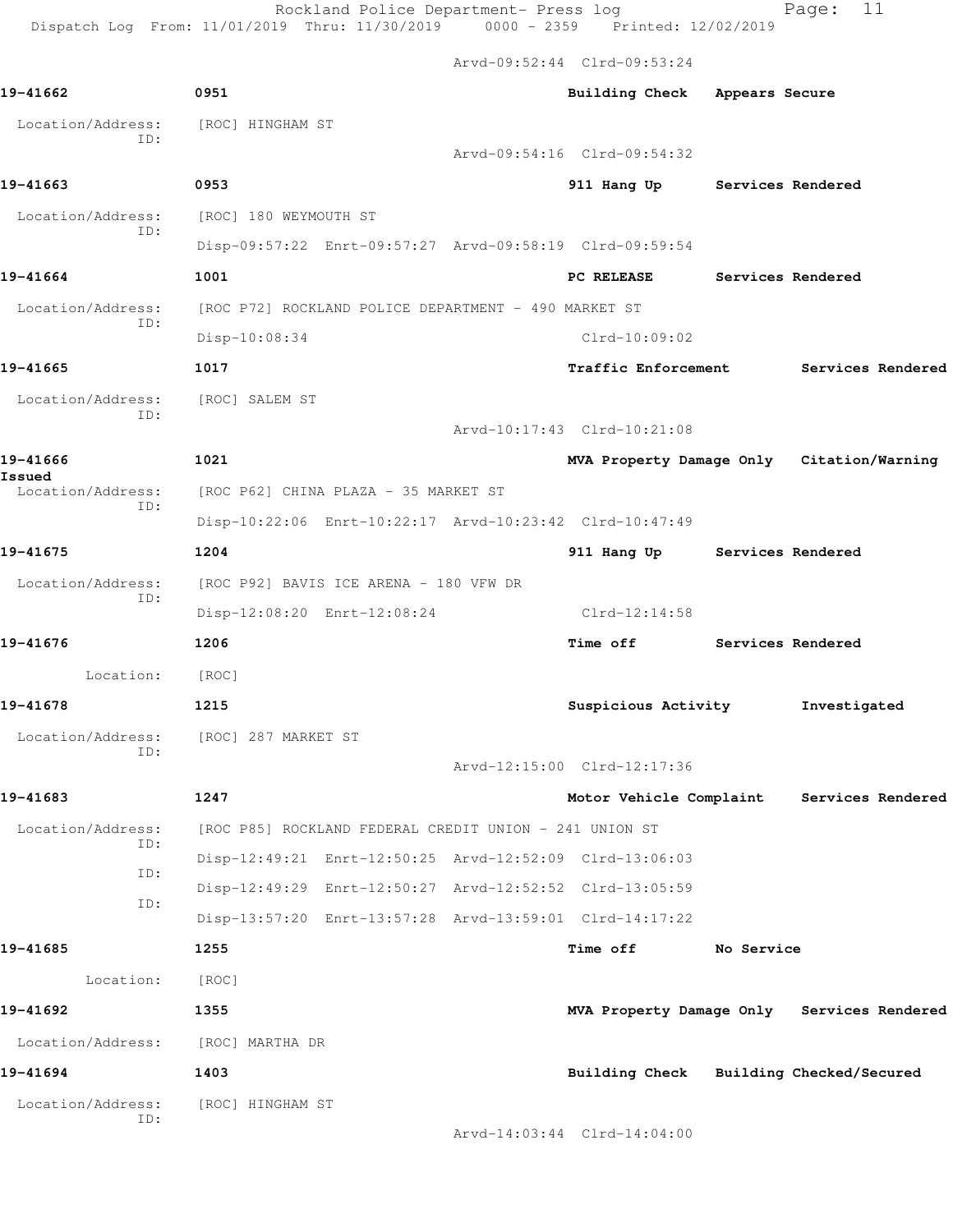Rockland Police Department- Press log Fage: 12 Dispatch Log From: 11/01/2019 Thru: 11/30/2019 0000 - 2359 Printed: 12/02/2019

**19-41697 1437 FOUND BIKE Services Rendered** Location/Address: [ROC] LUKES LIQUOR - MARKET ST ID: Disp-14:41:14 Clrd-14:54:47 **19-41701 1515 Building Check Appears Secure** Location/Address: [ROC] HINGHAM ST ID: Arvd-15:16:27 Clrd-15:16:42 **19-41704 1539 911 Hang Up Services Rendered** Location/Address: [ROC] 57 CHURCH ST ID: Disp-15:42:31 Enrt-15:42:38 Arvd-15:46:39 Clrd-15:48:52 **19-41707 1600 SHIFT ASSIGNMENTS No Service** Location/Address: [ROC P72] ROCKLAND POLICE DEPARTMENT - 490 MARKET ST ID: Disp-16:14:14 Clrd-16:14:19 **19-41706 1609 911 Accidental Services Rendered** Location/Address: [ROC P95] HOLY FAMILY CHURCH - 403 UNION ST ID: Disp-16:11:46 Enrt-16:11:51 Arvd-16:16:36 Clrd-16:17:10 **19-41711 1655 911 Accidental 911 Wireless call (Transfered)**  Location/Address: [ROC] 135 GROVE ST ID: Disp-16:57:27 Enrt-16:57:31 Arvd-17:13:25 Clrd-17:15:59 **19-41716 1724 Building Check Appears Secure** Location/Address: [ROC] HINGHAM ST ID: Disp-00:06:35 Clrd-11/04/2019 @ 00:06:42 **19-41717 1726 Building Check Appears Secure** Location/Address: [ROC] BILL DELAHUNT PKWY ID: Disp-00:06:52 Clrd-11/04/2019 @ 00:07:00 ID: Disp-00:07:17 Clrd-11/04/2019 @ 00:07:24 ID: Disp-00:07:36 Enrt-00:07:42 Clrd-11/04/2019 @ 00:07:47 **19-41724 1822 PRISONER FED Services Rendered** Location/Address: [ROC P72] ROCKLAND POLICE DEPARTMENT - 490 MARKET ST **19-41734 1955 Motor Vehicle Complaint Sent On Way** Location/Address: [ROC] 10 HINGHAM ST @ 440 WEBSTER ST ID: Disp-19:58:37 Enrt-19:58:41 Arvd-20:08:55 Clrd-20:09:05 ID: Disp-20:09:01 Arvd-20:09:03 Clrd-20:09:07 **19-41736 2006 MATRON No Service** Location/Address: [ROC P72] ROCKLAND POLICE DEPARTMENT - 490 MARKET ST ID: Disp-20:07:56 Enrt-20:08:04 Clrd-20:08:09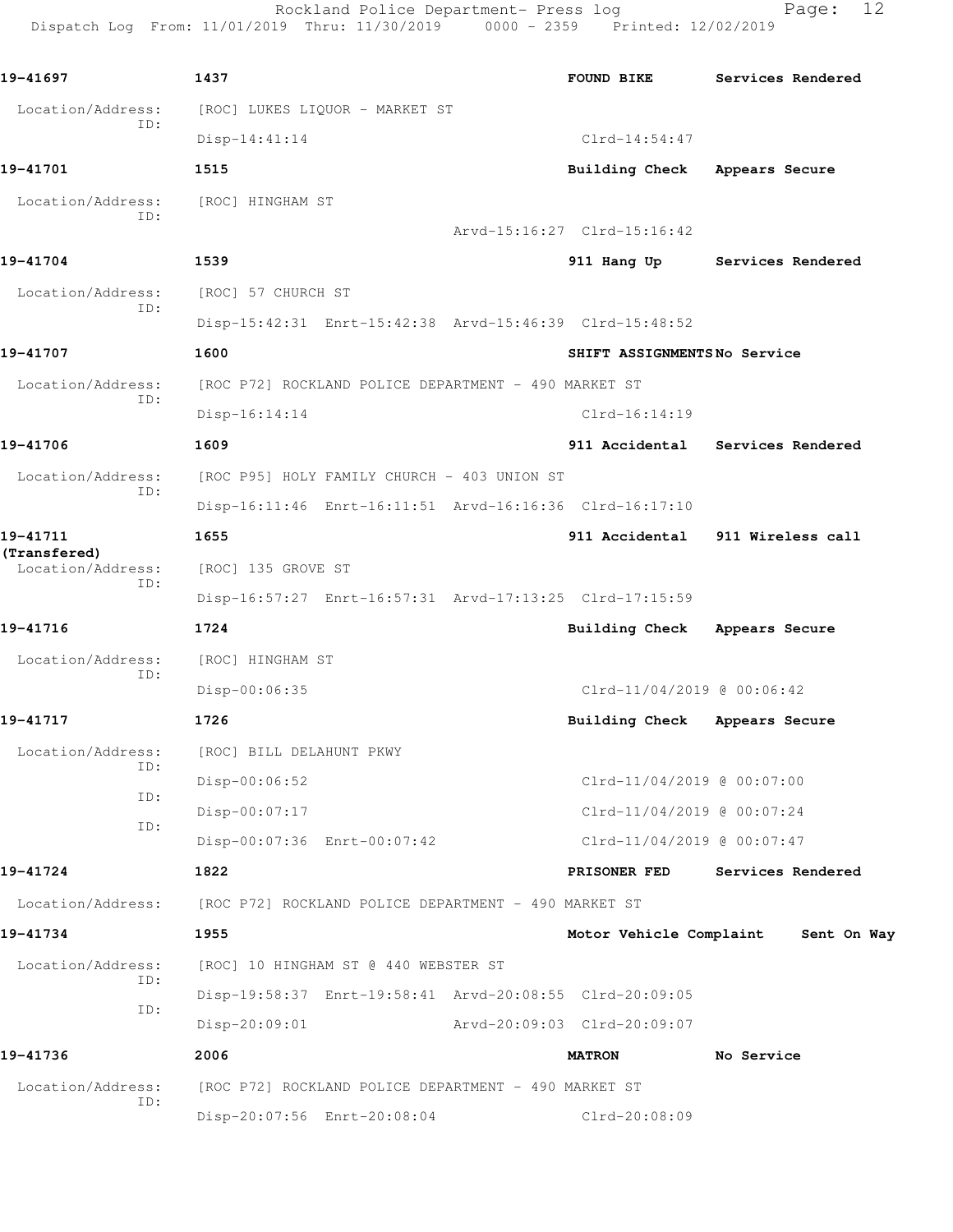Rockland Police Department- Press log entitled Page: 13 Dispatch Log From: 11/01/2019 Thru: 11/30/2019 0000 - 2359 Printed: 12/02/2019

| 19-41740          | 2142                                                 |                                                         |          | Emergency Medical Services Rendered |            |  |
|-------------------|------------------------------------------------------|---------------------------------------------------------|----------|-------------------------------------|------------|--|
| Location/Address: | [ROC 69] SOUTH SHORE REHAB & NURSING - 115 NORTH AVE |                                                         |          |                                     |            |  |
| ID:               |                                                      | Disp-21:42:33 Enrt-21:42:35 Arvd-21:45:52 Clrd-22:20:57 |          |                                     |            |  |
| 19-41743          | 2322                                                 |                                                         | Time off |                                     | No Service |  |
| Location:         | [ROC]                                                |                                                         |          |                                     |            |  |
| 19-41744          | 2324                                                 |                                                         | Time off |                                     | No Service |  |
| Location:         | [ROC]                                                |                                                         |          |                                     |            |  |
| 19-41746          | 2330                                                 |                                                         | Time off |                                     | No Service |  |
| Location:         | [ROC]                                                |                                                         |          |                                     |            |  |
| 19-41747          | 2331                                                 |                                                         | Time off |                                     | No Service |  |
| Location:         | [ROC]                                                |                                                         |          |                                     |            |  |
| 19-41748          | 2344                                                 |                                                         | Time off |                                     | No Service |  |
| Location:         | [ROC]                                                |                                                         |          |                                     |            |  |
| 19-41749          | 2346                                                 |                                                         | Time off |                                     | No Service |  |
| Location:         | [ROC]                                                |                                                         |          |                                     |            |  |
|                   |                                                      |                                                         |          |                                     |            |  |

| 19-41750                 | 2349             | Building Check | Appears Secure |
|--------------------------|------------------|----------------|----------------|
| Location/Address:<br>ID: | [ROC] HINGHAM ST |                |                |

Arvd-23:49:02 Clrd-23:49:50

## **For Date: 11/04/2019 - Monday**

| 19-41751          | 0004                |                                                      | SHIFT ASSIGNMENTSNo Service                             |                                     |
|-------------------|---------------------|------------------------------------------------------|---------------------------------------------------------|-------------------------------------|
| Location/Address: |                     | [ROC P72] ROCKLAND POLICE DEPARTMENT - 490 MARKET ST |                                                         |                                     |
| TD:               | Disp-00:06:01       |                                                      | $Clrd-00:06:10$                                         |                                     |
| 19-41752          | 0008                |                                                      | <b>HELD OVER</b>                                        | No Service                          |
| Location/Address: |                     | [ROC P72] ROCKLAND POLICE DEPARTMENT - 490 MARKET ST |                                                         |                                     |
| ID:               | Disp-00:09:52       |                                                      | $Clrd-00:10:02$                                         |                                     |
| 19-41756          | 0124                |                                                      | Disturbance                                             | Services Rendered                   |
| Location/Address: | [ROC] 50 CONCORD ST |                                                      |                                                         |                                     |
| TD:               |                     |                                                      | Disp-01:25:47 Enrt-01:26:21 Arvd-01:26:24 Clrd-02:00:38 |                                     |
| TD:               |                     |                                                      | Disp-01:27:05 Enrt-01:27:08 Arvd-01:27:10 Clrd-02:01:32 |                                     |
| ID:               | $Disp-01:29:44$     |                                                      | Arvd-01:29:47 Clrd-02:01:36                             |                                     |
| 19-41759          | 0202                |                                                      |                                                         | Emergency Medical Services Rendered |
| Location/Address: |                     | [ROC P47] BEST WESTERN - 909 HINGHAM ST Apt. #119    |                                                         |                                     |
| ID:               |                     |                                                      | Disp-02:03:57 Enrt-02:04:00 Arvd-02:06:16 Clrd-02:15:38 |                                     |
| TD:               |                     |                                                      | Disp-02:08:43 Enrt-02:08:45 Arvd-02:08:47 Clrd-02:15:34 |                                     |
| 19-41761          | 0231                |                                                      | <b>Building Check</b>                                   | Services Rendered                   |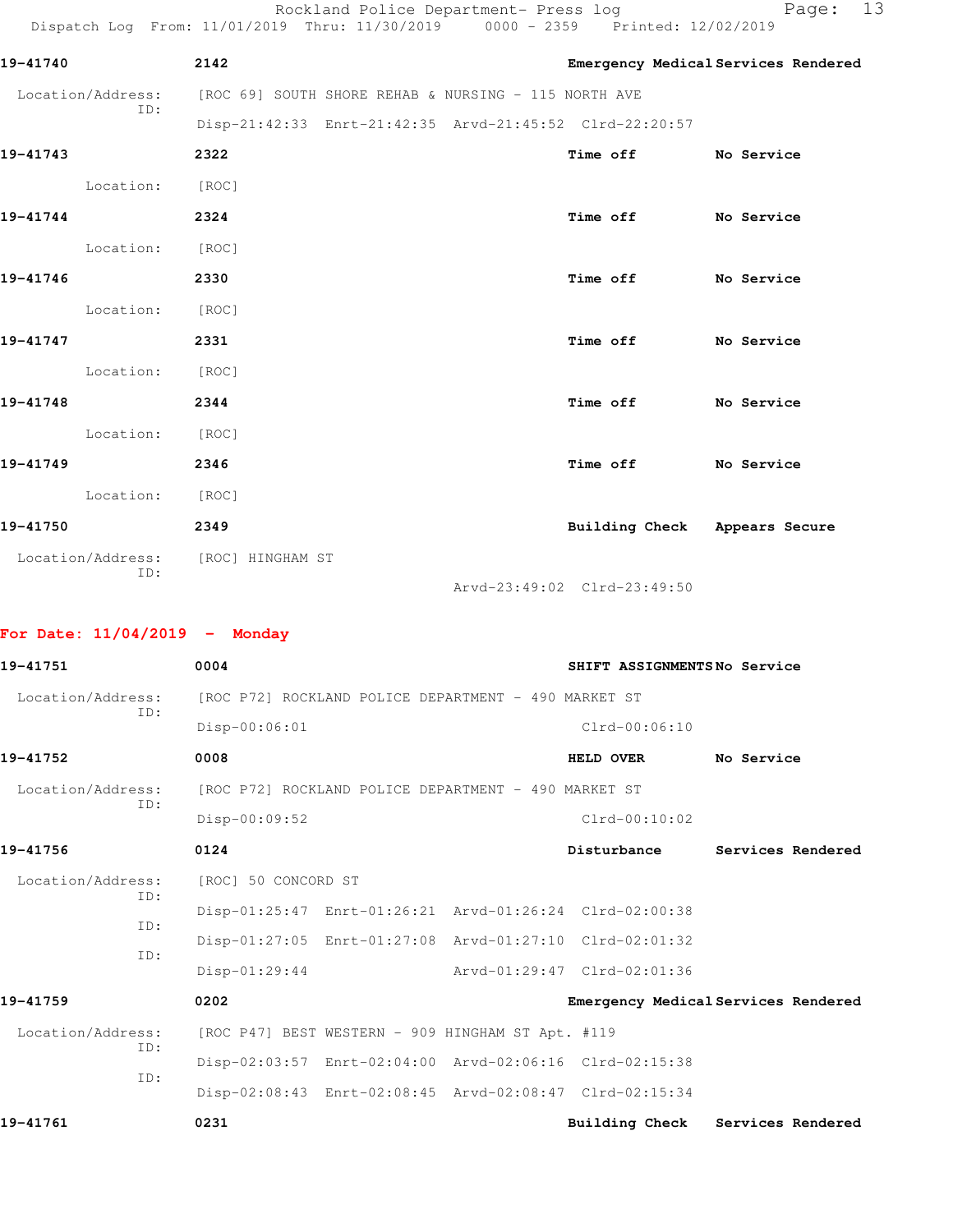|                               | Rockland Police Department- Press log<br>Dispatch Log From: 11/01/2019 Thru: 11/30/2019<br>$0000 - 2359$ | Printed: 12/02/2019         | 14<br>Page:                         |
|-------------------------------|----------------------------------------------------------------------------------------------------------|-----------------------------|-------------------------------------|
| Location/Address:             | [ROC P54] SEASONS CAFE - 938 HINGHAM ST                                                                  |                             |                                     |
| ID:                           | Disp-02:33:19                                                                                            | $Clrd-02:33:27$             |                                     |
| 19-41766                      | 0530                                                                                                     |                             | Building Check Services Rendered    |
| Location/Address:             | [ROC 61] UNION ST BUSINESS DISTRICT - UNION ST                                                           |                             |                                     |
| TD:                           |                                                                                                          | Arvd-05:31:17 Clrd-05:49:44 |                                     |
| 19-41770                      | 0607                                                                                                     | Motor Vehicle Stop          | No Service                          |
| Location/Address:             | [ROC] 134 SALEM ST                                                                                       |                             |                                     |
| ID:                           |                                                                                                          | Arvd-06:07:00 Clrd-06:09:23 |                                     |
| 19-41774                      | 0635                                                                                                     |                             | Burglar Alarm Cancelled Enroute     |
| Location/Address:             | [ROC 63] MIKES PIZZA - 315 UNION ST                                                                      |                             |                                     |
| ID:                           | Disp-06:36:11 Enrt-06:36:14                                                                              | Clrd-06:36:34               |                                     |
| 19-41776                      | 0719                                                                                                     | LOG NOTE                    | No Service                          |
| Location/Address:             | [ROC P72] ROCKLAND POLICE DEPARTMENT - 490 MARKET ST                                                     |                             |                                     |
| ID:                           | Disp-07:21:56                                                                                            | $Clrd-07:22:12$             |                                     |
| 19-41778                      | 0809                                                                                                     |                             | Information Call No Action Required |
| Location/Address:             | [ROC P72] ROCKLAND POLICE DEPARTMENT - 490 MARKET ST                                                     |                             |                                     |
| 19-41943                      | 0830                                                                                                     |                             | Animal Complaint Services Rendered  |
| Location/Address:             | [ROC] 32 EARL ST                                                                                         |                             |                                     |
| 19-41779                      | 0832                                                                                                     | Prisoner Information        | Services Rendered                   |
| Location/Address:<br>ID:      | [HIN 1] HINGHAM COURT - 28 GEORGE WASHINGTON BLVD                                                        |                             |                                     |
|                               |                                                                                                          | Arvd-08:32:00 Clrd-09:36:00 |                                     |
| 19-41781                      | 0840                                                                                                     | Traffic Enforcement         | No Service                          |
| Location/Address:<br>ID:      | [HOL] CENTRE ST                                                                                          |                             |                                     |
| EMS Unit:                     | Disp-08:41:16<br>ROCKAM1-Rockland A1                                                                     | Arvd-08:41:23 Clrd-08:49:10 |                                     |
|                               | Disp-08:56:05<br>InQrtsUnavl-08:56:11 InSrvce-08:56:11                                                   | Clrd-08:56:11               |                                     |
| ID:                           | Disp-08:56:26                                                                                            | Arvd-09:04:47 Clrd-10:00:44 |                                     |
| 19-41782                      | 0841                                                                                                     | Vehicle Maintenance         | No Action                           |
| Required<br>Location/Address: | [ROC P72] ROCKLAND POLICE DEPARTMENT - 490 MARKET ST                                                     |                             |                                     |
| ID:                           | Disp-08:44:43                                                                                            | $Clrd-08:45:00$             |                                     |
| 19-41789                      | 0945                                                                                                     | Details / Time off          | No Action                           |
| Required<br>Location:         | [ROC]                                                                                                    |                             |                                     |
| 19-41790                      | 0946                                                                                                     | Prisoner Information        | Services Rendered                   |
| Location/Address:             | [ROC P72] ROCKLAND POLICE DEPARTMENT - 490 MARKET ST                                                     |                             |                                     |
| ID:                           | Disp-09:48:19                                                                                            | $Clrd-09:48:24$             |                                     |
| 19-41791<br>Issued            | 0953                                                                                                     | Motor Vehicle Stop          | Citation/Warning                    |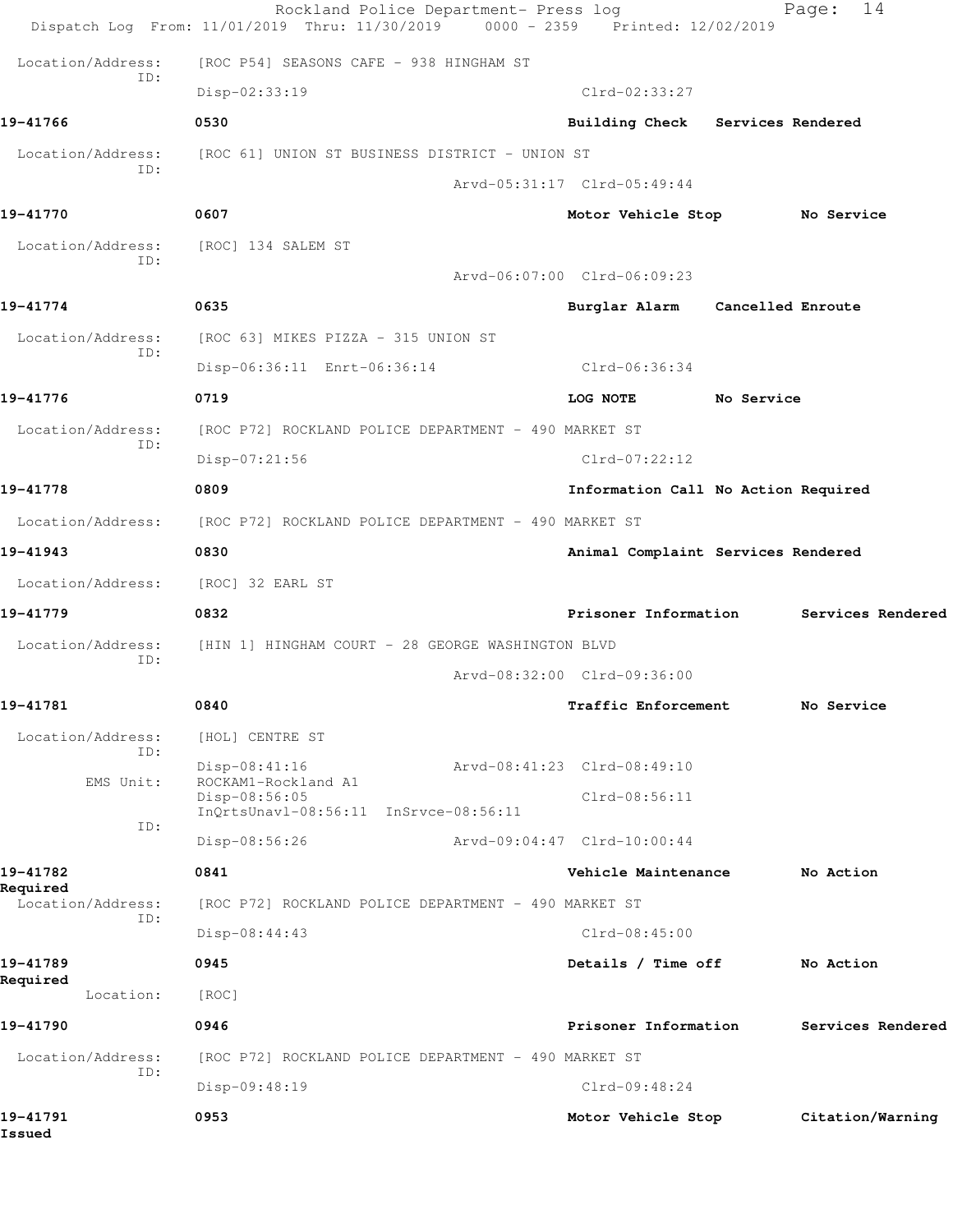|                               | Rockland Police Department- Press log<br>Dispatch Log From: 11/01/2019 Thru: 11/30/2019 | $0000 - 2359$ | Printed: 12/02/2019                 |              | 15<br>Page:       |
|-------------------------------|-----------------------------------------------------------------------------------------|---------------|-------------------------------------|--------------|-------------------|
| Vicinity of:                  | [ROC P57] ATLANTIC PETROLEUM - 50 J A DUNN MEM DR                                       |               |                                     |              |                   |
| ID:                           |                                                                                         |               | Arvd-09:53:00 Clrd-10:01:30         |              |                   |
| 19-41793                      | 1007                                                                                    |               | General Info                        |              | Services Rendered |
| Location/Address:             | [ROC 5] COMMUNITY CENTER - 394 UNION ST                                                 |               |                                     |              |                   |
| TD:                           |                                                                                         |               | Arvd-10:07:00 Clrd-10:18:32         |              |                   |
| 19-41795                      | 1007                                                                                    |               | School Fire Drill Services Rendered |              |                   |
| Location/Address:             | [ROC 5] COMMUNITY CENTER - 394 UNION ST                                                 |               |                                     |              |                   |
| ID:                           | $Disp-10:12:00$                                                                         |               | Clrd-10:19:16                       |              |                   |
| ID:                           | $Disp-10:18:59$                                                                         |               | $Clrd-10:19:03$                     |              |                   |
| 19-41797                      | 1026                                                                                    |               | Motor Vehicle Stop                  |              | Citation/Warning  |
| Issued<br>Location/Address:   | [ROC] 430 LIBERTY ST @ 161 EXCHANGE ST                                                  |               |                                     |              |                   |
| ID:                           |                                                                                         |               | Arvd-10:26:00 Clrd-10:34:59         |              |                   |
| 19-41798                      | 1028                                                                                    |               | Traffic Enforcement                 |              | Services Rendered |
| Location/Address:             | [ROC] SALEM ST                                                                          |               |                                     |              |                   |
| ID:                           |                                                                                         |               | Arvd-10:28:00 Clrd-10:33:00         |              |                   |
| ID:                           | Disp-10:41:26                                                                           |               | $Clrd-10:43:26$                     |              |                   |
| ID:                           | Disp-10:47:51 Enrt-10:47:58 Arvd-10:48:36 Clrd-10:48:43                                 |               |                                     |              |                   |
| ID:                           | Disp-10:50:32 Enrt-10:50:42 Arvd-10:50:58 Clrd-11:32:00                                 |               |                                     |              |                   |
| ID:                           | Disp-11:35:08                                                                           |               | Arvd-11:35:27 Clrd-11:36:00         |              |                   |
| ID:                           | Disp-11:43:47 Enrt-11:44:05 Arvd-12:22:24 Clrd-12:58:00                                 |               |                                     |              |                   |
| ID:                           | Disp-13:00:41                                                                           |               | Arvd-13:00:57 Clrd-13:19:52         |              |                   |
| 19-41799                      | 1033                                                                                    |               | Motor Vehicle Stop                  |              | Citation/Warning  |
| Issued<br>Vicinity of:<br>ID: | [ROC] 302 SALEM ST                                                                      |               |                                     |              |                   |
|                               |                                                                                         |               | Arvd-10:33:00 Clrd-10:41:26         |              |                   |
| 19-41802                      | 1042                                                                                    |               | Complaint                           |              | Services Rendered |
| Location/Address:<br>ID:      | [ROC 58] NORTH RIVER COLLABORATIVE SCHOOL - 525 BEECH ST                                |               |                                     |              |                   |
| ID:                           | Disp-10:43:26 Enrt-10:43:38                                                             |               | Clrd-10:47:51                       |              |                   |
| ID:                           | $Disp-10:47:35$                                                                         |               | Arvd-10:47:42 Clrd-10:50:14         |              |                   |
|                               | $Disp-10:49:16$                                                                         |               | Arvd-10:49:20 Clrd-10:50:11         |              |                   |
| 19-41803                      | 1052                                                                                    |               | Burglar Alarm                       | Investigated |                   |
| Location/Address:<br>ID:      | [ROC] 458 MARKET ST @ 31 LIBERTY ST                                                     |               |                                     |              |                   |
|                               | $Disp-10:53:04$                                                                         |               | Arvd-10:53:22 Clrd-10:54:24         |              |                   |
| 19-41806                      | 1132                                                                                    |               | Motor Vehicle Stop                  |              | Verbal Warning    |
| Vicinity of:<br>ID:           | [ROC] SPRING ST                                                                         |               |                                     |              |                   |
|                               |                                                                                         |               | Arvd-11:32:00 Clrd-11:35:08         |              |                   |
| 19-41807                      | 1136                                                                                    |               | Suspicious Activity                 |              | Investigated      |
|                               |                                                                                         |               |                                     |              |                   |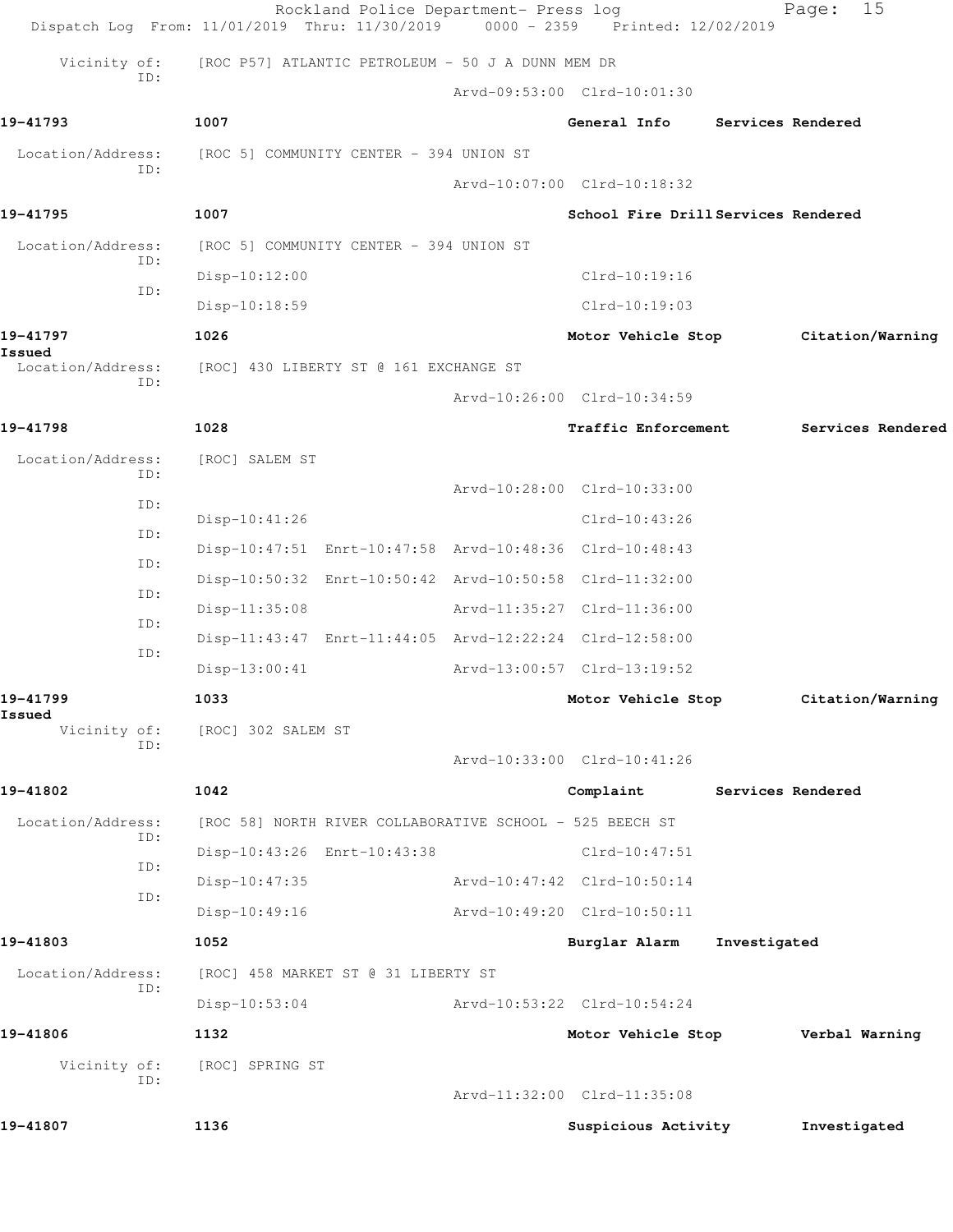| Location/Address:<br>ID:      | [ROC] 213 SPRING ST @ 6 MAGNOLIA DR                     |                             |                                    |              |                                   |
|-------------------------------|---------------------------------------------------------|-----------------------------|------------------------------------|--------------|-----------------------------------|
|                               |                                                         |                             | Arvd-11:36:00 Clrd-11:43:47        |              |                                   |
| 19-41808                      | 1138                                                    |                             | Detail                             |              | Services Rendered                 |
| Location/Address:             | [ROC P72] ROCKLAND POLICE DEPARTMENT - 490 MARKET ST    |                             |                                    |              |                                   |
| 19-41809                      | 1139                                                    |                             | 911 Accidental Services Rendered   |              |                                   |
| Location/Address:<br>ID:      | [ROC 33] FLINT GROUP - 45 RESERVOIR PARK DR             |                             |                                    |              |                                   |
|                               | Disp-11:43:22 Enrt-11:44:02 Arvd-11:49:29 Clrd-11:52:48 |                             |                                    |              |                                   |
| 19-41815                      | 1258                                                    |                             |                                    |              | Motor Vehicle Stop Verbal Warning |
| Vicinity of:<br>ID:           | [ROC] 646 SUMMER ST                                     |                             |                                    |              |                                   |
|                               |                                                         |                             | Arvd-12:58:00 Clrd-13:00:41        |              |                                   |
| 19-41944                      | 1310                                                    |                             | Animal Complaint Services Rendered |              |                                   |
| Location/Address:             | [ROC] 213 EAST WATER ST                                 |                             |                                    |              |                                   |
| 19-41818                      | 1318                                                    |                             | Complaint Services Rendered        |              |                                   |
| Location/Address:<br>ID:      | [ROC] 83 HANNAH WAY Apt. #A                             |                             |                                    |              |                                   |
|                               | Disp-13:19:52 Enrt-13:19:57 Arvd-13:21:07 Clrd-13:43:37 |                             |                                    |              |                                   |
| 19-41819                      | 1322                                                    |                             | Motor Vehicle Complaint            |              | Investigated                      |
| Location/Address:             | [ROC] 2 SAW MILL LN                                     |                             |                                    |              |                                   |
| ID:                           | Disp-13:23:40 Enrt-13:23:44 Arvd-13:33:16 Clrd-13:38:26 |                             |                                    |              |                                   |
| 19-41824                      | 1349                                                    |                             | Assist Fire Department             |              | Services Rendered                 |
| Location/Address:             | [ROC 62] JEFFERSON SCHOOL - 63 GEORGE ST                |                             |                                    |              |                                   |
| ID:                           | Disp-13:50:36                                           | Arvd-13:50:41 Clrd-14:00:45 |                                    |              |                                   |
| ID:                           | $Disp-13:50:55$                                         |                             | Arvd-13:50:59 Clrd-14:00:27        |              |                                   |
| ID:                           | Disp-13:51:08 Enrt-13:51:22 Arvd-14:14:44 Clrd-14:14:49 |                             |                                    |              |                                   |
| 19-41825                      | 1349                                                    |                             | Detail                             |              | Services Rendered                 |
| Location/Address:             | [ROC] COMMERCE RD                                       |                             |                                    |              |                                   |
| ID:                           | Disp-13:53:09                                           |                             | Clrd-13:53:19                      |              |                                   |
| 19-41833                      | 1447                                                    |                             | Vehicle Maintenance                |              | No Action                         |
| Required<br>Location/Address: | [ROC P72] ROCKLAND POLICE DEPARTMENT - 490 MARKET ST    |                             |                                    |              |                                   |
| ID:                           | Disp-14:49:37                                           |                             | $Clrd-14:49:48$                    |              |                                   |
| 19-41839                      | 1513                                                    |                             | Details / Time off                 |              | No Action                         |
| Required<br>Location:         | [ROC]                                                   |                             |                                    |              |                                   |
| 19-41841                      | 1515                                                    |                             | 911 Accidental                     | Investigated |                                   |
| Location/Address:             |                                                         |                             |                                    |              |                                   |
| ID:                           | [ROC P106] ROCKLAND HIGH SCHOOL - 52 MACKINLAY WAY      |                             | Arvd-15:19:15 Clrd-15:21:15        |              |                                   |
| 19-41842                      | $Disp-15:19:09$<br>1516                                 |                             | Details / Time off                 |              | No Action                         |
| Required                      |                                                         |                             |                                    |              |                                   |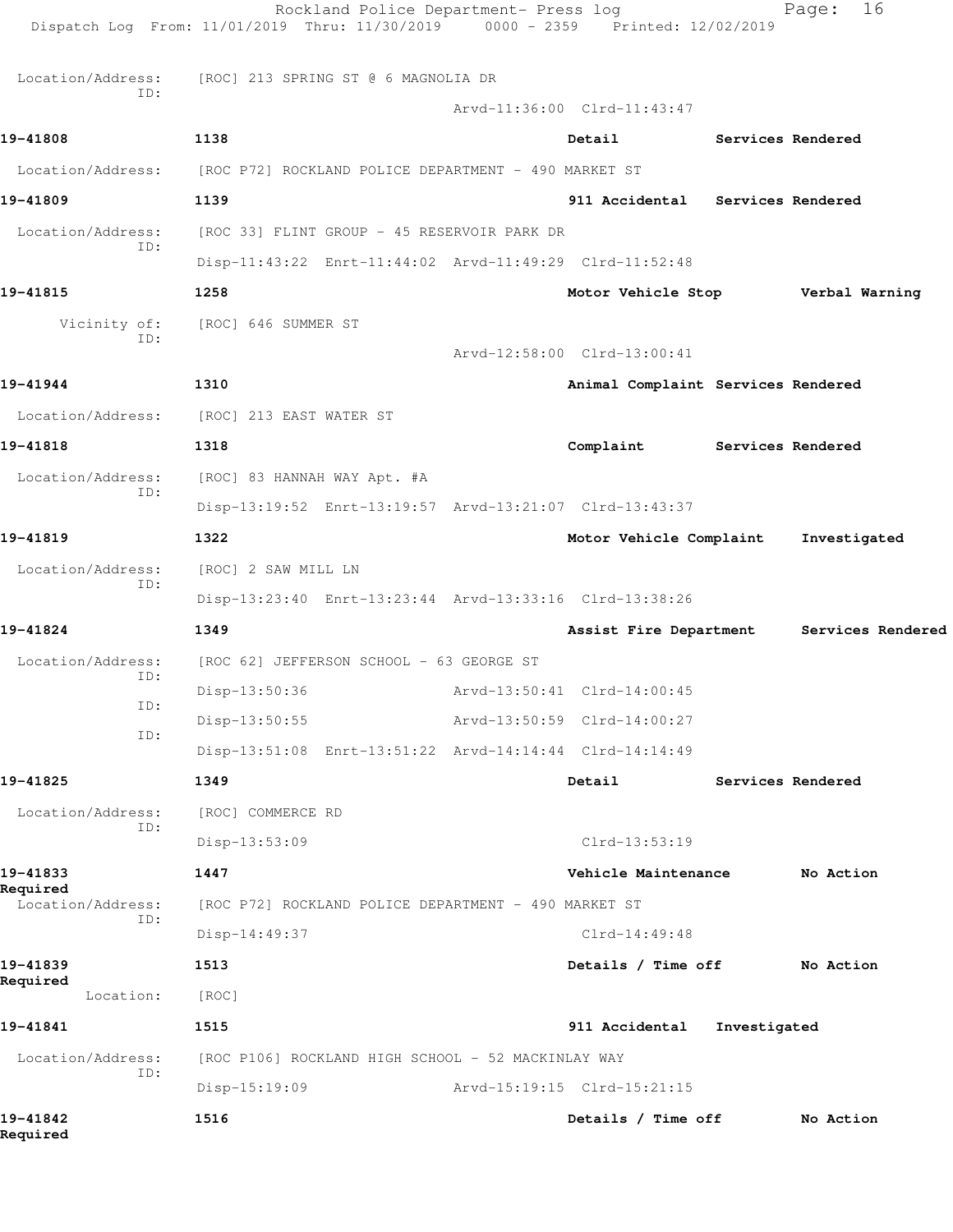|                      | Location:                |                                                         |                                    |                                            |
|----------------------|--------------------------|---------------------------------------------------------|------------------------------------|--------------------------------------------|
|                      |                          | [ROC]                                                   |                                    |                                            |
| 19-41844<br>Required |                          | 1522                                                    | Details / Time off No Action       |                                            |
|                      | Location:                | [ROC]                                                   |                                    |                                            |
| 19-41958             |                          | 1525                                                    | Animal Complaint Services Rendered |                                            |
|                      | Location/Address:        | [ROC] 168 VERNON ST                                     |                                    |                                            |
| 19-41845             |                          | 1527                                                    |                                    | MVA Property Damage Only Services Rendered |
|                      | Vicinity of:<br>ID:      | [ROC] GODDARD AVE                                       |                                    |                                            |
|                      |                          | $Disp-15:29:32$                                         | Arvd-15:29:36 Clrd-15:31:21        |                                            |
| 19-41847             |                          | 1532                                                    | Animal Complaint Services Rendered |                                            |
|                      | Vicinity of:<br>ID:      | [ROC] 42 HANNAH WAY                                     |                                    |                                            |
|                      |                          |                                                         | Arvd-15:32:00 Clrd-15:42:30        |                                            |
| 19-41854             |                          | 1601                                                    | General Incident Services Rendered |                                            |
|                      | Location/Address:<br>ID: | [ROC P72] ROCKLAND POLICE DEPARTMENT - 490 MARKET ST    |                                    |                                            |
|                      |                          | Disp-16:15:05                                           | $Clrd-16:15:11$                    |                                            |
| 19-41855             |                          | 1631                                                    | General Incident Services Rendered |                                            |
|                      | Location/Address:        | [ROC P72] ROCKLAND POLICE DEPARTMENT - 490 MARKET ST    |                                    |                                            |
|                      | ID:                      | $Disp-16:43:00$                                         | Clrd-16:43:28                      |                                            |
| 19-41858             |                          | 1653                                                    | Summons                            | Services Rendered                          |
|                      | Location/Address:        | [ROC] 40 WILLIAMS ST                                    |                                    |                                            |
|                      | ID:                      |                                                         | Arvd-16:53:00 Clrd-17:03:18        |                                            |
| 19-41860             |                          | 1713                                                    | Building Check                     | Building Checked/Secured                   |
|                      | Location/Address:        | [ROC] BILL DELAHUNT PKWY                                |                                    |                                            |
|                      | ID:                      |                                                         | Arvd-17:13:40 Clrd-17:16:40        |                                            |
| 19-41862             |                          | 1716                                                    |                                    | Building Check Building Checked/Secured    |
|                      | Location/Address:        | [ROC] HINGHAM ST                                        |                                    |                                            |
|                      | ID:                      |                                                         | Arvd-17:17:22 Clrd-17:24:09        |                                            |
| 19-41864             |                          | 1730                                                    | Details / Time off                 | Services Rendered                          |
|                      | Location:                | [ROC]                                                   |                                    |                                            |
| 19-41866             |                          | 1740                                                    | Annoying Phone Calls               | Services Rendered                          |
|                      | Location/Address:        | [ROC] 16 HAWTHORNE ST                                   |                                    |                                            |
|                      | ID:                      | Disp-17:43:37                                           | $Clrd-17:43:47$                    |                                            |
| 19-41870             |                          | 1752                                                    | Details / Time off                 | Services Rendered                          |
|                      | Location:                | [ROC]                                                   |                                    |                                            |
| 19-41871             |                          | 1759                                                    | Unwanted Party Services Rendered   |                                            |
|                      | Location/Address:        | [ROC P47] BEST WESTERN - 909 HINGHAM ST Apt. #119       |                                    |                                            |
|                      | ID:                      | Disp-18:00:44 Enrt-18:00:53 Arvd-18:04:20 Clrd-18:11:10 |                                    |                                            |
|                      |                          |                                                         |                                    |                                            |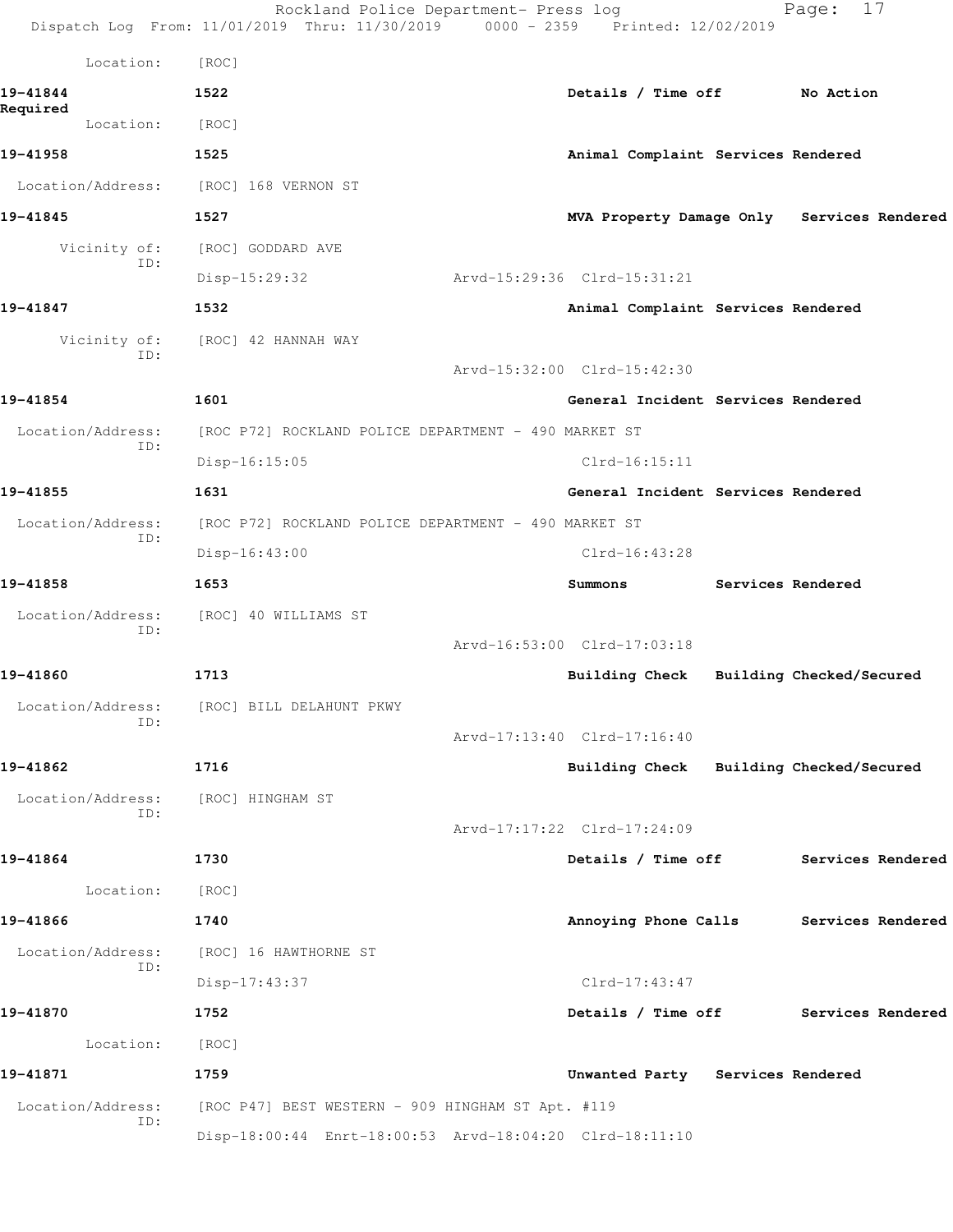| ID:<br>Disp-18:00:44 Enrt-18:00:50 Arvd-18:04:04 Clrd-18:11:14<br>1838<br>Emergency Medical Services Rendered<br>Location/Address:<br>[ROC] 321 UNION ST Apt. #6<br>ID:<br>Disp-18:39:13<br>Arvd-18:41:49 Clrd-18:57:42<br>ID:<br>Disp-18:41:43 Enrt-18:41:57 Arvd-18:42:00 Clrd-18:57:39<br>1855<br>Emergency Medical Services Rendered<br>Location/Address:<br>[ROC P62] CHINA PLAZA - 35 MARKET ST<br>ID:<br>Disp-18:58:07<br>Arvd-18:58:25 Clrd-19:07:16<br>ID:<br>Arvd-18:58:21 Clrd-19:06:06<br>Disp-18:58:07<br>ID:<br>Disp-18:58:07<br>Arvd-18:58:18 Clrd-19:09:34<br>1929<br>Details / Time off<br>Location:<br>[ ROC ]<br>2003<br>Motor Vehicle Stop Citation/Warning<br>Vicinity of:<br>[ROC] 511 UNION ST<br>TD:<br>Arvd-20:03:00 Clrd-20:07:46<br>2051<br>Building Check Building Checked/Secured<br>Location/Address:<br>[ROC] HINGHAM ST<br>ID:<br>Arvd-21:02:51 Clrd-21:04:52<br>2135<br>Assist Other Agency<br>Location/Address:<br>[ABI] CENTRE AVE<br>ID:<br>Disp-21:37:06<br>Arvd-21:37:15 Clrd-21:37:22<br>2158<br>Motor Vehicle Stop Citation/Warning<br>Vicinity of:<br>[ROC] 158 MARKET ST @ 5 UNION ST<br>ID:<br>Arvd-21:58:00 Clrd-22:00:03<br>2256<br>MVA Property Damage Only Services Rendered<br>Location/Address:<br>[ROC] 41 JOHNSON TER<br>ID:<br>Disp-23:09:12<br>$Clrd-23:09:23$<br>0000<br>SHIFT ASSIGNMENTSNo Service<br>Location/Address:<br>[ROC P72] ROCKLAND POLICE DEPARTMENT - 490 MARKET ST<br>ID:<br>Arvd-00:00:00 Clrd-00:04:40<br>0508<br>Building Check Appears Secure<br>Location/Address:<br>[ROC] UNION ST<br>ID:<br>Arvd-05:08:00 Clrd-05:29:09<br>0532<br>Motor Vehicle Stop | Rockland Police Department- Press log<br>Dispatch Log From: 11/01/2019 Thru: 11/30/2019 0000 - 2359 Printed: 12/02/2019 |  | 18<br>Page:       |
|-----------------------------------------------------------------------------------------------------------------------------------------------------------------------------------------------------------------------------------------------------------------------------------------------------------------------------------------------------------------------------------------------------------------------------------------------------------------------------------------------------------------------------------------------------------------------------------------------------------------------------------------------------------------------------------------------------------------------------------------------------------------------------------------------------------------------------------------------------------------------------------------------------------------------------------------------------------------------------------------------------------------------------------------------------------------------------------------------------------------------------------------------------------------------------------------------------------------------------------------------------------------------------------------------------------------------------------------------------------------------------------------------------------------------------------------------------------------------------------------------------------------------------------------------------------------------------------------------------------------------------------|-------------------------------------------------------------------------------------------------------------------------|--|-------------------|
| 19-41873<br>19-41876<br>19-41879<br>19-41881<br>Issued<br>19-41883<br>19-41884<br>19-41886<br>Issued<br>19-41890<br>For Date: $11/05/2019$ - Tuesday<br>19-41895<br>19-41905<br>19-41907                                                                                                                                                                                                                                                                                                                                                                                                                                                                                                                                                                                                                                                                                                                                                                                                                                                                                                                                                                                                                                                                                                                                                                                                                                                                                                                                                                                                                                          |                                                                                                                         |  |                   |
|                                                                                                                                                                                                                                                                                                                                                                                                                                                                                                                                                                                                                                                                                                                                                                                                                                                                                                                                                                                                                                                                                                                                                                                                                                                                                                                                                                                                                                                                                                                                                                                                                                   |                                                                                                                         |  |                   |
|                                                                                                                                                                                                                                                                                                                                                                                                                                                                                                                                                                                                                                                                                                                                                                                                                                                                                                                                                                                                                                                                                                                                                                                                                                                                                                                                                                                                                                                                                                                                                                                                                                   |                                                                                                                         |  |                   |
|                                                                                                                                                                                                                                                                                                                                                                                                                                                                                                                                                                                                                                                                                                                                                                                                                                                                                                                                                                                                                                                                                                                                                                                                                                                                                                                                                                                                                                                                                                                                                                                                                                   |                                                                                                                         |  |                   |
|                                                                                                                                                                                                                                                                                                                                                                                                                                                                                                                                                                                                                                                                                                                                                                                                                                                                                                                                                                                                                                                                                                                                                                                                                                                                                                                                                                                                                                                                                                                                                                                                                                   |                                                                                                                         |  |                   |
|                                                                                                                                                                                                                                                                                                                                                                                                                                                                                                                                                                                                                                                                                                                                                                                                                                                                                                                                                                                                                                                                                                                                                                                                                                                                                                                                                                                                                                                                                                                                                                                                                                   |                                                                                                                         |  |                   |
|                                                                                                                                                                                                                                                                                                                                                                                                                                                                                                                                                                                                                                                                                                                                                                                                                                                                                                                                                                                                                                                                                                                                                                                                                                                                                                                                                                                                                                                                                                                                                                                                                                   |                                                                                                                         |  |                   |
|                                                                                                                                                                                                                                                                                                                                                                                                                                                                                                                                                                                                                                                                                                                                                                                                                                                                                                                                                                                                                                                                                                                                                                                                                                                                                                                                                                                                                                                                                                                                                                                                                                   |                                                                                                                         |  |                   |
|                                                                                                                                                                                                                                                                                                                                                                                                                                                                                                                                                                                                                                                                                                                                                                                                                                                                                                                                                                                                                                                                                                                                                                                                                                                                                                                                                                                                                                                                                                                                                                                                                                   |                                                                                                                         |  |                   |
|                                                                                                                                                                                                                                                                                                                                                                                                                                                                                                                                                                                                                                                                                                                                                                                                                                                                                                                                                                                                                                                                                                                                                                                                                                                                                                                                                                                                                                                                                                                                                                                                                                   |                                                                                                                         |  |                   |
|                                                                                                                                                                                                                                                                                                                                                                                                                                                                                                                                                                                                                                                                                                                                                                                                                                                                                                                                                                                                                                                                                                                                                                                                                                                                                                                                                                                                                                                                                                                                                                                                                                   |                                                                                                                         |  | Services Rendered |
|                                                                                                                                                                                                                                                                                                                                                                                                                                                                                                                                                                                                                                                                                                                                                                                                                                                                                                                                                                                                                                                                                                                                                                                                                                                                                                                                                                                                                                                                                                                                                                                                                                   |                                                                                                                         |  |                   |
|                                                                                                                                                                                                                                                                                                                                                                                                                                                                                                                                                                                                                                                                                                                                                                                                                                                                                                                                                                                                                                                                                                                                                                                                                                                                                                                                                                                                                                                                                                                                                                                                                                   |                                                                                                                         |  |                   |
|                                                                                                                                                                                                                                                                                                                                                                                                                                                                                                                                                                                                                                                                                                                                                                                                                                                                                                                                                                                                                                                                                                                                                                                                                                                                                                                                                                                                                                                                                                                                                                                                                                   |                                                                                                                         |  |                   |
|                                                                                                                                                                                                                                                                                                                                                                                                                                                                                                                                                                                                                                                                                                                                                                                                                                                                                                                                                                                                                                                                                                                                                                                                                                                                                                                                                                                                                                                                                                                                                                                                                                   |                                                                                                                         |  |                   |
|                                                                                                                                                                                                                                                                                                                                                                                                                                                                                                                                                                                                                                                                                                                                                                                                                                                                                                                                                                                                                                                                                                                                                                                                                                                                                                                                                                                                                                                                                                                                                                                                                                   |                                                                                                                         |  |                   |
|                                                                                                                                                                                                                                                                                                                                                                                                                                                                                                                                                                                                                                                                                                                                                                                                                                                                                                                                                                                                                                                                                                                                                                                                                                                                                                                                                                                                                                                                                                                                                                                                                                   |                                                                                                                         |  |                   |
|                                                                                                                                                                                                                                                                                                                                                                                                                                                                                                                                                                                                                                                                                                                                                                                                                                                                                                                                                                                                                                                                                                                                                                                                                                                                                                                                                                                                                                                                                                                                                                                                                                   |                                                                                                                         |  |                   |
|                                                                                                                                                                                                                                                                                                                                                                                                                                                                                                                                                                                                                                                                                                                                                                                                                                                                                                                                                                                                                                                                                                                                                                                                                                                                                                                                                                                                                                                                                                                                                                                                                                   |                                                                                                                         |  | Services Rendered |
|                                                                                                                                                                                                                                                                                                                                                                                                                                                                                                                                                                                                                                                                                                                                                                                                                                                                                                                                                                                                                                                                                                                                                                                                                                                                                                                                                                                                                                                                                                                                                                                                                                   |                                                                                                                         |  |                   |
|                                                                                                                                                                                                                                                                                                                                                                                                                                                                                                                                                                                                                                                                                                                                                                                                                                                                                                                                                                                                                                                                                                                                                                                                                                                                                                                                                                                                                                                                                                                                                                                                                                   |                                                                                                                         |  |                   |
|                                                                                                                                                                                                                                                                                                                                                                                                                                                                                                                                                                                                                                                                                                                                                                                                                                                                                                                                                                                                                                                                                                                                                                                                                                                                                                                                                                                                                                                                                                                                                                                                                                   |                                                                                                                         |  |                   |
|                                                                                                                                                                                                                                                                                                                                                                                                                                                                                                                                                                                                                                                                                                                                                                                                                                                                                                                                                                                                                                                                                                                                                                                                                                                                                                                                                                                                                                                                                                                                                                                                                                   |                                                                                                                         |  |                   |
|                                                                                                                                                                                                                                                                                                                                                                                                                                                                                                                                                                                                                                                                                                                                                                                                                                                                                                                                                                                                                                                                                                                                                                                                                                                                                                                                                                                                                                                                                                                                                                                                                                   |                                                                                                                         |  |                   |
|                                                                                                                                                                                                                                                                                                                                                                                                                                                                                                                                                                                                                                                                                                                                                                                                                                                                                                                                                                                                                                                                                                                                                                                                                                                                                                                                                                                                                                                                                                                                                                                                                                   |                                                                                                                         |  |                   |
|                                                                                                                                                                                                                                                                                                                                                                                                                                                                                                                                                                                                                                                                                                                                                                                                                                                                                                                                                                                                                                                                                                                                                                                                                                                                                                                                                                                                                                                                                                                                                                                                                                   |                                                                                                                         |  |                   |
|                                                                                                                                                                                                                                                                                                                                                                                                                                                                                                                                                                                                                                                                                                                                                                                                                                                                                                                                                                                                                                                                                                                                                                                                                                                                                                                                                                                                                                                                                                                                                                                                                                   |                                                                                                                         |  |                   |
|                                                                                                                                                                                                                                                                                                                                                                                                                                                                                                                                                                                                                                                                                                                                                                                                                                                                                                                                                                                                                                                                                                                                                                                                                                                                                                                                                                                                                                                                                                                                                                                                                                   |                                                                                                                         |  |                   |
|                                                                                                                                                                                                                                                                                                                                                                                                                                                                                                                                                                                                                                                                                                                                                                                                                                                                                                                                                                                                                                                                                                                                                                                                                                                                                                                                                                                                                                                                                                                                                                                                                                   |                                                                                                                         |  |                   |
|                                                                                                                                                                                                                                                                                                                                                                                                                                                                                                                                                                                                                                                                                                                                                                                                                                                                                                                                                                                                                                                                                                                                                                                                                                                                                                                                                                                                                                                                                                                                                                                                                                   |                                                                                                                         |  |                   |
|                                                                                                                                                                                                                                                                                                                                                                                                                                                                                                                                                                                                                                                                                                                                                                                                                                                                                                                                                                                                                                                                                                                                                                                                                                                                                                                                                                                                                                                                                                                                                                                                                                   |                                                                                                                         |  |                   |
|                                                                                                                                                                                                                                                                                                                                                                                                                                                                                                                                                                                                                                                                                                                                                                                                                                                                                                                                                                                                                                                                                                                                                                                                                                                                                                                                                                                                                                                                                                                                                                                                                                   |                                                                                                                         |  |                   |
|                                                                                                                                                                                                                                                                                                                                                                                                                                                                                                                                                                                                                                                                                                                                                                                                                                                                                                                                                                                                                                                                                                                                                                                                                                                                                                                                                                                                                                                                                                                                                                                                                                   |                                                                                                                         |  |                   |
|                                                                                                                                                                                                                                                                                                                                                                                                                                                                                                                                                                                                                                                                                                                                                                                                                                                                                                                                                                                                                                                                                                                                                                                                                                                                                                                                                                                                                                                                                                                                                                                                                                   |                                                                                                                         |  |                   |
|                                                                                                                                                                                                                                                                                                                                                                                                                                                                                                                                                                                                                                                                                                                                                                                                                                                                                                                                                                                                                                                                                                                                                                                                                                                                                                                                                                                                                                                                                                                                                                                                                                   |                                                                                                                         |  | Verbal Warning    |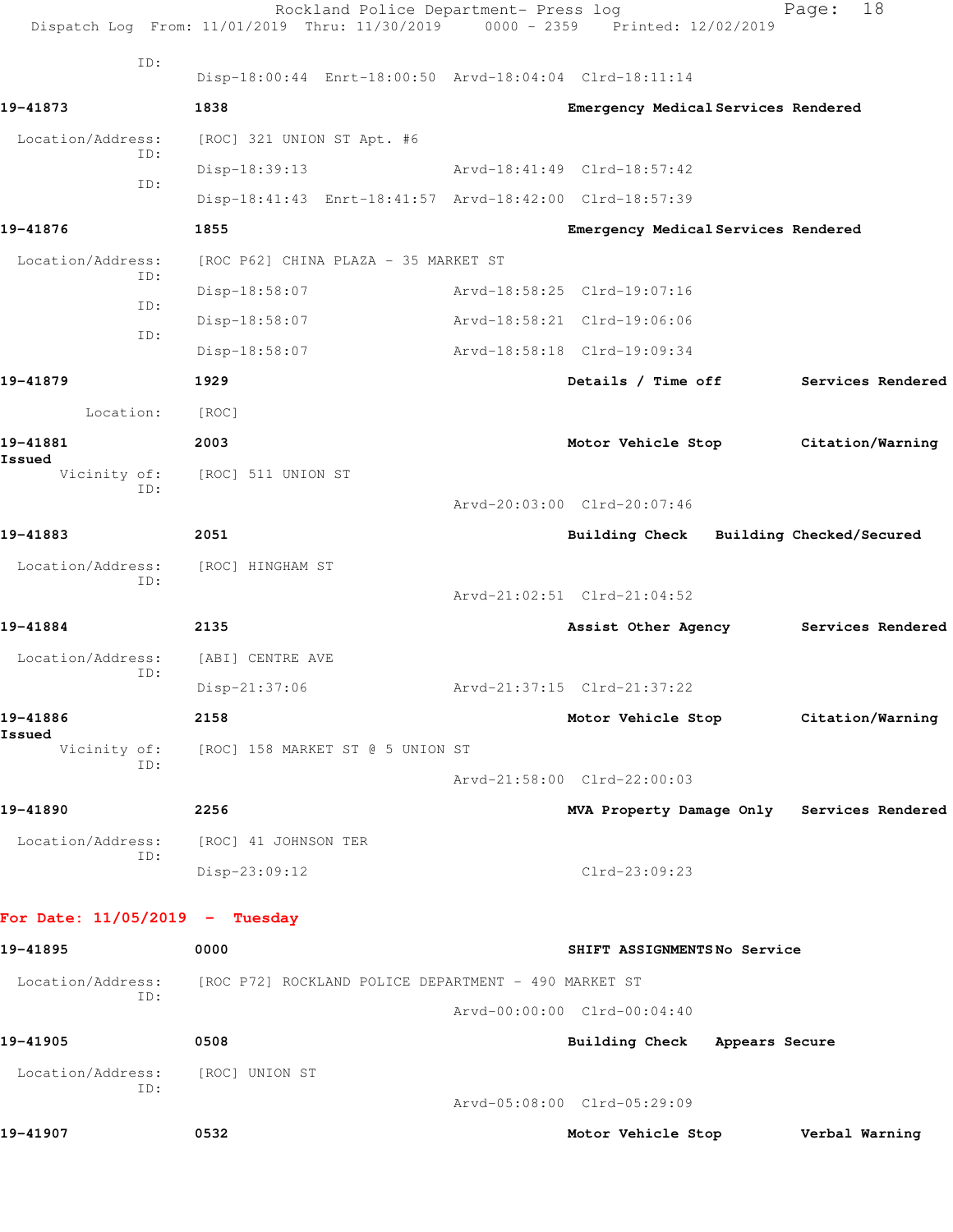|                                 | Rockland Police Department- Press log<br>Dispatch Log From: 11/01/2019 Thru: 11/30/2019 0000 - 2359 Printed: 12/02/2019        |                                    |                | 19<br>Page:                         |  |
|---------------------------------|--------------------------------------------------------------------------------------------------------------------------------|------------------------------------|----------------|-------------------------------------|--|
| Location/Address:               | [ROC] 364 LEVIN RD @ 710 SUMMER ST                                                                                             |                                    |                |                                     |  |
| ID:                             |                                                                                                                                | Arvd-05:32:00 Clrd-05:41:45        |                |                                     |  |
| 19-41908<br>Issued              | 0548                                                                                                                           |                                    |                | Motor Vehicle Stop Citation/Warning |  |
| Location/Address:<br>ID:        | [ROC] SALEM ST @ TIFFANY LN                                                                                                    |                                    |                |                                     |  |
|                                 |                                                                                                                                | Arvd-05:48:00 Clrd-05:58:31        |                |                                     |  |
| 19-41911                        | 0652                                                                                                                           | Motor Vehicle Stop                 |                | Verbal Warning                      |  |
| Location/Address:<br>ID:        | [ROC] SUMMER ST                                                                                                                | Arvd-06:52:00 Clrd-06:55:32        |                |                                     |  |
| 19-41912                        | 0700                                                                                                                           | Burglar Alarm                      | Appears Secure |                                     |  |
|                                 |                                                                                                                                |                                    |                |                                     |  |
| Location/Address:<br>ID:        | [ROC P111] THEMIS PIZZA - 488 MARKET ST Apt. #MAR<br>Disp-07:03:34 Enrt-07:06:13 Arvd-07:06:16 Clrd-07:06:21                   |                                    |                |                                     |  |
| 19-41945                        |                                                                                                                                |                                    |                |                                     |  |
|                                 | 0700                                                                                                                           | Animal Complaint Services Rendered |                |                                     |  |
| Location/Address:               | [ROC] 513 WEST WATER ST                                                                                                        |                                    |                |                                     |  |
| 19-41914                        | 0702                                                                                                                           | Motor Vehicle Stop                 |                | Verbal Warning                      |  |
| Location/Address:<br>ID:        | [ROC] 319 BEECH ST                                                                                                             |                                    |                |                                     |  |
|                                 |                                                                                                                                | Arvd-07:02:00 Clrd-07:09:08        |                |                                     |  |
| 19-41915                        | 0743                                                                                                                           | Burglar Alarm No Service           |                |                                     |  |
| Location/Address:<br>ID:        | [ROC P111] THEMIS PIZZA - 488 MARKET ST                                                                                        |                                    |                |                                     |  |
| ID:                             | Disp-07:44:02 Enrt-07:44:06 Arvd-07:45:13 Clrd-07:45:18                                                                        |                                    |                |                                     |  |
|                                 | Disp-07:44:27 Enrt-07:44:30 Arvd-07:45:15 Clrd-07:45:23                                                                        |                                    |                |                                     |  |
| 19-41916                        | 0810                                                                                                                           | General Info                       |                | Services Rendered                   |  |
| Location/Address:               | [ROC P72] ROCKLAND POLICE DEPARTMENT - 490 MARKET ST                                                                           |                                    |                |                                     |  |
| 19-41917                        | 0813                                                                                                                           | Details / Time off                 |                | Services Rendered                   |  |
| Location:                       | [ROC]                                                                                                                          |                                    |                |                                     |  |
| 19-41918                        | 0840                                                                                                                           | Motor Vehicle Complaint            |                | Services Rendered                   |  |
| Location/Address:<br>ID:        | [ROC] 10 SPRING ST @ 7 MARKET ST                                                                                               |                                    |                |                                     |  |
|                                 | Disp-08:44:14 Enrt-08:44:16 Arvd-08:44:17 Clrd-08:48:40                                                                        |                                    |                |                                     |  |
| 19-41919<br>Issued              | 0841                                                                                                                           | <b>Traffic Enforcement</b>         |                | Citation/Warning                    |  |
| Location/Address:<br>ID:        | [ROC] CENTRE AVE                                                                                                               |                                    |                |                                     |  |
|                                 |                                                                                                                                | Arvd-08:41:00 Clrd-09:32:59        |                |                                     |  |
| 19-41926                        | 0917                                                                                                                           | Health & Welfare Check             |                | Cancelled Enroute                   |  |
| Location/Address:<br>Fire Unit: | [ROC] 134 LEVIN RD<br>ROCKEN1-Pumper-Rockland Engine 1<br>Disp-09:17:56 Enrt-09:20:24<br>InQrtsUnavl-09:24:51 InSrvce-09:24:51 | Clrd-09:23:35                      |                |                                     |  |
| EMS Unit:<br>ID:                | ROCKAM2-Rockland A2<br>Disp-09:19:09 Enrt-09:20:19<br>InQrtsUnavl-09:24:56 InSrvce-09:24:56                                    | $Clrd-09:23:33$                    |                |                                     |  |
|                                 |                                                                                                                                |                                    |                |                                     |  |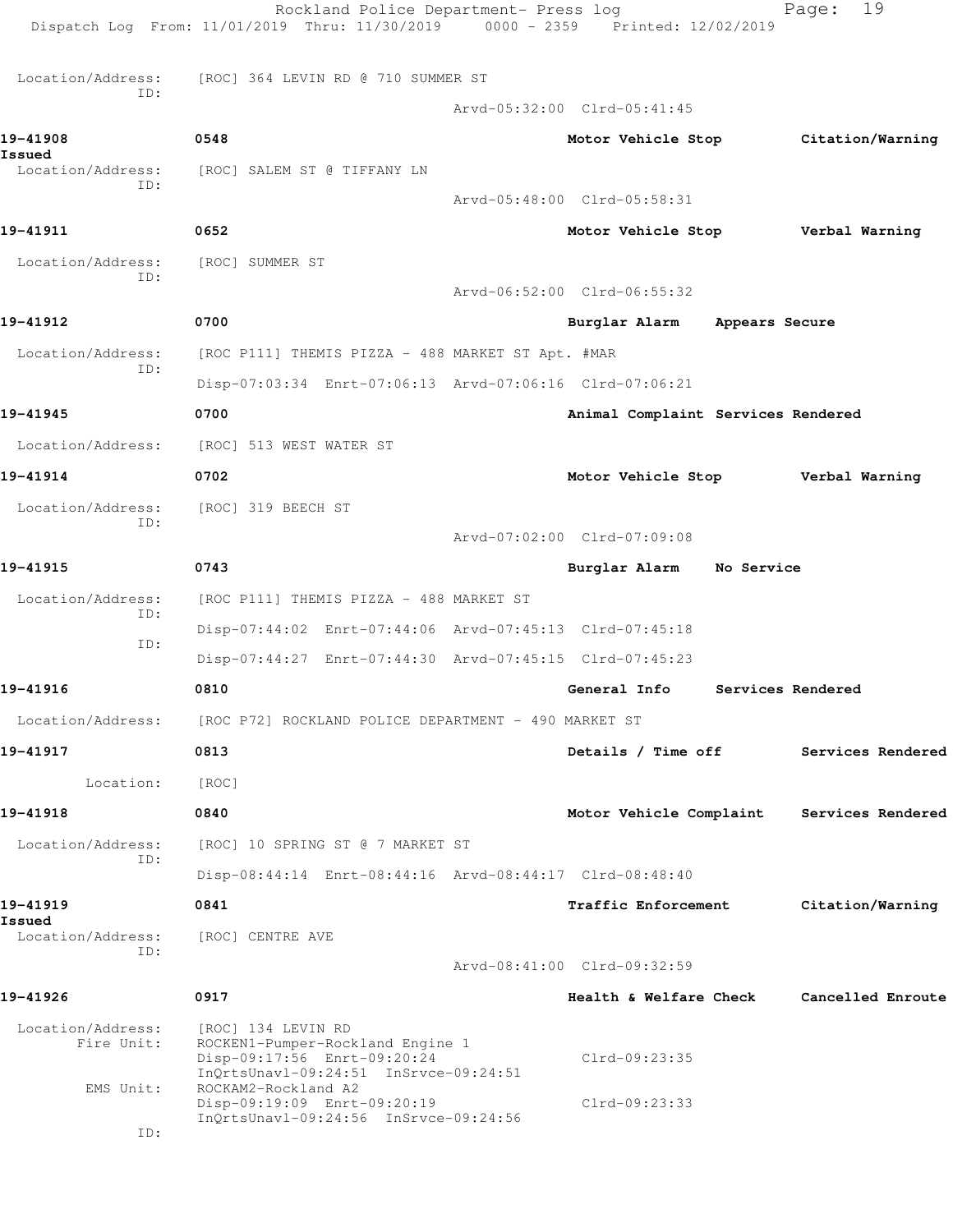|                             |                                          | Rockland Police Department- Press log<br>Dispatch Log From: 11/01/2019 Thru: 11/30/2019 0000 - 2359 Printed: 12/02/2019 | 20<br>Page:                               |
|-----------------------------|------------------------------------------|-------------------------------------------------------------------------------------------------------------------------|-------------------------------------------|
|                             |                                          | Disp-09:19:15 Enrt-09:21:25 Arvd-09:22:37 Clrd-09:24:02                                                                 |                                           |
| 19-41934                    | 0936                                     | Details / Time off                                                                                                      | Services Rendered                         |
| Location:                   | [ROC]                                    |                                                                                                                         |                                           |
| 19-41936                    | 0948                                     | Motor Vehicle Stop                                                                                                      | Citation/Warning                          |
| Issued<br>Location/Address: | [ROC] 48 EXCHANGE ST @ 6 DELPRETE AVE    |                                                                                                                         |                                           |
| ID:<br>ID:                  |                                          | Arvd-09:48:00 Clrd-09:56:10                                                                                             |                                           |
|                             | $Disp-09:51:46$                          | Arvd-09:51:48 Clrd-09:56:07                                                                                             |                                           |
| 19-41951                    | 1016                                     | Motor Vehicle Stop                                                                                                      | Verbal Warning                            |
| Vicinity of:                | [ROC] LIBERTY CT @ CUSTER ST             |                                                                                                                         |                                           |
| ID:                         |                                          | Arvd-10:16:00 Clrd-10:19:58                                                                                             |                                           |
| 19-41968                    | 1112                                     | MVA Property Damage Only Vehicle Towed                                                                                  |                                           |
| Location/Address:           | [ROC] 136 PLAIN ST @ 152 W WATER ST      |                                                                                                                         |                                           |
| ID:                         |                                          | Disp-11:14:18 Enrt-11:14:21 Arvd-11:14:24 Clrd-11:49:20                                                                 |                                           |
| ID:                         |                                          | Disp-11:15:53 Enrt-11:15:55 Arvd-11:15:57 Clrd-11:23:20                                                                 |                                           |
| 19-41970                    | 1117                                     |                                                                                                                         | Motor Vehicle Complaint Services Rendered |
| Location/Address:           | [ROC] 230 MYRTLE ST                      |                                                                                                                         |                                           |
| ID:                         | $Disp-11:26:22$                          | Arvd-11:26:24 Clrd-11:26:26                                                                                             |                                           |
| 19-41972                    | 1134                                     |                                                                                                                         | Health & Welfare Check Services Rendered  |
| Location/Address:           | [ROC P107] DUNKIN DONUTS - 165 MARKET ST |                                                                                                                         |                                           |
| ID:                         |                                          | Disp-11:37:00 Enrt-11:37:03 Arvd-11:40:36 Clrd-12:03:20                                                                 |                                           |
| ID:                         |                                          | Disp-11:37:20 Enrt-11:37:24 Arvd-11:40:34 Clrd-12:02:22                                                                 |                                           |
| 19-41987                    | 1310                                     | Details / Time off                                                                                                      | Services Rendered                         |
| Location:                   | [ROC]                                    |                                                                                                                         |                                           |
| 19-41992                    | 1346                                     | Motor Vehicle Stop                                                                                                      | Verbal Warning                            |
| Location/Address:           | [ROC] 96 BEECH ST                        |                                                                                                                         |                                           |
| ID:                         |                                          | Arvd-13:46:00 Clrd-13:57:09                                                                                             |                                           |
| 19-41993                    | 1400                                     | <b>Traffic Enforcement</b>                                                                                              | Services Rendered                         |
| Location/Address:           | [ROC] SALEM ST                           |                                                                                                                         |                                           |
| ID:                         |                                          | Arvd-14:00:00 Clrd-14:49:03                                                                                             |                                           |
| 19-41997                    | 1421                                     | 911 Accidental Services Rendered                                                                                        |                                           |
| Location/Address:           | [ROC] 1 TECHNOLOGY PL                    |                                                                                                                         |                                           |
| ID:                         |                                          | Disp-14:22:09 Enrt-14:22:12 Arvd-14:34:34 Clrd-14:35:50                                                                 |                                           |
| 19-42001                    | 1448                                     | Suspicious Activity 5ent On Way                                                                                         |                                           |
| Location/Address:           | [ROC] 16 MORNINGSIDE DR                  |                                                                                                                         |                                           |
| ID:                         |                                          | Disp-14:49:16 Enrt-14:49:27 Arvd-14:53:11 Clrd-15:02:13                                                                 |                                           |
| ID:                         |                                          | Disp-14:50:05 Enrt-14:50:07 Arvd-14:53:37 Clrd-15:02:22                                                                 |                                           |
|                             |                                          |                                                                                                                         |                                           |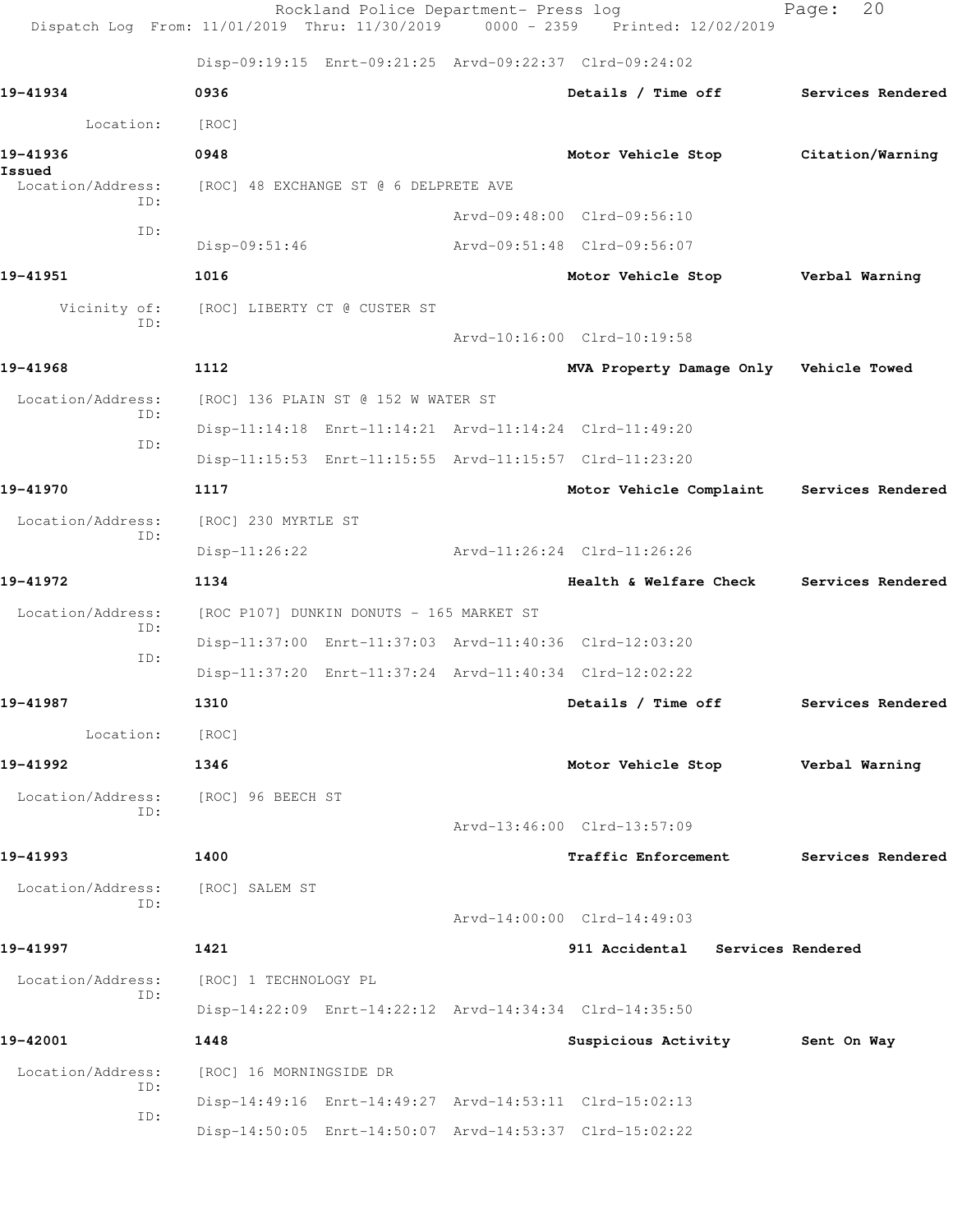Dispatch Log From: 11/01/2019 Thru: 11/30/2019 0000 - 2359 Printed: 12/02/2019 **19-42004 1536 Police Information Advised to Court** Location/Address: [ROC P72] ROCKLAND POLICE DEPARTMENT - 490 MARKET ST ID: Arvd-15:36:00 Clrd-15:38:32 **19-42006 1546 MVA Property Damage Only Paper Exchange** Location/Address: [ROC] 348 VFW DR ID: Disp-15:52:32 Enrt-15:52:36 Arvd-15:52:37 Clrd-16:00:04 **19-42008 1607 General Incident Services Rendered** Location/Address: [ROC P72] ROCKLAND POLICE DEPARTMENT - 490 MARKET ST ID: Arvd-16:07:00 Clrd-16:09:51 **19-42010 1623 911 Accidental Transported by other means** Location/Address: [ROC] 1 TECHNOLOGY PL ID: Disp-16:35:10 Clrd-16:37:48 **19-42013 1653 Details / Time off Services Rendered** Location: [ROC] **19-42030 1856 911 Accidental Services Rendered** Location/Address: [ROC] 122 SUMMIT ST ID: Disp-18:58:08 Enrt-18:58:55 Arvd-19:02:36 Clrd-19:03:54 **19-42033 1902 Details / Time off Services Rendered** Location: [ROC] **19-42037 1933 Unwanted Party Services Rendered** Location/Address: [ROC P65] 7-ELEVEN CONVENIENCE STORE - 92 MARKET ST ID: Disp-19:35:04 Enrt-19:35:55 Arvd-19:36:01 Clrd-19:45:09 ID: Disp-19:35:12 Enrt-19:35:55 Arvd-19:36:01 Clrd-19:53:47 ID: Disp-19:35:44 Enrt-19:35:55 Arvd-19:36:01 Clrd-19:47:53 **19-42038 1940 Suspicious Activity Gone on arrival** Location/Address: [ROC] 33 WILSON ST ID: Disp-19:45:20 Enrt-19:45:27 Arvd-19:52:35 Clrd-19:59:38 **19-42044 2028 Motor Vehicle Stop Citation/Warning Issued**  [ROC] 50 J A DUNN MEM DR @ 35 MARKET ST ID: Arvd-20:28:00 Clrd-20:36:04 **19-42046 2037 MVA Property Damage Only Gone on arrival** Location/Address: [ROC] 111 PAYSON AVE ID: Disp-20:39:12 Enrt-20:39:26 Arvd-20:39:27 Clrd-20:59:17 ID: Disp-20:39:12 Enrt-20:39:22 Arvd-20:39:24 Clrd-20:59:14 ID:

Disp-20:39:53 Arvd-20:39:57 Clrd-20:59:19

Rockland Police Department- Press log Fage: 21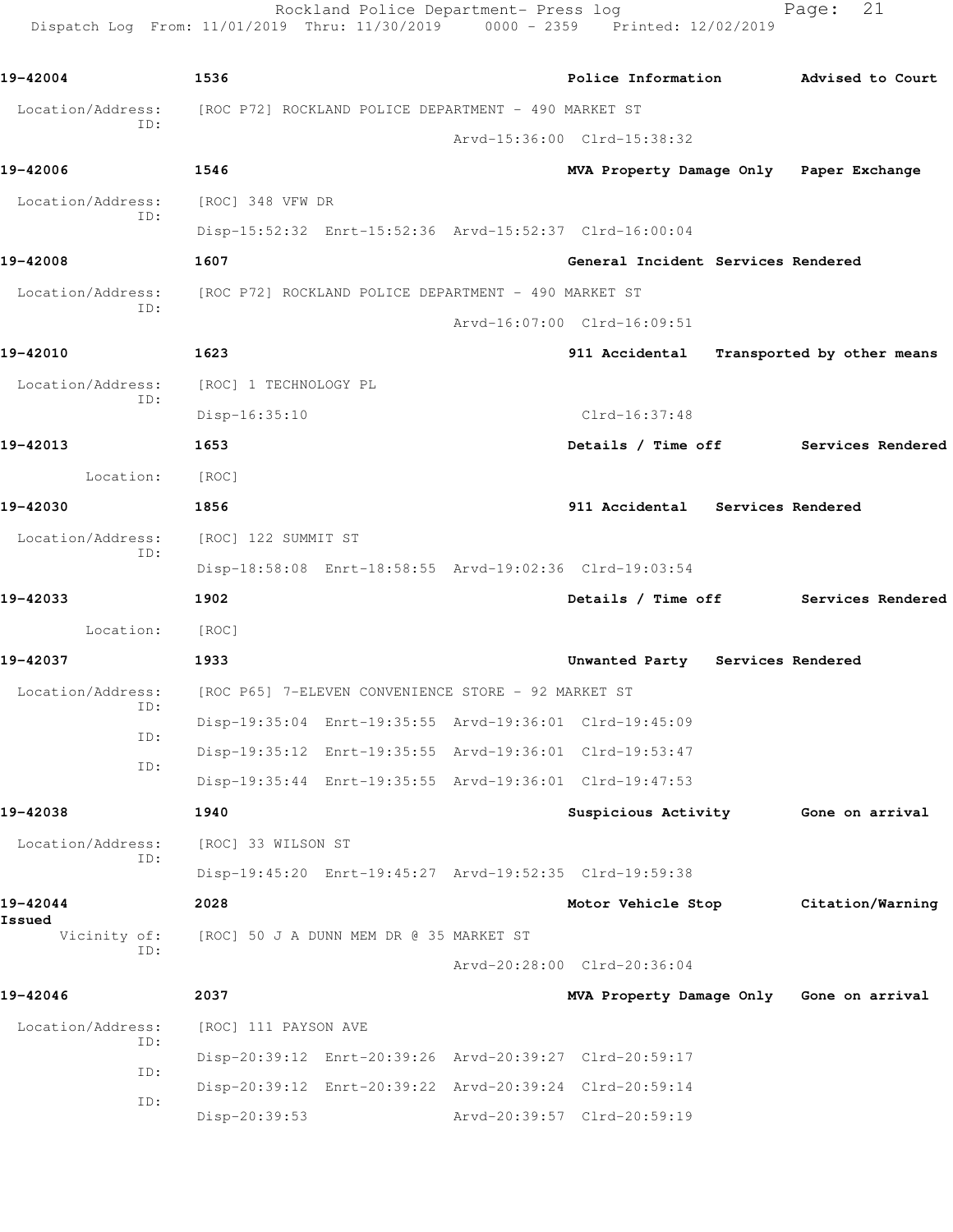Rockland Police Department- Press log entitled Page: 22 Dispatch Log From: 11/01/2019 Thru: 11/30/2019 0000 - 2359 Printed: 12/02/2019

| 19-42050          | 2142                     | Assist Other Agency                                     | Services Rendered |
|-------------------|--------------------------|---------------------------------------------------------|-------------------|
| Location/Address: | [ROC] 44 LEISUREWOODS DR |                                                         |                   |
| ID:               |                          | Disp-21:44:24 Enrt-21:44:32 Arvd-21:51:31 Clrd-22:02:45 |                   |
| ID:               | Disp-21:51:37            | Arvd-21:51:42 Clrd-22:02:41                             |                   |
|                   |                          |                                                         |                   |

## **For Date: 11/06/2019 - Wednesday**

| 19-42058                    | 0000                           |                                                      | SHIFT ASSIGNMENTS Sent On Way                           |                   |                          |
|-----------------------------|--------------------------------|------------------------------------------------------|---------------------------------------------------------|-------------------|--------------------------|
| Location/Address:           |                                | [ROC P72] ROCKLAND POLICE DEPARTMENT - 490 MARKET ST |                                                         |                   |                          |
| ID:                         | Disp-00:00:00                  |                                                      | $Clrd-00:03:40$                                         |                   |                          |
| 19-42060                    | 0039                           |                                                      | 911 Hang Up                                             | Investigated      |                          |
| Location/Address:           | [ROC] 60 FAIRVIEW ST           |                                                      |                                                         |                   |                          |
| ID:                         |                                | Disp-00:41:35 Enrt-00:42:03                          | $Clrd-00:42:50$                                         |                   |                          |
| ID:                         |                                |                                                      | Disp-00:41:58 Enrt-00:42:03 Arvd-00:44:58 Clrd-00:51:39 |                   |                          |
| ID:                         |                                |                                                      | Disp-00:43:26 Enrt-00:43:30 Arvd-00:44:58 Clrd-00:51:39 |                   |                          |
| 19-42064                    | 0128                           |                                                      | Emergency Medical Transported to Hospital               |                   |                          |
| Location/Address:<br>ID:    | [ROC] 6R LEAH DR               |                                                      |                                                         |                   |                          |
|                             |                                |                                                      | Disp-01:30:53 Enrt-01:30:56 Arvd-01:33:14 Clrd-01:40:34 |                   |                          |
| 19-42070                    | 0512                           |                                                      | Building Check                                          |                   | Building Checked/Secured |
| Location/Address:           | [ROC] UNION ST                 |                                                      |                                                         |                   |                          |
| ID:                         | $Disp-05:12:46$                |                                                      | Arvd-05:12:52 Clrd-05:34:13                             |                   |                          |
| ID:                         | Disp-05:41:20                  |                                                      | $Clrd-05:41:49$                                         |                   |                          |
| 19-42071                    | 0531                           |                                                      | Motor Vehicle Stop                                      |                   | Citation/Warning         |
| Issued<br>Vicinity of:      |                                | [ROC P95] HOLY FAMILY CHURCH - 403 UNION ST          |                                                         |                   |                          |
| ID:                         | Disp-05:34:13                  |                                                      | Arvd-05:34:19 Clrd-05:41:20                             |                   |                          |
| ID:                         | Disp-05:34:23                  |                                                      | Arvd-05:34:26 Clrd-05:34:28                             |                   |                          |
| 19-42073                    | 0611                           |                                                      | <b>Traffic Enforcement</b>                              |                   | Services Rendered        |
| Location/Address:           | [ROC] SALEM ST                 |                                                      |                                                         |                   |                          |
| ID:                         | $Disp-06:12:13$                |                                                      | Arvd-06:13:14 Clrd-06:39:13                             |                   |                          |
| 19-42076                    | 0621                           |                                                      | Motor Vehicle Stop                                      |                   | Citation/Warning         |
| Issued<br>Location/Address: |                                | [ROC] BY ROTARY - BILL DELAHUNT PKWY                 |                                                         |                   |                          |
| ID:                         | Disp-06:22:25                  |                                                      | Arvd-06:22:28 Clrd-06:22:39                             |                   |                          |
| 19-42083                    | 0707                           |                                                      | Detail                                                  | Services Rendered |                          |
| Location/Address:           |                                | [ROC P72] ROCKLAND POLICE DEPARTMENT - 490 MARKET ST |                                                         |                   |                          |
| ID:                         | Disp-07:10:19                  |                                                      | Clrd-07:10:27                                           |                   |                          |
| 19-42085                    | 0746                           |                                                      | Disabled Motor Vehicle                                  |                   | Services Rendered        |
| Vicinity of:<br>ID:         | [ROC] WEST WATER ST @ PLAIN ST |                                                      |                                                         |                   |                          |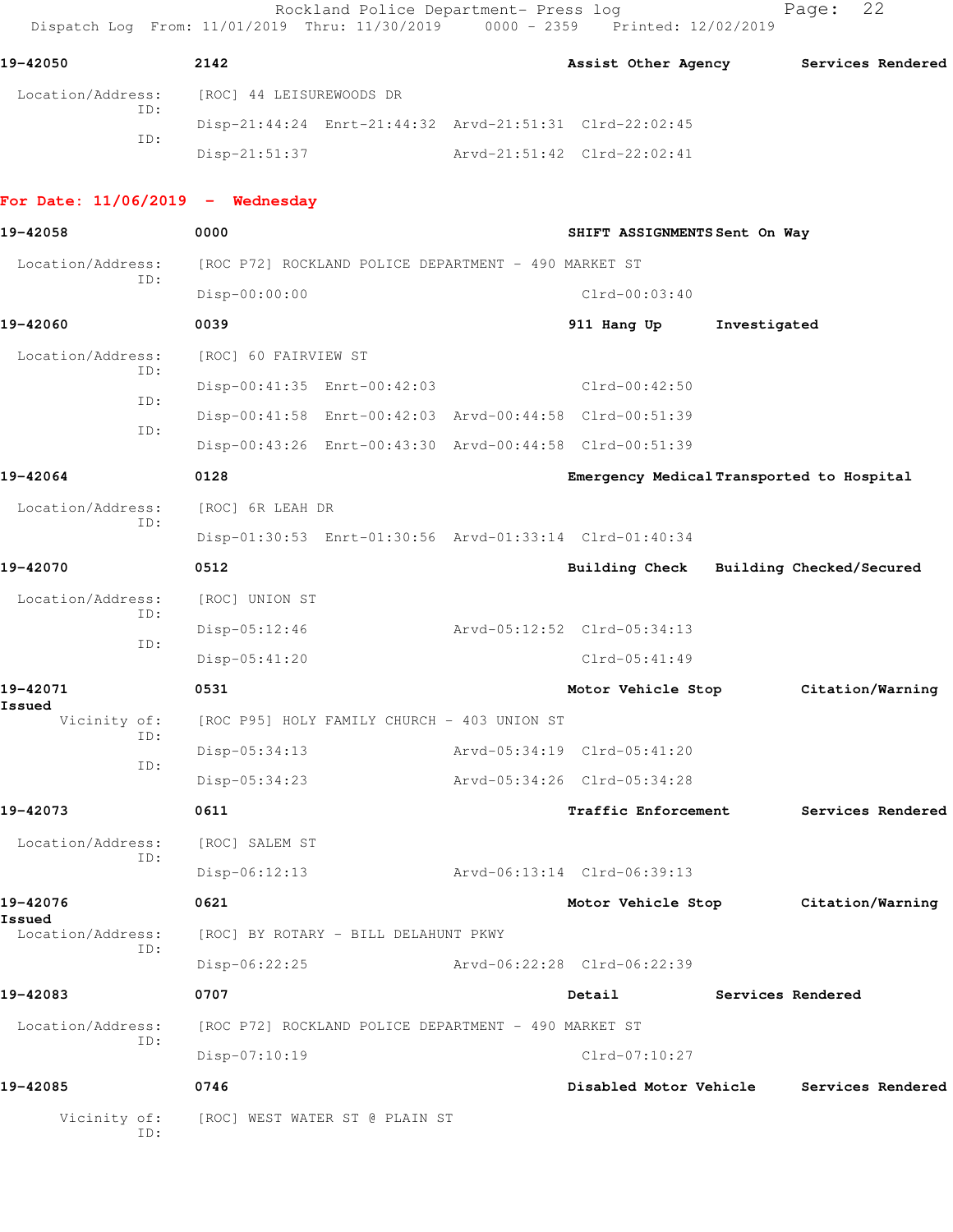|                          | Rockland Police Department- Press log<br>Dispatch Log From: 11/01/2019 Thru: 11/30/2019 0000 - 2359 Printed: 12/02/2019 |  |                                         |                          | 23<br>Page:       |  |  |
|--------------------------|-------------------------------------------------------------------------------------------------------------------------|--|-----------------------------------------|--------------------------|-------------------|--|--|
|                          | $Disp-07:48:43$                                                                                                         |  | Arvd-07:48:48 Clrd-08:03:21             |                          |                   |  |  |
| 19-42089                 | 0800                                                                                                                    |  | SHIFT ASSIGNMENTS Services Rendered     |                          |                   |  |  |
| Location/Address:        | [ROC P72] ROCKLAND POLICE DEPARTMENT - 490 MARKET ST                                                                    |  |                                         |                          |                   |  |  |
| 19-42086                 | 0805                                                                                                                    |  | MVA Property Damage Only Report Follows |                          |                   |  |  |
| Location/Address:        | [ROC] 482 WEBSTER ST                                                                                                    |  |                                         |                          |                   |  |  |
| ID:<br>ID:               | Disp-08:10:21 Enrt-08:10:37 Arvd-08:10:48 Clrd-08:20:17                                                                 |  |                                         |                          |                   |  |  |
|                          | Disp-08:10:25 Enrt-08:10:42 Arvd-08:10:50 Clrd-08:20:11                                                                 |  |                                         |                          |                   |  |  |
| 19-42090                 | 0849                                                                                                                    |  | General Info                            | <b>Services Rendered</b> |                   |  |  |
| Location/Address:        | [ROC P72] ROCKLAND POLICE DEPARTMENT - 490 MARKET ST                                                                    |  |                                         |                          |                   |  |  |
| 19-42094                 | 0914                                                                                                                    |  | Animal Complaint Services Rendered      |                          |                   |  |  |
| Location/Address:<br>ID: | [ROC] 2 LEISUREWOODS DR                                                                                                 |  |                                         |                          |                   |  |  |
|                          | Disp-09:15:31 Enrt-09:15:35 Arvd-09:25:50 Clrd-09:36:07                                                                 |  |                                         |                          |                   |  |  |
| 19-42095                 | 0921                                                                                                                    |  | Suspicious Activity Services Rendered   |                          |                   |  |  |
| Location/Address:<br>ID: | [ROC 73] 223 UNION ST @ 21 SCHOOL ST                                                                                    |  |                                         |                          |                   |  |  |
| ID:                      | Disp-09:23:54 Enrt-09:23:57 Arvd-09:24:14 Clrd-09:39:58                                                                 |  |                                         |                          |                   |  |  |
|                          | Disp-09:24:01 Enrt-09:24:04 Arvd-09:27:10 Clrd-09:37:37                                                                 |  |                                         |                          |                   |  |  |
| 19-42098                 | 0936                                                                                                                    |  | Animal Complaint Services Rendered      |                          |                   |  |  |
| Location/Address:<br>ID: | [ROC P114] ROCKLAND FIRE DEPARTMENT - 360 UNION ST                                                                      |  |                                         |                          |                   |  |  |
|                          | Disp-09:37:31 Enrt-09:37:34 Arvd-10:28:56 Clrd-10:28:58                                                                 |  |                                         |                          |                   |  |  |
| 19-42099                 | 0939                                                                                                                    |  | COMP Time off                           |                          | Services Rendered |  |  |
| Location:                | [ROC]                                                                                                                   |  |                                         |                          |                   |  |  |
| 19-42100                 | 0951                                                                                                                    |  | Larceny / Forgery/ Fraud Report Follows |                          |                   |  |  |
| Location/Address:<br>ID: | [ROC P72] ROCKLAND POLICE DEPARTMENT - 490 MARKET ST                                                                    |  |                                         |                          |                   |  |  |
|                          | Disp-09:56:11                                                                                                           |  | Arvd-09:56:24 Clrd-10:06:35             |                          |                   |  |  |
| 19-42103                 | 1004                                                                                                                    |  | <b>Detail</b>                           | <b>Services Rendered</b> |                   |  |  |
|                          | Location/Address: [ROC P72] ROCKLAND POLICE DEPARTMENT - 490 MARKET ST                                                  |  |                                         |                          |                   |  |  |
| 19-42104                 | 1013                                                                                                                    |  | Details / Time off Services Rendered    |                          |                   |  |  |
| Location:                | [ROC]                                                                                                                   |  |                                         |                          |                   |  |  |
| 19-42105                 | 1015                                                                                                                    |  | 911 Accidental Services Rendered        |                          |                   |  |  |
| Location/Address:<br>ID: | [ROC 70] WEBSTER PARK NURSING AND REHAB - 56 WEBSTER ST                                                                 |  |                                         |                          |                   |  |  |
|                          | Disp-10:18:01 Enrt-10:18:06 Arvd-10:21:49 Clrd-10:25:53                                                                 |  |                                         |                          |                   |  |  |
| 19-42107                 | 1035                                                                                                                    |  | General Info Services Rendered          |                          |                   |  |  |
|                          | Location/Address: [ROC] 1 COL BRIAN DUFFY WAY                                                                           |  |                                         |                          |                   |  |  |
| 19-42108                 | 1049                                                                                                                    |  | Detail                                  |                          | Services Rendered |  |  |
|                          | Location/Address: [ROC P72] ROCKLAND POLICE DEPARTMENT - 490 MARKET ST                                                  |  |                                         |                          |                   |  |  |
| 19-42109                 | 1055                                                                                                                    |  | COMP Time off Services Rendered         |                          |                   |  |  |
|                          |                                                                                                                         |  |                                         |                          |                   |  |  |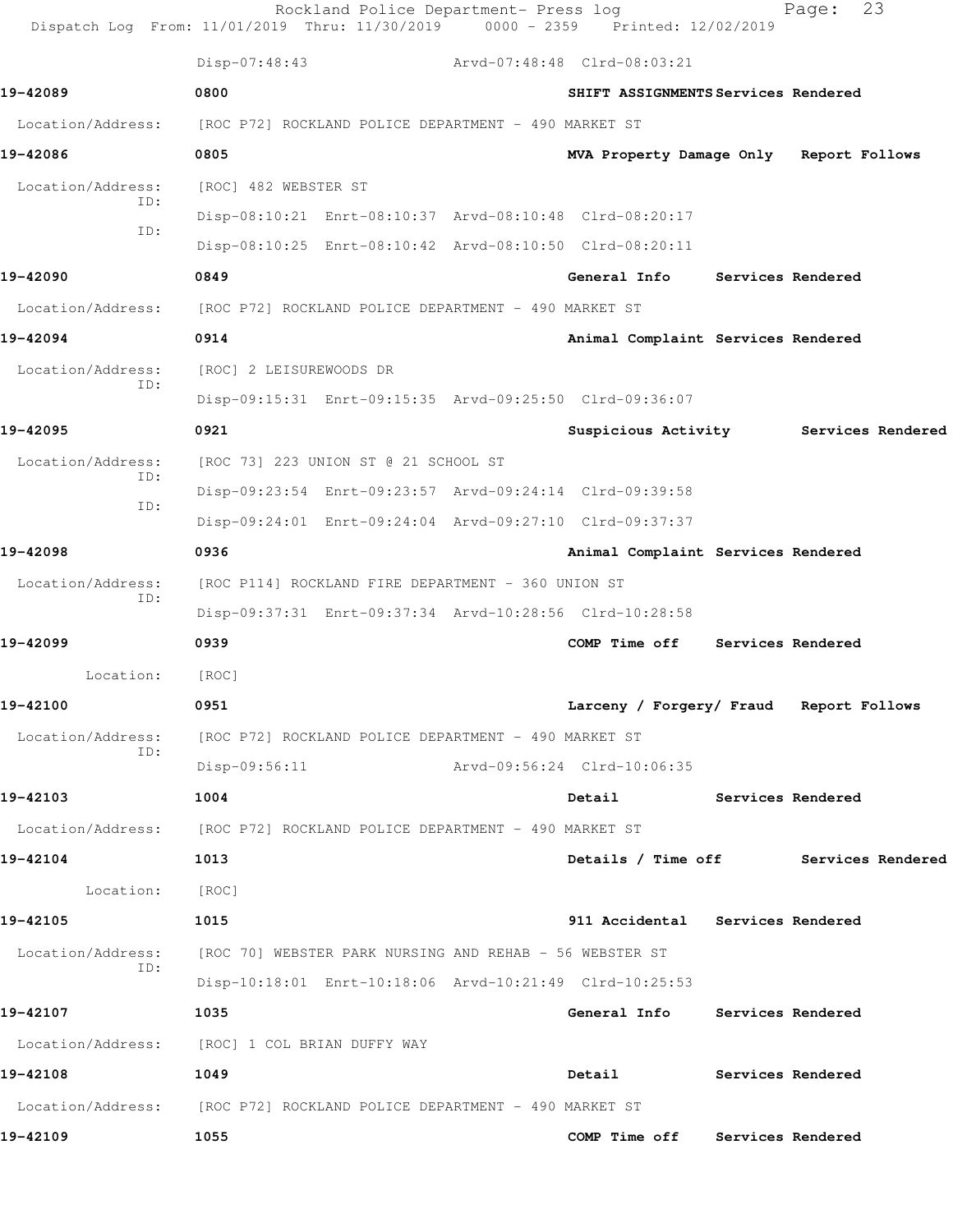| Location:                | [ROC]                                                   |                                           |                   |                   |  |
|--------------------------|---------------------------------------------------------|-------------------------------------------|-------------------|-------------------|--|
| 19-42112                 | 1110                                                    | Details / Time off Services Rendered      |                   |                   |  |
| Location:                | [ROC]                                                   |                                           |                   |                   |  |
| 19-42116                 | 1117                                                    | Assist Other Agency                       |                   | Services Rendered |  |
| Location/Address:        | [ROC] 22 GRASSWOOD CIRLCE - GRASSWOOD CIR               |                                           |                   |                   |  |
| ID:<br>ID:               | Disp-11:23:47 Enrt-11:24:47 Arvd-11:37:11 Clrd-11:45:53 |                                           |                   |                   |  |
| ID:                      | Disp-11:24:31 Enrt-11:24:47 Arvd-11:37:05 Clrd-12:12:37 |                                           |                   |                   |  |
| ID:                      | Disp-11:24:38 Enrt-11:24:47 Arvd-11:37:08 Clrd-12:12:28 |                                           |                   |                   |  |
| ID:                      |                                                         | Arvd-11:37:43 Clrd-11:50:08               |                   |                   |  |
|                          | Disp-11:46:15                                           | Clrd-11:48:13                             |                   |                   |  |
| 19-42118                 | 1129                                                    | Harassment                                | Services Rendered |                   |  |
| Location/Address:<br>ID: | [ROC P72] ROCKLAND POLICE DEPARTMENT - 490 MARKET ST    |                                           |                   |                   |  |
|                          | $Disp-11:45:53$                                         | $Clrd-11:46:15$                           |                   |                   |  |
| 19-42119                 | 1146                                                    | COMP Time off                             | Services Rendered |                   |  |
| Location:                | [ROC]                                                   |                                           |                   |                   |  |
| 19-42127                 | 1303                                                    | Harassment                                | No Service        |                   |  |
| Location/Address:<br>ID: | [ROC P72] ROCKLAND POLICE DEPARTMENT - 490 MARKET ST    |                                           |                   |                   |  |
| Original Call #:         | Disp-13:06:22<br>19-42118                               | Arvd-13:26:06 Clrd-13:30:03               |                   |                   |  |
| 19-42132                 | 1338                                                    | Building Check Building Checked/Secured   |                   |                   |  |
| Location/Address:<br>ID: | [ROC] HINGHAM ST                                        |                                           |                   |                   |  |
|                          |                                                         | Arvd-13:38:51 Clrd-13:39:08               |                   |                   |  |
| 19-42133                 | 1339                                                    | Building Check Building Checked/Secured   |                   |                   |  |
| Location/Address:<br>ID: | [ROC] BILL DELAHUNT PKWY                                |                                           |                   |                   |  |
|                          |                                                         | Arvd-13:39:48 Clrd-13:40:02               |                   |                   |  |
| 19-42140                 | 1356                                                    | Emergency Medical Transported to Hospital |                   |                   |  |
| Location/Address:<br>ID: | [ROC] 1 CENTRAL ST @ 141 CENTRE AVE                     |                                           |                   |                   |  |
|                          | Disp-13:57:12 Enrt-13:57:15 Arvd-13:57:20 Clrd-14:03:03 |                                           |                   |                   |  |
| 19-43027                 | 1356                                                    | Animal Complaint Services Rendered        |                   |                   |  |
| Location/Address:        | [ROC] 73 STUDLEY CT                                     |                                           |                   |                   |  |
| 19-42142                 | 1400                                                    | Time off                                  | Services Rendered |                   |  |
| Location:                | [ROC]                                                   |                                           |                   |                   |  |
| 19-42143                 | 1403                                                    | <b>Time off</b>                           | Services Rendered |                   |  |
| Location:                | [ROC]                                                   |                                           |                   |                   |  |
| 19-42144                 | 1406                                                    | 911 Hang Up                               | Services Rendered |                   |  |
| Location/Address:        | [ROC] 1 TECHNOLOGY PL                                   |                                           |                   |                   |  |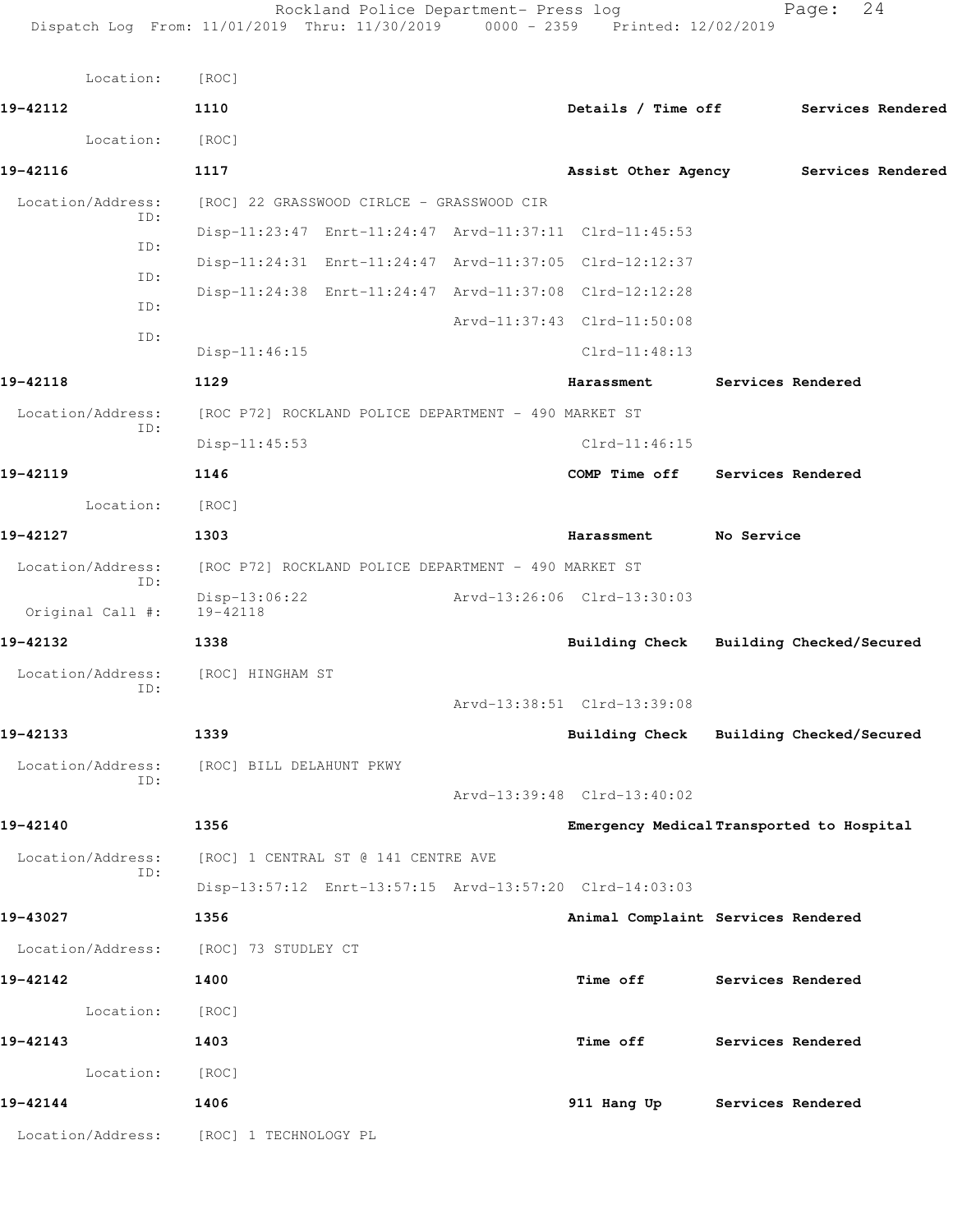|                                        | Dispatch Log From: 11/01/2019 Thru: 11/30/2019                                                                                           | Rockland Police Department- Press log | 0000 - 2359 Printed: 12/02/2019  | 25<br>Page:       |  |
|----------------------------------------|------------------------------------------------------------------------------------------------------------------------------------------|---------------------------------------|----------------------------------|-------------------|--|
| ID:                                    |                                                                                                                                          |                                       |                                  |                   |  |
|                                        | Disp-14:07:15 Enrt-14:07:18 Arvd-14:17:25 Clrd-14:22:41                                                                                  |                                       |                                  |                   |  |
| 19-42145                               | 1407                                                                                                                                     |                                       | MVA Property Damage Only         | Taken/Referred to |  |
| Other Agency<br>Location/Address:      | [ROC] 366 CENTRE AVE                                                                                                                     |                                       |                                  |                   |  |
| ID:                                    | Disp-14:08:06 Enrt-14:08:28 Arvd-14:10:31 Clrd-14:34:43                                                                                  |                                       |                                  |                   |  |
| TD:                                    | Disp-14:08:12 Enrt-14:08:31 Arvd-14:11:01 Clrd-14:34:45                                                                                  |                                       |                                  |                   |  |
| ID:                                    | Disp-14:08:20 Enrt-14:08:25 Arvd-14:19:11 Clrd-14:34:33                                                                                  |                                       |                                  |                   |  |
| EMS Unit:                              | ROCKAM1-Rockland A1<br>Disp-14:09:06 Enrt-14:09:24 Arvd-14:14:27 Clrd-14:27:34<br>$InQrtsUnav1-14:27:38$ $InSrvce-14:27:38$              |                                       |                                  |                   |  |
| Fire Unit:                             | ROCKEN1-Pumper-Rockland Engine 1<br>Disp-14:09:10 Enrt-14:09:24 Arvd-14:14:27 Clrd-14:23:09<br>InOrtsUnav1-14:23:26 InSrvce-14:23:26     |                                       |                                  |                   |  |
| 19-42152                               | 1433                                                                                                                                     |                                       | Detail                           | Services Rendered |  |
| Location/Address:                      | [ROC P72] ROCKLAND POLICE DEPARTMENT - 490 MARKET ST                                                                                     |                                       |                                  |                   |  |
| 19-42154                               | 1508                                                                                                                                     |                                       | Motor Vehicle Collision W/PI     |                   |  |
| Paper Exchange<br>Location/Address:    | [ROC 80] AAA ROCKLAND BRANCH - 900 HINGHAM ST                                                                                            |                                       |                                  |                   |  |
| ID:                                    | Disp-15:09:31 Enrt-15:10:13 Arvd-15:15:42 Clrd-15:27:36                                                                                  |                                       |                                  |                   |  |
| 19-42156                               | 1511                                                                                                                                     |                                       | Motor Vehicle Collision W/PI     |                   |  |
| Services Rendered<br>Location/Address: | [ROC 80] AAA ROCKLAND BRANCH - 900 HINGHAM ST                                                                                            |                                       |                                  |                   |  |
| Fire Unit:                             | ROCKEN1-Pumper-Rockland Engine 1<br>Disp-15:12:03 Enrt-15:13:05 Arvd-15:16:40 Clrd-15:22:06<br>$InQrtsUnav1-15:29:25$ $InSrvce-15:29:26$ |                                       |                                  |                   |  |
| EMS Unit:                              | ROCKAM1-Rockland A1<br>Disp-15:12:10 Enrt-15:13:03 Arvd-15:15:53 Clrd-15:22:07                                                           |                                       |                                  |                   |  |
| ID:                                    | InQrtsUnav1-15:33:09 InSrvce-15:33:09                                                                                                    |                                       | Arvd-15:16:37 Clrd-15:27:14      |                   |  |
| 19-42164                               | 1536                                                                                                                                     |                                       | Motor Vehicle Stop               | Citation/Warning  |  |
| Issued                                 |                                                                                                                                          |                                       |                                  |                   |  |
| Location/Address:<br>ID:               | [ROC] OLD MARKET ST                                                                                                                      |                                       |                                  |                   |  |
| ID:                                    |                                                                                                                                          |                                       | Arvd-15:36:00 Clrd-15:36:55      |                   |  |
|                                        |                                                                                                                                          |                                       | Arvd-15:36:51 Clrd-15:53:15      |                   |  |
| 19-42166                               | 1539                                                                                                                                     |                                       | Detail                           | Services Rendered |  |
| Location/Address:                      | [ROC P72] ROCKLAND POLICE DEPARTMENT - 490 MARKET ST                                                                                     |                                       |                                  |                   |  |
| 19-42167                               | 1605                                                                                                                                     |                                       | Police Information               | Services Rendered |  |
| Location/Address:<br>ID:               | [ROC P72] ROCKLAND POLICE DEPARTMENT - 490 MARKET ST                                                                                     |                                       |                                  |                   |  |
|                                        | Disp-16:07:29 Enrt-16:07:41 Arvd-16:07:47 Clrd-16:07:52                                                                                  |                                       |                                  |                   |  |
| 19-42174                               | 1651                                                                                                                                     |                                       | Building Check Services Rendered |                   |  |
| Location/Address:                      | [ROC] HINGHAM ST                                                                                                                         |                                       |                                  |                   |  |
| ID:                                    |                                                                                                                                          |                                       | Arvd-16:51:49 Clrd-16:51:58      |                   |  |
| 19-42176                               | 1659                                                                                                                                     |                                       | Suspicious Activity              | Transported by    |  |
| other means<br>Location/Address:       | [ROC] 12 WEST WATER ST                                                                                                                   |                                       |                                  |                   |  |
| ID:<br>ID:                             | Disp-17:01:50 Enrt-17:01:52 Arvd-17:06:27 Clrd-17:14:07                                                                                  |                                       |                                  |                   |  |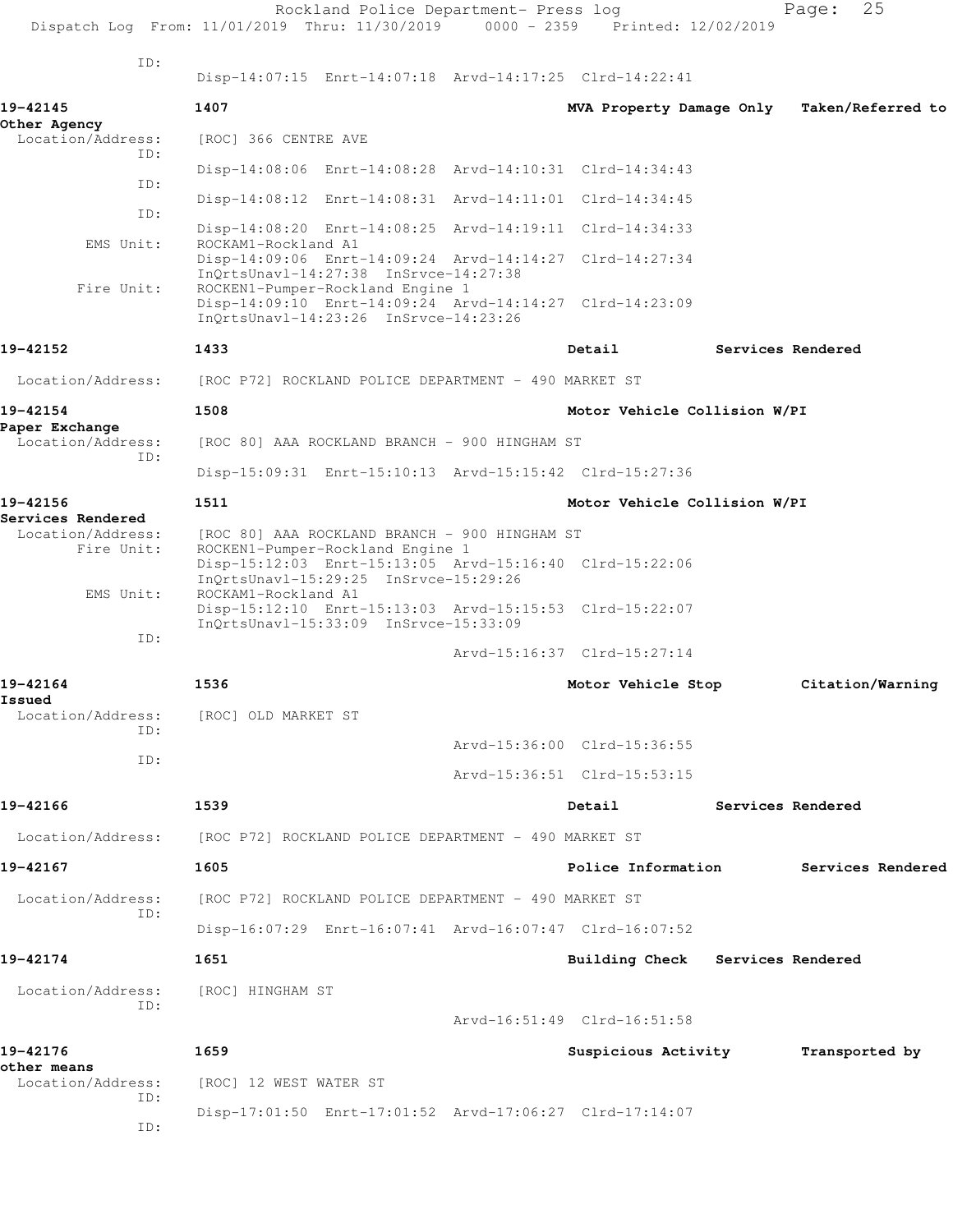|                                                         | Dispatch Log From: 11/01/2019 Thru: 11/30/2019 0000 - 2359 Printed: 12/02/2019 | Rockland Police Department- Press log |                                                         | 26<br>Page:                                |
|---------------------------------------------------------|--------------------------------------------------------------------------------|---------------------------------------|---------------------------------------------------------|--------------------------------------------|
|                                                         |                                                                                |                                       | Disp-17:02:22 Enrt-17:02:25 Arvd-17:05:12 Clrd-17:15:33 |                                            |
| ID:                                                     |                                                                                |                                       | Disp-17:02:28 Enrt-17:02:31 Arvd-17:05:16 Clrd-17:15:29 |                                            |
| 19-42185                                                | 1755                                                                           |                                       | Suspicious Activity Gone on arrival                     |                                            |
| Location/Address:                                       | [ROC P77] BURGER KING - 157 MARKET ST                                          |                                       |                                                         |                                            |
| ID:                                                     |                                                                                | Disp-17:59:37 Enrt-18:00:14           | Clrd-18:03:26                                           |                                            |
| ID:                                                     |                                                                                | Disp-17:59:57 Enrt-18:00:14           | $Clrd-18:02:37$                                         |                                            |
| ID:                                                     |                                                                                |                                       | Disp-18:00:05 Enrt-18:00:14 Arvd-18:02:43 Clrd-18:09:37 |                                            |
| 19-42188                                                | 1803                                                                           |                                       | Motor Vehicle Collision W/PI                            |                                            |
| Services Rendered<br>Location/Address:                  | [ROC P55] HOME DEPOT - 1149 HINGHAM ST                                         |                                       |                                                         |                                            |
| ID:                                                     | $Disp-18:09:22$                                                                |                                       | Arvd-18:09:31 Clrd-18:50:07                             |                                            |
| ID:                                                     | Disp-18:21:49                                                                  |                                       | Arvd-18:21:55 Clrd-18:25:49                             |                                            |
| 19-42190                                                | 1825                                                                           |                                       |                                                         | MVA Property Damage Only Services Rendered |
| Vicinity of:                                            | [ROC] PARK AND RIDE - HINGHAM ST                                               |                                       |                                                         |                                            |
| ID:                                                     |                                                                                |                                       | Arvd-18:25:00 Clrd-18:34:22                             |                                            |
| 19-42193                                                | 1852                                                                           |                                       | 911 Accidental Investigated                             |                                            |
| Location/Address:                                       | [ROC] EAST WATER ST                                                            |                                       |                                                         |                                            |
| ID:                                                     |                                                                                |                                       | Disp-18:55:54 Enrt-18:56:02 Arvd-18:57:12 Clrd-18:57:15 |                                            |
| 19-42195<br>911 Wireless call (Transfered)<br>Location: | 1904<br>[ROC]                                                                  |                                       | 911 Wireless call (Transfered)                          |                                            |
| 19-42201                                                | 1944                                                                           |                                       | Motor Vehicle Stop                                      | Services Rendered                          |
| Location/Address:                                       | [ROC P23] SULLIVAN FUNERAL HOME - 45 EAST WATER ST                             |                                       |                                                         |                                            |
| ID:                                                     |                                                                                |                                       | Arvd-19:44:00 Clrd-20:05:45                             |                                            |
| ID:                                                     | Disp-19:45:49                                                                  |                                       | Arvd-19:45:55 Clrd-20:01:09                             |                                            |
| 19-42212                                                | 2230                                                                           |                                       | Motor Vehicle Stop                                      | Citation/Warning                           |
| Issued<br>Location/Address:                             | [ROC P55] HOME DEPOT - 1149 HINGHAM ST                                         |                                       |                                                         |                                            |
| ID:                                                     |                                                                                |                                       | Arvd-22:30:00 Clrd-22:36:46                             |                                            |
| 19-42213                                                | 2248                                                                           |                                       | Suspicious Activity                                     | Investigated                               |
| Location/Address:                                       | [ROC P45] COMFORT INN - 850 HINGHAM ST                                         |                                       |                                                         |                                            |
| ID:                                                     |                                                                                |                                       | Arvd-22:48:00 Clrd-22:51:08                             |                                            |
| 19-42220                                                | 2340                                                                           |                                       | Suspicious Activity                                     | Investigated                               |
| Location/Address:<br>ID:                                | [ROC] 292 MARKET ST                                                            |                                       |                                                         |                                            |
| ID:                                                     |                                                                                |                                       | Arvd-23:40:00 Clrd-11/07/2019 @ 00:08:40                |                                            |
| ID:                                                     | Disp-23:42:56                                                                  |                                       | Arvd-23:43:11 Clrd-11/07/2019 @ 00:06:34                |                                            |
|                                                         | Disp-23:43:03                                                                  |                                       | Arvd-23:43:16 Clrd-11/07/2019 @ 00:07:34                |                                            |
|                                                         |                                                                                |                                       |                                                         |                                            |

**For Date: 11/07/2019 - Thursday**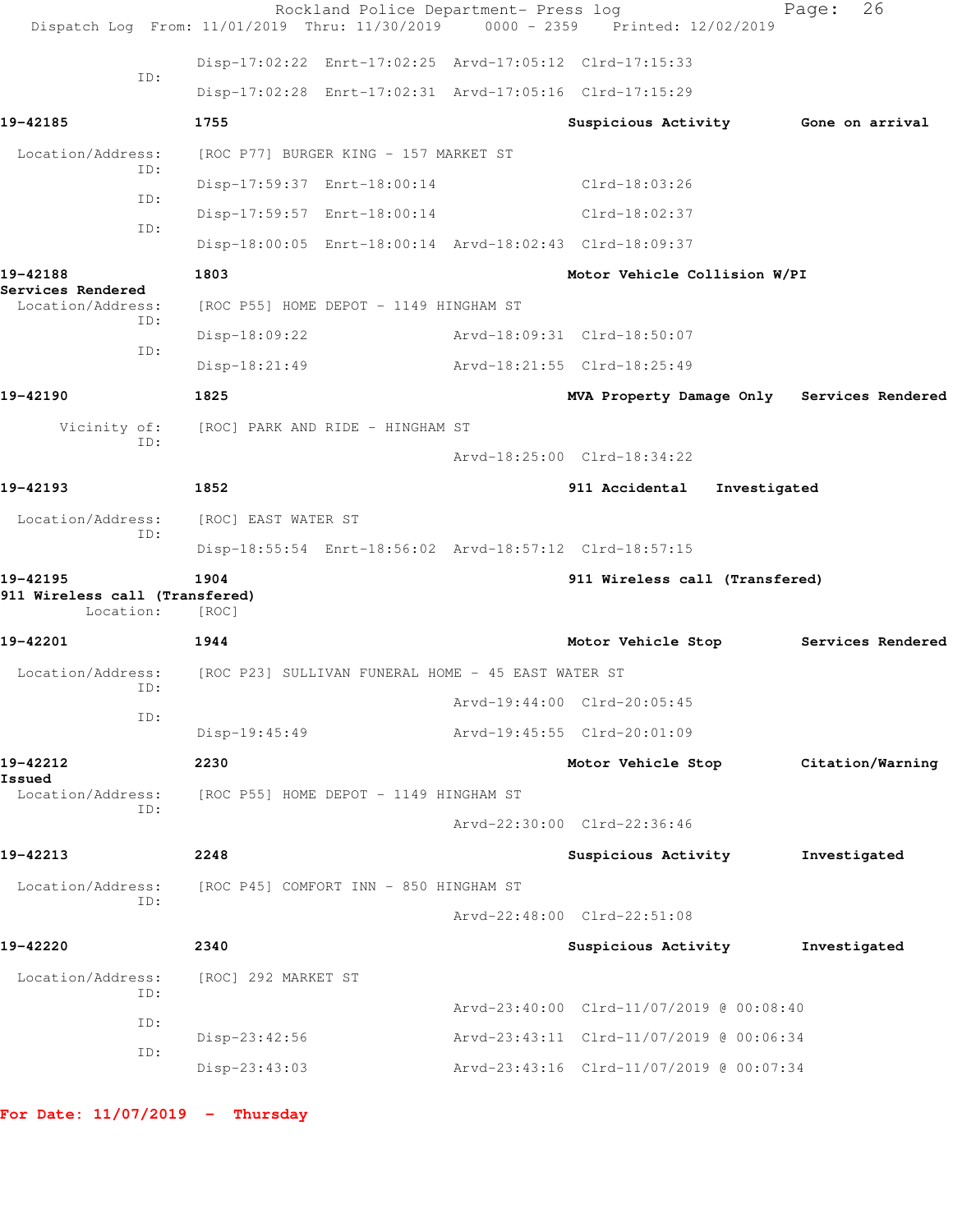Rockland Police Department- Press log Fage: 27 Dispatch Log From: 11/01/2019 Thru: 11/30/2019 0000 - 2359 Printed: 12/02/2019 **19-42222 0000 SHIFT ASSIGNMENTS Services Rendered** Location/Address: [ROC P72] ROCKLAND POLICE DEPARTMENT - 490 MARKET ST ID: Disp-00:12:28 Clrd-00:12:34 **19-42233 0610 MALICOUS DAMAGE Services Not Required** Location/Address: [ROC] 71 J A DUNN MEM DR ID: Disp-06:19:47 Arvd-06:19:56 Clrd-06:43:13 **19-42238 0751 Burglar Alarm Cancelled Enroute** Location/Address: [ROC] 165 EAST WATER ST ID: Disp-07:52:01 Enrt-07:52:20 Clrd-07:53:08 **19-42272 0800 SHIFT ASSIGNMENTS Services Rendered** Location/Address: [ROC P72] ROCKLAND POLICE DEPARTMENT - 490 MARKET ST ID: Disp-13:28:54 Clrd-13:29:24 **19-42244 0901 TEST FIRE ALARM Services Rendered** Location/Address: [ROC P72] ROCKLAND POLICE DEPARTMENT - 490 MARKET ST ID: Disp-09:22:39 Clrd-10:03:03 **19-42243 0904 911 Accidental Services Rendered** Location/Address: [ROC] ACCU CHEM - 401 VFW DR ID: Disp-09:06:03 Enrt-09:06:14 Arvd-09:15:41 Clrd-09:22:18 **19-42245 0916 Motor Vehicle Stop Citation/Warning Issued**  Location/Address: [ROC] 288 UNION ST @ 3 TAUNTON AVE ID: Disp-09:16:41 Arvd-09:16:44 Clrd-09:23:40 **19-42247 0954 Traffic Enforcement No Action Required**  Location/Address: [ROC] SALEM ST ID: Arvd-09:54:46 Clrd-10:15:10 **19-42248 0955 Building Check Building Checked/Secured** Location/Address: [ROC] HINGHAM ST ID: Arvd-09:56:07 Clrd-09:56:22 **19-42249 0956 Building Check Building Checked/Secured** Location/Address: [ROC] BILL DELAHUNT PKWY ID: Arvd-09:57:26 Clrd-09:57:43 **19-42251 1001 PI FOLLOW UP Services Rendered** Location/Address: [ROC P72] ROCKLAND POLICE DEPARTMENT - 490 MARKET ST ID: Disp-10:03:03 Clrd-13:28:54 **19-42254 1041 Burglar Alarm Services Rendered** Location/Address: [ROC] 49 FOREST ST ID: Disp-10:42:39 Enrt-10:42:42 Arvd-10:48:42 Clrd-10:51:03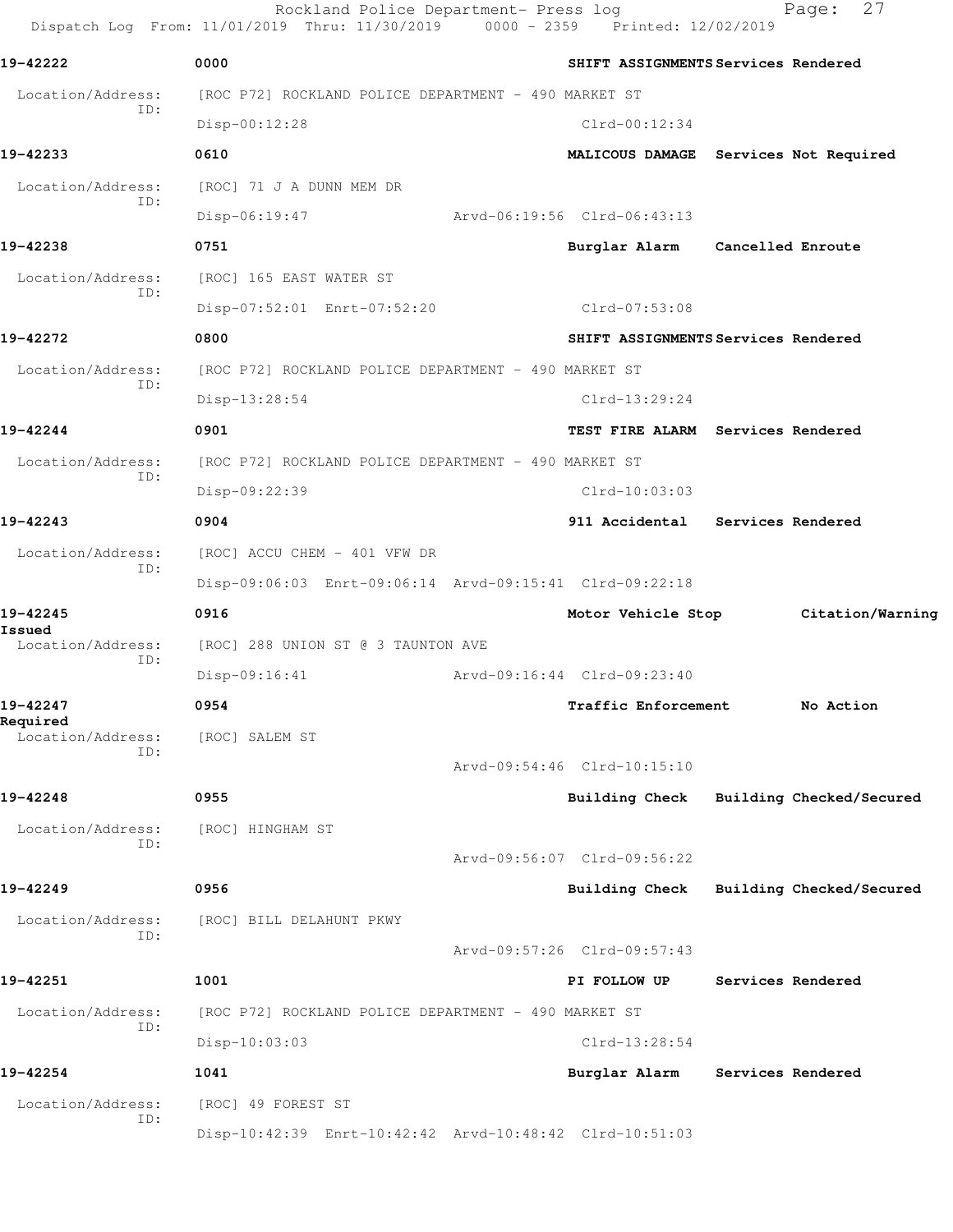Rockland Police Department- Press log Fage: 28 Dispatch Log From: 11/01/2019 Thru: 11/30/2019 0000 - 2359 Printed: 12/02/2019

**19-42266 1249 Complaint Services Rendered** Location/Address: [ROC] B&P GAS - 399 WEBSTER ST ID: Disp-12:50:51 Enrt-12:51:40 Arvd-12:58:41 Clrd-13:01:30 **19-42268 1314 Building Check Services Rendered** Location/Address: [ROC] HINGHAM ST ID: Arvd-13:15:23 Clrd-13:15:45 **19-43028 1329 Animal Complaint Services Rendered** Location/Address: [ROC] 16 MYRTLE ST **19-42274 1341 Building Check Services Rendered** Location/Address: [ROC] HINGHAM ST ID: Arvd-13:42:19 Clrd-14:15:27 **19-42278 1434 Motor Vehicle Stop Verbal Warning** Location/Address: [ROC] 635 SALEM ST @ 433 NORTH AVE ID: Disp-14:35:34 Arvd-14:35:37 Clrd-14:36:54 **19-42281 1444 Motor Vehicle Stop Citation/Warning Issued**  Location/Address: [ROC] WEST WATER ST @ BROOKSIDE RD ID: Disp-14:45:17 Enrt-14:45:19 Arvd-14:45:21 Clrd-14:49:38 ID: Disp-14:46:00 Arvd-14:46:02 Clrd-14:49:39 **19-42283 1450 Motor Vehicle Stop Verbal Warning** Location/Address: [ROC] 45 CENTRAL ST @ 6 THAYER TER ID: Arvd-14:50:00 Clrd-14:53:12 **19-42291 1612 General Info Services Rendered** Location/Address: [ROC P72] ROCKLAND POLICE DEPARTMENT - 490 MARKET ST **19-42301 1839 Health & Welfare Check Services Rendered** Location/Address: [ROC] 22 BLANCHARD ST Apt. #2 ID: Arvd-18:39:00 Clrd-18:52:16 **19-42303 1855 WARRANT ARREST Report Follows** Location/Address: [ROC] 22 BLANCHARD ST Apt. #2 ID: Arvd-18:55:00 Clrd-19:21:57 ID: Disp-18:56:17 Enrt-18:56:22 Clrd-19:11:01 ID: Disp-18:56:21 Enrt-18:56:24 Clrd-19:10:58 **19-42305 1908 Vandalism Advised to Court** Location/Address: [ROC] 71 J A DUNN MEM DR Apt. #27 ID: Disp-19:30:18 Enrt-19:30:20 Clrd-19:48:31 **19-42307 1920 911 Accidental Investigated**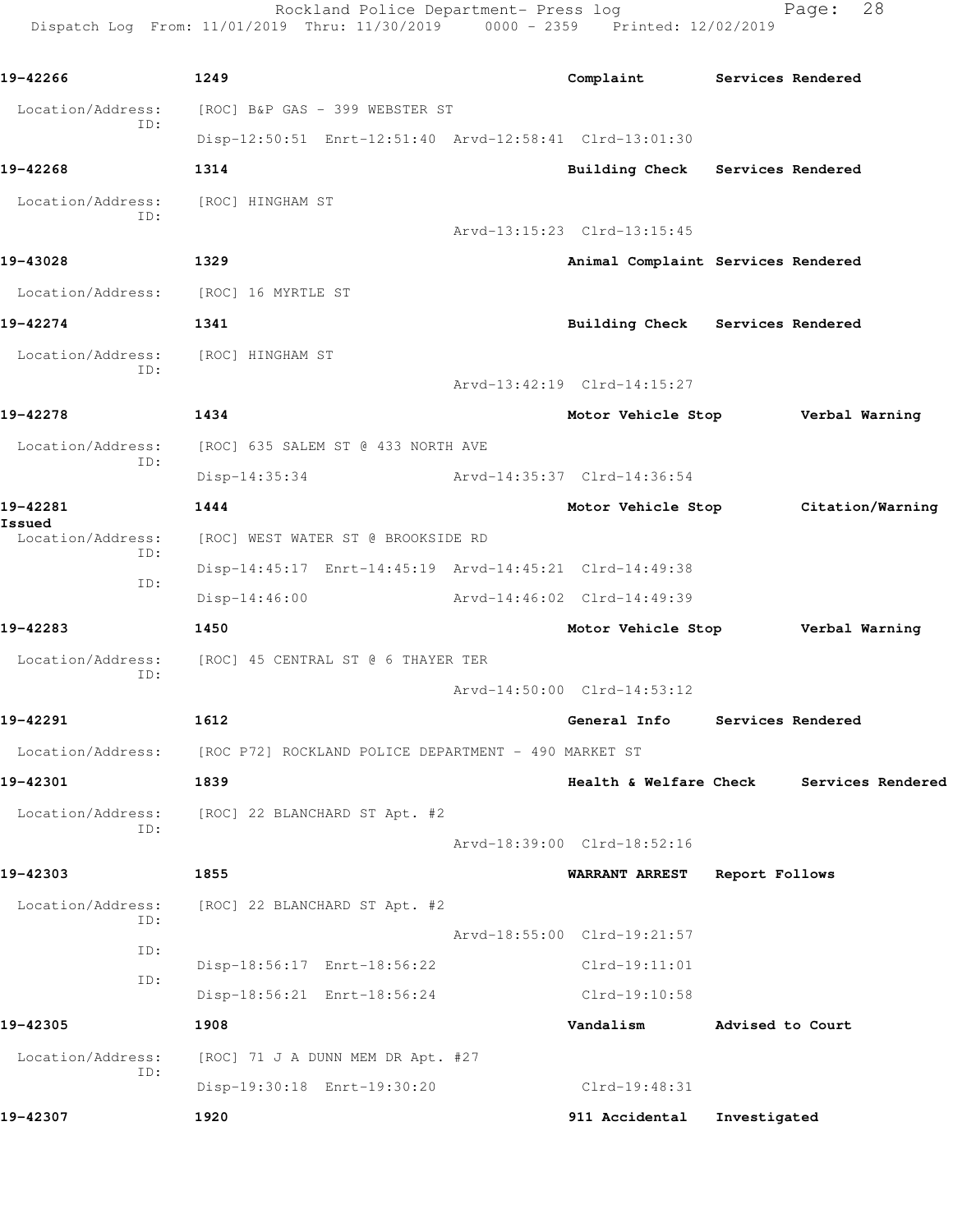| For Date: $11/08/2019$ - Friday  |                                                                                |                             |                                      |
|----------------------------------|--------------------------------------------------------------------------------|-----------------------------|--------------------------------------|
| other means<br>Location/Address: | [ROC P72] ROCKLAND POLICE DEPARTMENT - 490 MARKET ST                           |                             |                                      |
| 19-42329                         | 2314                                                                           | PRISONER TRANSPORT          | Transported by                       |
| ID:                              |                                                                                | Arvd-23:06:24 Clrd-23:08:10 |                                      |
| Location/Address:                | [ROC] 200 SALEM ST                                                             |                             |                                      |
| 19-42327                         | 2305                                                                           |                             | Building Check Services Not Required |
| ID:                              |                                                                                | Arvd-22:53:42 Clrd-22:56:43 |                                      |
| Location/Address:                | [ROC P45] COMFORT INN - 850 HINGHAM ST                                         |                             |                                      |
| 19-42325                         | 2252                                                                           | Building Check              | Services Not Required                |
| TD:                              |                                                                                | Arvd-20:44:00 Clrd-23:04:09 |                                      |
| Location/Address:                | [ROC] 121 PACIFIC ST                                                           |                             |                                      |
| 19-42314                         | 2044                                                                           | Assist Public               | Services Rendered                    |
| ID:                              |                                                                                | Arvd-20:15:30 Clrd-20:18:48 |                                      |
| Location/Address:                | [ROC] 200 SALEM ST                                                             |                             |                                      |
| 19-42312                         | 2014                                                                           | <b>Building Check</b>       | Services Not Required                |
| TD:                              |                                                                                | Arvd-19:58:57 Clrd-20:03:29 |                                      |
| Location/Address:                | [ROC] BILL DELAHUNT PKWY                                                       |                             |                                      |
| 19-42311                         | 1957                                                                           | Building Check              | No Service                           |
| TD:                              |                                                                                | Arvd-19:41:47 Clrd-19:44:14 |                                      |
| Location/Address:                | [ROC P45] COMFORT INN - 850 HINGHAM ST                                         |                             |                                      |
| 19-42309                         | 1939                                                                           | <b>Building Check</b>       | Services Not Required                |
| ID:                              | Disp-19:22:11 Enrt-19:22:14 Arvd-19:29:00 Clrd-19:30:05                        |                             |                                      |
| Location/Address:                | [ROC] 135 NORTH AVE                                                            |                             |                                      |
|                                  | Dispatch Log From: 11/01/2019 Thru: 11/30/2019 0000 - 2359 Printed: 12/02/2019 |                             |                                      |

| 19-42331                 | 0006                                                 | General Info                | No Service        |
|--------------------------|------------------------------------------------------|-----------------------------|-------------------|
| Location/Address:        | [ROC P72] ROCKLAND POLICE DEPARTMENT - 490 MARKET ST |                             |                   |
| ID:                      | $Disp-00:09:01$                                      | $Clrd-00:09:11$             |                   |
| 19-42332                 | 0030                                                 | Assist Public               | Services Rendered |
| Location/Address:        | [ROC] 71 J A DUNN MEM DR Apt. #26                    |                             |                   |
| ID:                      |                                                      | Arvd-00:30:00 Clrd-00:43:55 |                   |
| 19-42344                 | 0602                                                 | <b>Building Check</b>       | Appears Secure    |
| Location/Address:<br>ID: | [ROC] UNION ST                                       |                             |                   |
|                          |                                                      | Arvd-06:03:19 Clrd-06:14:42 |                   |
| 19-42345                 | 0613                                                 | Detail                      | No Service        |
| Location/Address:<br>ID: | [ROC P72] ROCKLAND POLICE DEPARTMENT - 490 MARKET ST |                             |                   |
|                          | $Disp-06:15:47$                                      | Clrd-06:16:15               |                   |
|                          |                                                      |                             |                   |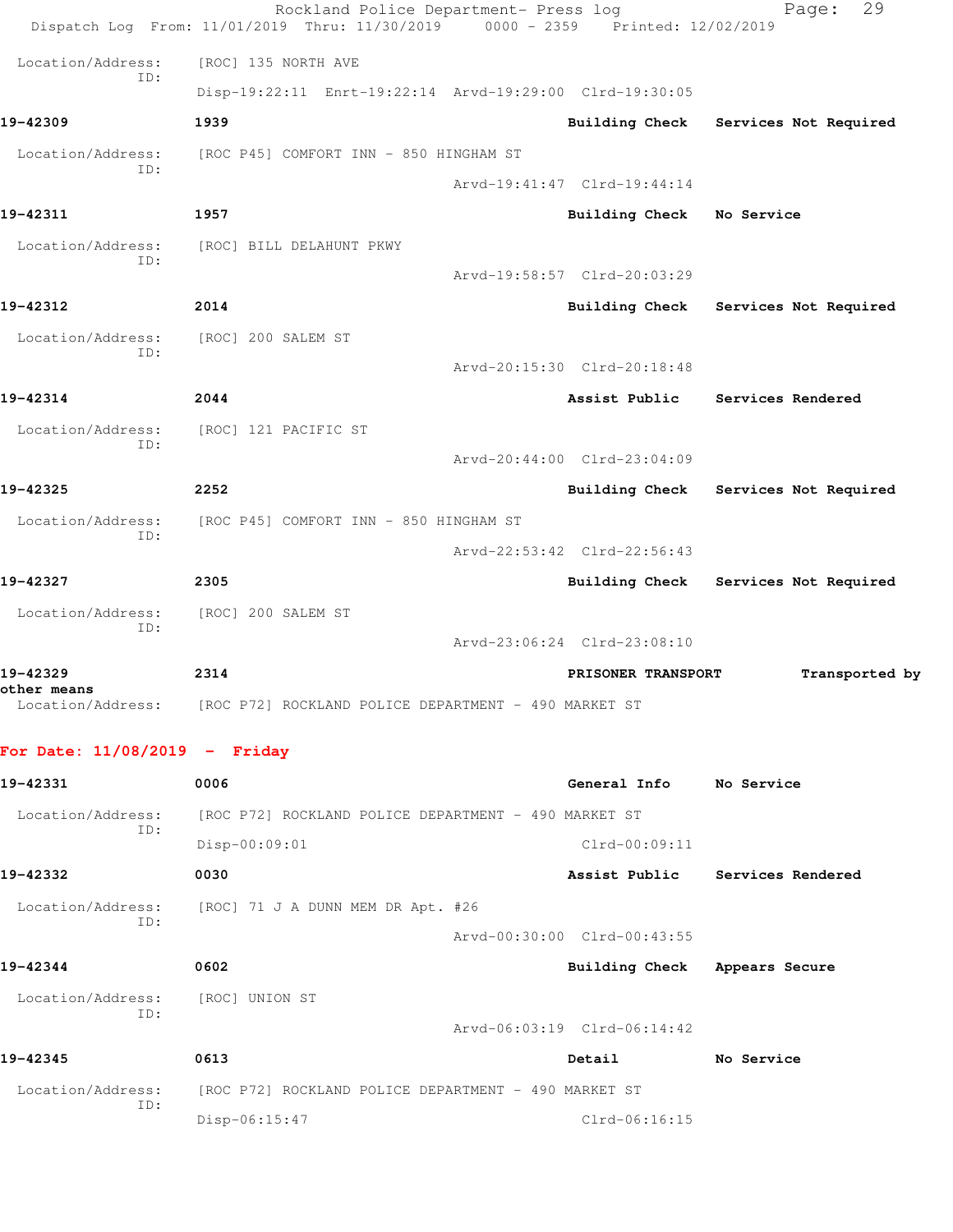Rockland Police Department- Press log Fage: 30 Dispatch Log From: 11/01/2019 Thru: 11/30/2019 0000 - 2359 Printed: 12/02/2019 **19-42346 0619 Motor Vehicle Stop Citation/Warning Issued**  Location/Address: [ROC P20] DUNKIN DONUTS - 21 EAST WATER ST ID: Arvd-06:19:00 Clrd-06:32:28 ID: Disp-06:20:31 Arvd-06:20:36 Clrd-06:29:45 **19-42349 0633 Motor Vehicle Stop Citation/Warning Issued**  Location/Address: [ROC P117] 391 SALEM STREET - 391 SALEM ST ID: Arvd-06:33:00 Clrd-06:34:50 **19-42354 0803 Information Call No Action Required** Location/Address: [ROC P72] ROCKLAND POLICE DEPARTMENT - 490 MARKET ST **19-42358 0909 Building Check Building Checked/Secured** Location/Address: [ROC] HINGHAM ST ID: Arvd-09:09:27 Clrd-09:11:39 **19-42359 0911 Building Check Building Checked/Secured** Location/Address: [ROC] BILL DELAHUNT PKWY ID: Arvd-09:12:18 Clrd-09:12:47 **19-42362 0939 Traffic Enforcement No Action Required**  Location/Address: [ROC] SALEM ST ID: Arvd-09:40:39 Clrd-09:45:01 **19-42364 0949 Neighbor Disturbance Advised to Court** Location/Address: [ROC P72] ROCKLAND POLICE DEPARTMENT - 51 HANNAH WAY ID: Disp-09:57:28 Clrd-10:04:23 **19-42365 1001 Health & Welfare Check Provided Assistance**  Location/Address: [ROC] 305 GARDEN TER ID: Disp-10:02:24 Enrt-10:02:44 Arvd-10:06:41 Clrd-10:17:00 **19-42367 1008 Information Call No Action Required** Location/Address: [ROC P72] ROCKLAND POLICE DEPARTMENT - 490 MARKET ST **19-42379 1315 Information Call No Action Required** Location/Address: [ROC P72] ROCKLAND POLICE DEPARTMENT - 490 MARKET ST **19-42382 1359 Suspicious Activity Services Rendered** Location/Address: [ROC] 96 CRESCENT ST @ 41 GEORGE ST ID: Disp-14:00:53 Enrt-14:00:56 Arvd-14:09:58 Clrd-14:10:04 **19-42383 1404 Information Call No Action Required** Location/Address: [ROC P72] ROCKLAND POLICE DEPARTMENT - 490 MARKET ST **19-42384 1410 Assist Other Agency Services Rendered** Location/Address: [ROC P106] ROCKLAND HIGH SCHOOL - 52 MACKINLAY WAY ID: Disp-14:13:30 Enrt-14:18:16 Arvd-14:18:17 Clrd-14:36:51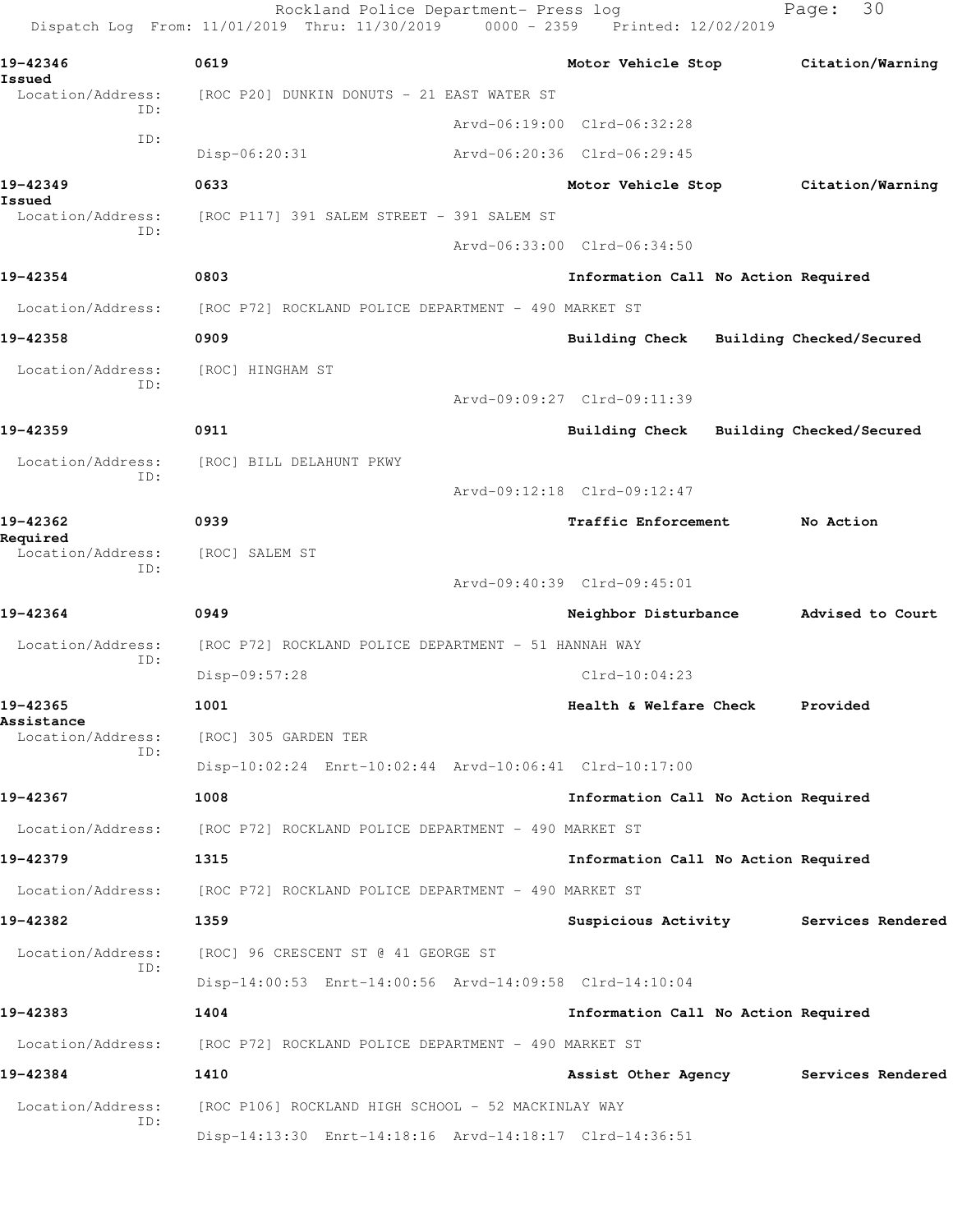Rockland Police Department- Press log entitled and Page: 31 Dispatch Log From: 11/01/2019 Thru: 11/30/2019 0000 - 2359 Printed: 12/02/2019

| 19-42385                               | 1418                                |                                                                           |  | 911 Hang Up                                             |                | Services Rendered        |
|----------------------------------------|-------------------------------------|---------------------------------------------------------------------------|--|---------------------------------------------------------|----------------|--------------------------|
| Location/Address:                      | [ROC] 237 CENTRAL ST                |                                                                           |  |                                                         |                |                          |
| ID:                                    | $Disp-14:21:03$                     |                                                                           |  | $Clrd-14:21:21$                                         |                |                          |
| ID:                                    |                                     |                                                                           |  | Disp-14:21:47 Enrt-14:24:52 Arvd-14:27:47 Clrd-14:32:36 |                |                          |
| ID:                                    |                                     |                                                                           |  | Disp-14:29:26 Enrt-14:29:36 Arvd-14:29:43 Clrd-14:32:26 |                |                          |
| 19-42386                               | 1420                                |                                                                           |  | <b>Building Check</b>                                   |                | Building Checked/Secured |
| Location/Address:                      | [ROC] HINGHAM ST                    |                                                                           |  |                                                         |                |                          |
| ID:                                    |                                     |                                                                           |  | Arvd-14:21:21 Clrd-14:21:43                             |                |                          |
| 19-42387                               | 1424                                |                                                                           |  | Vehicle Maintenance                                     |                | No Action                |
| Required<br>Location/Address:          |                                     | [ROC P72] ROCKLAND POLICE DEPARTMENT - 490 MARKET ST                      |  |                                                         |                |                          |
| ID:                                    | $Disp-14:26:50$                     |                                                                           |  | $Clrd-14:27:12$                                         |                |                          |
| 19-43014                               | 1435                                |                                                                           |  | Animal Complaint Services Rendered                      |                |                          |
| Location/Address:                      | [ROC] 25 MYRTLE ST                  |                                                                           |  |                                                         |                |                          |
| 19-42394                               | 1524                                |                                                                           |  | Details / Time off                                      |                | No Action                |
| Required<br>Location:                  | [ROC]                               |                                                                           |  |                                                         |                |                          |
| 19-42396                               | 1547                                |                                                                           |  | Animal Complaint Services Rendered                      |                |                          |
| Location/Address:                      | [ROC] ROCKLAND TRUST - 288 UNION ST |                                                                           |  |                                                         |                |                          |
| ID:                                    |                                     |                                                                           |  | Disp-15:48:35 Enrt-15:50:40 Arvd-15:50:43 Clrd-16:17:13 |                |                          |
| 19-42404                               | 1600                                |                                                                           |  | General Info SHIFT ASSIGNMENTS                          |                |                          |
| Services Rendered<br>Location/Address: |                                     | [ROC P72] ROCKLAND POLICE DEPARTMENT - 490 MARKET ST                      |  |                                                         |                |                          |
| 19-42399                               | 1614                                |                                                                           |  | Unwanted Party                                          | Peace Restored |                          |
| Location/Address:                      | [ROC] 384 UNION ST Apt. #2          |                                                                           |  |                                                         |                |                          |
| ID:                                    |                                     |                                                                           |  | Disp-16:21:35 Enrt-16:21:39 Arvd-16:21:40 Clrd-16:29:46 |                |                          |
| 19-42400                               | 1619                                |                                                                           |  | INTOXICATED PARTYTransported to Hospital                |                |                          |
| Location/Address:<br>Fire Unit:        | [ROC] 406 GARDEN TER                | ROCKEN1-Pumper-Rockland Engine 1<br>InOrtsUnavl-16:43:28 InSrvce-16:43:28 |  | Disp-16:20:19 Enrt-16:21:26 Arvd-16:24:19 Clrd-16:36:25 |                |                          |
| ID:                                    |                                     |                                                                           |  | Disp-16:21:49 Enrt-16:21:53 Arvd-16:26:32 Clrd-16:29:09 |                |                          |
| EMS Unit:                              | HVRAMB-Hanover Ambulance            | InOrtsUnavl-16:52:07 InSrvce-16:52:07                                     |  | Disp-16:22:01 Enrt-16:22:05 Arvd-16:31:07 Clrd-16:36:28 |                |                          |
| 19-42406                               | 1647                                |                                                                           |  | General Incident No Action Required                     |                |                          |
| Location/Address:<br>ID:               |                                     | [ROC P72] ROCKLAND POLICE DEPARTMENT - 490 MARKET ST                      |  |                                                         |                |                          |
|                                        | $Disp-16:55:16$                     |                                                                           |  | $Clrd-17:01:30$                                         |                |                          |
| 19-42408<br>No Personal Injury         | 1656                                |                                                                           |  | Motor Vehicle Collision W/PI                            |                |                          |
| Location/Address:<br>ID:               |                                     | [ROC P84] PLAYERS SPORTS BAR - 86 VFW DR                                  |  |                                                         |                |                          |
|                                        |                                     |                                                                           |  | Disp-17:00:42 Enrt-17:02:59 Arvd-17:05:55 Clrd-17:26:52 |                |                          |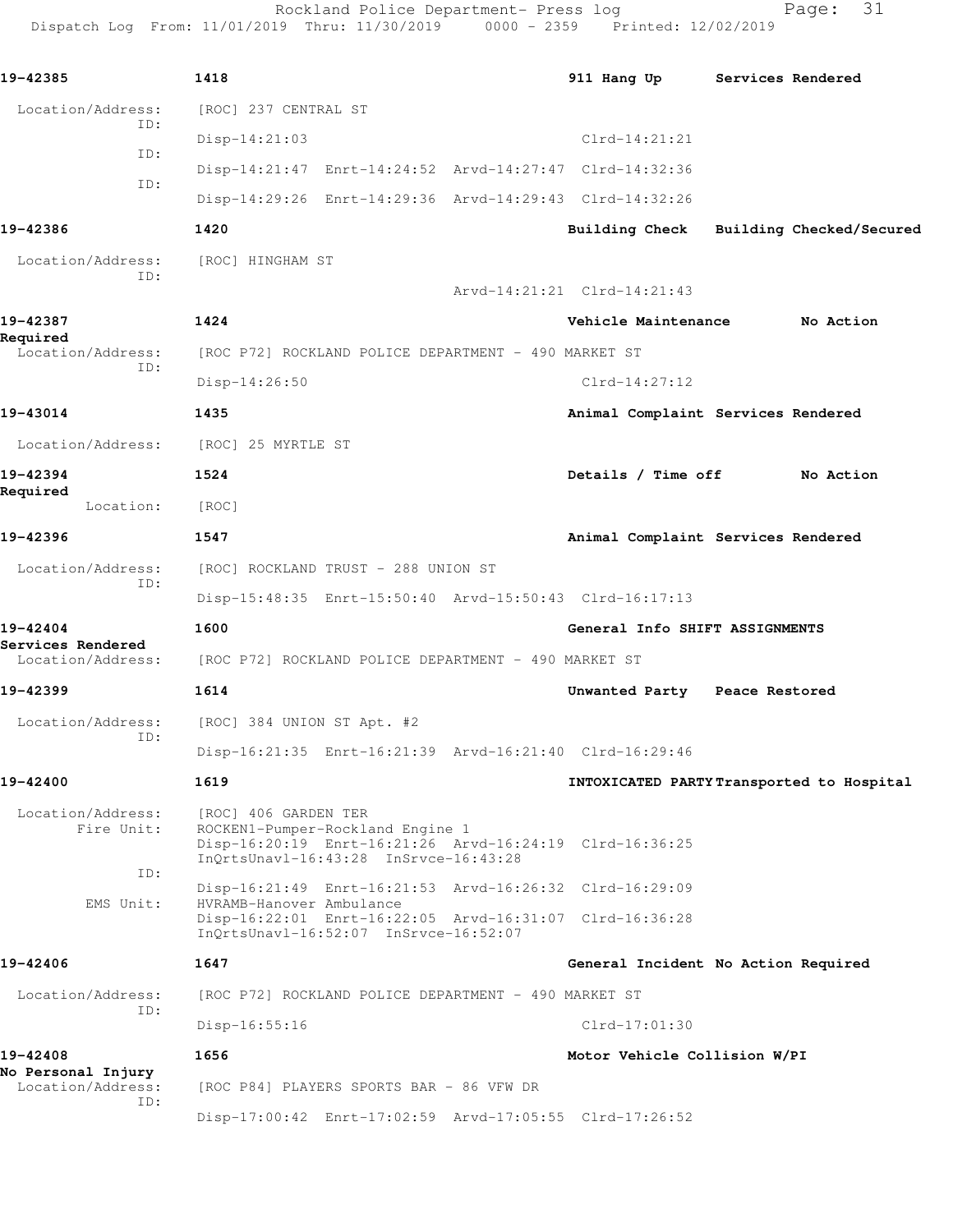Rockland Police Department- Press log Fage: 32 Dispatch Log From: 11/01/2019 Thru: 11/30/2019 0000 - 2359 Printed: 12/02/2019 **19-42411 1718 Summons Unfounded**  Location/Address: [ROC] 305 NORTH AVE ID: Arvd-17:18:00 Clrd-17:31:27 ID: Disp-17:19:10 Arvd-17:19:13 Clrd-17:33:25 **19-42416 1850 Motor Vehicle Complaint (TOWED No Action Required**  Location/Address: [ROC] 51 MAPLE ST ID: Disp-18:53:57 Clrd-18:56:21 **19-42417 1859 911 Accidental Investigated** Location/Address: [ROC P106] ROCKLAND HIGH SCHOOL - 52 MACKINLAY WAY **19-42418 1904 Time off No Action Required** Location: [ROC] **19-42420 1929 Animal Complaint Gone on arrival** Location/Address: [ROC] 419 CONCORD ST ID: Disp-19:29:53 Enrt-19:29:59 Arvd-19:38:31 Clrd-19:39:48 **19-42423 1935 Assist Public/CITIZEN Advised to Court** Location/Address: [ROC] 41 JOHNSON TER ID: Disp-19:40:16 Clrd-19:40:36 **19-42424 1940 Motor Vehicle Stop Report Follows** Vicinity of: [ABI 4463] 305 SPRUCE ST - 305 SPRUCE ST ID: Arvd-19:40:00 Clrd-20:15:39 ID: Disp-19:41:36 Enrt-19:43:12 Arvd-19:43:50 Clrd-20:15:42 **19-42425 1950 Building Check Appears Secure** Location/Address: [ROC] BILL DELAHUNT PKWY ID: Arvd-19:51:14 Clrd-19:51:34 **19-42426 2011 General Info No Action Required** Location/Address: [ROC P72] ROCKLAND POLICE DEPARTMENT - 490 MARKET ST ID: Arvd-20:14:13 Clrd-20:15:40 **19-42434 2156 Motor Vehicle Stop Citation/Warning Issued**  [ROC] HINGHAM ST ID: Arvd-21:56:00 Clrd-22:07:50 **19-42436 2206 Assist Fire Department Services Rendered** Location/Address: [ROC] 44 MORNINGSIDE DR ID: Disp-22:07:16 Enrt-22:07:28 Arvd-22:10:16 Clrd-22:31:12 ID: Disp-22:07:21 Enrt-22:07:25 Arvd-22:09:28 Clrd-22:31:08 **19-42437 2216 Motor Vehicle Complaint Services Rendered** Location/Address: [ROC P65] 7-ELEVEN CONVENIENCE STORE - 92 MARKET ST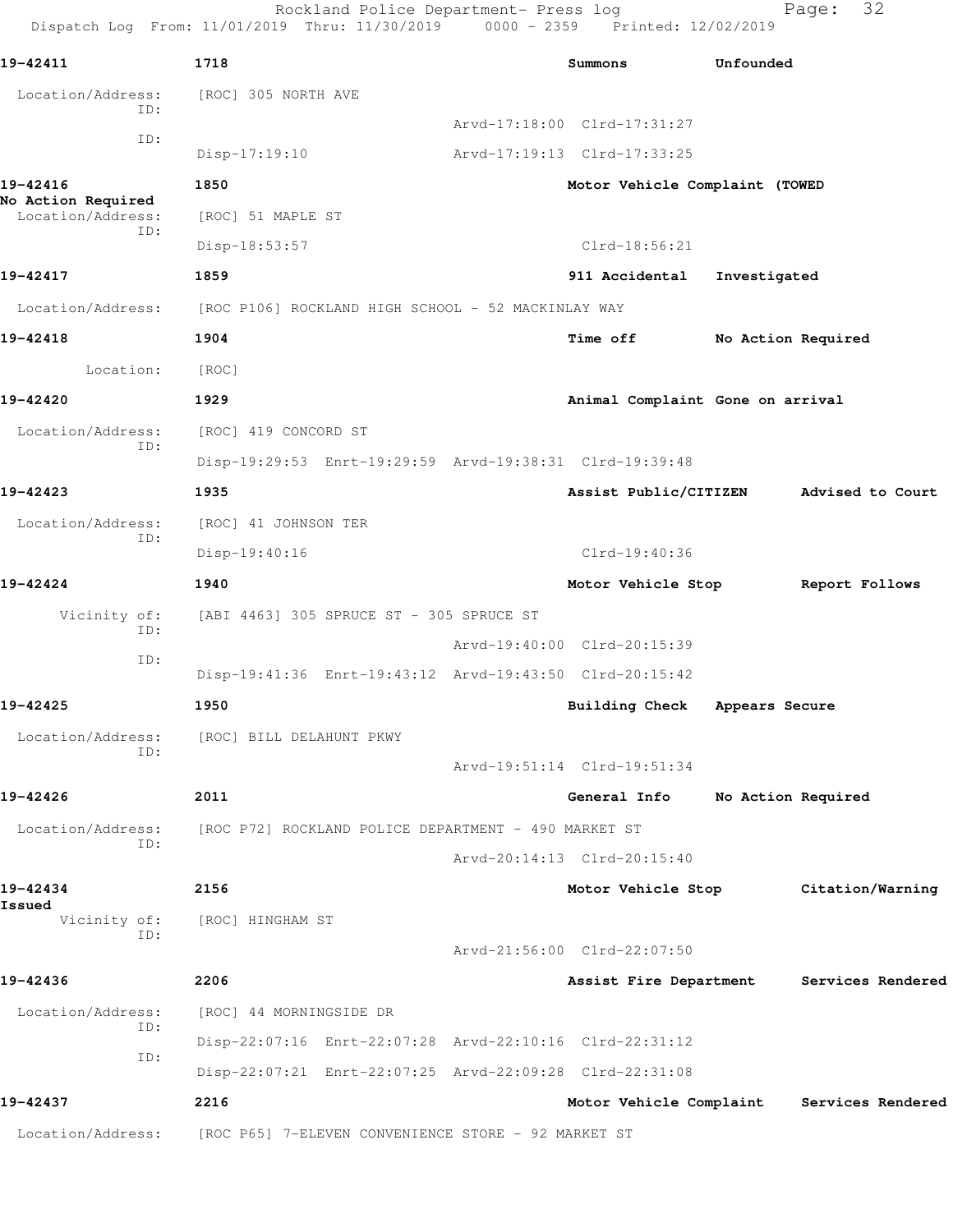|                                   | Rockland Police Department- Press log<br>Dispatch Log From: 11/01/2019 Thru: 11/30/2019 0000 - 2359 Printed: 12/02/2019 |                                    |              | Page: 33                                   |  |
|-----------------------------------|-------------------------------------------------------------------------------------------------------------------------|------------------------------------|--------------|--------------------------------------------|--|
| ID:                               | Disp-22:32:34 Enrt-22:32:39 Arvd-22:34:47 Clrd-23:03:24                                                                 |                                    |              |                                            |  |
| 19-42439                          | 2300                                                                                                                    |                                    |              | Suspicious Activity 6one on arrival        |  |
| Vicinity of:                      | [ROC P103] ELECTROSWITCH - 175 UNION ST                                                                                 |                                    |              |                                            |  |
| ID:                               | $Disp-23:02:53$                                                                                                         | Arvd-23:03:00 Clrd-23:43:55        |              |                                            |  |
| ID:                               | $Disp-23:03:13$                                                                                                         | Arvd-23:03:17 Clrd-23:17:31        |              |                                            |  |
| For Date: $11/09/2019$ - Saturday |                                                                                                                         |                                    |              |                                            |  |
| 19-42444                          | 0000                                                                                                                    | SHIFT ASSIGNMENTSNo Service        |              |                                            |  |
| Location/Address:                 | [ROC P72] ROCKLAND POLICE DEPARTMENT - 490 MARKET ST                                                                    |                                    |              |                                            |  |
| ID:                               |                                                                                                                         | Arvd-00:00:00 Clrd-00:06:03        |              |                                            |  |
| 19-42455                          | 0601                                                                                                                    | Building Check Appears Secure      |              |                                            |  |
| Location/Address:                 | [ROC] 100 UNION ST                                                                                                      |                                    |              |                                            |  |
| ID:                               |                                                                                                                         | Arvd-06:02:51 Clrd-06:14:53        |              |                                            |  |
| 19-42457                          | 0648                                                                                                                    |                                    |              | Motor Vehicle Stop Citation/Warning        |  |
| Issued<br>Location/Address:       | [ROC] HINGHAM ST                                                                                                        |                                    |              |                                            |  |
| ID:                               |                                                                                                                         | Arvd-06:48:00 Clrd-07:00:54        |              |                                            |  |
| 19-42460                          | 0717                                                                                                                    |                                    |              | Motor Vehicle Stop Citation/Warning        |  |
| Issued<br>Location/Address:       | [ROC] 513 LIBERTY ST                                                                                                    |                                    |              |                                            |  |
| ID:                               |                                                                                                                         | Arvd-07:17:00 Clrd-07:31:14        |              |                                            |  |
| 19-42461                          | 0739                                                                                                                    |                                    |              | Motor Vehicle Stop Citation/Warning        |  |
| Issued                            | Location/Address: [ROC] 5 UNION ST @ 158 MARKET ST                                                                      |                                    |              |                                            |  |
| ID:                               |                                                                                                                         | Arvd-07:39:00 Clrd-07:49:36        |              |                                            |  |
| 19-42463                          | 0801                                                                                                                    | SHIFT ASSIGNMENT Services Rendered |              |                                            |  |
| Location/Address:                 | [ROC P72] ROCKLAND POLICE DEPARTMENT - 490 MARKET ST                                                                    |                                    |              |                                            |  |
| ID:                               | Disp-08:04:05                                                                                                           | $Clrd-08:04:24$                    |              |                                            |  |
| 19-42466                          | 0826                                                                                                                    |                                    |              | Assist Police Department Services Rendered |  |
| Location/Address:                 | [ROC P72] ROCKLAND POLICE DEPARTMENT - 490 MARKET ST                                                                    |                                    |              |                                            |  |
| ID:                               | Disp-08:27:57                                                                                                           | $Clrd-08:28:12$                    |              |                                            |  |
| 19-42473                          | 0855                                                                                                                    | 911 Accidental                     | Investigated |                                            |  |
| Location/Address:                 | [ROC P51] DOUBLE TREE - 929 HINGHAM ST                                                                                  |                                    |              |                                            |  |
| ID:                               | Disp-08:55:55 Enrt-08:56:29 Arvd-09:09:11 Clrd-09:10:23                                                                 |                                    |              |                                            |  |
| 19-42477                          | 1007                                                                                                                    | Detail                             | No Service   |                                            |  |
| Location/Address:                 | [ROC] ROCKLAND EAGLES - 29 PARK ST                                                                                      |                                    |              |                                            |  |
| ID:                               |                                                                                                                         | Arvd-10:07:33 Clrd-10:13:37        |              |                                            |  |
| 19-42480<br>Issued                | 1034                                                                                                                    | Motor Vehicle Stop                 |              | Citation/Warning                           |  |
|                                   | Location/Address: [ROC] 355 SPRING ST                                                                                   |                                    |              |                                            |  |
|                                   |                                                                                                                         |                                    |              |                                            |  |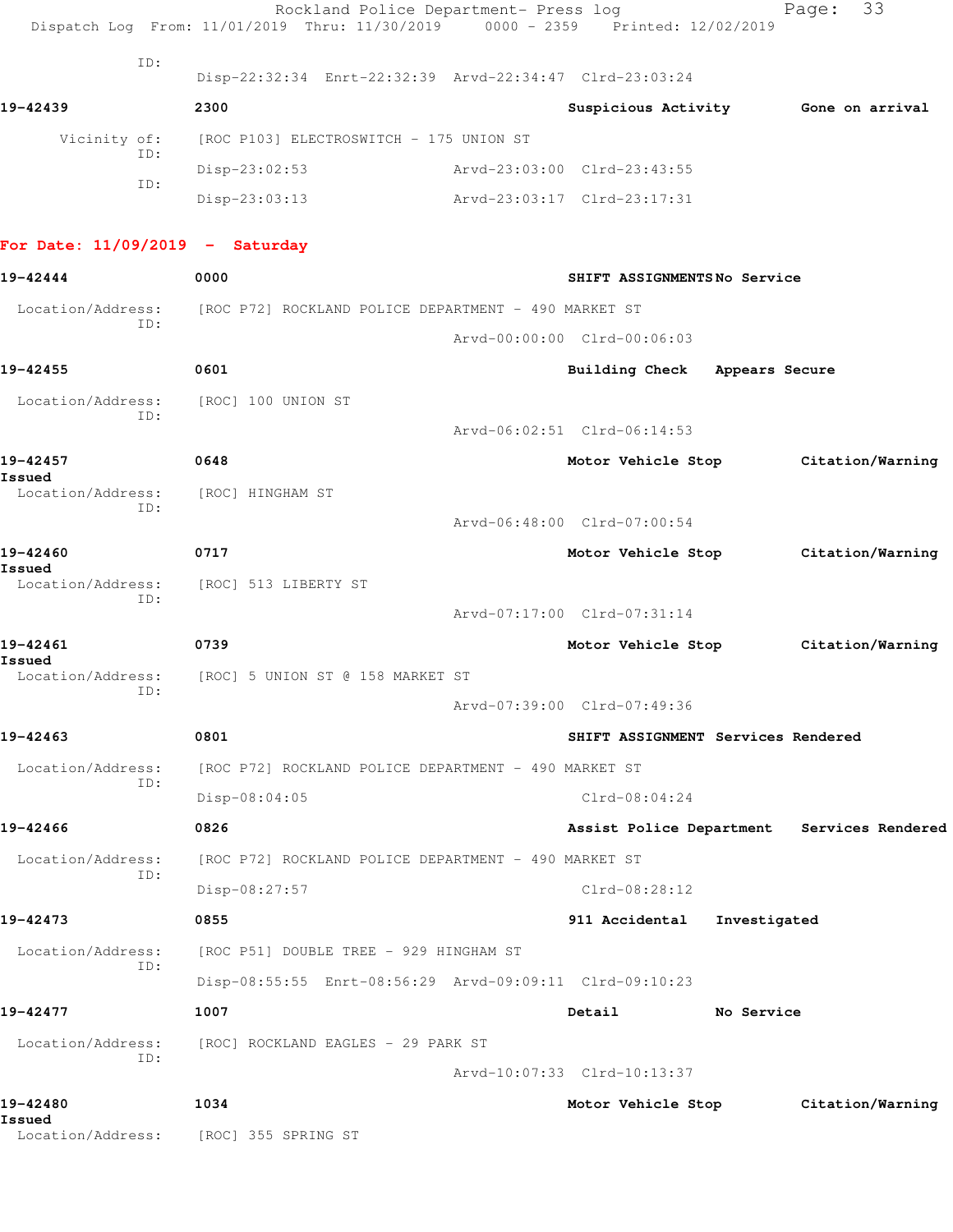|                               | Rockland Police Department- Press log<br>Dispatch Log From: 11/01/2019 Thru: 11/30/2019 0000 - 2359 Printed: 12/02/2019 |                                              | 34<br>Page:       |
|-------------------------------|-------------------------------------------------------------------------------------------------------------------------|----------------------------------------------|-------------------|
| ID:                           |                                                                                                                         | Arvd-10:34:00 Clrd-10:41:07                  |                   |
| 19-42483                      | 1043                                                                                                                    | Motor Vehicle Stop                           | Citation/Warning  |
| Issued<br>Location/Address:   | [ROC] 64 BEECH ST @ 1 BAY PATH LN                                                                                       |                                              |                   |
| ID:                           |                                                                                                                         | Arvd-10:43:00 Clrd-10:49:52                  |                   |
| 19-42485                      | 1057                                                                                                                    | Motor Vehicle Stop                           | Citation/Warning  |
| Issued<br>Location/Address:   | [ROC] 335 BEECH ST                                                                                                      |                                              |                   |
| TD:                           |                                                                                                                         | Arvd-10:57:00 Clrd-11:06:05                  |                   |
| 19-42486                      | 1100                                                                                                                    | Motor Vehicle Stop                           | Citation/Warning  |
| Issued<br>Location/Address:   | [ROC] 200 WEBSTER ST @ 354 LIBERTY ST                                                                                   |                                              |                   |
| ID:                           |                                                                                                                         | Arvd-11:00:00 Clrd-11:05:57                  |                   |
| 19-42487                      | 1106                                                                                                                    | Neighbor Disturbance                         | No Action         |
| Required<br>Location/Address: | [ROC] 377 NORTH AVE                                                                                                     |                                              |                   |
| ID:                           | Disp-11:09:07 Enrt-11:09:10 Arvd-11:14:30 Clrd-11:25:16                                                                 |                                              |                   |
| 19-42489                      | 1118                                                                                                                    | Motor Vehicle Stop                           | Verbal Warning    |
| Location/Address:<br>ID:      | [ROC] 440 WEBSTER ST @ 10 HINGHAM ST                                                                                    |                                              |                   |
|                               |                                                                                                                         | Arvd-11:18:00 Clrd-11:20:42                  |                   |
| 19-42497                      | 1252                                                                                                                    | Motor Vehicle Stop                           | Verbal Warning    |
| Location/Address:             | [ROC] 754 UNION ST @ 9 SALEM ST                                                                                         |                                              |                   |
| ID:                           |                                                                                                                         | Arvd-12:52:00 Clrd-12:54:52                  |                   |
| 19-42499                      | 1259                                                                                                                    | Emergency Medical Transported by other means |                   |
| Location/Address:             | [ROC] 26 STANLEY AVE                                                                                                    |                                              |                   |
| ID:                           | Disp-13:00:04 Enrt-13:00:16 Arvd-13:00:34 Clrd-13:06:46                                                                 |                                              |                   |
| ID:                           | Disp-13:00:12 Enrt-13:00:14 Arvd-13:00:43 Clrd-13:06:42                                                                 |                                              |                   |
| 19-42501                      | 1325                                                                                                                    | Assist Other Agency                          | Services Rendered |
| Location/Address:             | [ROC] 51 HANNAH WAY Apt. #A                                                                                             |                                              |                   |
| ID:                           | Disp-13:28:17 Enrt-13:42:49 Arvd-13:42:51 Clrd-13:44:14                                                                 |                                              |                   |
| ID:                           | Disp-13:42:59 Enrt-13:43:01 Arvd-13:43:03 Clrd-13:43:55                                                                 |                                              |                   |
| 19-42506                      | 1357                                                                                                                    | Motor Vehicle Stop Citation/Warning          |                   |
| Issued<br>Location/Address:   | [ROC] 354 WEBSTER ST @ 25 HARTSUFF ST                                                                                   |                                              |                   |
| ID:                           |                                                                                                                         | Arvd-13:57:00 Clrd-14:03:34                  |                   |
| 19-42511                      | 1445                                                                                                                    | METRO CALL OUT                               | Services Rendered |
| Location/Address:             | [ROC P72] ROCKLAND POLICE DEPARTMENT - 490 MARKET ST                                                                    |                                              |                   |
| ID:                           | Disp-14:47:08                                                                                                           | $Clrd-14:47:28$                              |                   |
| 19-42514                      | 1559                                                                                                                    | SHIFT ASSIGNMENTS Services Rendered          |                   |
| Location/Address:<br>ID:      | [ROC P72] ROCKLAND POLICE DEPARTMENT - 490 MARKET ST                                                                    |                                              |                   |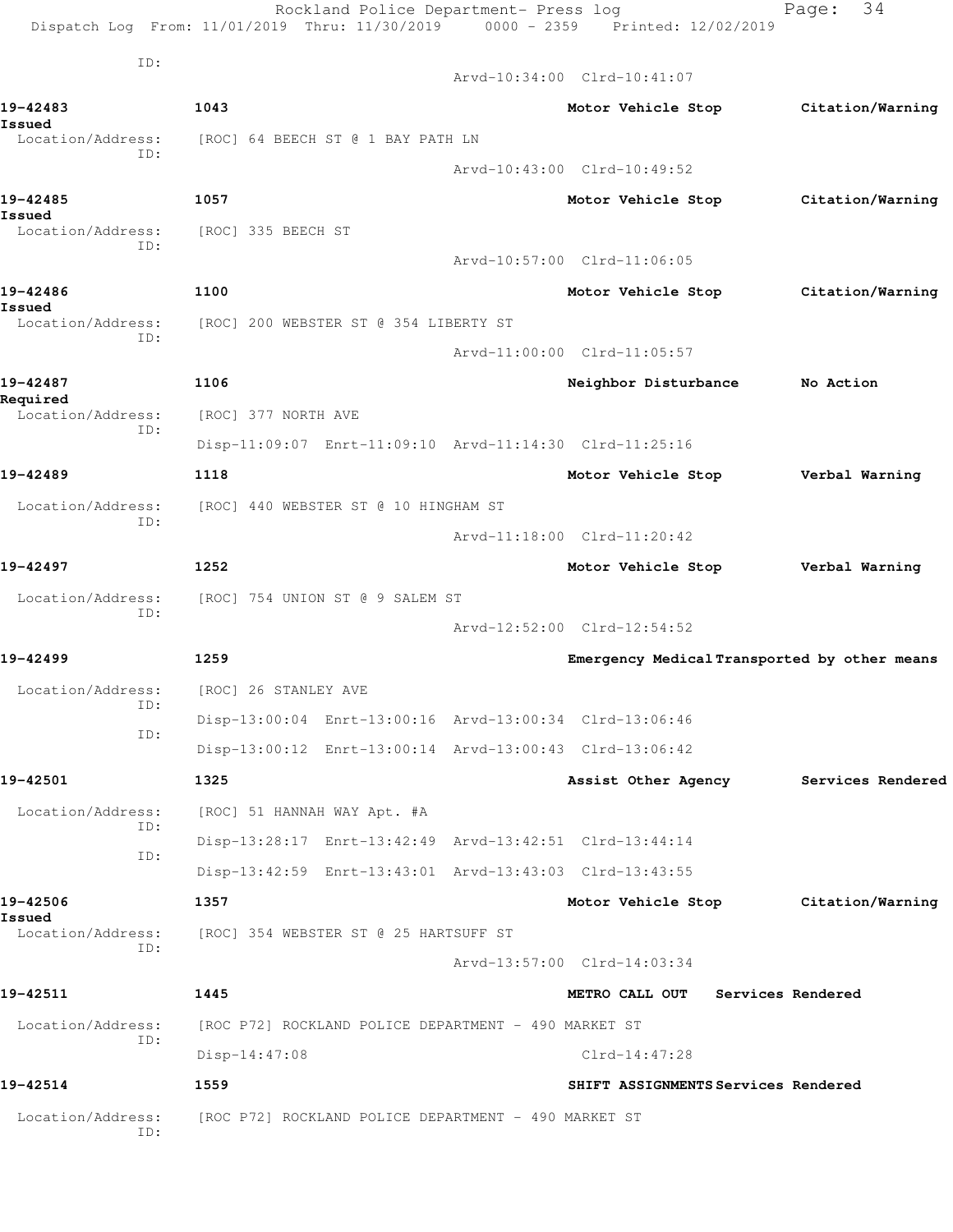|                             | Dispatch Log From: 11/01/2019 Thru: 11/30/2019 | Rockland Police Department- Press log                   | 0000 - 2359 Printed: 12/02/2019 | 35<br>Page:                               |
|-----------------------------|------------------------------------------------|---------------------------------------------------------|---------------------------------|-------------------------------------------|
|                             | Disp-16:02:19                                  |                                                         | $Clrd-16:02:30$                 |                                           |
| 19-42515                    | 1643                                           |                                                         |                                 | Animal Complaint Services Rendered        |
| Location/Address:           | [ROC P79] JEFF'S CARPET - 222 WEBSTER ST       |                                                         |                                 |                                           |
| ID:                         |                                                | Disp-16:44:00 Enrt-16:44:05 Arvd-16:47:51 Clrd-16:50:08 |                                 |                                           |
| 19-42517                    | 1656                                           |                                                         |                                 | Motor Vehicle Stop Citation/Warning       |
| Issued<br>Location/Address: | [ROC] CENTRAL ST @ EARL ST                     |                                                         |                                 |                                           |
| ID:                         |                                                |                                                         | Arvd-16:56:00 Clrd-17:01:56     |                                           |
| 19-42520                    | 1707                                           |                                                         |                                 | Follow-Up Investigation Services Rendered |
| Location/Address:<br>TD:    | [ROC] 51 HANNAH WAY Apt. #A                    |                                                         |                                 |                                           |
|                             |                                                |                                                         | Arvd-17:07:00 Clrd-17:25:20     |                                           |
| 19-42521                    | 1723                                           |                                                         | <b>SICK OFFICER</b>             | Services Rendered                         |
| Location/Address:<br>ID:    |                                                | [ROC P72] ROCKLAND POLICE DEPARTMENT - 490 MARKET ST    |                                 |                                           |
|                             | Disp-17:25:08                                  |                                                         | $Clrd-17:25:18$                 |                                           |
| 19-42530                    | 1858                                           |                                                         | <b>VACATION DAY</b>             | Services Rendered                         |
| Location/Address:<br>ID:    |                                                | [ROC P72] ROCKLAND POLICE DEPARTMENT - 490 MARKET ST    |                                 |                                           |
|                             | Disp-18:59:32                                  |                                                         | Clrd-18:59:39                   |                                           |
| 19-42532                    | 1911                                           |                                                         |                                 | TAZER ASSIGNMENT Services Rendered        |
| Location/Address:<br>ID:    |                                                | [ROC P72] ROCKLAND POLICE DEPARTMENT - 490 MARKET ST    |                                 |                                           |
|                             | $Disp-19:13:42$                                |                                                         | Clrd-19:13:52                   |                                           |
| 19-42534                    | 1938                                           |                                                         |                                 | Building Check Building Checked/Secured   |
| Location/Address:           | [ROC P75] UNION POINT - BILL DELAHUNT PKWY     |                                                         |                                 |                                           |
| 19-42536                    | 1954                                           |                                                         |                                 | 911 Accidental Services Rendered          |
| Location/Address:<br>ID:    | [ROC] 63 PLAIN ST                              |                                                         |                                 |                                           |
|                             |                                                | Disp-19:55:37 Enrt-19:55:48 Arvd-19:57:45 Clrd-20:00:13 |                                 |                                           |
| 19-42538                    | 2058                                           |                                                         |                                 | Noise Complaint Services Rendered         |
| Location/Address:<br>ID:    | [ROC] 59 BOXBERRY LN                           |                                                         |                                 |                                           |
|                             |                                                | Disp-20:59:32 Enrt-20:59:36 Arvd-21:09:17 Clrd-21:09:19 |                                 |                                           |
| 19-42540                    | 2122                                           |                                                         | 911 Hang Up                     | Appears Secure                            |
| Location/Address:<br>ID:    | [ROC] 71 VERNON ST                             |                                                         |                                 |                                           |
|                             |                                                | Disp-21:24:19 Enrt-21:24:24 Arvd-21:24:27 Clrd-21:29:53 |                                 |                                           |
| 19-42541                    | 2147                                           |                                                         | 911 Hang Up                     | Could Not Locate                          |
| Location/Address:<br>ID:    | [ROC] 26 EAST WATER ST                         |                                                         |                                 |                                           |
| ID:                         | Disp-21:48:14 Enrt-21:48:17                    |                                                         | $Clrd-21:54:51$                 |                                           |
| ID:                         |                                                | Disp-21:54:04 Enrt-21:54:06 Arvd-22:00:01 Clrd-23:06:54 |                                 |                                           |
|                             |                                                | Disp-21:59:38 Enrt-21:59:40 Arvd-22:00:03 Clrd-23:06:56 |                                 |                                           |
| 19-42542                    | 2155                                           |                                                         | Motor Vehicle Stop              | Verbal Warning                            |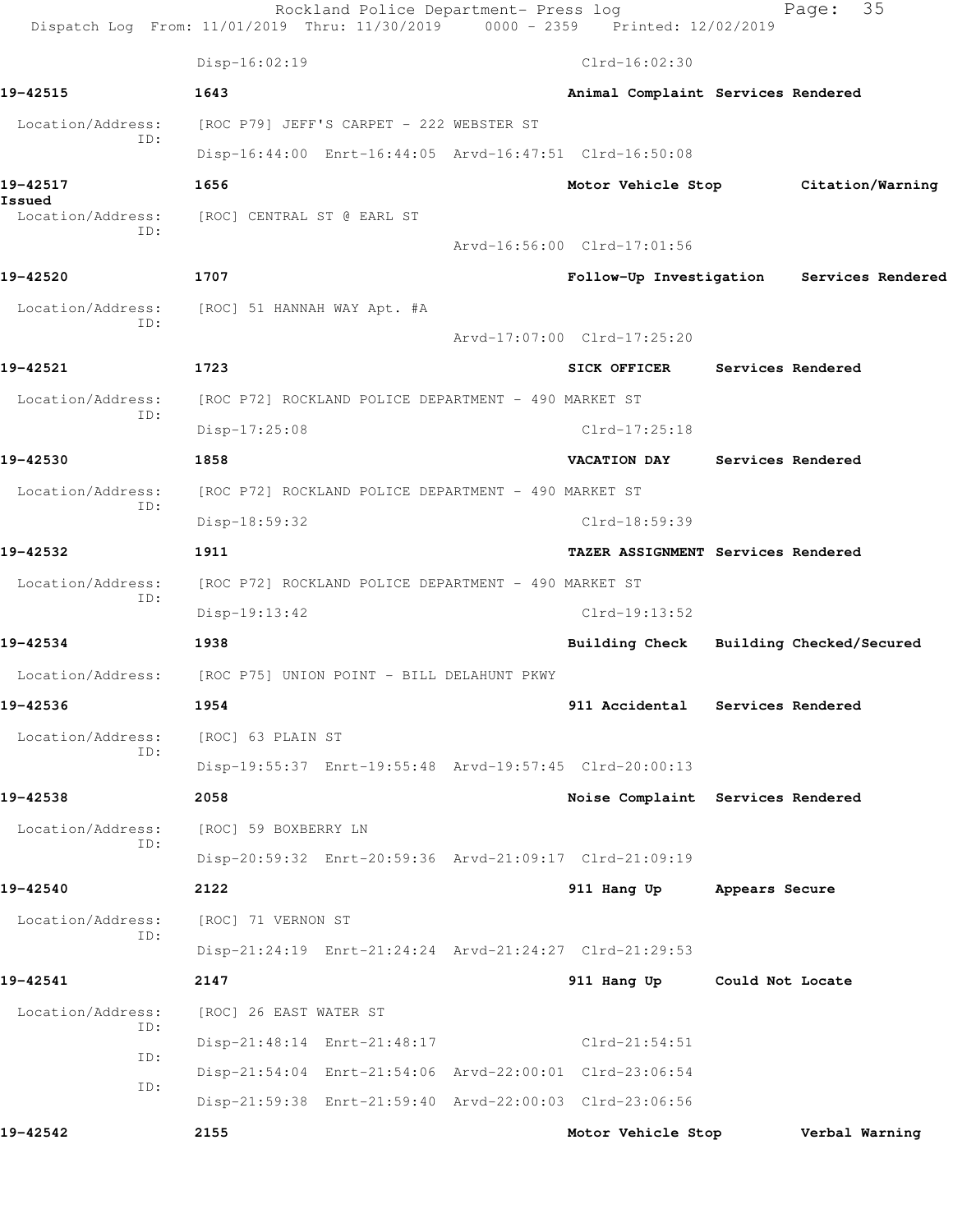Location/Address: [ROC] WEST WATER ST ID:

**19-42552 2317 Motor Vehicle Collision W/PI Report Follows**  -<br>Location/Address: [ROC 55] 100 RESERVOIR PARK - BUSINESS CONDO - 73 RESERVOIR PARK DR @ 141 WEYMOUTH ST ID: Disp-23:17:59 Enrt-23:18:03 Clrd-23:18:06 ID: Disp-23:18:14 Enrt-23:18:18 Arvd-23:22:24 Clrd-11/10/2019 @ 00:05:28 ID: Disp-23:18:55 Enrt-23:19:06 Arvd-23:20:40 Clrd-11/10/2019 @ 00:10:00 ID: Disp-23:18:59 Enrt-23:19:03 Arvd-23:20:24 Clrd-23:52:39

Arvd-21:55:00 Clrd-21:59:00

## **For Date: 11/10/2019 - Sunday**

| 19-42555                 | 0005                                                    | Emergency Medical Provided Assistance |                  |
|--------------------------|---------------------------------------------------------|---------------------------------------|------------------|
| Location/Address:        | [ROC] 330 WEBSTER ST                                    |                                       |                  |
| ID:                      | Disp-00:06:29 Enrt-00:06:34 Arvd-00:09:16 Clrd-00:16:12 |                                       |                  |
| ID:                      | Disp-00:07:14 Enrt-00:07:19 Arvd-00:09:20 Clrd-00:16:17 |                                       |                  |
| 19-42573                 | 0538                                                    | Building Check Appears Secure         |                  |
| Location/Address:<br>TD: | [ROC 61] UNION ST BUSINESS DISTRICT - UNION ST          |                                       |                  |
|                          |                                                         | Arvd-05:38:55 Clrd-06:01:03           |                  |
| 19-42574<br>Issued       | 0600                                                    | Traffic Enforcement                   | Citation/Warning |
| Location/Address:<br>TD: | [ROC] 100 SALEM ST                                      |                                       |                  |
|                          |                                                         | Arvd-06:02:15 Clrd-06:22:05           |                  |
| 19-42577<br>Issued       | 0634                                                    | Motor Vehicle Stop                    | Citation/Warning |
| Location/Address:<br>ID: | [ROC] SPRING ST                                         |                                       |                  |
|                          |                                                         | Arvd-06:34:00 Clrd-06:37:04           |                  |
| 19-42578<br>Issued       | 0647                                                    | Motor Vehicle Stop                    | Citation/Warning |
| Location/Address:<br>TD: | [ROC] 187 NORTH AVE                                     |                                       |                  |
|                          |                                                         | Arvd-06:47:00 Clrd-06:52:24           |                  |
| 19-42579                 | 0653                                                    | Motor Vehicle Stop                    | Verbal Warning   |
| Location/Address:<br>TD: | [ROC P51] DOUBLE TREE - 929 HINGHAM ST                  |                                       |                  |
|                          |                                                         | Arvd-06:53:00 Clrd-06:57:58           |                  |
| 19-42583                 | 0752                                                    | 911 Accidental Could Not Locate       |                  |
| Location/Address:<br>ID: | [ROC] 71 VERNON ST                                      |                                       |                  |
|                          | Disp-08:10:48 Enrt-08:10:50 Arvd-08:10:51 Clrd-08:23:18 |                                       |                  |
| 19-42584                 | 0752                                                    | 911 Accidental Could Not Locate       |                  |
| Location/Address:        | [ROC] 71 VERNON ST                                      |                                       |                  |
| ID:                      | $Disp-08:10:36$                                         | Arvd-08:10:39 Clrd-08:10:40           |                  |
| 19-42587                 | 0800                                                    | SHIFT ASSIGNMENTS Services Rendered   |                  |
|                          |                                                         |                                       |                  |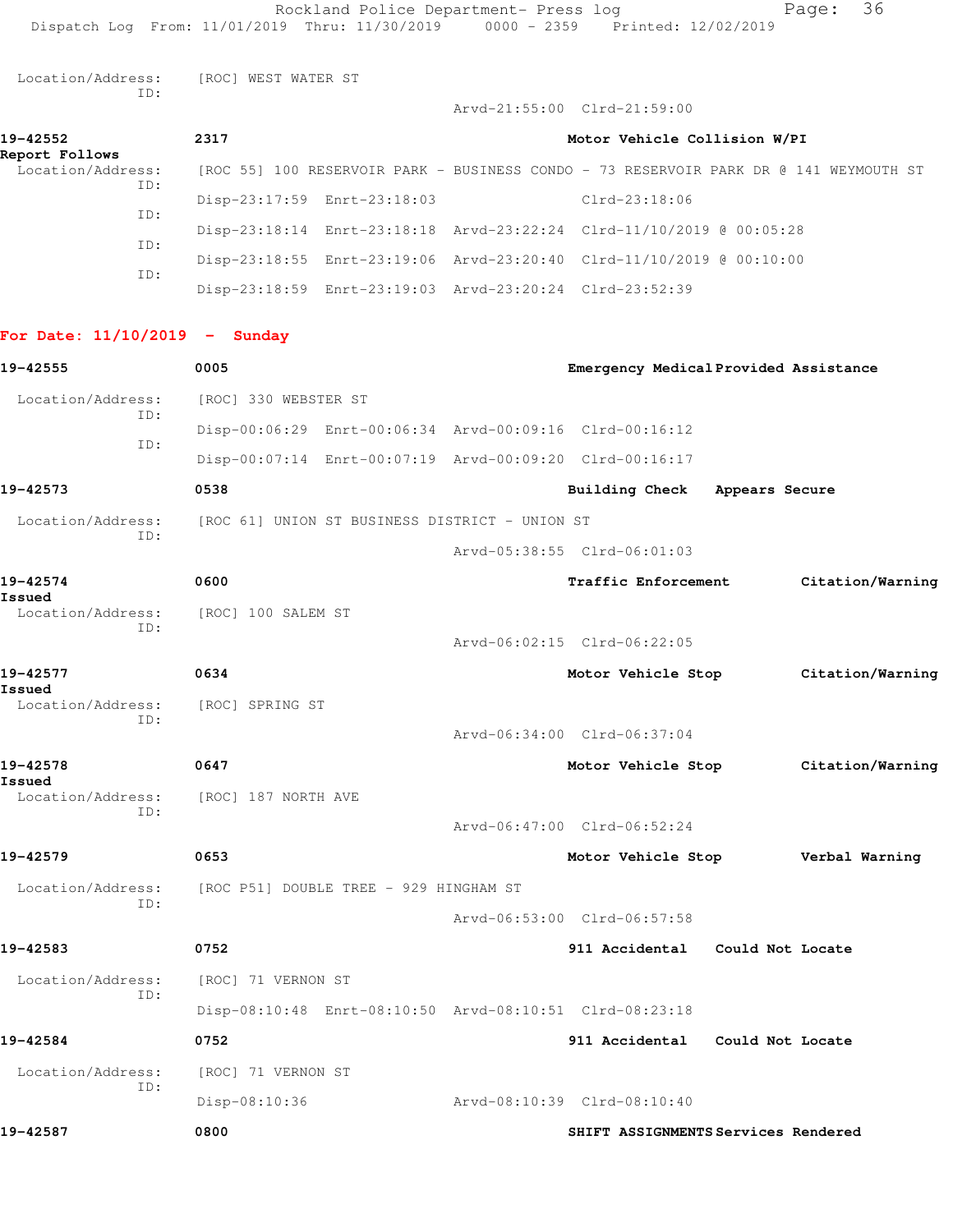|                                    | Rockland Police Department- Press log<br>Dispatch Log From: 11/01/2019 Thru: 11/30/2019 0000 - 2359 Printed: 12/02/2019 |                                     |                   | 37<br>Page:       |
|------------------------------------|-------------------------------------------------------------------------------------------------------------------------|-------------------------------------|-------------------|-------------------|
| Location/Address:                  | [ROC P72] ROCKLAND POLICE DEPARTMENT - 490 MARKET ST                                                                    |                                     |                   |                   |
| 19-42588                           | 0927                                                                                                                    | 911 Accidental                      | Investigated      |                   |
| Location/Address:                  | [ROC] 288 UNION ST                                                                                                      |                                     |                   |                   |
| ID:                                | Disp-09:28:54 Enrt-09:28:58 Arvd-09:33:11 Clrd-09:39:11                                                                 |                                     |                   |                   |
| ID:                                | Disp-09:30:59                                                                                                           | Arvd-09:31:03 Clrd-09:33:35         |                   |                   |
| 19-42589                           | 0938                                                                                                                    | 911 Accidental Services Rendered    |                   |                   |
| Location/Address:                  | [ROC] 115 MARKET ST                                                                                                     |                                     |                   |                   |
| ID:                                | Disp-09:39:20                                                                                                           | Clrd-09:40:30                       |                   |                   |
| ID:                                | Disp-09:39:20 Enrt-09:41:25 Arvd-09:56:56 Clrd-09:57:36                                                                 |                                     |                   |                   |
| 19-42590                           | 0940                                                                                                                    | 911 Accidental                      |                   | Services Rendered |
| Location/Address:                  | [ROC] 150 MARTHA DR Apt. #C                                                                                             |                                     |                   |                   |
| ID:                                | Disp-09:41:23 Enrt-09:41:26 Arvd-09:48:55 Clrd-09:51:18                                                                 |                                     |                   |                   |
| 19-42591                           | 1001                                                                                                                    | 911 Accidental Services Rendered    |                   |                   |
| Location/Address:                  | [ROC P47] BEST WESTERN - 909 HINGHAM ST Apt. #121                                                                       |                                     |                   |                   |
| ID:                                | Disp-10:02:49 Enrt-10:02:51                                                                                             | Clrd-10:03:19                       |                   |                   |
| ID:                                | Disp-10:03:50 Enrt-10:05:27 Arvd-10:10:31 Clrd-10:10:32                                                                 |                                     |                   |                   |
| 19-42592                           | 1002                                                                                                                    | <b>Building Check</b>               | Services Rendered |                   |
| Location/Address:                  | [ROC] BILL DELAHUNT PKWY                                                                                                |                                     |                   |                   |
| ID:                                |                                                                                                                         | Arvd-10:03:19 Clrd-10:03:40         |                   |                   |
| 19-42593                           | 1013                                                                                                                    | <b>Building Check</b>               | Services Rendered |                   |
| Location/Address: [ROC] HINGHAM ST |                                                                                                                         |                                     |                   |                   |
| ID:                                |                                                                                                                         | Arvd-10:14:54 Clrd-10:15:18         |                   |                   |
| 19-42605                           | 1228                                                                                                                    | 911 Accidental                      | Investigated      |                   |
| Location/Address:                  | [ROC] 103 GROVE ST Apt. #349                                                                                            |                                     |                   |                   |
| 19-42606                           | 1229                                                                                                                    | Neighbor Disturbance Peace Restored |                   |                   |
| Location/Address:                  | [ROC] 18 LINDEN PARK                                                                                                    |                                     |                   |                   |
| ID:                                | Disp-12:31:10 Enrt-12:31:13 Arvd-13:08:42 Clrd-13:09:11                                                                 |                                     |                   |                   |
| 19-42609                           | 1233                                                                                                                    | Animal Complaint Services Rendered  |                   |                   |
| Location/Address:                  | [ROC] 66 STANTON ST                                                                                                     |                                     |                   |                   |
| ID:                                | Disp-12:36:06 Enrt-12:36:09 Arvd-12:45:11 Clrd-12:45:25                                                                 |                                     |                   |                   |
| 19-42612                           | 1250                                                                                                                    | Building Check Services Rendered    |                   |                   |
| Location/Address:                  | [ROC] HINGHAM ST                                                                                                        |                                     |                   |                   |
| ID:                                |                                                                                                                         | Arvd-12:50:30 Clrd-12:50:43         |                   |                   |
| 19-42616                           | 1355                                                                                                                    | 911 Accidental                      |                   | Services Rendered |
| Location/Address:<br>ID:           | [ROC] 103 GROVE ST Apt. #349                                                                                            |                                     |                   |                   |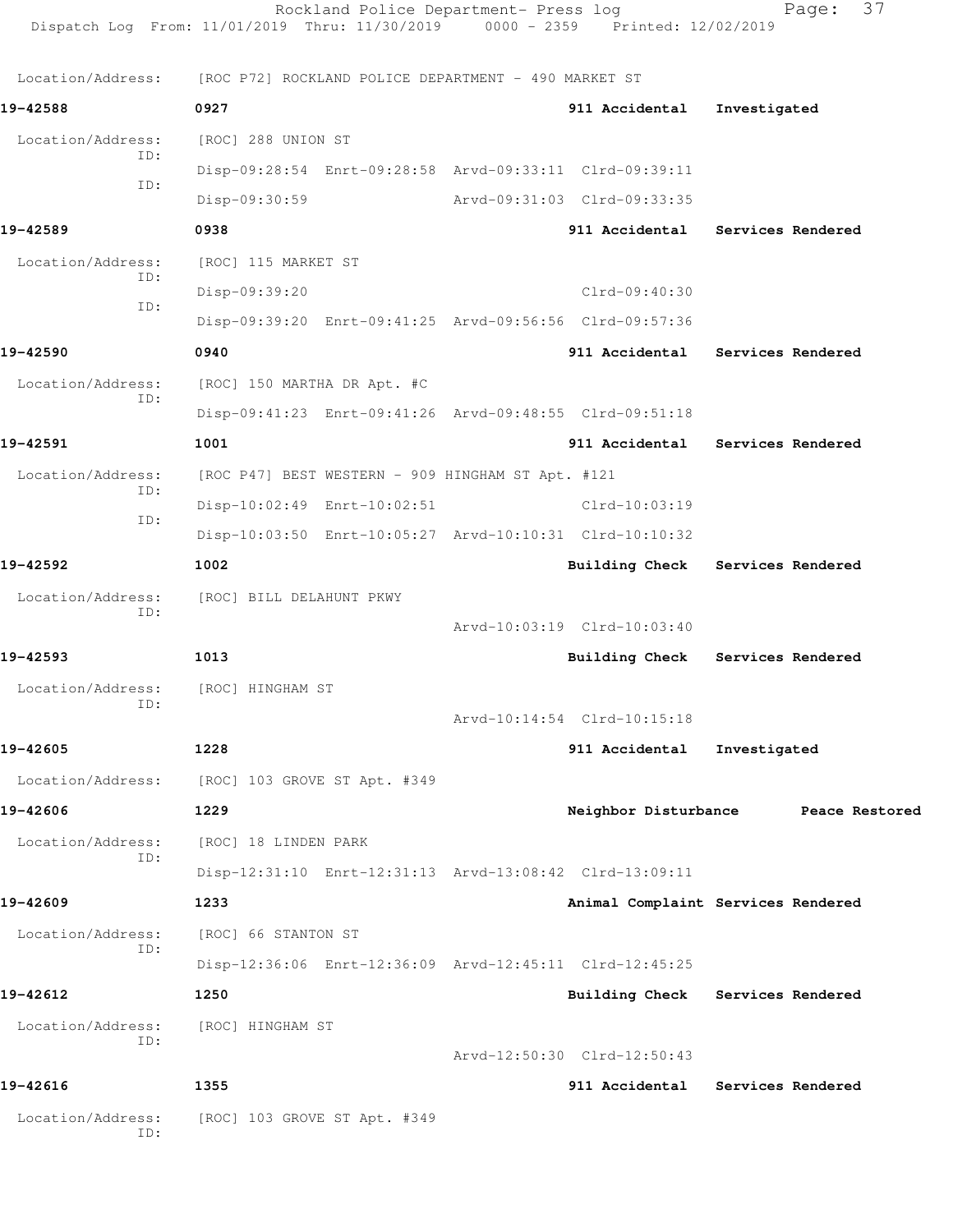|                          | Rockland Police Department- Press log<br>Dispatch Log From: 11/01/2019 Thru: 11/30/2019 0000 - 2359 Printed: 12/02/2019 |                                    | 38<br>Page:                                   |  |
|--------------------------|-------------------------------------------------------------------------------------------------------------------------|------------------------------------|-----------------------------------------------|--|
|                          | Disp-13:57:22 Enrt-13:58:41 Arvd-14:08:01 Clrd-14:15:33                                                                 |                                    |                                               |  |
| 19-42620                 | 1408                                                                                                                    |                                    | HOLDING CELL OUT OF SERVICE Services Rendered |  |
| Location/Address:        | [ROC P72] ROCKLAND POLICE DEPARTMENT - 490 MARKET ST                                                                    |                                    |                                               |  |
| 19-42626                 | 1501                                                                                                                    |                                    | MVA Property Damage Only Report Follows       |  |
| Location/Address:        | [ROC P81] OCEAN STATE JOB LOT - 360 MARKET ST                                                                           |                                    |                                               |  |
| ID:                      | Disp-15:03:02 Enrt-15:03:18 Arvd-15:04:29 Clrd-15:22:33                                                                 |                                    |                                               |  |
| ID:                      | Disp-15:04:19 Enrt-15:04:22 Arvd-15:04:25 Clrd-15:32:46                                                                 |                                    |                                               |  |
| 19-42627                 | 1521                                                                                                                    |                                    | MVA Property Damage Only Paper Exchange       |  |
| Location/Address:<br>ID: | [ROC P112] FAMILY DOLLAR - 366 MARKET ST                                                                                |                                    |                                               |  |
|                          | Disp-15:22:44 Enrt-15:22:49 Arvd-15:22:58 Clrd-15:32:31                                                                 |                                    |                                               |  |
| 19-42629                 | 1600                                                                                                                    | General Incident Services Rendered |                                               |  |
| Location/Address:        | [ROC P72] ROCKLAND POLICE DEPARTMENT - 490 MARKET ST                                                                    |                                    |                                               |  |
| ID:                      | Disp-16:01:57                                                                                                           | $Clrd-16:02:20$                    |                                               |  |
| 19-42634                 | 1649                                                                                                                    | Motor Vehicle Complaint            | Services Rendered                             |  |
| Location/Address:        | [ROC] 85 PLEASANT ST                                                                                                    |                                    |                                               |  |
| ID:                      | Disp-16:50:49 Enrt-16:51:27 Arvd-16:56:16 Clrd-17:15:29                                                                 |                                    |                                               |  |
| 19-42643                 | 1840                                                                                                                    |                                    | Suspicious Activity Peace Restored            |  |
| Location/Address:<br>ID: | [ROC] 200 HOWARD ST                                                                                                     |                                    |                                               |  |
| ID:                      | Disp-18:42:23 Enrt-18:42:54 Arvd-18:47:41 Clrd-18:51:02                                                                 |                                    |                                               |  |
|                          | Disp-18:42:29 Enrt-18:42:52 Arvd-18:43:49 Clrd-18:51:04                                                                 |                                    |                                               |  |
| 19-42646                 | 1859                                                                                                                    | Details / Time off                 | Services Rendered                             |  |
| Location:                | [ROC]                                                                                                                   |                                    |                                               |  |
| 19-42647                 | 1901                                                                                                                    |                                    | Emergency Medical Services Not Required       |  |
| Location/Address:        | [ROC] 230 MARTHA DR Apt. #D                                                                                             |                                    |                                               |  |
| ID:<br>ID:               | Disp-19:02:35 Enrt-19:02:39                                                                                             | $Clrd-19:03:13$                    |                                               |  |
|                          | Disp-19:03:51 Enrt-19:03:53 Arvd-19:07:34 Clrd-19:07:36                                                                 |                                    |                                               |  |
| 19-42649                 | 1908                                                                                                                    | <b>Building Check</b>              | Building Checked/Secured                      |  |
| Location/Address:<br>ID: | [ROC] BILL DELAHUNT PKWY                                                                                                |                                    |                                               |  |
|                          |                                                                                                                         | Arvd-19:09:12 Clrd-19:09:25        |                                               |  |
| 19-42650                 | 1909                                                                                                                    | Building Check                     | Building Checked/Secured                      |  |
| Location/Address:<br>ID: | [ROC] HINGHAM ST                                                                                                        |                                    |                                               |  |
|                          |                                                                                                                         | Arvd-19:10:11 Clrd-19:10:27        |                                               |  |
| 19-42659                 | 2050                                                                                                                    | Animal Complaint Services Rendered |                                               |  |
| Location/Address:<br>ID: | [ROC] 410 BEECH ST                                                                                                      |                                    |                                               |  |
|                          | Disp-20:56:55                                                                                                           | $Clrd-20:57:04$                    |                                               |  |
| 19-42660                 | 2137                                                                                                                    | Disturbance                        | Peace Restored                                |  |
|                          |                                                                                                                         |                                    |                                               |  |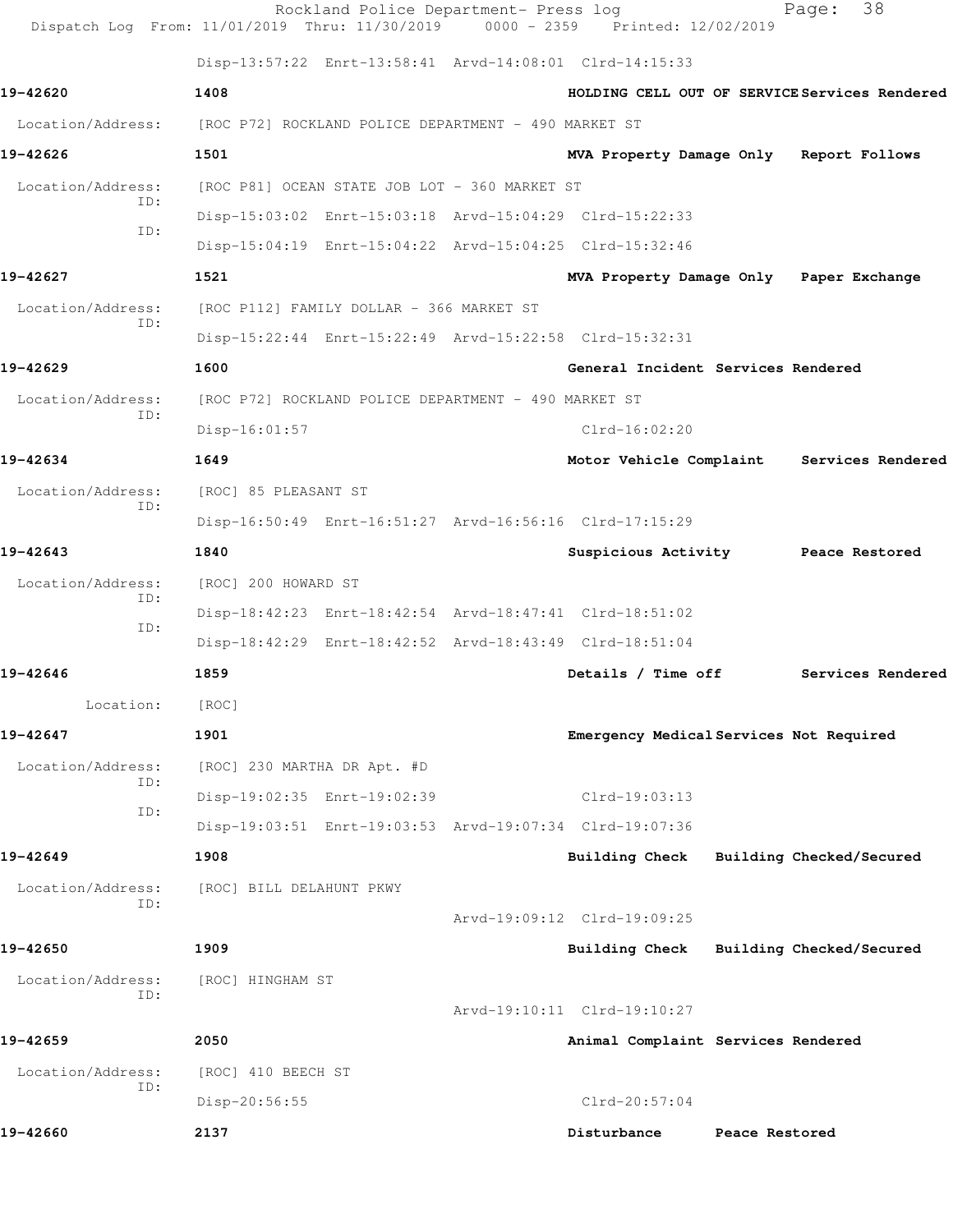|                                                                                |                                                         | Rockland Police Department- Press log |                                  |                   | 39<br>Page:                          |
|--------------------------------------------------------------------------------|---------------------------------------------------------|---------------------------------------|----------------------------------|-------------------|--------------------------------------|
| Dispatch Log From: 11/01/2019 Thru: 11/30/2019 0000 - 2359 Printed: 12/02/2019 |                                                         |                                       |                                  |                   |                                      |
| Location/Address:                                                              | [ROC] 63 BOXBERRY LN                                    |                                       |                                  |                   |                                      |
| ID:                                                                            | Disp-21:40:49 Enrt-21:43:01 Arvd-21:47:59 Clrd-21:59:01 |                                       |                                  |                   |                                      |
| ID:                                                                            | Disp-21:44:12 Enrt-21:44:15 Arvd-21:49:20 Clrd-21:58:53 |                                       |                                  |                   |                                      |
| 19-42661                                                                       | 2156                                                    |                                       |                                  |                   | Suspicious Activity Could Not Locate |
| Location/Address:                                                              | [ROC] 330 BEECH ST                                      |                                       |                                  |                   |                                      |
| ID:                                                                            | Disp-21:58:56 Enrt-21:58:58 Arvd-22:03:18 Clrd-22:30:20 |                                       |                                  |                   |                                      |
| 19-42662                                                                       | 2251                                                    |                                       | 911 Accidental Services Rendered |                   |                                      |
| Location/Address:                                                              | [ROC] 369 WEBSTER ST                                    |                                       |                                  |                   |                                      |
| ID:                                                                            | Disp-22:52:18 Enrt-22:52:22 Arvd-22:58:58 Clrd-23:01:19 |                                       |                                  |                   |                                      |
| 19-42663                                                                       | 2310                                                    |                                       | 911 Accidental Services Rendered |                   |                                      |
| Location/Address:                                                              | [ROC] 1 WARD AVE                                        |                                       |                                  |                   |                                      |
| ID:                                                                            | Disp-23:11:46 Enrt-23:11:51 Arvd-23:18:12 Clrd-23:20:32 |                                       |                                  |                   |                                      |
| For Date: $11/11/2019$ - Monday                                                |                                                         |                                       |                                  |                   |                                      |
| 19-42665                                                                       | 0004                                                    |                                       | General Info No Service          |                   |                                      |
| Location/Address:<br>ID:                                                       | [ROC P72] ROCKLAND POLICE DEPARTMENT - 490 MARKET ST    |                                       |                                  |                   |                                      |
|                                                                                | Disp-00:06:46                                           |                                       | $Clrd-00:07:27$                  |                   |                                      |
| 19-42666                                                                       | 0018                                                    |                                       | Disturbance                      | Arrest(s) Made    |                                      |
| Location/Address: [ROC 93] 163 SALEM ST                                        |                                                         |                                       |                                  |                   |                                      |
| ID:                                                                            | Disp-00:22:54 Enrt-00:23:12 Arvd-00:25:47 Clrd-00:44:12 |                                       |                                  |                   |                                      |
| ID:                                                                            | Disp-00:22:54 Enrt-00:23:07 Arvd-00:25:51 Clrd-01:47:01 |                                       |                                  |                   |                                      |
| 19-42667                                                                       | 0029                                                    |                                       | Assist Other Agency              |                   | No Service                           |
| Location/Address:                                                              | [ROC] 116 GARDNER STREET - GARDNER ST                   |                                       |                                  |                   |                                      |
| ID:                                                                            | Disp-00:32:17                                           |                                       | Arvd-00:32:23 Clrd-00:36:18      |                   |                                      |
| 19-42669                                                                       | 0147                                                    |                                       | Prisioner Transport              |                   | Taken/Referred to                    |
| Other Agency<br>Location:                                                      | [PLY] PLYMOUTH HOUSE OF CORRECTION                      |                                       |                                  |                   |                                      |
| ID:                                                                            | Disp-01:48:05 Enrt-01:48:10                             |                                       | $Clrd-01:58:10$                  |                   |                                      |
| ID:                                                                            | Disp-01:58:17 Enrt-01:58:20                             |                                       | $Clrd-03:09:05$                  |                   |                                      |
| 19-42675                                                                       | 0446                                                    |                                       | Burglar Alarm                    | Cancelled Enroute |                                      |
| Location/Address:<br>ID:                                                       | [ROC P20] DUNKIN DONUTS - 21 EAST WATER ST              |                                       |                                  |                   |                                      |
|                                                                                | Disp-04:48:12 Enrt-04:48:15                             |                                       | $Clrd-04:57:16$                  |                   |                                      |
| 19-42676                                                                       | 0451                                                    |                                       | <b>Building Check</b>            | Appears Secure    |                                      |
| Location/Address:<br>ID:                                                       | [ROC] 100 UNION ST                                      |                                       |                                  |                   |                                      |
|                                                                                | $Disp-04:52:38$                                         |                                       | Arvd-04:52:46 Clrd-05:05:22      |                   |                                      |

**19-42679 0536 Emergency Medical Taken/Referred to Other**

Location/Address: [ROC 38] ALLSTATE GLASS - 53 AIR STATION INDUSTRIAL PARK

**Agency**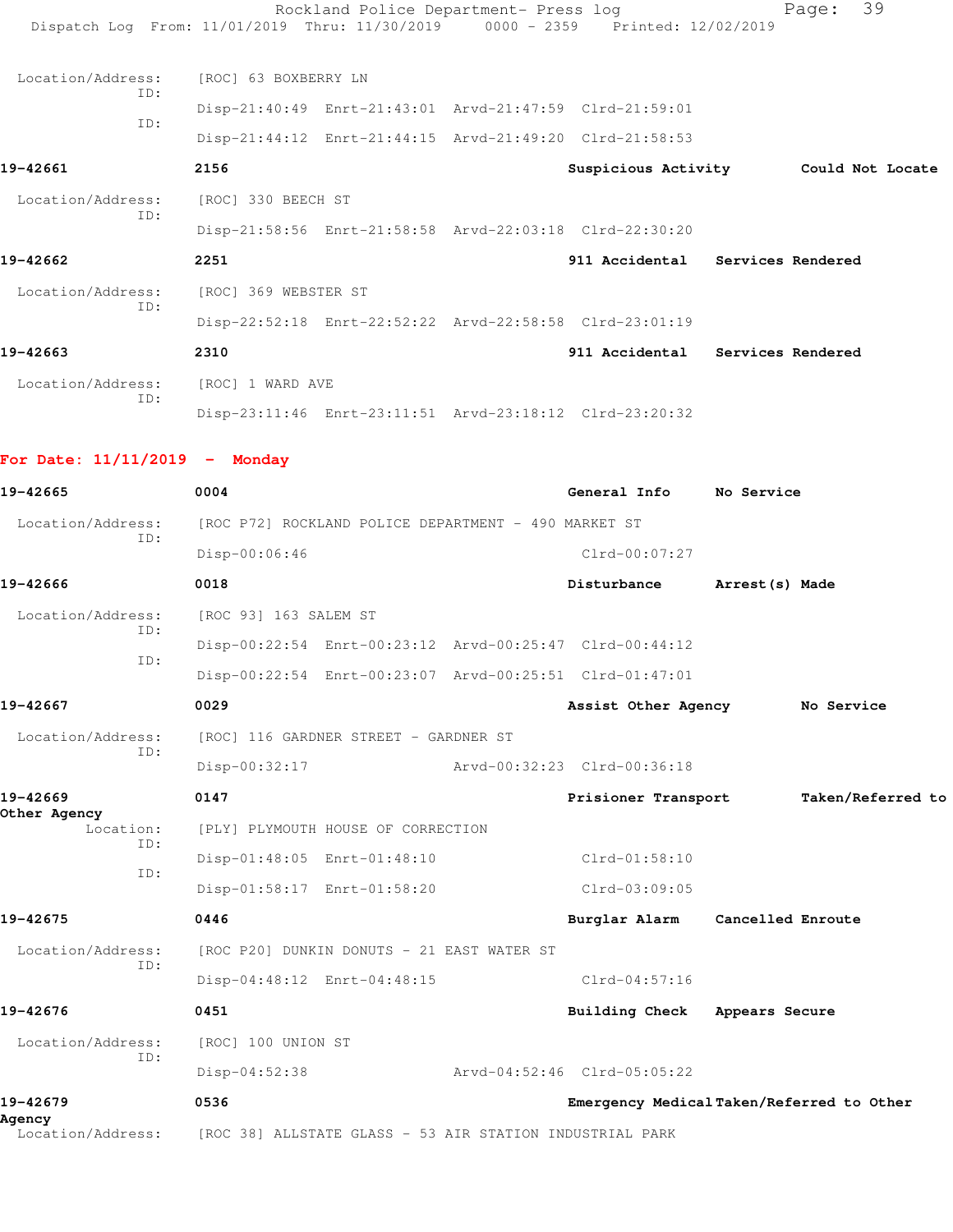|                               | Rockland Police Department- Press log<br>Dispatch Log From: 11/01/2019 Thru: 11/30/2019 0000 - 2359 Printed: 12/02/2019 |                                  |                   | 40<br>Page:        |  |
|-------------------------------|-------------------------------------------------------------------------------------------------------------------------|----------------------------------|-------------------|--------------------|--|
| ID:                           |                                                                                                                         |                                  |                   |                    |  |
| ID:                           | Disp-05:36:47 Enrt-05:37:01 Arvd-05:40:58 Clrd-05:46:56                                                                 |                                  |                   |                    |  |
|                               | Disp-05:43:22 Enrt-05:43:25 Arvd-05:43:29 Clrd-05:47:07                                                                 |                                  |                   |                    |  |
| 19-42680                      | 0548                                                                                                                    | Traffic Enforcement              |                   | Services Rendered  |  |
| Location/Address:<br>ID:      | [ROC] 200 SALEM ST                                                                                                      |                                  |                   |                    |  |
|                               | Disp-05:49:09                                                                                                           | Arvd-05:49:19 Clrd-06:05:09      |                   |                    |  |
| 19-42681<br>Issued            | 0617                                                                                                                    | Motor Vehicle Stop               |                   | Citation/Warning   |  |
| Location/Address:<br>ID:      | [ROC 92] R STEWART ESTEN SCHOOL - 733 SUMMER ST                                                                         |                                  |                   |                    |  |
|                               |                                                                                                                         | Arvd-06:17:00 Clrd-06:30:30      |                   |                    |  |
| 19-42683                      | 0653                                                                                                                    | Motor Vehicle Stop               |                   | Verbal Warning     |  |
| Location/Address:             | [ROC] 799 MARKET ST @ 215 MANZELLA CT                                                                                   |                                  |                   |                    |  |
| ID:                           |                                                                                                                         | Arvd-06:53:00 Clrd-06:58:55      |                   |                    |  |
| 19-42688                      | 0815                                                                                                                    | Details / Time off               |                   | No Action          |  |
| Required<br>Location:         | [ROC]                                                                                                                   |                                  |                   |                    |  |
| 19-42690                      | 0824                                                                                                                    | Police Information               |                   | No Action          |  |
| Required<br>Location/Address: | [ROC P72] ROCKLAND POLICE DEPARTMENT - 490 MARKET ST                                                                    |                                  |                   |                    |  |
| 19-42692                      | 0839                                                                                                                    | General Info                     |                   | No Action Required |  |
| Location/Address:             | [ROC P72] ROCKLAND POLICE DEPARTMENT - 490 MARKET ST                                                                    |                                  |                   |                    |  |
| 19-42699                      | 0933                                                                                                                    | Burglar Alarm                    | Investigated      |                    |  |
| Location/Address:             | [ROC] 46 JOSH GRAY RD                                                                                                   |                                  |                   |                    |  |
| ID:                           | Disp-09:38:17 Enrt-09:39:00 Arvd-09:45:16 Clrd-10:11:31                                                                 |                                  |                   |                    |  |
| 19-42703                      | 1013                                                                                                                    | <b>Building Check</b>            | Services Rendered |                    |  |
| Location/Address:             | [ROC] BILL DELAHUNT PKWY                                                                                                |                                  |                   |                    |  |
| ID:                           |                                                                                                                         | Arvd-10:14:25 Clrd-10:14:53      |                   |                    |  |
| 19-42704                      | 1015                                                                                                                    | Building Check Services Rendered |                   |                    |  |
| Location/Address:             | [ROC] HINGHAM ST                                                                                                        |                                  |                   |                    |  |
| ID:                           |                                                                                                                         | Arvd-10:16:32 Clrd-10:17:07      |                   |                    |  |
| 19-42715                      | 1102                                                                                                                    | Details / Time off               |                   | No Service         |  |
| Location:                     | [ROC]                                                                                                                   |                                  |                   |                    |  |
| 19-42716                      | 1126                                                                                                                    | Assist Other Agency              |                   | Services Rendered  |  |
| Location/Address:             | [ROC] 102 PLAIN ST                                                                                                      |                                  |                   |                    |  |
| ID:                           | Disp-11:27:41 Enrt-11:27:47 Arvd-11:31:41 Clrd-11:52:10                                                                 |                                  |                   |                    |  |
| ID:                           | Disp-11:32:34 Enrt-11:34:42 Arvd-11:34:46 Clrd-11:52:20                                                                 |                                  |                   |                    |  |
| 19-42726                      | 1220                                                                                                                    | Emergency Medical No EMS         |                   |                    |  |
| Location/Address:             | [ROC] STUDLEY CT Apt. #42                                                                                               |                                  |                   |                    |  |
| ID:<br>ID:                    | Disp-12:21:18 Enrt-12:21:24 Arvd-12:23:45 Clrd-12:28:31                                                                 |                                  |                   |                    |  |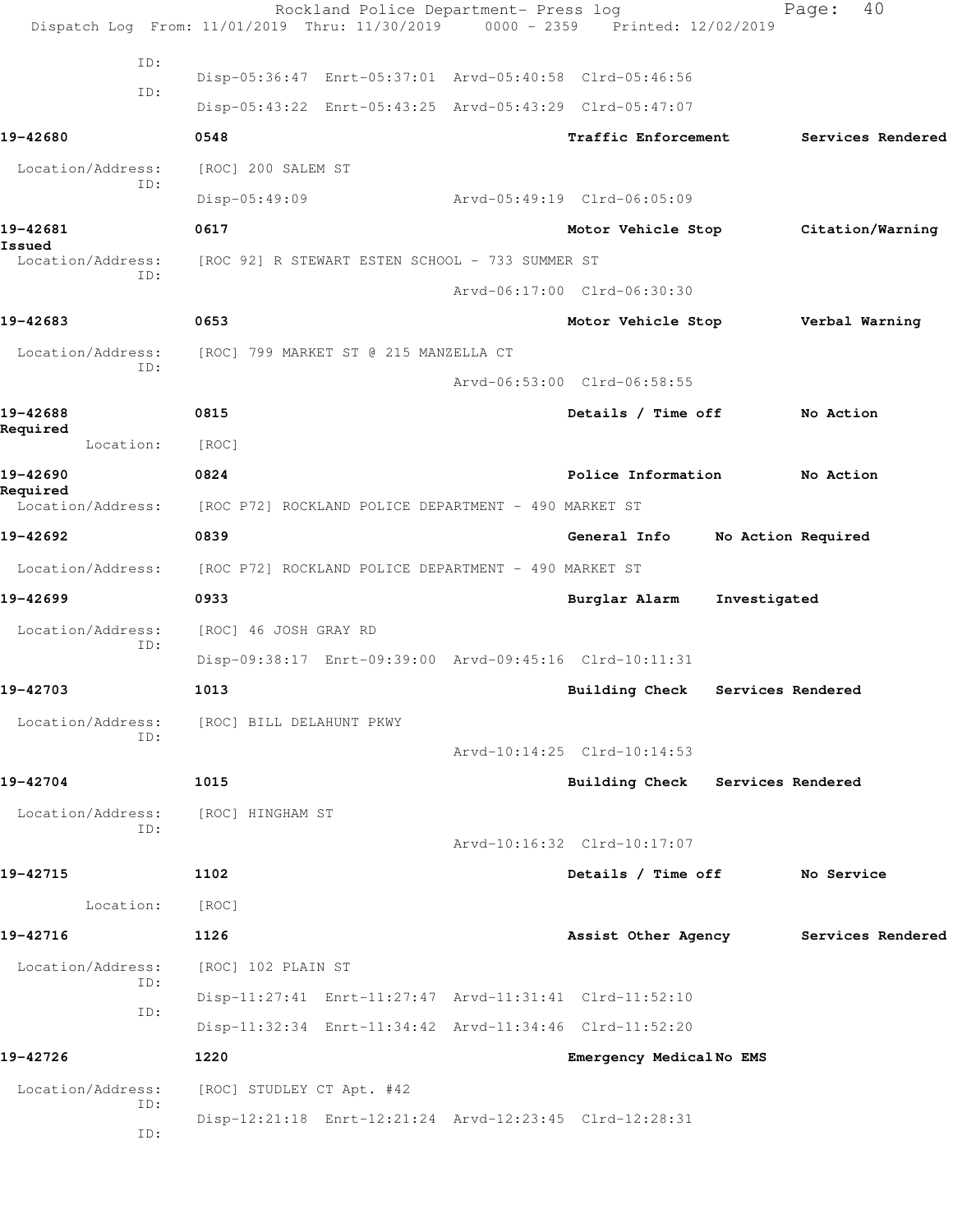| Dispatch Log From: 11/01/2019 Thru: 11/30/2019 0000 - 2359 Printed: 12/02/2019 |                                                      | Rockland Police Department- Press log               |  |                                                                 |  | 41<br>Page:       |  |
|--------------------------------------------------------------------------------|------------------------------------------------------|-----------------------------------------------------|--|-----------------------------------------------------------------|--|-------------------|--|
|                                                                                | $Disp-12:24:24$                                      |                                                     |  | Arvd-12:24:29 Clrd-12:28:28                                     |  |                   |  |
| 19-42728                                                                       | 1320                                                 |                                                     |  | Building Check Services Rendered                                |  |                   |  |
| Location/Address:                                                              | [ROC] HINGHAM ST                                     |                                                     |  |                                                                 |  |                   |  |
| TD:                                                                            |                                                      |                                                     |  | Arvd-13:21:24 Clrd-13:21:40                                     |  |                   |  |
| 19-42734                                                                       | 1340                                                 |                                                     |  | MVA Property Damage Only Services Rendered                      |  |                   |  |
| Location/Address:<br>ID:                                                       | [ROC] 39 WEBSTER ST                                  |                                                     |  |                                                                 |  |                   |  |
|                                                                                | $Disp-13:49:00$                                      |                                                     |  | Arvd-13:49:04 Clrd-13:57:25                                     |  |                   |  |
| 19-42733                                                                       | 1342                                                 |                                                     |  | 911 Hang Up Appears Secure                                      |  |                   |  |
| Location/Address:<br>ID:                                                       | [ROC] 71 VERNON ST                                   |                                                     |  |                                                                 |  |                   |  |
|                                                                                |                                                      |                                                     |  | Disp-13:43:11 Enrt-13:44:05 Arvd-13:50:10 Clrd-13:56:58         |  |                   |  |
| 19-42738                                                                       | 1422                                                 |                                                     |  | Larceny / Forgery/ Fraud Report Follows                         |  |                   |  |
| Location/Address:                                                              |                                                      |                                                     |  | [ROC 70] WEBSTER PARK NURSING AND REHAB - 56 WEBSTER ST Apt. #2 |  |                   |  |
| ID:                                                                            |                                                      |                                                     |  | Disp-14:23:50 Enrt-14:23:55 Arvd-14:30:21 Clrd-15:01:59         |  |                   |  |
| 19-42745                                                                       | 1502                                                 |                                                     |  | Soliciting Services Rendered                                    |  |                   |  |
| Location/Address:                                                              | [ROC] 500 FOREST ST                                  |                                                     |  |                                                                 |  |                   |  |
| ID:<br>ID:                                                                     |                                                      | Disp-15:03:01 Enrt-15:03:13                         |  | Clrd-15:07:12                                                   |  |                   |  |
|                                                                                | Disp-15:13:46                                        |                                                     |  | $Clrd-15:14:00$                                                 |  |                   |  |
| 19-42747                                                                       | 1503                                                 |                                                     |  | Soliciting Services Rendered                                    |  |                   |  |
| Location/Address:                                                              | [ROC] 480 FOREST ST                                  |                                                     |  |                                                                 |  |                   |  |
| ID:                                                                            | $Disp-15:07:12$                                      |                                                     |  | Arvd-15:09:55 Clrd-15:13:46                                     |  |                   |  |
| 19-42748                                                                       | 1512                                                 |                                                     |  | Motor Vehicle Collision W/PI                                    |  |                   |  |
| <b>Vehicle Towed</b><br>Vicinity of:                                           |                                                      | [ROC] 11 COMMERCE RD @ 938 HINGHAM ST               |  |                                                                 |  |                   |  |
| ID:                                                                            |                                                      |                                                     |  | Disp-15:14:22 Enrt-15:14:29 Arvd-15:15:30 Clrd-15:40:20         |  |                   |  |
| ID:<br>ID:                                                                     |                                                      |                                                     |  | Disp-15:15:14 Enrt-15:15:19 Arvd-15:17:33 Clrd-15:29:03         |  |                   |  |
|                                                                                |                                                      |                                                     |  | Disp-15:17:51 Enrt-15:17:55 Arvd-15:18:24 Clrd-15:29:08         |  |                   |  |
| 19-42751                                                                       | 1529                                                 |                                                     |  | Emergency Medical                                               |  | No EMS            |  |
| Location/Address:<br>ID:                                                       |                                                      | [ROC P65] 7-ELEVEN CONVENIENCE STORE - 92 MARKET ST |  |                                                                 |  |                   |  |
| ID:                                                                            |                                                      |                                                     |  | Disp-15:30:11 Enrt-15:30:23 Arvd-15:34:20 Clrd-15:39:14         |  |                   |  |
|                                                                                |                                                      |                                                     |  | Disp-15:30:19 Enrt-15:30:26 Arvd-15:34:45 Clrd-15:37:40         |  |                   |  |
| 19-42756                                                                       | 1605                                                 |                                                     |  | SHIFT ASSIGNMENTSNo Service                                     |  |                   |  |
| Location/Address:                                                              | [ROC P72] ROCKLAND POLICE DEPARTMENT - 490 MARKET ST |                                                     |  |                                                                 |  |                   |  |
| 19-42757                                                                       | 1618                                                 |                                                     |  | Motor Vehicle Complaint Services Rendered                       |  |                   |  |
| Location/Address:                                                              | [ROC] 11 BISHOP LN                                   |                                                     |  |                                                                 |  |                   |  |
| ID:                                                                            | $Disp-16:19:45$                                      |                                                     |  | Arvd-16:21:47 Clrd-16:31:40                                     |  |                   |  |
| 19-42760                                                                       | 1658                                                 |                                                     |  | <b>FRAUD</b>                                                    |  | Services Rendered |  |
| Location/Address:                                                              | [ROC] 51 REED ST Apt. #1                             |                                                     |  |                                                                 |  |                   |  |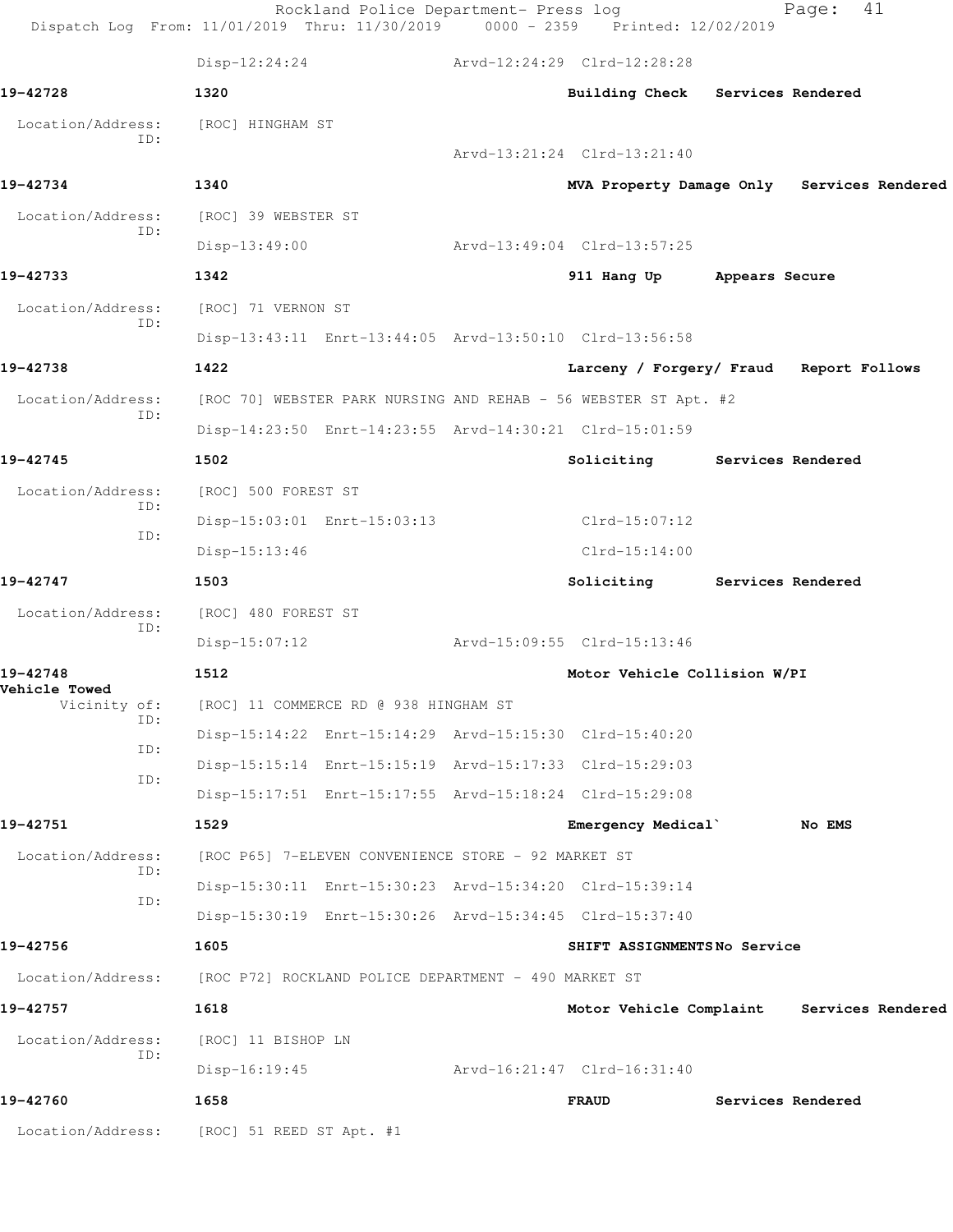|                                  |                             | Dispatch Log From: 11/01/2019 Thru: 11/30/2019          | Rockland Police Department- Press log | 0000 - 2359 Printed: 12/02/2019                         |                          | Page:        | 42                |
|----------------------------------|-----------------------------|---------------------------------------------------------|---------------------------------------|---------------------------------------------------------|--------------------------|--------------|-------------------|
|                                  | ID:                         | $Disp-17:09:32$                                         |                                       | Clrd-17:09:38                                           |                          |              |                   |
| 19-42764                         |                             | 1752                                                    |                                       | Motor Vehicle Stop Citation/Warning                     |                          |              |                   |
| Issued<br>Vicinity of:           |                             | [ROC] 320 CONCORD ST                                    |                                       |                                                         |                          |              |                   |
|                                  | ID:                         |                                                         |                                       | Arvd-17:52:00 Clrd-17:55:21                             |                          |              |                   |
| 19-42774                         |                             | 1848                                                    |                                       | Emergency Medical Services Rendered                     |                          |              |                   |
| Location/Address:                |                             | [ROC] 27 WEST WATER ST                                  |                                       |                                                         |                          |              |                   |
|                                  | ID:                         |                                                         |                                       | Disp-18:48:38 Enrt-18:48:41 Arvd-18:50:40 Clrd-18:57:09 |                          |              |                   |
|                                  | ID:                         | Disp-18:49:26 Enrt-18:49:31 Arvd-18:50:49 Clrd-18:57:06 |                                       |                                                         |                          |              |                   |
|                                  | ID:                         | $Disp-18:51:01$                                         |                                       | Arvd-18:51:05 Clrd-18:57:13                             |                          |              |                   |
| 19-42778                         |                             | 1911                                                    |                                       | Motor Vehicle Stop Citation/Warning                     |                          |              |                   |
| Issued<br>Vicinity of:           |                             | [ROC] 40 BEECH ST @ 329 SUMMER ST                       |                                       |                                                         |                          |              |                   |
|                                  | ID:                         |                                                         |                                       | Arvd-19:11:00 Clrd-19:15:06                             |                          |              |                   |
| 19-42780                         |                             | 1939                                                    |                                       | Disturbance                                             | Services Rendered        |              |                   |
| Location/Address:                |                             | [ROC] 57 SCHOOL ST @ 29 FRANKLIN AVE                    |                                       |                                                         |                          |              |                   |
|                                  | ID:                         | Disp-19:41:46 Enrt-19:42:11 Arvd-19:49:27 Clrd-19:55:43 |                                       |                                                         |                          |              |                   |
|                                  | ID:                         | $Disp-19:41:52$                                         |                                       | Arvd-19:42:04 Clrd-19:55:47                             |                          |              |                   |
| 19-42785                         |                             | 2045                                                    |                                       | Suspicious Activity                                     |                          |              | Services Rendered |
| Location/Address:                | [ROC] 51 HANNAH WAY Apt. #B |                                                         |                                       |                                                         |                          |              |                   |
|                                  | ID:                         | Disp-20:46:33                                           |                                       | Arvd-20:49:55 Clrd-20:55:02                             |                          |              |                   |
| 19-42786                         |                             | 2045                                                    |                                       | Disturbance                                             | Arrest (s) Made          |              |                   |
| Vicinity of:                     |                             | [ROC] 37 CRESTVIEW ST                                   |                                       |                                                         |                          |              |                   |
|                                  | ID:                         | Disp-20:48:35 Enrt-20:49:59 Arvd-20:53:36 Clrd-22:06:44 |                                       |                                                         |                          |              |                   |
|                                  | ID:                         | Disp-20:50:07 Enrt-20:50:10 Arvd-20:50:13 Clrd-21:29:03 |                                       |                                                         |                          |              |                   |
|                                  | ID:                         | $Disp-20:55:14$                                         |                                       | Arvd-20:55:18 Clrd-21:18:59                             |                          |              |                   |
| 19-42795                         |                             | 2201                                                    |                                       | Prisoner Information                                    |                          | No Action    |                   |
| Required<br>Location/Address:    |                             | [ROC P72] ROCKLAND POLICE DEPARTMENT - 490 MARKET ST    |                                       |                                                         |                          |              |                   |
|                                  | ID:                         | $Disp-22:03:15$                                         |                                       | Arvd-22:03:34 Clrd-22:03:37                             |                          |              |                   |
| For Date: $11/12/2019$ - Tuesday |                             |                                                         |                                       |                                                         |                          |              |                   |
| 19-42803                         |                             | 0000                                                    |                                       | SHIFT ASSIGNMENTS Services Rendered                     |                          |              |                   |
| Location/Address:                | ID:                         | [ROC P72] ROCKLAND POLICE DEPARTMENT - 490 MARKET ST    |                                       |                                                         |                          |              |                   |
|                                  |                             | Disp-00:00:00                                           |                                       | $Clrd-00:09:34$                                         |                          |              |                   |
| 19-42804                         |                             | 0017                                                    |                                       | Extra Watch                                             | Building Checked/Secured |              |                   |
| Location/Address:                |                             | [ROC] 359 MARKET ST                                     |                                       |                                                         |                          |              |                   |
|                                  | ID:                         | Disp-00:22:03 Enrt-00:22:07 Arvd-00:24:03 Clrd-00:36:12 |                                       |                                                         |                          |              |                   |
| 19-42806                         |                             | 0035                                                    |                                       | Suspicious Activity                                     |                          | Investigated |                   |
|                                  |                             |                                                         |                                       |                                                         |                          |              |                   |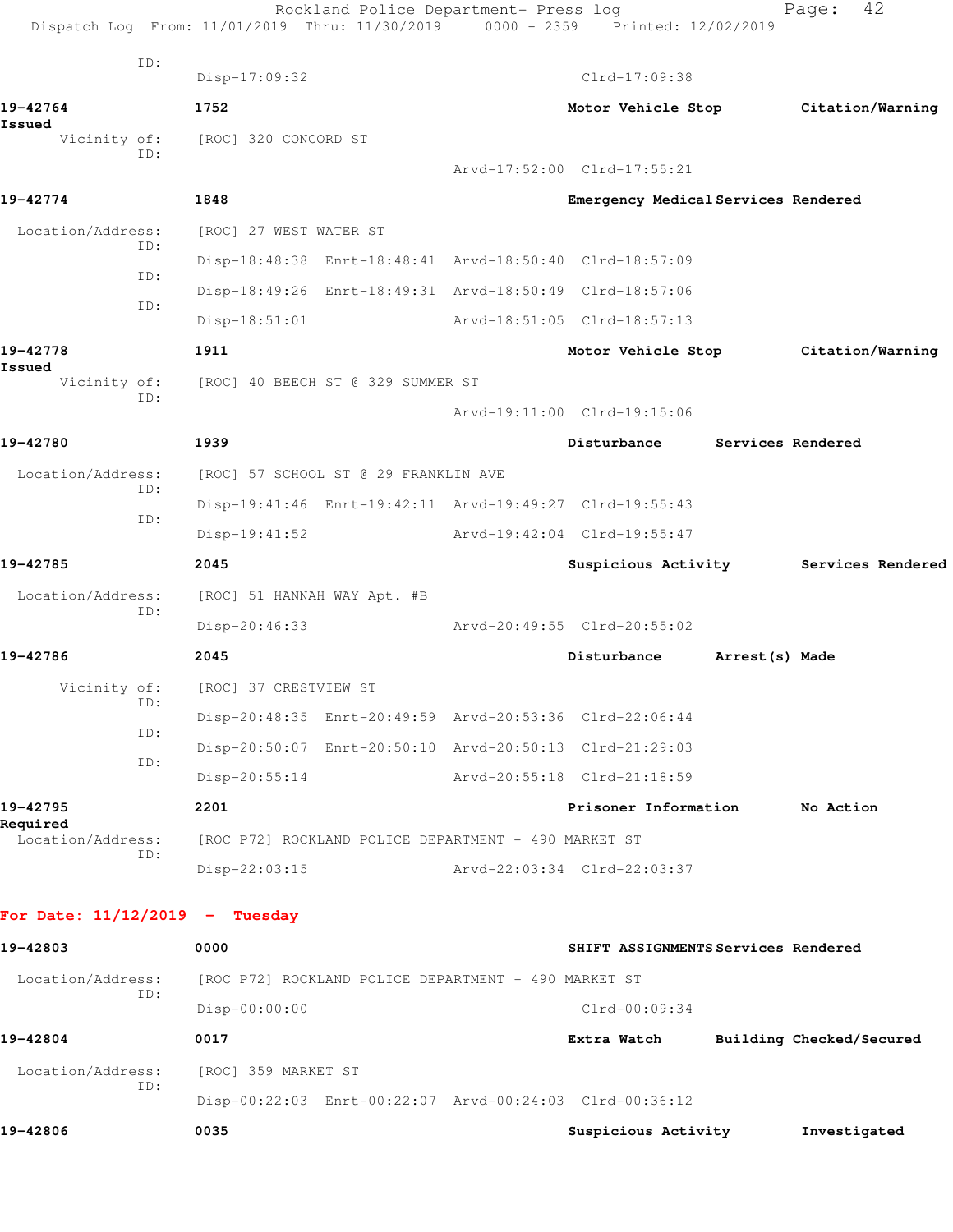|                                      | Rockland Police Department- Press log<br>Dispatch Log From: 11/01/2019 Thru: 11/30/2019 | $0000 - 2359$ | Printed: 12/02/2019                 |                   | Page:             | 43                |
|--------------------------------------|-----------------------------------------------------------------------------------------|---------------|-------------------------------------|-------------------|-------------------|-------------------|
| Location/Address:                    | [ROC P47] BEST WESTERN - 909 HINGHAM ST                                                 |               |                                     |                   |                   |                   |
| ID:                                  | Disp-00:36:12 Enrt-00:36:19 Arvd-00:36:27 Clrd-00:38:14                                 |               |                                     |                   |                   |                   |
| ID:                                  | Disp-00:36:12 Enrt-00:36:19 Arvd-00:36:27 Clrd-00:38:14                                 |               |                                     |                   |                   |                   |
| 19-42807                             | 0038                                                                                    |               | Motor Vehicle Stop                  |                   | Citation/Warning  |                   |
| Issued<br>Location/Address:          | [ROC] 678 HINGHAM ST @ 624 FOREST ST                                                    |               |                                     |                   |                   |                   |
| ID:                                  | Disp-00:40:47                                                                           |               | Arvd-00:40:57 Clrd-00:47:24         |                   |                   |                   |
| ID:                                  | $Disp-00:40:47$                                                                         |               | Arvd-00:40:57 Clrd-00:47:32         |                   |                   |                   |
| 19-42809                             | 0050                                                                                    |               | Motor Vehicle Stop                  |                   | Sent On Way       |                   |
| Location/Address:                    | [ROC P52] BELLA'S RESTAURANT - 933 HINGHAM ST                                           |               |                                     |                   |                   |                   |
| ID:                                  |                                                                                         |               | Arvd-00:50:00 Clrd-00:54:17         |                   |                   |                   |
| ID:                                  | Disp-00:52:06 Enrt-00:52:08 Arvd-00:52:10 Clrd-00:54:17                                 |               |                                     |                   |                   |                   |
| 19-42816                             | 0444                                                                                    |               | Burglar Alarm                       | Cancelled Enroute |                   |                   |
| Location/Address:                    | [ROC P20] DUNKIN DONUTS - 21 EAST WATER ST                                              |               |                                     |                   |                   |                   |
| ID:                                  | Disp-04:44:38 Enrt-04:45:20                                                             |               | Clrd-04:46:37                       |                   |                   |                   |
| 19-42819                             | 0504                                                                                    |               | <b>Building Check</b>               | Appears Secure    |                   |                   |
| Location/Address:                    | [ROC] UNION ST                                                                          |               |                                     |                   |                   |                   |
| ID:                                  | $Disp-05:05:38$                                                                         |               | Arvd-05:06:32 Clrd-05:25:39         |                   |                   |                   |
| 19-42823                             | 0553                                                                                    |               | Detail                              |                   | Services Rendered |                   |
| Location/Address:                    | [ROC P72] ROCKLAND POLICE DEPARTMENT - 490 MARKET ST                                    |               |                                     |                   |                   |                   |
| ID:                                  | Disp-05:55:08                                                                           |               | $Clrd-05:55:15$                     |                   |                   |                   |
| 19-42824                             | 0600                                                                                    |               | Prisoner fed                        |                   | Services Rendered |                   |
| Location/Address:                    | [ROC P72] ROCKLAND POLICE DEPARTMENT - 490 MARKET ST                                    |               |                                     |                   |                   |                   |
| ID:                                  | $Disp-06:05:02$                                                                         |               | $Clrd-06:05:10$                     |                   |                   |                   |
| 19-42825                             | 0654                                                                                    |               | Detail                              | Services Rendered |                   |                   |
| Location/Address:                    | [ROC P72] ROCKLAND POLICE DEPARTMENT - 490 MARKET ST                                    |               |                                     |                   |                   |                   |
| ID:                                  | $Disp-06:57:28$                                                                         |               | $Clrd-06:57:34$                     |                   |                   |                   |
| 19-42826                             | 0659                                                                                    |               | Motor Vehicle Stop Citation/Warning |                   |                   |                   |
| Issued<br>Location/Address:          | [ROC] 396 MARKET ST @ 248 CRESCENT ST R                                                 |               |                                     |                   |                   |                   |
| ID:                                  | Disp-07:00:31 Enrt-07:00:38 Arvd-07:00:40 Clrd-07:09:44                                 |               |                                     |                   |                   |                   |
| 19-42838                             | 0800                                                                                    |               | SHIFT ASSIGNMENTS Services Rendered |                   |                   |                   |
| Location/Address:                    | [ROC P72] ROCKLAND POLICE DEPARTMENT - 490 MARKET ST                                    |               |                                     |                   |                   |                   |
| 19-43015                             | 0800                                                                                    |               | Animal Complaint Services Rendered  |                   |                   |                   |
| Location/Address: [ROC] 203 BEECH ST |                                                                                         |               |                                     |                   |                   |                   |
| 19-42836                             | 0843                                                                                    |               | Prisioner Transport                 |                   |                   | Services Rendered |
| Location/Address:<br>ID:             | [HIN] HINGHAM DISTRICT COURT - 28 GEORGE WASHINGTON BLVD                                |               |                                     |                   |                   |                   |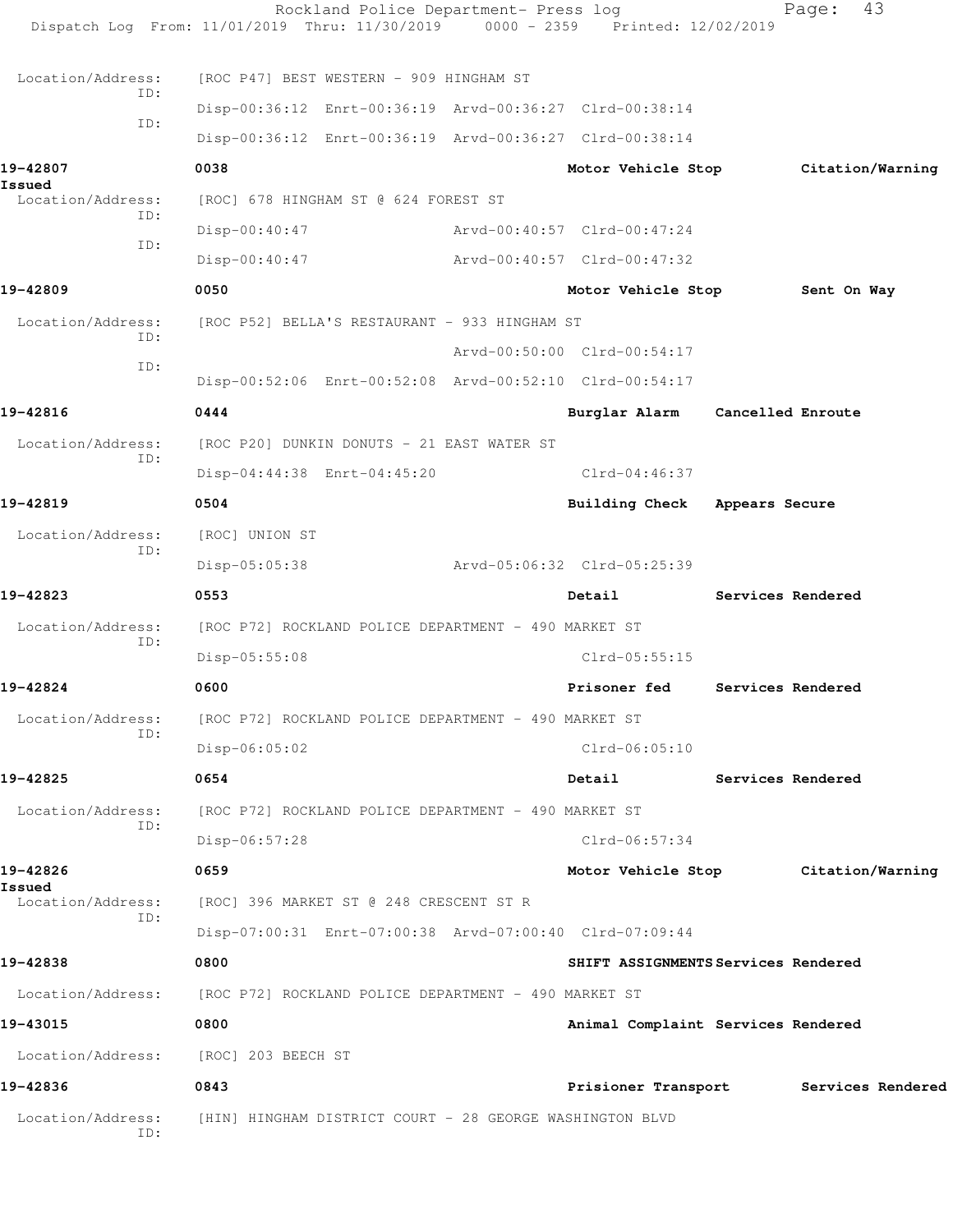|                             | Rockland Police Department- Press log<br>Dispatch Log From: 11/01/2019 Thru: 11/30/2019 0000 - 2359 Printed: 12/02/2019 |                                         |                   | 44<br>Page:                         |
|-----------------------------|-------------------------------------------------------------------------------------------------------------------------|-----------------------------------------|-------------------|-------------------------------------|
|                             | Disp-08:44:27 Enrt-08:44:30 Arvd-09:06:10 Clrd-09:26:28                                                                 |                                         |                   |                                     |
| 19-42840                    | 0847                                                                                                                    | Building Check Building Checked/Secured |                   |                                     |
| Location/Address:           | [ROC P47] BEST WESTERN - 909 HINGHAM ST                                                                                 |                                         |                   |                                     |
| ID:                         |                                                                                                                         | Arvd-08:50:10 Clrd-08:51:17             |                   |                                     |
| 19-42841                    | 0901                                                                                                                    | Building Check Building Checked/Secured |                   |                                     |
| Location/Address:           | [ROC P75] UNION POINT - BILL DELAHUNT PKWY                                                                              |                                         |                   |                                     |
| ID:                         |                                                                                                                         | Arvd-09:01:58 Clrd-09:02:49             |                   |                                     |
| 19-42845                    | 0925                                                                                                                    |                                         |                   | Motor Vehicle Stop Citation/Warning |
| Issued<br>Location/Address: | [ROC] BILL DELAHUNT PKWY                                                                                                |                                         |                   |                                     |
| TD:                         |                                                                                                                         | Arvd-09:25:00 Clrd-09:31:37             |                   |                                     |
| 19-42850                    | 0958                                                                                                                    | 911 Accidental Services Rendered        |                   |                                     |
| Location/Address:<br>ID:    | [ROC 73] ROCKLAND TOWN HALL - 242 UNION ST                                                                              |                                         |                   |                                     |
|                             | Disp-09:59:01 Enrt-09:59:05 Arvd-10:03:02 Clrd-10:03:32                                                                 |                                         |                   |                                     |
| 19-43033                    | 1000                                                                                                                    | Animal Complaint Services Rendered      |                   |                                     |
| Location/Address:           | [ROC] LEVIN RD                                                                                                          |                                         |                   |                                     |
| 19-42852                    | 1025                                                                                                                    | Details / Time off                      |                   | No Service                          |
| Location:                   | [ROC]                                                                                                                   |                                         |                   |                                     |
| 19-42853<br>Issued          | 1030                                                                                                                    | Motor Vehicle Stop                      |                   | Citation/Warning                    |
| Location/Address:<br>ID:    | [ROC] 661 SUMMER ST                                                                                                     |                                         |                   |                                     |
|                             |                                                                                                                         | Arvd-10:30:00 Clrd-10:37:11             |                   |                                     |
| 19-42855                    | 1102                                                                                                                    | Suspicious Activity                     |                   | Services Rendered                   |
| Location/Address:<br>ID:    | [ROC] 270 MARKET ST                                                                                                     |                                         |                   |                                     |
| ID:                         | Disp-11:04:01 Enrt-11:04:07 Arvd-11:05:42 Clrd-11:16:54                                                                 |                                         |                   |                                     |
|                             |                                                                                                                         | Arvd-11:05:48 Clrd-11:16:45             |                   |                                     |
| 19-42858                    | 1118                                                                                                                    | Building Check Building Checked/Secured |                   |                                     |
| Location/Address:<br>ID:    | [ROC P47] BEST WESTERN - 909 HINGHAM ST                                                                                 |                                         |                   |                                     |
|                             |                                                                                                                         | Arvd-11:19:30 Clrd-11:22:47             |                   |                                     |
| 19-42863                    | 1147                                                                                                                    | Assist Public                           |                   | Services Not Required               |
| Location/Address:           | [ROC] 5 BROOKS RD                                                                                                       |                                         |                   |                                     |
| 19-42869                    | 1305                                                                                                                    | Detail                                  | Services Rendered |                                     |
| Location/Address:           | [ROC P72] ROCKLAND POLICE DEPARTMENT - 490 MARKET ST                                                                    |                                         |                   |                                     |
| 19-42871                    | 1335                                                                                                                    | Details / Time off                      |                   | Services Rendered                   |
| Location:                   | [ROC]                                                                                                                   |                                         |                   |                                     |
| 19-42875                    | 1410                                                                                                                    | MVA Property Damage Only Report Follows |                   |                                     |
| Location/Address:<br>ID:    | [ROC P55] VOLVO DEALERSHIP - 1030 HINGHAM ST                                                                            |                                         |                   |                                     |
|                             | $Disp-14:11:33$                                                                                                         | Arvd-14:17:14 Clrd-14:33:51             |                   |                                     |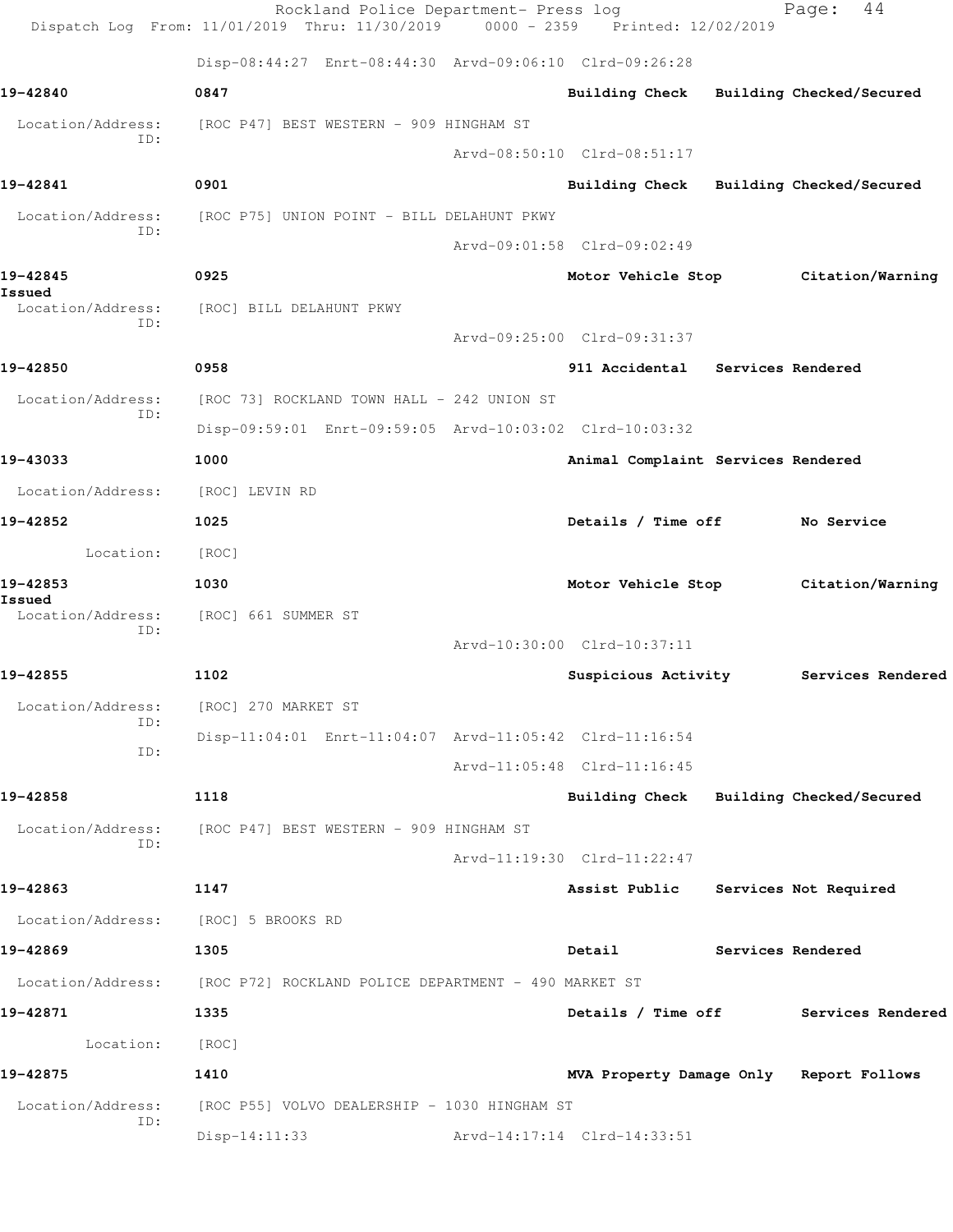|                          | Rockland Police Department- Press log<br>Dispatch Log From: 11/01/2019 Thru: 11/30/2019 0000 - 2359 Printed: 12/02/2019 |                                           | Page:               | 45 |
|--------------------------|-------------------------------------------------------------------------------------------------------------------------|-------------------------------------------|---------------------|----|
| ID:                      |                                                                                                                         |                                           |                     |    |
| Fire Unit:               | ROCKC1-Staff-Rockland Fire Chief                                                                                        | Arvd-14:19:00 Clrd-14:32:49               |                     |    |
|                          | Disp-14:22:22 Enrt-14:22:26<br>InQrtsUnavl-14:24:15 InSrvce-14:24:15                                                    | $Clrd-14:24:12$                           |                     |    |
| EMS Unit:                | NORAMB-Norwell Ambulance<br>$Disp-14:22:53$<br>InOrtsUnavl-14:23:06 InSrvce-14:23:06                                    | $Clrd-14:23:06$                           |                     |    |
| 19-42878                 | 1429                                                                                                                    | Suspicious Activity Gone on arrival       |                     |    |
| Location/Address:        | [ROC P81] OCEAN STATE JOB LOT - 360 MARKET ST                                                                           |                                           |                     |    |
| ID:                      | $Disp-14:34:13$                                                                                                         | Arvd-14:35:13 Clrd-14:38:00               |                     |    |
| 19-42881                 | 1447                                                                                                                    | COMP Time off Services Rendered           |                     |    |
| Location:                | [ROC]                                                                                                                   |                                           |                     |    |
| 19-42883                 | 1459                                                                                                                    | Larceny / Forgery/ Fraud Report Follows   |                     |    |
| Location/Address:        | [ROC] 40 RESERVOIR PARK DR                                                                                              |                                           |                     |    |
| 19-42884                 | 1502                                                                                                                    | Larceny / Forgery/ Fraud                  | Report Follows      |    |
|                          | Location/Address: [ROC] 3 SPLIT BOULDER RD                                                                              |                                           |                     |    |
| 19-42890                 | 1558                                                                                                                    | SHIFT ASSIGNMENTS Services Rendered       |                     |    |
| Location/Address:        | [ROC P72] ROCKLAND POLICE DEPARTMENT - 490 MARKET ST                                                                    |                                           |                     |    |
| 19-42894                 | 1630                                                                                                                    | Motor Vehicle Complaint Services Rendered |                     |    |
| Location/Address:        | [ROC] 187 MARTHA DR Apt. #F                                                                                             |                                           |                     |    |
| ID:                      | Disp-16:38:20 Enrt-16:40:23 Arvd-16:58:28 Clrd-16:59:06                                                                 |                                           |                     |    |
| 19-42898                 | 1703                                                                                                                    | Harassment                                | Services Rendered   |    |
| Location/Address:        | [ROC] 110 MARTHA DR Apt. #E                                                                                             |                                           |                     |    |
| ID:                      | $Disp-17:09:57$                                                                                                         | $Clrd-17:10:05$                           |                     |    |
| 19-42899                 | 1707                                                                                                                    | Lockout                                   | Provided Assistance |    |
| Location/Address:        | [ROC] DOUGHBOY - 295 UNION ST                                                                                           |                                           |                     |    |
| ID:                      | Disp-17:11:15 Enrt-17:11:17 Arvd-17:13:01 Clrd-17:16:15                                                                 |                                           |                     |    |
| 19-42900                 | 1718                                                                                                                    | Follow-Up Investigation Gone on arrival   |                     |    |
| Location/Address:<br>ID: | [ROC] 157 EAST WATER ST                                                                                                 |                                           |                     |    |
|                          | Disp-17:19:48 Enrt-17:19:54 Arvd-17:19:59 Clrd-17:21:47                                                                 |                                           |                     |    |
| 19-42904                 | 1724                                                                                                                    | Threats                                   | Services Rendered   |    |
| Location/Address:<br>ID: | [ROC] 3 TAUNTON AVE                                                                                                     |                                           |                     |    |
| ID:                      | Disp-17:27:17 Enrt-17:27:22 Arvd-17:27:24 Clrd-17:46:02                                                                 |                                           |                     |    |
| ID:                      | Disp-17:28:08 Enrt-17:28:13                                                                                             | Clrd-17:38:02                             |                     |    |
|                          | Disp-17:29:30 Enrt-17:29:33 Arvd-17:29:43 Clrd-17:37:57                                                                 |                                           |                     |    |
| 19-42905                 | 1742                                                                                                                    | Health & Welfare Check Gone on arrival    |                     |    |
| Location/Address:<br>ID: | [ROC] 51 MAPLE ST Apt. #316                                                                                             |                                           |                     |    |
| ID:                      | Disp-17:43:48 Enrt-17:43:54 Arvd-17:46:09 Clrd-17:55:26                                                                 |                                           |                     |    |
|                          |                                                                                                                         |                                           |                     |    |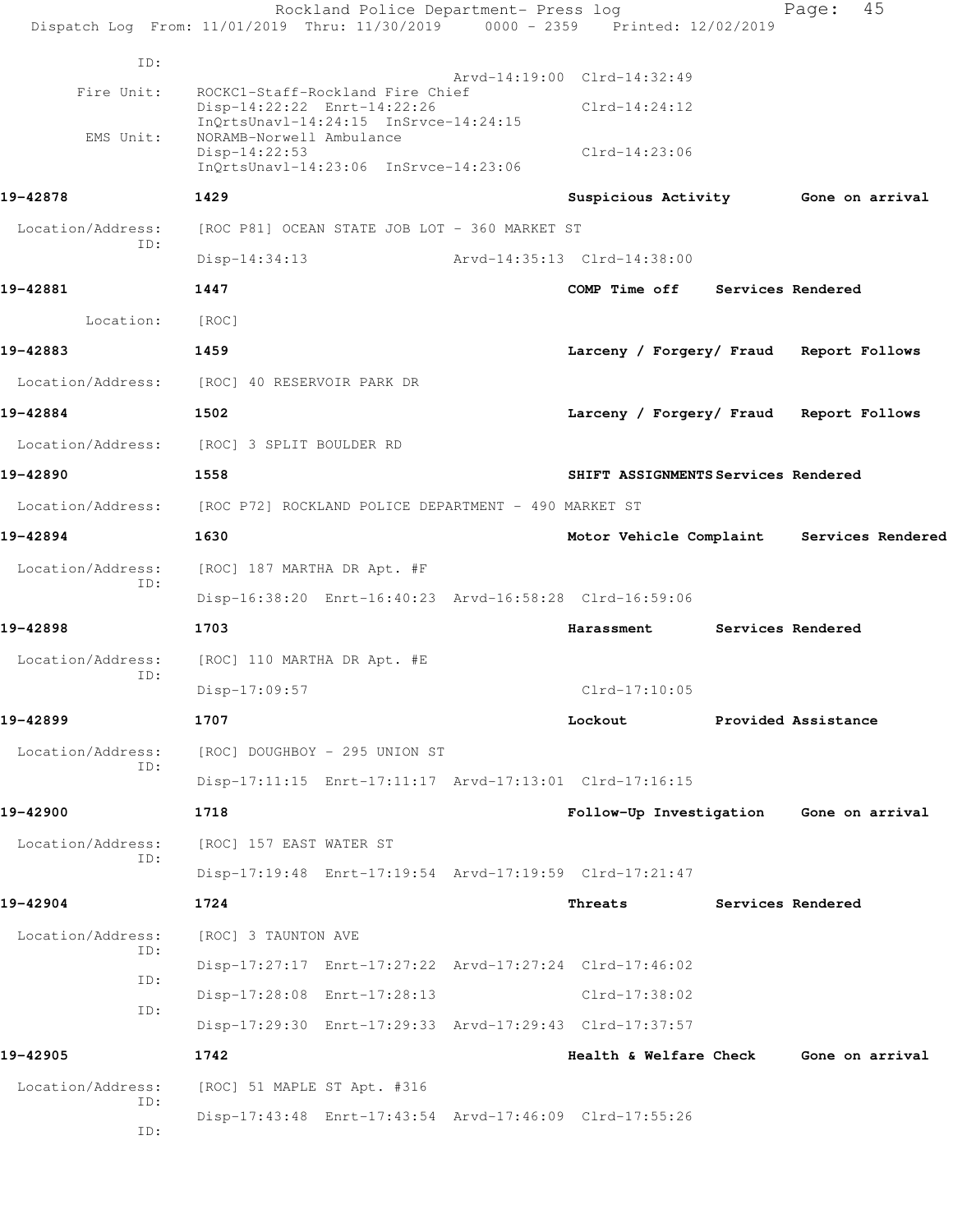| Dispatch Log From: 11/01/2019 Thru: 11/30/2019 |                                    | Rockland Police Department- Press log           | $0000 - 2359$ | Printed: 12/02/2019                                     | 46<br>Page:                              |
|------------------------------------------------|------------------------------------|-------------------------------------------------|---------------|---------------------------------------------------------|------------------------------------------|
|                                                |                                    |                                                 |               | Disp-17:45:47 Enrt-17:45:49 Arvd-17:46:06 Clrd-17:55:09 |                                          |
| TD:                                            |                                    |                                                 |               | Disp-17:46:02 Enrt-17:46:05 Arvd-17:46:08 Clrd-17:55:14 |                                          |
| 19-42911                                       | 1911                               |                                                 |               | Suspicious Activity                                     | Services Rendered                        |
| Location/Address:                              | [ROC] 41 JOHNSON TER               |                                                 |               |                                                         |                                          |
| ID:                                            | Disp-19:13:24                      |                                                 |               | $Clrd-19:20:11$                                         |                                          |
| ID:                                            |                                    |                                                 |               | Disp-19:20:02 Enrt-19:20:04 Arvd-19:20:06 Clrd-19:43:27 |                                          |
| 19-42913                                       | 1920                               |                                                 |               | Suspicious Activity                                     | Investigated                             |
| Location/Address:                              |                                    | [ROC P63] WALGREENS - 75 MARKET ST              |               |                                                         |                                          |
| ID:                                            |                                    |                                                 |               | Disp-19:21:24 Enrt-19:21:30 Arvd-19:21:32 Clrd-20:08:23 |                                          |
| ID:                                            |                                    |                                                 |               | Disp-19:28:36 Enrt-19:28:38 Arvd-19:28:40 Clrd-20:08:30 |                                          |
| ID:                                            |                                    |                                                 |               | Disp-19:33:13 Enrt-19:33:15 Arvd-19:33:16 Clrd-20:08:27 |                                          |
| 19-42915                                       | 2016                               |                                                 |               | Motor Vehicle Stop                                      | Arrest(s) Made                           |
| Location/Address:                              |                                    | [ROC 60] SPRING GATE APARTMENTS - 52 HANNAH WAY |               |                                                         |                                          |
| ID:                                            |                                    |                                                 |               | Disp-20:17:06 Enrt-20:17:35 Arvd-20:17:36 Clrd-20:51:54 |                                          |
| 19-42916                                       | 2029                               |                                                 |               |                                                         | Larceny / Forgery/ Fraud Peace Restored  |
| Location/Address:                              |                                    | [ROC P63] WALGREENS - 75 MARKET ST              |               |                                                         |                                          |
| ID:                                            |                                    |                                                 |               | Disp-20:33:27 Enrt-20:33:56 Arvd-20:44:44 Clrd-20:44:48 |                                          |
| 19-42917                                       | 2033                               |                                                 |               | Motor Vehicle Stop                                      | Arrest (s) Made                          |
| Location/Address: [ROC] 72 LIBERTY ST          |                                    |                                                 |               |                                                         |                                          |
| 19-42918                                       | 2052                               |                                                 |               | Complaint                                               | Arrest (s) Made                          |
| Location/Address:                              | [ROC P63] WALGREENS - 75 MARKET ST |                                                 |               |                                                         |                                          |
| ID:<br>ID:                                     |                                    |                                                 |               | Disp-20:54:22 Enrt-20:54:27 Arvd-20:54:31 Clrd-20:59:04 |                                          |
|                                                |                                    |                                                 |               | Disp-20:58:07 Enrt-20:58:09 Arvd-20:58:12 Clrd-21:15:02 |                                          |
| 19-42919                                       | 2054                               |                                                 |               | Motor Vehicle Complaint                                 | Services Rendered                        |
| Location/Address:<br>ID:                       |                                    | [ROC] 200 WEBSTER ST @ 354 LIBERTY ST           |               |                                                         |                                          |
| ID:                                            |                                    | Disp-20:55:58 Enrt-20:56:05                     |               | $Clrd-20:58:01$                                         |                                          |
| ID:                                            |                                    |                                                 |               | Disp-20:57:38 Enrt-20:57:41 Arvd-20:57:42 Clrd-21:05:20 |                                          |
|                                                |                                    |                                                 |               | Disp-20:57:48 Enrt-20:57:50 Arvd-20:57:53 Clrd-21:05:15 |                                          |
| 19-42922                                       | 2120                               |                                                 |               | Motor Vehicle Complaint                                 | No Service                               |
| Location/Address:<br>ID:                       | [ROC] 51 MAPLE ST                  |                                                 |               |                                                         |                                          |
|                                                | Disp-21:21:59                      |                                                 |               | $Clrd-21:40:48$                                         |                                          |
| 19-42923                                       | 2145                               |                                                 |               |                                                         | Escort/Transport Transported to Hospital |
| Location/Address:<br>ID:                       |                                    | [WEY 1] SOUTH SHORE HOSPITAL - 55 FOGG RD       |               |                                                         |                                          |
| ID:                                            |                                    |                                                 |               | Disp-21:53:17 Enrt-21:53:24 Arvd-21:53:25 Clrd-22:52:31 |                                          |
|                                                |                                    | Disp-22:28:53 Enrt-22:28:56                     |               | Clrd-22:52:36                                           |                                          |
| 19-42927                                       | 2210                               |                                                 |               | Motor Vehicle Complaint                                 | Gone on arrival                          |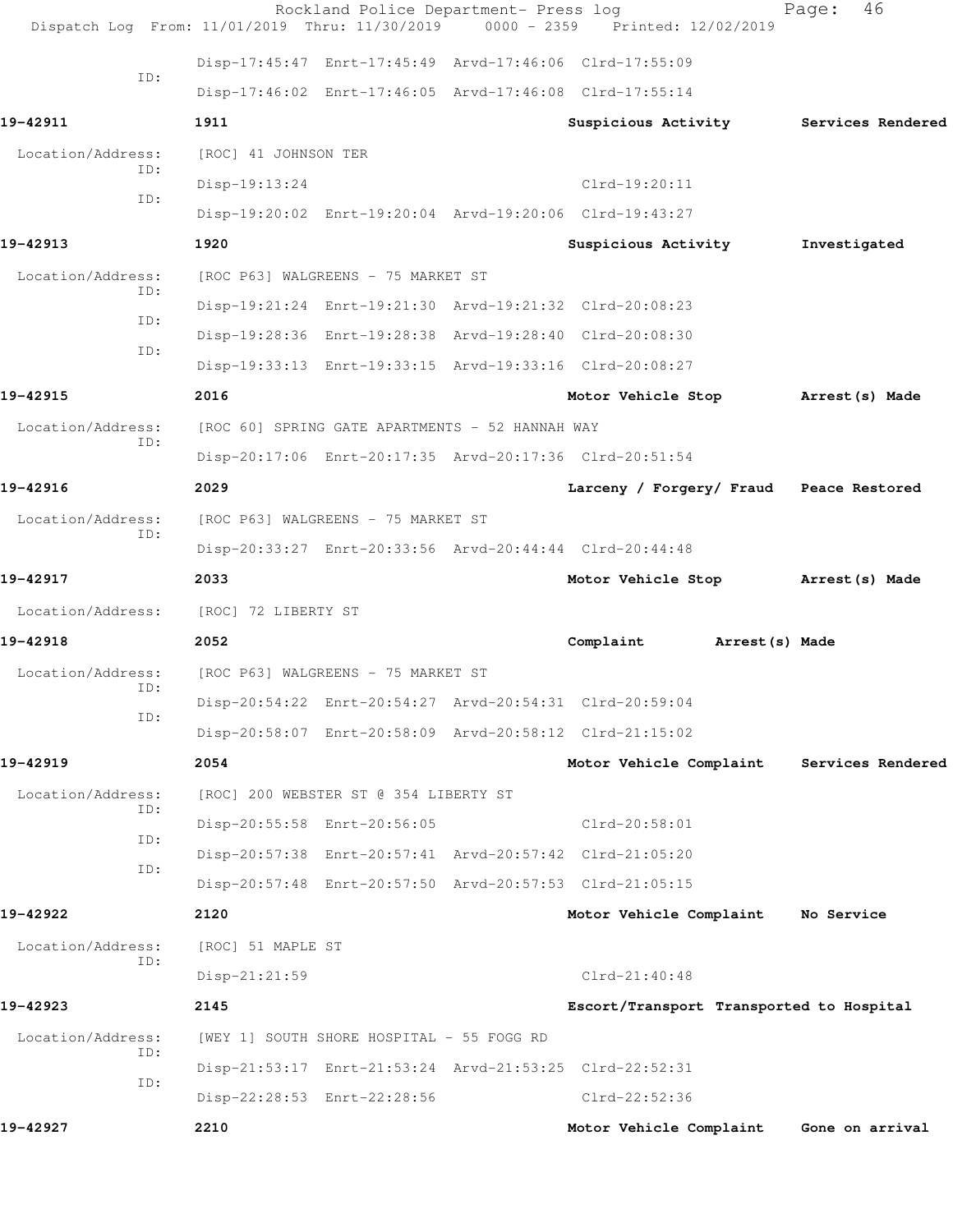|                                                         | Dispatch Log From: 11/01/2019 Thru: 11/30/2019 0000 - 2359 Printed: 12/02/2019                                                                                                                    | Rockland Police Department- Press log |                                           | Page: | 47                       |
|---------------------------------------------------------|---------------------------------------------------------------------------------------------------------------------------------------------------------------------------------------------------|---------------------------------------|-------------------------------------------|-------|--------------------------|
| Location/Address:                                       | [ROC 9] SULLIVAN TIRE AND AUTO SERVICE - 1 VFW DR                                                                                                                                                 |                                       |                                           |       |                          |
| TD:                                                     |                                                                                                                                                                                                   |                                       |                                           |       |                          |
|                                                         | Disp-22:16:07 Enrt-22:16:16 Arvd-22:16:19 Clrd-22:19:17                                                                                                                                           |                                       |                                           |       |                          |
| 19-42930                                                | 2250                                                                                                                                                                                              |                                       | Time off - VACATION DAY Services Rendered |       |                          |
| Location:                                               | [ROC]                                                                                                                                                                                             |                                       |                                           |       |                          |
| 19-42931                                                | 2320                                                                                                                                                                                              |                                       | Emergency Medical Services Rendered       |       |                          |
| Location/Address:<br>EMS Unit:<br>Fire Unit:            | [ROC] 15 ALBION ST @ 291 MARKET ST<br>ROCKAM1-Rockland A1<br>Disp-23:22:32 Enrt-23:24:19 Arvd-23:25:47 Clrd-23:31:35<br>InQrtsUnavl-23:33:51 InSrvce-23:33:51<br>ROCKEN1-Pumper-Rockland Engine 1 |                                       |                                           |       |                          |
| ID:                                                     | Disp-23:22:43 Enrt-23:24:19 Arvd-23:27:29 Clrd-23:31:35<br>InOrtsUnav1-23:33:46 InSrvce-23:33:46                                                                                                  |                                       |                                           |       |                          |
|                                                         | Disp-23:26:56 Enrt-23:27:00 Arvd-23:31:46 Clrd-23:47:32                                                                                                                                           |                                       |                                           |       |                          |
| For Date: $11/13/2019$ - Wednesday                      |                                                                                                                                                                                                   |                                       |                                           |       |                          |
| 19-42934                                                | 0000                                                                                                                                                                                              |                                       | SHIFT ASSIGNMENTS Services Rendered       |       |                          |
| Location/Address:                                       | [ROC P72] ROCKLAND POLICE DEPARTMENT - 490 MARKET ST                                                                                                                                              |                                       |                                           |       |                          |
| ID:                                                     | Disp-00:00:00                                                                                                                                                                                     |                                       | $Clrd-00:32:54$                           |       |                          |
| 19-42945                                                | 0507                                                                                                                                                                                              |                                       | Building Check Appears Secure             |       |                          |
| Location/Address:                                       | [ROC] UNION ST                                                                                                                                                                                    |                                       |                                           |       |                          |
| ID:                                                     | $Disp-05:08:11$                                                                                                                                                                                   |                                       | Arvd-05:08:21 Clrd-05:32:56               |       |                          |
| 19-42952                                                | 0627                                                                                                                                                                                              |                                       | <b>Traffic Enforcement</b>                |       | Services Rendered        |
| Location/Address:                                       | [ROC] SALEM ST                                                                                                                                                                                    |                                       |                                           |       |                          |
| ID:                                                     | $Disp-06:27:58$                                                                                                                                                                                   |                                       | Arvd-06:28:04 Clrd-06:47:49               |       |                          |
| 19-42954                                                | 0646                                                                                                                                                                                              |                                       | Vandalism                                 |       | Building Checked/Secured |
| Location/Address:                                       | [ROC 59] RICE BUILDING - 346 UNION ST Apt. #5                                                                                                                                                     |                                       |                                           |       |                          |
| ID:                                                     | Disp-06:49:16 Enrt-06:49:21 Arvd-06:56:46 Clrd-07:09:11                                                                                                                                           |                                       |                                           |       |                          |
| 19-42958                                                | 0749                                                                                                                                                                                              |                                       | Motor Vehicle Collision W/PI              |       |                          |
| <b>Vehicle Towed</b><br>Location/Address:<br>Fire Unit: | [ROC] 4 LINDEN ST @ 196 UNION ST<br>ROCKEN1-Pumper-Rockland Engine 1<br>Disp-07:52:31 Enrt-07:54:03 Arvd-07:54:53 Clrd-07:56:00<br>InQrtsUnavl-07:56:04 InSrvce-07:56:04                          |                                       |                                           |       |                          |
| ID:                                                     | Disp-07:54:35 Enrt-07:55:15 Arvd-07:55:17 Clrd-08:10:33                                                                                                                                           |                                       |                                           |       |                          |
| ID:                                                     | Disp-07:55:08 Enrt-07:55:10 Arvd-07:55:12 Clrd-07:59:51                                                                                                                                           |                                       |                                           |       |                          |
| ID:                                                     | Disp-08:09:28 Enrt-08:09:30 Arvd-08:09:32 Clrd-08:20:39                                                                                                                                           |                                       |                                           |       |                          |
| 19-43018                                                | 0800                                                                                                                                                                                              |                                       | Animal Complaint Services Rendered        |       |                          |
| Location/Address:                                       | [ROC] 808 MARKET ST                                                                                                                                                                               |                                       |                                           |       |                          |
| 19-42962                                                | 0814                                                                                                                                                                                              |                                       | Information Call No Action Required       |       |                          |
| Location/Address:                                       | [ROC P72] ROCKLAND POLICE DEPARTMENT - 490 MARKET ST                                                                                                                                              |                                       |                                           |       |                          |
| 19-42967                                                | 0857                                                                                                                                                                                              |                                       | Information Call No Action Required       |       |                          |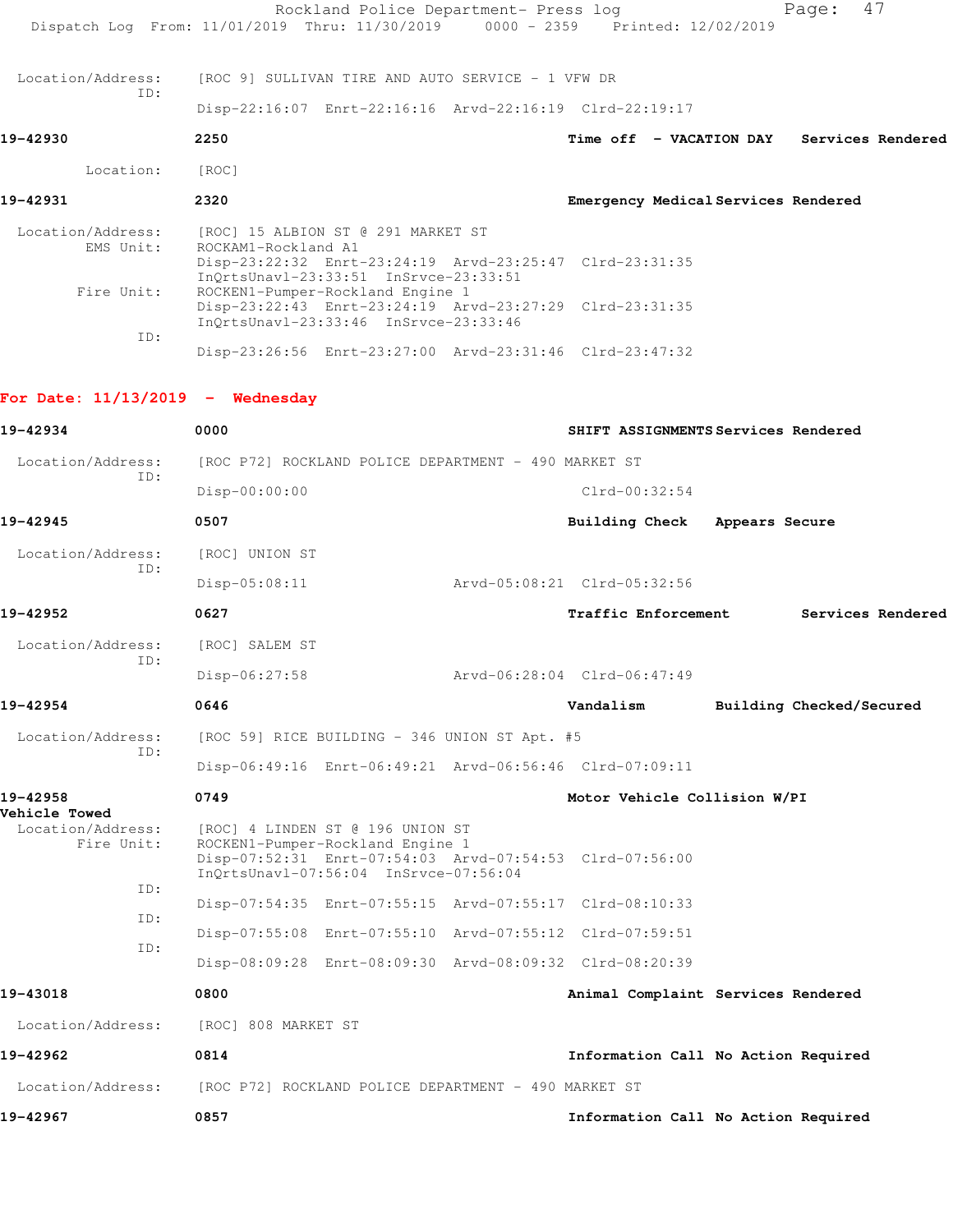|                          | Rockland Police Department- Press log<br>Dispatch Log From: 11/01/2019 Thru: 11/30/2019 0000 - 2359 Printed: 12/02/2019 |                             | 48<br>Page:                             |
|--------------------------|-------------------------------------------------------------------------------------------------------------------------|-----------------------------|-----------------------------------------|
| Location/Address:        | [ROC P72] ROCKLAND POLICE DEPARTMENT - 490 MARKET ST                                                                    |                             |                                         |
| 19-42971                 | 0952                                                                                                                    | Traffic Enforcement         | Services Rendered                       |
| Location/Address:        | [ROC] SALEM ST                                                                                                          |                             |                                         |
| TD:                      |                                                                                                                         | Arvd-09:53:51 Clrd-10:27:28 |                                         |
| 19-42981                 | 1040                                                                                                                    | Motor Vehicle Stop          | Verbal Warning                          |
| Vicinity of:             | [ROC] WEST WATER ST @ UNION ST                                                                                          |                             |                                         |
| ID:                      |                                                                                                                         | Arvd-10:40:00 Clrd-10:42:52 |                                         |
| 19-42983                 | 1051                                                                                                                    |                             | Building Check Building Checked/Secured |
| Location/Address:        | [ROC] HINGHAM ST                                                                                                        |                             |                                         |
| ID:                      |                                                                                                                         | Arvd-10:51:54 Clrd-10:52:13 |                                         |
| 19-42984                 | 1051                                                                                                                    |                             | Information Call Services Rendered      |
|                          | Location/Address: [ROC P72] ROCKLAND POLICE DEPARTMENT - 490 MARKET ST                                                  |                             |                                         |
| 19-42986                 | 1059                                                                                                                    |                             | Building Check Building Checked/Secured |
| Location/Address:        | [ROC] BILL DELAHUNT PKWY                                                                                                |                             |                                         |
| ID:                      |                                                                                                                         | Arvd-11:00:29 Clrd-11:01:16 |                                         |
| 19-42991                 | 1122                                                                                                                    |                             | Information Call No Action Required     |
| Location/Address:        | [ROC P72] ROCKLAND POLICE DEPARTMENT - 490 MARKET ST                                                                    |                             |                                         |
| 19-43021                 | 1200                                                                                                                    |                             | Animal Complaint Services Rendered      |
|                          | Location/Address: [ROC] 335 BEECH ST                                                                                    |                             |                                         |
| 19-43001                 | 1252                                                                                                                    |                             | Assist Public Services Rendered         |
| Location/Address:        | [ROC 63] MIKES PIZZA - 315 UNION ST                                                                                     |                             |                                         |
| ID:                      |                                                                                                                         | Arvd-12:52:00 Clrd-13:35:24 |                                         |
| 19-43008                 | 1358                                                                                                                    |                             | Information Call No Action Required     |
| Location/Address:        | [ROC P72] ROCKLAND POLICE DEPARTMENT - 490 MARKET ST                                                                    |                             |                                         |
| 19-43009                 | 1402                                                                                                                    | Assist Public               | Services Rendered                       |
| Location/Address:        | [ROC P72] ROCKLAND POLICE DEPARTMENT - 490 MARKET ST                                                                    |                             |                                         |
| ID:                      | $Disp-14:08:13$                                                                                                         | $Clrd-14:08:28$             |                                         |
| 19-43010                 | 1430                                                                                                                    |                             | Emergency Medical Services Rendered     |
| Location/Address:<br>ID: | [ROC] 114 GREEN ST                                                                                                      |                             |                                         |
| ID:                      | Disp-14:30:32 Enrt-14:31:35 Arvd-14:40:51 Clrd-14:41:46                                                                 |                             |                                         |
| EMS Unit:                | Disp-14:30:54 Enrt-14:31:33 Arvd-14:33:53 Clrd-14:46:16<br>ROCKAM1-Rockland A1                                          |                             |                                         |
|                          | Disp-14:32:34 Enrt-14:33:25<br>InQrtsUnavl-14:42:57 InSrvce-14:43:01                                                    | Clrd-14:37:50               |                                         |
| 19-43012                 | 1441                                                                                                                    |                             | 911 Accidental Services Rendered        |
| Location/Address:        | [ROC 69] SOUTH SHORE REHAB & NURSING - 115 NORTH AVE Apt. #16                                                           |                             |                                         |
| ID:                      | Disp-14:42:23 Enrt-14:42:25 Arvd-14:43:39 Clrd-14:47:31                                                                 |                             |                                         |
|                          |                                                                                                                         |                             |                                         |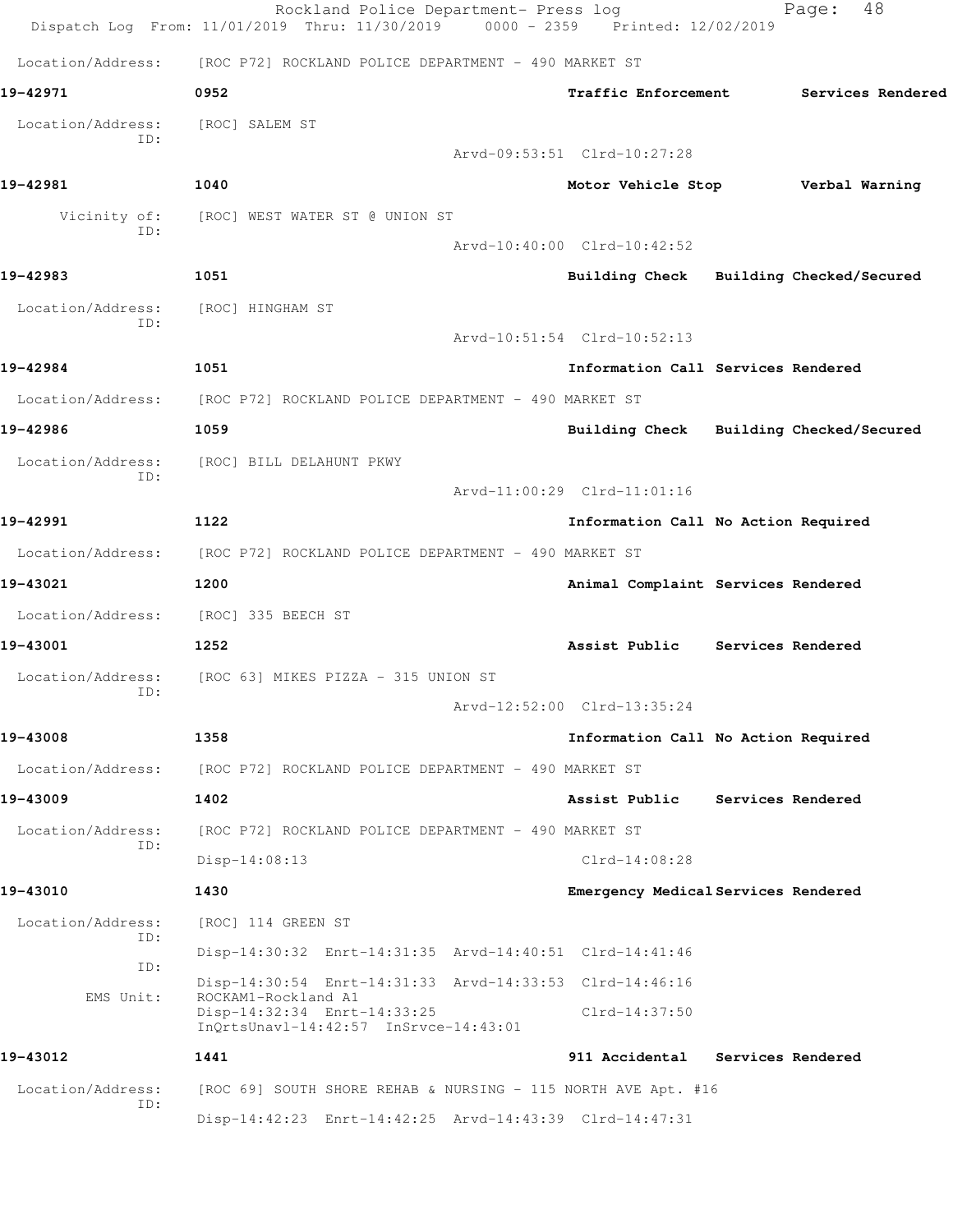| Dispatch Log From: 11/01/2019 Thru: 11/30/2019 0000 - 2359 Printed: 12/02/2019 |                                                                      | Rockland Police Department- Press log |                                                         |                   | 49<br>Page:                                |
|--------------------------------------------------------------------------------|----------------------------------------------------------------------|---------------------------------------|---------------------------------------------------------|-------------------|--------------------------------------------|
| 19-43022                                                                       | 1445                                                                 |                                       | Animal Complaint Services Rendered                      |                   |                                            |
| Location/Address: [ROC] 114 HINGHAM ST                                         |                                                                      |                                       |                                                         |                   |                                            |
| 19-43023                                                                       | 1455                                                                 |                                       |                                                         |                   | Building Check Building Checked/Secured    |
| Location/Address:<br>ID:                                                       | [ROC] HINGHAM ST                                                     |                                       | Arvd-14:56:33 Clrd-14:56:57                             |                   |                                            |
|                                                                                |                                                                      |                                       |                                                         |                   |                                            |
| 19-43025<br>Required                                                           | 1504                                                                 |                                       | Details / Time off No Action                            |                   |                                            |
| Location:                                                                      | [ROC]                                                                |                                       |                                                         |                   |                                            |
| 19-43034                                                                       | 1524                                                                 |                                       | Missing Person Services Rendered                        |                   |                                            |
| Location/Address:<br>ID:                                                       | [ROC] 95 PACIFIC ST Apt. #2R                                         |                                       |                                                         |                   |                                            |
|                                                                                |                                                                      |                                       | Disp-15:31:48 Enrt-15:36:14 Arvd-15:40:36 Clrd-15:50:30 |                   |                                            |
| 19-43039<br>Required                                                           | 1613                                                                 |                                       | Police Information                                      |                   | No Action                                  |
| Location/Address:<br>ID:                                                       | [ROC P72] ROCKLAND POLICE DEPARTMENT - 490 MARKET ST                 |                                       |                                                         |                   |                                            |
|                                                                                |                                                                      |                                       | Arvd-16:13:00 Clrd-16:16:47                             |                   |                                            |
| 19-43047                                                                       | 1659                                                                 |                                       | <b>Time off</b>                                         | <b>No Service</b> |                                            |
| Location:                                                                      | [ROC]                                                                |                                       |                                                         |                   |                                            |
| 19-43053                                                                       | 1803                                                                 |                                       |                                                         |                   | MVA Property Damage Only Paper Exchange    |
| Location/Address:                                                              | [ROC P55] HOME DEPOT - 1149 HINGHAM ST                               |                                       |                                                         |                   |                                            |
| ID:                                                                            |                                                                      |                                       | Disp-18:04:22 Enrt-18:04:46 Arvd-18:10:02 Clrd-18:17:16 |                   |                                            |
| ID:                                                                            |                                                                      |                                       | Disp-18:05:46 Enrt-18:05:47 Arvd-18:10:03 Clrd-18:15:04 |                   |                                            |
| 19-43056                                                                       | 1837                                                                 |                                       |                                                         |                   | Larceny / Forgery/ Fraud Services Rendered |
| Location/Address:                                                              | [ROC] 22A BALSAM ST                                                  |                                       |                                                         |                   |                                            |
| ID:                                                                            |                                                                      |                                       | Disp-18:39:20 Enrt-18:39:25 Arvd-18:43:19 Clrd-18:54:59 |                   |                                            |
| 19-43057                                                                       | 1839                                                                 |                                       | Disturbance                                             | Peace Restored    |                                            |
| Location/Address:                                                              | [ROC 89] 162 NORTH AVE                                               |                                       |                                                         |                   |                                            |
| ID:                                                                            |                                                                      |                                       | Disp-18:41:50 Enrt-18:43:09 Arvd-18:45:00 Clrd-18:57:15 |                   |                                            |
| ID:                                                                            |                                                                      |                                       | Disp-18:41:53 Enrt-18:43:07 Arvd-18:44:07 Clrd-18:57:12 |                   |                                            |
| 19-43059                                                                       | 1917                                                                 |                                       | Emergency Medical Transported to Hospital               |                   |                                            |
| Location/Address:                                                              | [ROC] 180 WEYMOUTH ST                                                |                                       |                                                         |                   |                                            |
| ID:                                                                            |                                                                      |                                       | Disp-19:18:01 Enrt-19:18:17 Arvd-19:22:01 Clrd-19:28:50 |                   |                                            |
| 19-43064                                                                       | 2059                                                                 |                                       | Motor Vehicle Complaint                                 |                   | Services Rendered                          |
| Location/Address:                                                              |                                                                      |                                       |                                                         |                   |                                            |
| ID:                                                                            | [ROC] 64 MONCRIEF RD                                                 |                                       |                                                         |                   |                                            |
| ID:                                                                            |                                                                      |                                       | Disp-21:01:49 Enrt-21:01:53 Arvd-21:03:30 Clrd-21:07:54 |                   |                                            |
|                                                                                | Disp-21:01:49 Enrt-21:01:54                                          |                                       | $Clrd-21:07:52$                                         |                   |                                            |
| 19-43069<br>Hospital                                                           | 2253                                                                 |                                       | Health & Welfare Check                                  |                   | Transported to                             |
| Location/Address:<br>EMS Unit:                                                 | [ROC] 95 PACIFIC ST Apt. #2R<br>ROCKAM2-Rockland A2<br>Disp-22:55:21 |                                       | $C1rd-22:56:22$                                         |                   |                                            |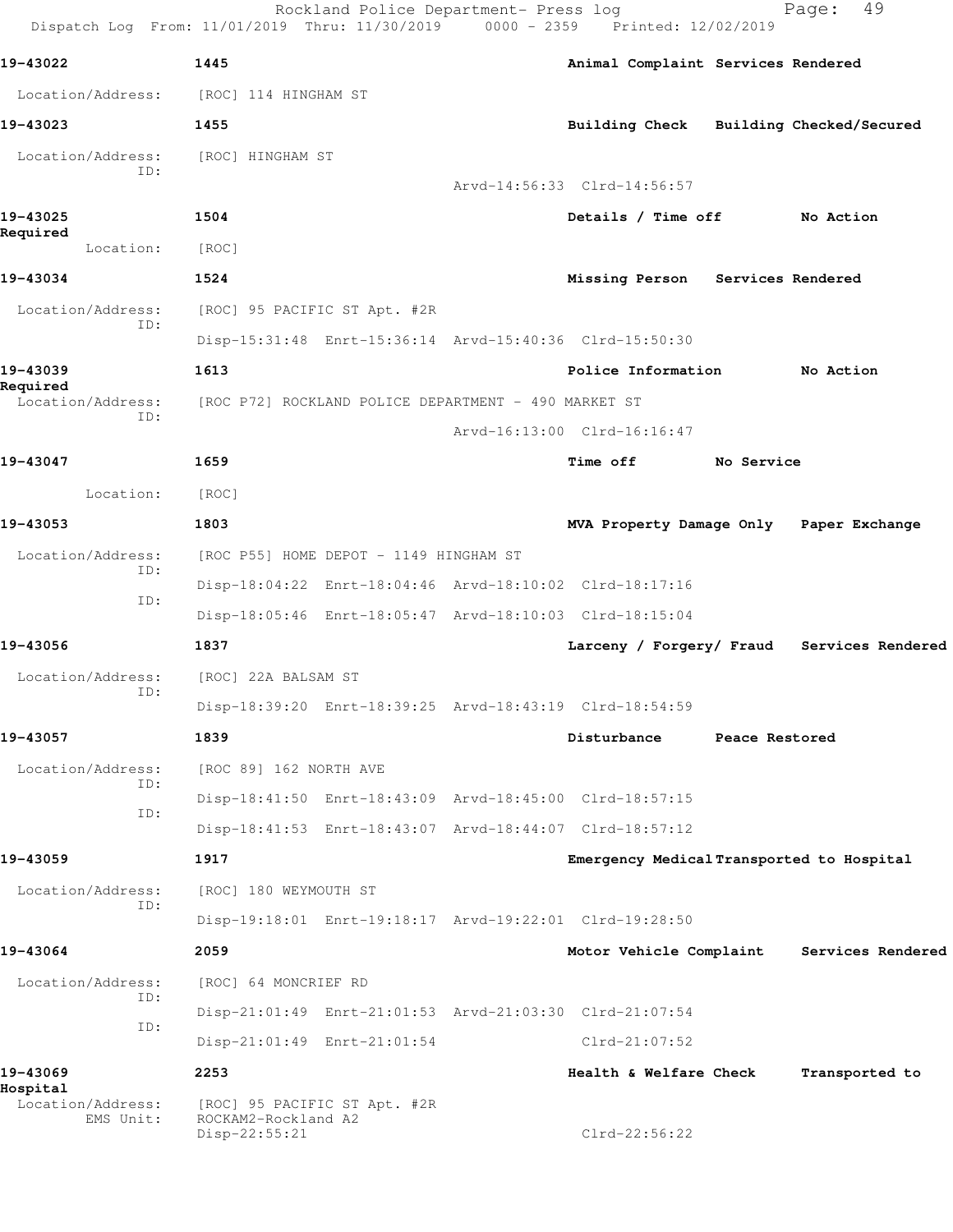|                                   | Rockland Police Department- Press log<br>Dispatch Log From: 11/01/2019 Thru: 11/30/2019 0000 - 2359 Printed: 12/02/2019         |                                     |                   | 50<br>Page:       |  |
|-----------------------------------|---------------------------------------------------------------------------------------------------------------------------------|-------------------------------------|-------------------|-------------------|--|
|                                   |                                                                                                                                 |                                     |                   |                   |  |
| Fire Unit:                        | $InQrtsUnav1-22:56:22$ $InSrvce-22:56:22$<br>ROCKEN1-Pumper-Rockland Engine 1                                                   |                                     |                   |                   |  |
|                                   | Disp-22:55:57<br>InOrtsUnavl-22:57:40 InSrvce-22:57:40                                                                          | $Clrd-22:57:40$                     |                   |                   |  |
| ID:                               | $Disp-22:56:22$                                                                                                                 | $Clrd-22:57:19$                     |                   |                   |  |
| EMS Unit:                         | ROCKAM1-Rockland A1<br>$Disp-22:56:30$                                                                                          | $Clrd-22:57:37$                     |                   |                   |  |
| EMS Unit:                         | InQrtsUnavl-22:57:37 InSrvce-22:57:37<br>ROCKAM1-Rockland A1                                                                    |                                     |                   |                   |  |
|                                   | Disp-22:57:53 Enrt-23:01:08 Arvd-23:02:38 Clrd-23:19:05<br>Hosp-23:29:17 ClrHosp-23:52:40 InQrtsUnavl-23:56:55 InSrvce-23:56:55 |                                     |                   |                   |  |
| Fire Unit:                        | ROCKEN1-Pumper-Rockland Engine 1<br>Disp-22:58:00 Enrt-23:01:09 Arvd-23:02:36 Clrd-23:19:07                                     |                                     |                   |                   |  |
|                                   | InQrtsUnavl-23:20:44 InSrvce-23:20:44                                                                                           |                                     |                   |                   |  |
| 19-43070                          | 2257                                                                                                                            | Assist Fire Department              |                   | Services Rendered |  |
| Location/Address:                 | [ROC] 95 PACIFIC ST Apt. #2R                                                                                                    |                                     |                   |                   |  |
| ID:                               | Disp-22:58:36 Enrt-22:59:15 Arvd-23:01:42 Clrd-23:19:22                                                                         |                                     |                   |                   |  |
| ID:                               | $Disp-23:02:03$                                                                                                                 | Arvd-23:02:05 Clrd-23:19:23         |                   |                   |  |
| 19-43071                          | 2324                                                                                                                            | Detail                              | Services Rendered |                   |  |
|                                   | Location/Address: [ROC P72] ROCKLAND POLICE DEPARTMENT - 490 MARKET ST                                                          |                                     |                   |                   |  |
| For Date: $11/14/2019$ - Thursday |                                                                                                                                 |                                     |                   |                   |  |
| 19-43072                          | 0002                                                                                                                            | General Info                        | No Service        |                   |  |
| Location/Address:                 | [ROC P72] ROCKLAND POLICE DEPARTMENT - 490 MARKET ST                                                                            |                                     |                   |                   |  |
| ID:                               | $Disp-00:05:05$                                                                                                                 | $Clrd-00:05:13$                     |                   |                   |  |
| 19-43079                          | 0556                                                                                                                            | <b>Building Check</b>               | Appears Secure    |                   |  |
| Location/Address:                 | [ROC] UNION ST                                                                                                                  |                                     |                   |                   |  |
| ID:                               |                                                                                                                                 | Arvd-05:57:40 Clrd-06:26:57         |                   |                   |  |
| 19-43086                          | 0652                                                                                                                            | Details / Time off                  |                   | No Service        |  |
| Location:                         | [ROC]                                                                                                                           |                                     |                   |                   |  |
| 19-43089                          | 0720                                                                                                                            | Motor Vehicle Stop                  |                   | Citation/Warning  |  |
| Issued<br>Location/Address:       | [ROC] 71 UNION ST @ 15 CRESCENT ST                                                                                              |                                     |                   |                   |  |
| ID:                               |                                                                                                                                 | Arvd-07:20:00 Clrd-07:29:37         |                   |                   |  |
| 19-43093                          | 0730                                                                                                                            | Animal Complaint No Action Required |                   |                   |  |
| Location/Address:                 | [ROC] TIFFANY LN                                                                                                                |                                     |                   |                   |  |
| ID:                               | Disp-07:31:01 Enrt-07:31:05 Arvd-07:31:07 Clrd-08:03:07                                                                         |                                     |                   |                   |  |
| 19-43094                          | 0731                                                                                                                            | Details / Time off                  |                   | No Service        |  |
| Location:                         | [ROC]                                                                                                                           |                                     |                   |                   |  |
| 19-43098                          | 0806                                                                                                                            | SHIFT ASSIGNMENTS Services Rendered |                   |                   |  |
| Location/Address:                 | [ROC P72] ROCKLAND POLICE DEPARTMENT - 490 MARKET ST                                                                            |                                     |                   |                   |  |
| ID:                               | Disp-08:09:31                                                                                                                   | $Clrd-08:10:01$                     |                   |                   |  |
| 19-43102<br>Issued                | 0901                                                                                                                            | Traffic Enforcement                 |                   | Citation/Warning  |  |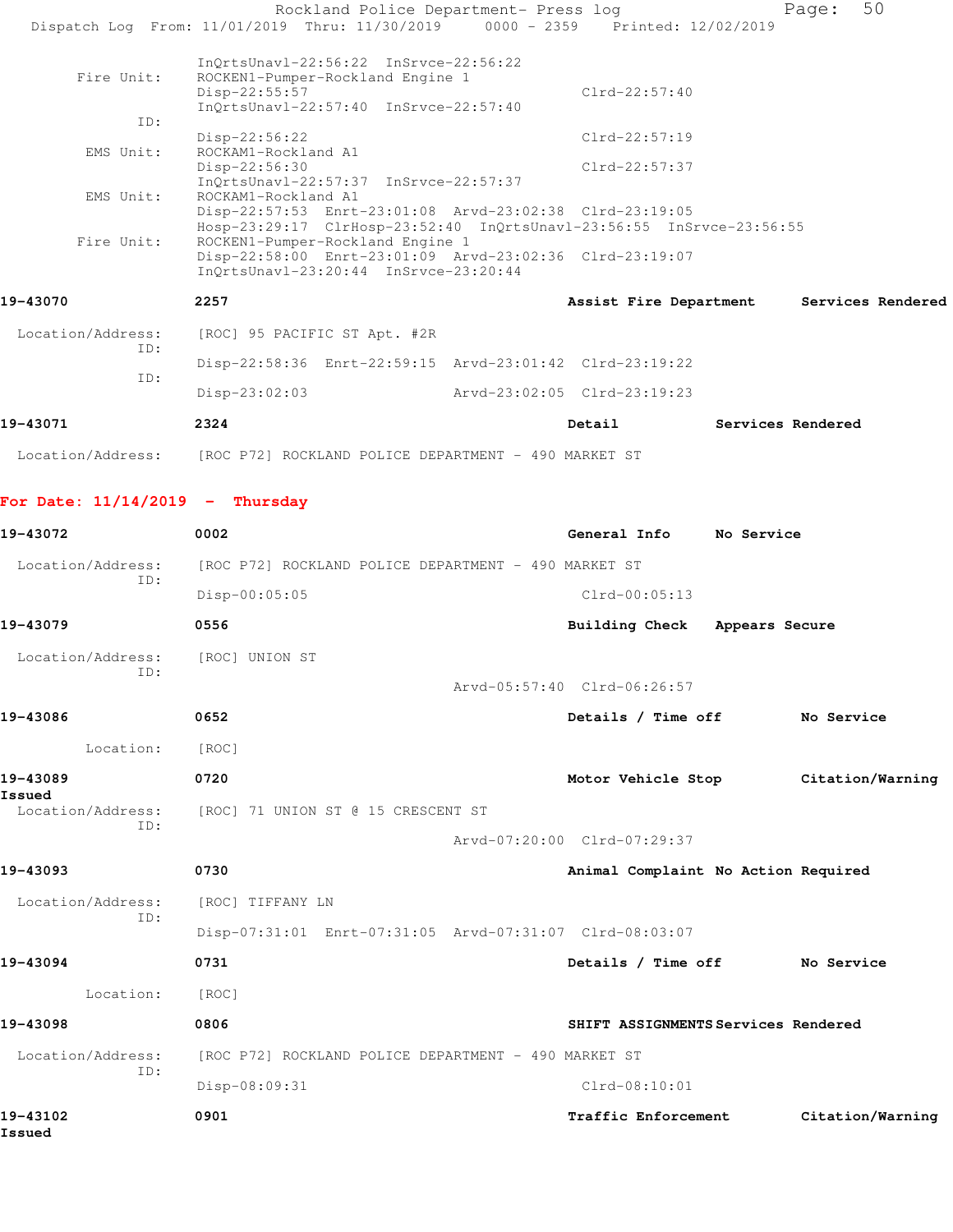|                   | Rockland Police Department- Press log<br>Dispatch Log From: 11/01/2019 Thru: 11/30/2019 0000 - 2359 Printed: 12/02/2019 |                                         |                   | 51<br>Page:              |
|-------------------|-------------------------------------------------------------------------------------------------------------------------|-----------------------------------------|-------------------|--------------------------|
| Location/Address: | [ROC] SALEM ST                                                                                                          |                                         |                   |                          |
| ID:               |                                                                                                                         | Arvd-09:01:35 Clrd-09:24:50             |                   |                          |
| 19-43103          | 0901                                                                                                                    | Building Check Building Checked/Secured |                   |                          |
| Location/Address: | [ROC P47] BEST WESTERN - 909 HINGHAM ST                                                                                 |                                         |                   |                          |
| ID:               |                                                                                                                         | Arvd-09:03:20 Clrd-09:07:34             |                   |                          |
| 19-43104          | 0902                                                                                                                    | CANCEL TIME OFF Services Rendered       |                   |                          |
| Location/Address: | [ROC P72] ROCKLAND POLICE DEPARTMENT - 490 MARKET ST                                                                    |                                         |                   |                          |
| ID:               | Disp-09:04:29                                                                                                           | $Clrd-09:04:55$                         |                   |                          |
| 19-43108          | 0919                                                                                                                    | <b>FOUND PROPERTY</b>                   |                   | Services Not Required    |
| Location/Address: | [ROC P106] ROCKLAND HIGH SCHOOL - 52 MACKINLAY WAY                                                                      |                                         |                   |                          |
| ID:               | Disp-09:28:21                                                                                                           | Clrd-09:30:50                           |                   |                          |
| 19-43109          | 0931                                                                                                                    | <b>FOUND PROPERTY</b>                   |                   | Services Not Required    |
| Location/Address: | [ROC] VERNON ST @ CRESCENT ST                                                                                           |                                         |                   |                          |
| ID:               | Disp-09:33:45                                                                                                           | Clrd-09:34:31                           |                   |                          |
| 19-43111          | 0934                                                                                                                    | <b>Building Check</b>                   |                   | Building Checked/Secured |
| Location/Address: | [ROC P75] UNION POINT - BILL DELAHUNT PKWY                                                                              |                                         |                   |                          |
| ID:               |                                                                                                                         | Arvd-09:39:12 Clrd-09:41:34             |                   |                          |
| 19-43114          | 0940                                                                                                                    | PROPERTY FOUND                          |                   | Services Not Required    |
| Location/Address: | [ROC P72] ROCKLAND POLICE DEPARTMENT - 490 MARKET ST                                                                    |                                         |                   |                          |
| ID:               | Disp-09:43:31                                                                                                           | $Clrd-09:44:37$                         |                   |                          |
| 19-43120          | 0944                                                                                                                    | PROPERTY FOUND                          | Services Rendered |                          |
| Location/Address: | [ROC P72] ROCKLAND POLICE DEPARTMENT - 490 MARKET ST                                                                    |                                         |                   |                          |
| ID:               | Disp-10:04:25                                                                                                           | $Clrd-10:06:26$                         |                   |                          |
| 19-43119          | 0956                                                                                                                    | Animal Complaint Could Not Locate       |                   |                          |
| Location/Address: | [ROC] 15 STANTON ST                                                                                                     |                                         |                   |                          |
| ID:               | Disp-09:56:50                                                                                                           | Arvd-09:56:55 Clrd-10:03:38             |                   |                          |
| 19-43609          | 1115                                                                                                                    | Animal Complaint Services Rendered      |                   |                          |
| Location/Address: | [ROC] 30 HIGHLAND ST                                                                                                    |                                         |                   |                          |
| 19-43126          | 1128                                                                                                                    | Disabled Motor Vehicle                  |                   | Services Rendered        |
| Location/Address: | [ROC] SUMMER ST                                                                                                         |                                         |                   |                          |
| ID:               | Disp-11:29:45 Enrt-11:29:50 Arvd-11:29:51 Clrd-11:32:59                                                                 |                                         |                   |                          |
| 19-43127          | 1130                                                                                                                    | Suspicious Activity                     |                   | Gone on arrival          |
| Location/Address: | [ROC] 18 REED ST @ 314 UNION ST                                                                                         |                                         |                   |                          |
| ID:               | Disp-11:33:34 Enrt-11:33:38 Arvd-11:36:30 Clrd-11:41:20                                                                 |                                         |                   |                          |
| ID:               |                                                                                                                         | Arvd-11:40:12 Clrd-11:41:16             |                   |                          |
| 19-43134          | 1210                                                                                                                    | MVA Property Damage Only Paper Exchange |                   |                          |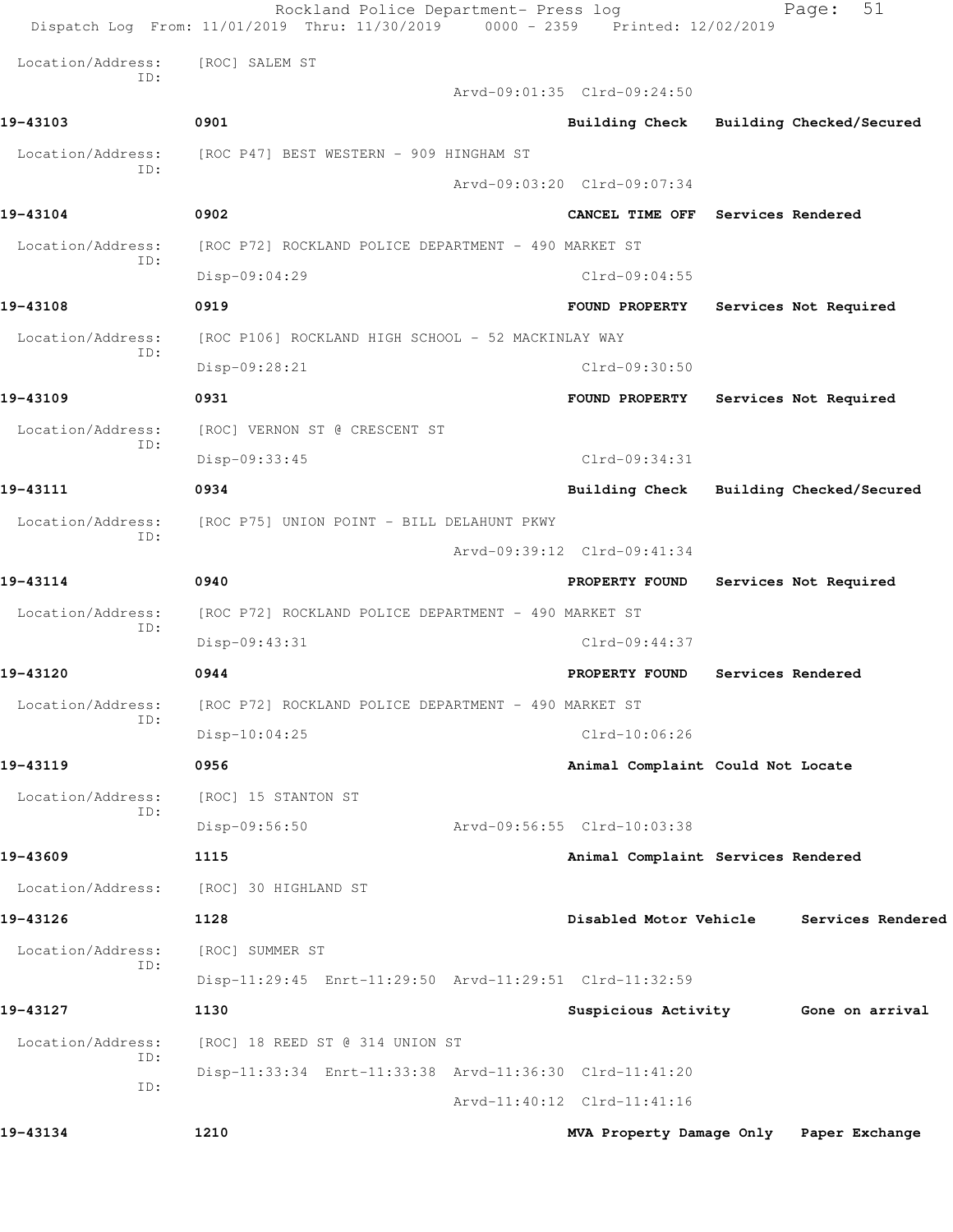Rockland Police Department- Press log Fage: 52 Dispatch Log From: 11/01/2019 Thru: 11/30/2019 0000 - 2359 Printed: 12/02/2019 Location/Address: [ROC] 198 REED ST ID: Disp-12:13:00 Enrt-12:13:03 Arvd-12:21:43 Clrd-12:27:33 **19-43140 1313 MVA Property Damage Only Paper Exchange** Location/Address: [ROC 55] 100 RESERVOIR PARK - BUSINESS CONDO - 100 RESERVOIR PARK DR ID: Disp-13:15:44 Enrt-13:15:47 Arvd-13:21:22 Clrd-13:43:41 **19-43142 1342 Building Check Building Checked/Secured** Location/Address: [ROC P47] BEST WESTERN - 909 HINGHAM ST ID: Arvd-13:43:41 Clrd-13:44:21 **19-43610 1345 Animal Complaint Services Rendered** Location/Address: [ROC] 97 DURBECK RD **19-43147 1419 Motor Vehicle Stop Citation/Warning Issued**  [ROC] 543 SUMMER ST @ 43 WINTER CIR ID: Disp-14:19:58 Enrt-14:24:56 Arvd-14:24:57 Clrd-14:25:03 **19-43150 1433 Traffic Enforcement Services Rendered** Location/Address: [ROC] WEST WATER ST ID: Disp-14:34:20 Enrt-14:34:25 Arvd-14:34:26 Clrd-14:35:18 **19-43151 1439 Motor Vehicle Stop Citation/Warning Issued**  Location/Address: [ROC] 314 WEBSTER ST @ 21 ARCHER RD ID: Disp-14:40:09 Enrt-14:40:15 Arvd-14:40:16 Clrd-14:51:58 ID: Disp-14:50:32 Enrt-14:50:35 Arvd-14:50:36 Clrd-14:50:40 **19-43152 1440 Motor Vehicle Stop Citation/Warning Issued**  Location/Address: [ROC] 136 PLAIN ST @ 152 W WATER ST ID: Disp-14:41:46 Enrt-14:41:54 Arvd-14:41:56 Clrd-14:49:28 **19-43158 1454 SOBER HOUSE Services Rendered** Location/Address: [ROC] SOBER HOUSE - 56 WEST WATER ST ID: Disp-15:05:45 Clrd-15:25:25 **19-43157 1500 Motor Vehicle Stop Verbal Warning** Location/Address: [ROC] WEST WATER ST ID: Disp-15:01:34 Enrt-15:01:38 Arvd-15:01:40 Clrd-15:09:28 **19-43161 1524 Health & Welfare Check No Action Required**  Vicinity of: [ROC] 273 HOWARD ST ID: Disp-15:27:01 Enrt-15:27:04 Arvd-15:29:42 Clrd-15:32:51 ID: Disp-15:28:06 Enrt-15:28:13 Arvd-15:29:50 Clrd-15:32:13 **19-43169 1600 General Info SHIFT ASS. Services Rendered** Location/Address: [ROC P72] ROCKLAND POLICE DEPARTMENT - 490 MARKET ST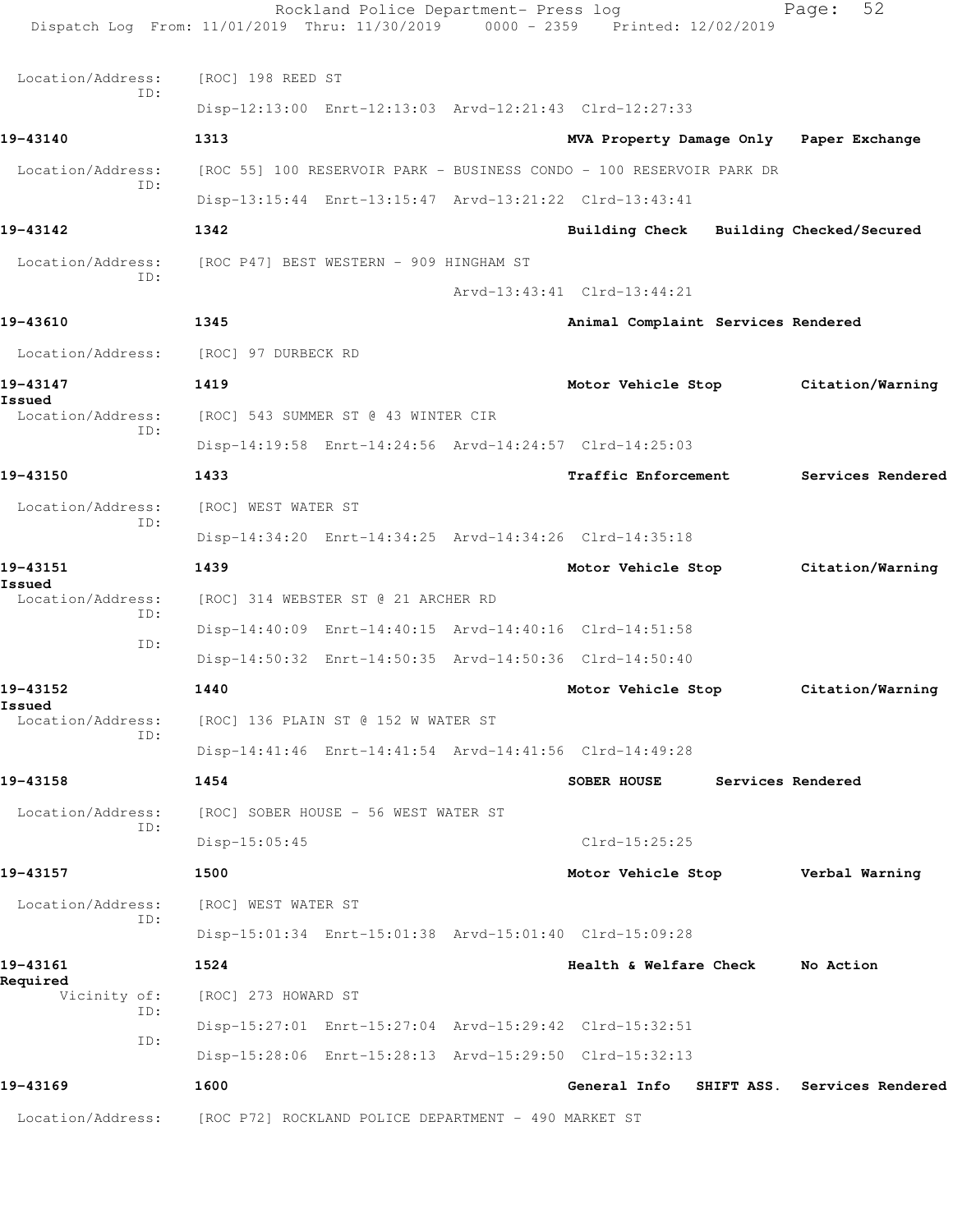Rockland Police Department- Press log Fage: 53 Dispatch Log From: 11/01/2019 Thru: 11/30/2019 0000 - 2359 Printed: 12/02/2019 **19-43168 1616 Assist Fire Department Services Rendered** Location/Address: [ROC] 177 MARTHA DR ID: Disp-16:17:07 Enrt-16:17:12 Arvd-16:18:24 Clrd-16:33:38 **19-43170 1620 Assist Other Agency Services Rendered** Location/Address: [ROC] UNION ST ID: Disp-16:22:08 Clrd-16:22:26 ID: Disp-16:23:01 Arvd-16:23:09 Clrd-16:23:14 **19-43178 1723 Traffic Enforcement Services Rendered** Location/Address: [ROC] SALEM ST ID: Arvd-17:24:06 Clrd-17:36:23 **19-43181 1737 Motor Vehicle Complaint Arrest(s) Made** Location/Address: [ROC] WEBSTER ST ID: Arvd-17:37:00 Clrd-20:02:02 ID: Disp-17:38:08 Enrt-17:38:10 Arvd-17:38:12 Clrd-18:05:23 **19-43184 1804 Disturbance Services Rendered** Location/Address: [ROC P68] AL PRIME - 327 MARKET ST ID: Disp-18:06:32 Enrt-18:07:30 Arvd-18:07:46 Clrd-18:18:27 **19-43186 1806 Details / Time off SICK DAY No Action Required**  Location: [ROC] **19-43187 1811 Suspicious Activity Investigated** Location/Address: [ROC] 92 CHURCH ST ID: Disp-18:13:31 Enrt-18:13:35 Arvd-18:17:26 Clrd-18:19:50 ID: Disp-18:18:33 Enrt-18:18:35 Clrd-18:19:34 **19-43191 1844 Health & Welfare Check Gone on arrival** Location/Address: [ROC P93] THE BANNER - 167 UNION ST ID: Arvd-18:44:00 Clrd-18:56:02 ID: Disp-18:46:30 Enrt-18:46:33 Arvd-18:46:35 Clrd-18:56:05 **19-43193 1851 Motor Vehicle Complaint No Action Required**  Location/Address: [ROC] POND ST **19-43197 1929 Building Check Services Rendered** Location/Address: [ROC] HINGHAM ST ID: Arvd-19:30:13 Clrd-19:33:56 **19-43198 1938 Building Check Services Rendered** Location/Address: [ROC] BILL DELAHUNT PKWY ID: Arvd-19:38:55 Clrd-19:44:02 **19-43200 1959 Building Check Services Rendered**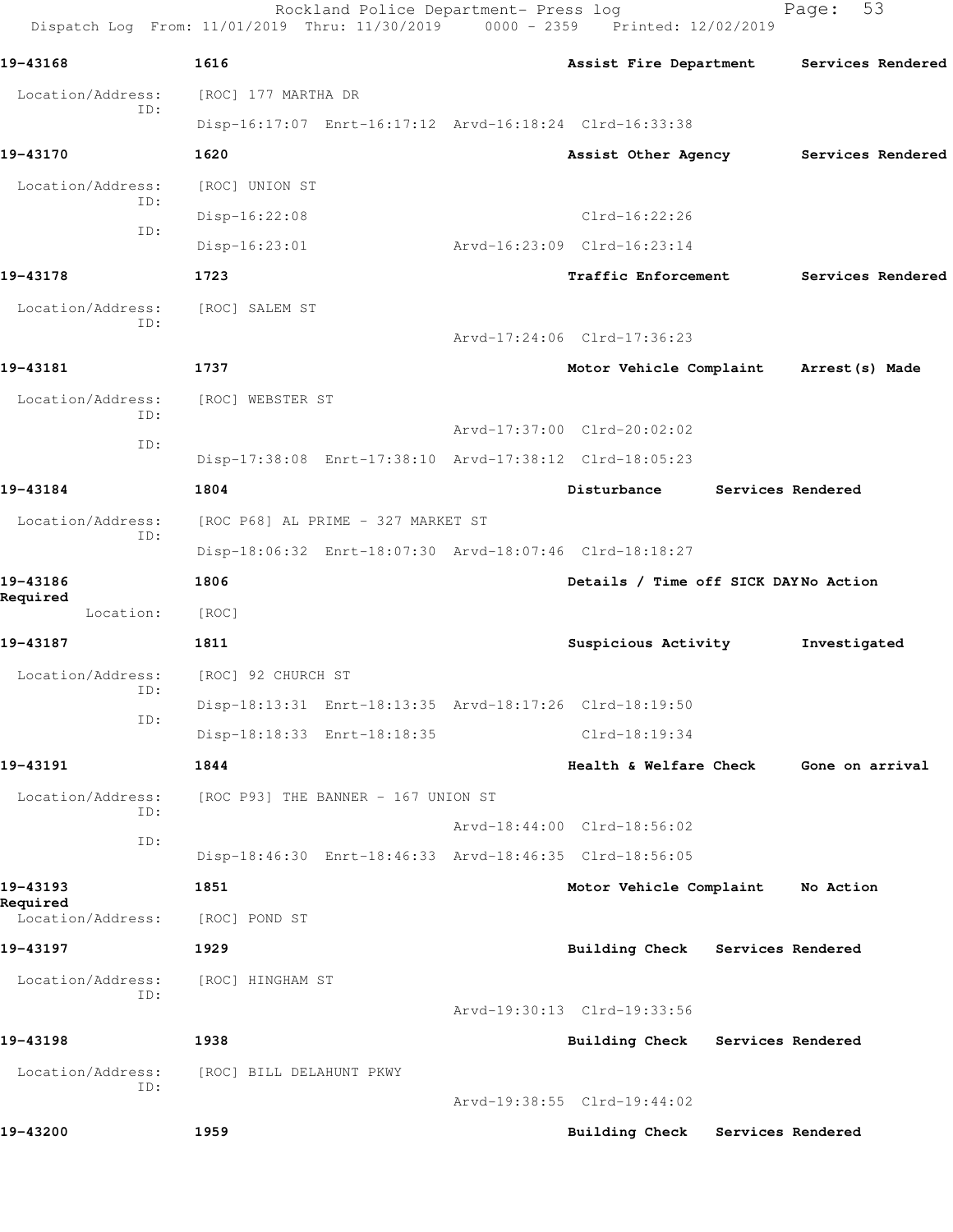|                                 | Rockland Police Department- Press log<br>Dispatch Log From: 11/01/2019 Thru: 11/30/2019 0000 - 2359 Printed: 12/02/2019 |                             | 54<br>Page:                      |
|---------------------------------|-------------------------------------------------------------------------------------------------------------------------|-----------------------------|----------------------------------|
|                                 |                                                                                                                         |                             |                                  |
| Location/Address:<br>ID:        | [ROC] SALEM ST                                                                                                          |                             |                                  |
|                                 |                                                                                                                         | Arvd-20:00:30 Clrd-20:47:27 |                                  |
| 19-43207                        | 2120                                                                                                                    |                             | Assist Public Services Rendered  |
| Location/Address:<br>ID:        | [ROC] 170 WEYMOUTH ST                                                                                                   |                             |                                  |
|                                 | Disp-21:22:28 Enrt-21:23:05 Arvd-21:27:59 Clrd-21:42:42                                                                 |                             |                                  |
| 19-43209                        | 2137                                                                                                                    |                             | Building Check Services Rendered |
| Location/Address:<br>ID:        | [ROC] HINGHAM ST                                                                                                        |                             |                                  |
|                                 |                                                                                                                         | Arvd-21:38:05 Clrd-21:39:57 |                                  |
| 19-43211                        | 2204                                                                                                                    | Warrant                     | No Service                       |
| Location/Address:<br>ID:        | [ROC] 538 MARKET ST                                                                                                     |                             |                                  |
| ID:                             |                                                                                                                         | Arvd-22:04:00 Clrd-22:11:48 |                                  |
|                                 | Disp-22:05:05 Enrt-22:05:08 Arvd-22:05:11 Clrd-22:11:46                                                                 |                             |                                  |
| 19-43214<br>Issued              | 2304                                                                                                                    | Motor Vehicle Stop          | Citation/Warning                 |
| Vicinity of:<br>ID:             | [ROC] HINGHAM ST                                                                                                        |                             |                                  |
|                                 |                                                                                                                         | Arvd-23:04:00 Clrd-23:16:54 |                                  |
| 19-43215                        | 2308                                                                                                                    | 911 Accidental              | Investigated                     |
| Location/Address:<br>ID:        | [ROC] 14 LIBERTY SQ                                                                                                     |                             |                                  |
|                                 | Disp-23:09:34 Enrt-23:09:47 Arvd-23:14:08 Clrd-23:17:06                                                                 |                             |                                  |
| 19-43216                        | 2318                                                                                                                    | Motor Vehicle Complaint     | Investigated                     |
| Location/Address:<br>ID:        | [ROC] 163 HINGHAM ST                                                                                                    |                             |                                  |
|                                 |                                                                                                                         | Arvd-23:18:00 Clrd-23:22:27 |                                  |
| 19-43217                        | 2326                                                                                                                    |                             | Building Check Services Rendered |
| Location/Address:<br>ID:        | [ROC] HINGHAM ST                                                                                                        |                             |                                  |
|                                 |                                                                                                                         | Arvd-23:27:23 Clrd-23:27:34 |                                  |
| 19-43218                        | 2331                                                                                                                    |                             | Building Check Services Rendered |
| Location/Address:<br>ID:        | [ROC] SALEM ST                                                                                                          |                             |                                  |
|                                 |                                                                                                                         | Arvd-23:32:01 Clrd-23:44:30 |                                  |
| For Date: $11/15/2019$ - Friday |                                                                                                                         |                             |                                  |
| 19-43220                        | 0003                                                                                                                    |                             | Building Check Services Rendered |
| Location/Address:               | [ROC] HINGHAM ST                                                                                                        |                             |                                  |
| ID:                             |                                                                                                                         | Arvd-00:04:16 Clrd-00:05:45 |                                  |
| 19-43221                        | 0012                                                                                                                    | SHIFT ASSIGNMENTSNo Service |                                  |
| Location/Address:               | [ROC P72] ROCKLAND POLICE DEPARTMENT - 490 MARKET ST                                                                    |                             |                                  |
| ID:                             |                                                                                                                         | Arvd-00:12:00 Clrd-00:14:08 |                                  |
| 19-43222                        | 0033                                                                                                                    | Details / Time off          | No Service                       |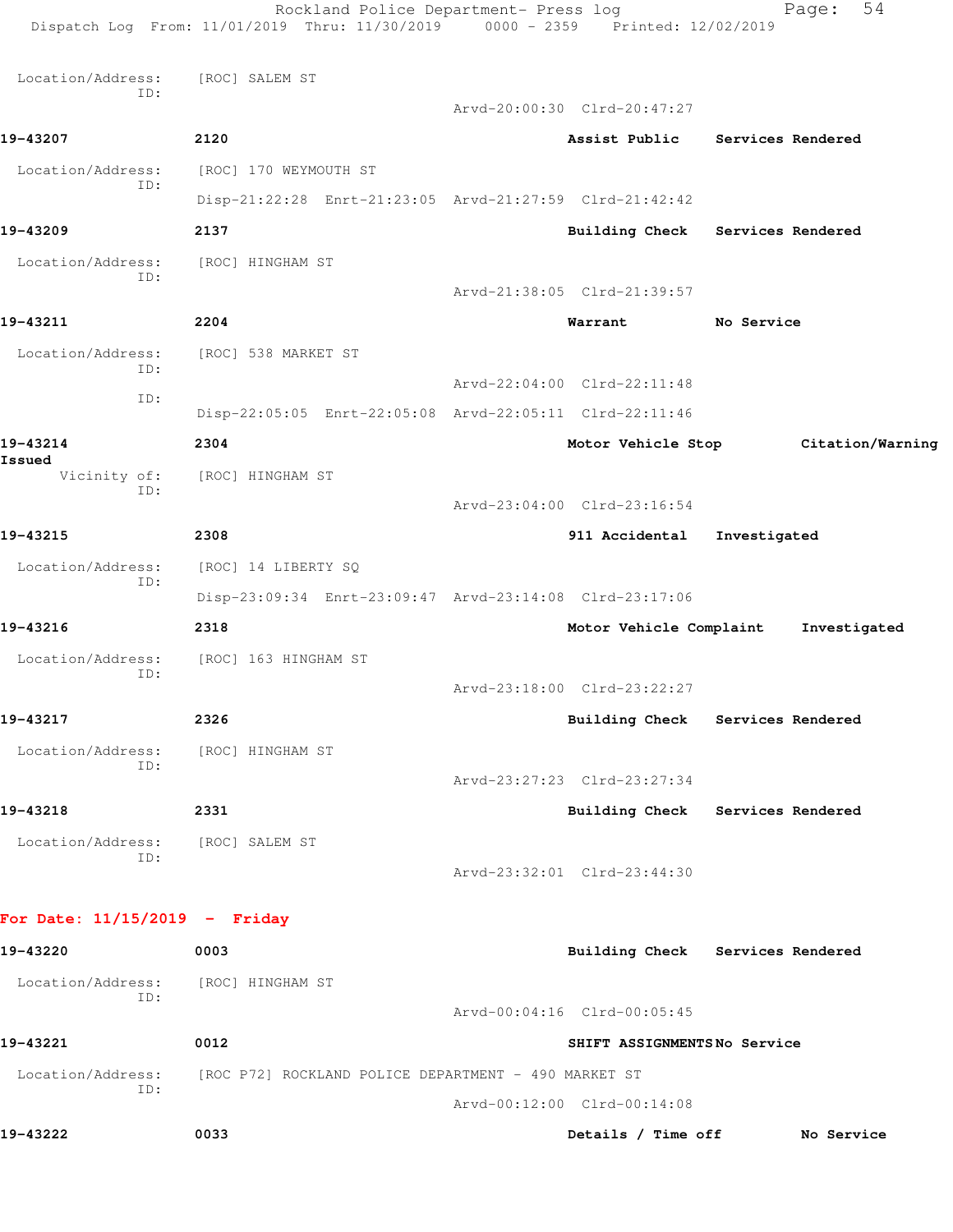**19-43229 0556 Building Check Appears Secure**

Location/Address: [ROC] 100 UNION ST ID: Arvd-05:57:23 Clrd-06:07:44 **19-43231 0611 Traffic Enforcement Services Not Required**  Location/Address: [ROC] 200 SALEM ST ID: Arvd-06:12:47 Clrd-06:33:56 **19-43235 0716 Detail Services Rendered** Location/Address: [ROC P72] ROCKLAND POLICE DEPARTMENT - 490 MARKET ST ID: Disp-07:19:50 Clrd-07:19:58 **19-43237 0732 Motor Vehicle Complaint Investigated** Location/Address: [ROC] WOODLAND PL ID: Disp-07:39:23 Arvd-07:39:31 Clrd-07:48:18 **19-43238 0757 SHIFT ASSIGNMENTS Services Rendered** Location/Address: [ROC P72] ROCKLAND POLICE DEPARTMENT - 490 MARKET ST ID: Disp-08:02:07 Clrd-08:02:26 **19-43245 0900 OVERDOSE FOLLOW UP Services Rendered** Location/Address: [ROC] LIBERTY ST ID: Disp-09:10:27 Clrd-10:21:14 **19-43244 0903 911 Accidental Services Rendered** Location/Address: [ROC P2] KENT'S CARPETLAND - 61 ACCORD PARK DR ID: Disp-09:07:50 Enrt-09:09:08 Arvd-09:14:47 Clrd-09:18:19 **19-43249 0927 Motor Vehicle Stop Services Rendered** Location/Address: [ROC] SALEM ST ID: Arvd-09:27:00 Clrd-09:36:35 ID: Disp-09:36:16 Enrt-09:36:20 Arvd-09:36:26 Clrd-09:36:42 **19-43254 0938 Motor Vehicle Stop Citation/Warning Issued**  Location/Address: [ROC P101] AUTOZONE - 369 MARKET ST ID: Arvd-09:38:00 Clrd-09:47:24 **19-43255 0947 Motor Vehicle Stop Verbal Warning** Location/Address: [ROC] 523 MARKET ST ID: Arvd-09:47:00 Clrd-09:53:10 **19-43256 0956 MVA Property Damage Only Paper Exchange** Location/Address: [ROC] 279 UNION ST @ 12 CHURCH ST ID: Disp-09:57:08 Enrt-09:57:36 Arvd-09:59:13 Clrd-10:15:50 ID: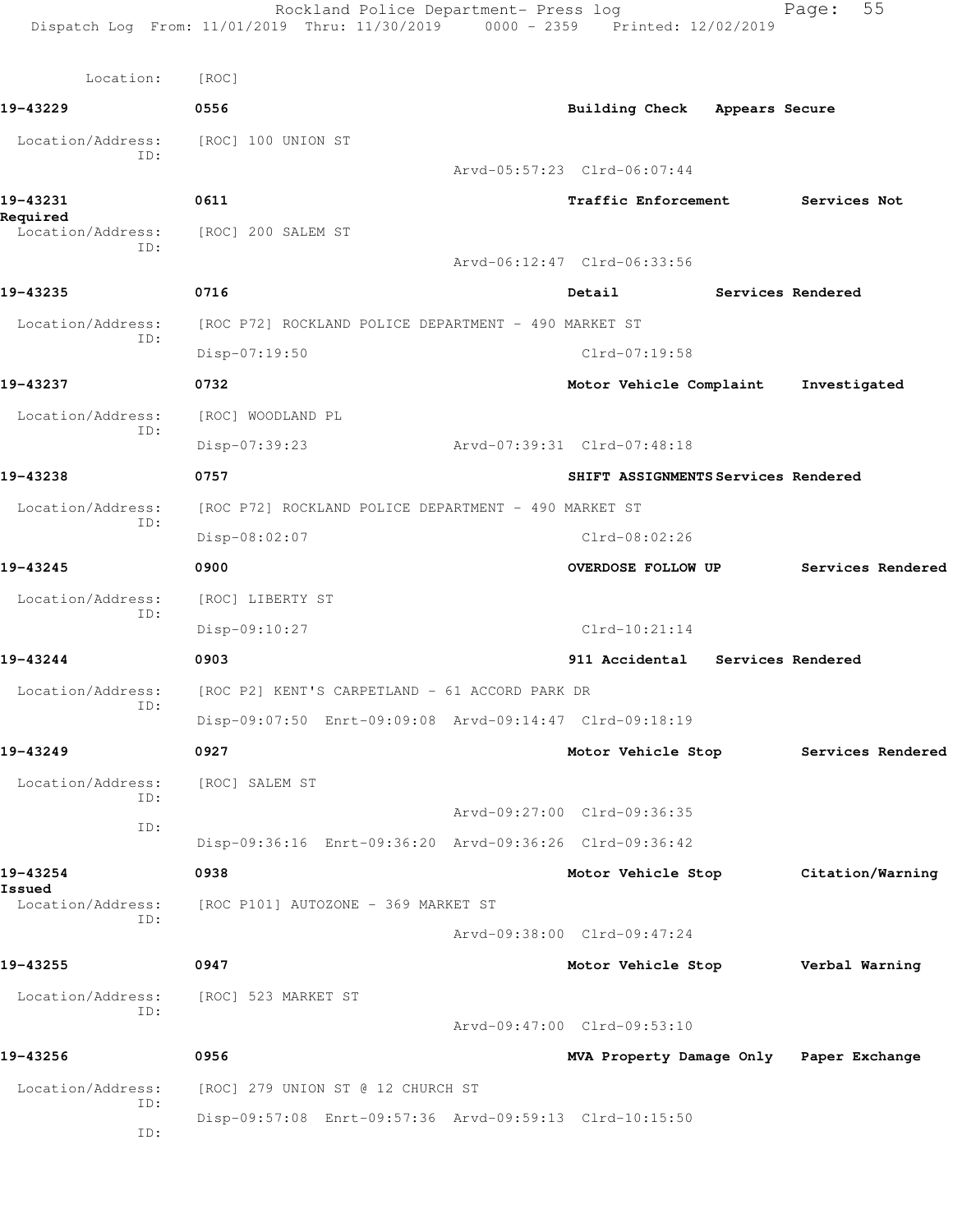|                          | Rockland Police Department- Press log<br>Dispatch Log From: 11/01/2019 Thru: 11/30/2019 0000 - 2359 Printed: 12/02/2019 |                                          | 56<br>Page:                         |
|--------------------------|-------------------------------------------------------------------------------------------------------------------------|------------------------------------------|-------------------------------------|
|                          | Disp-09:57:17 Enrt-09:57:31 Arvd-09:59:05 Clrd-10:11:31                                                                 |                                          |                                     |
| 19-43619                 | 1045                                                                                                                    | Animal Complaint Services Rendered       |                                     |
| Location/Address:        | [ROC] 107 CONCORD ST                                                                                                    |                                          |                                     |
| 19-43265                 | 1127                                                                                                                    | Lockout                                  | <b>Services Rendered</b>            |
| Location/Address:<br>ID: | [ROC P64] CVS PHARMACY - 80 MARKET ST                                                                                   |                                          |                                     |
|                          | Disp-11:28:42 Enrt-11:29:00 Arvd-11:33:42 Clrd-11:39:20                                                                 |                                          |                                     |
| 19-43266                 | 1139                                                                                                                    | 911 Accidental Services Rendered         |                                     |
| Location/Address:<br>ID: | [ROC 62] JEFFERSON SCHOOL - 63 GEORGE ST                                                                                |                                          |                                     |
|                          | Disp-11:40:41 Enrt-11:41:38 Arvd-11:45:52 Clrd-11:45:56                                                                 |                                          |                                     |
| 19-43267                 | 1149                                                                                                                    | Time off                                 | Services Rendered                   |
| Location:                | [ROC]                                                                                                                   |                                          |                                     |
| 19-43271                 | 1318                                                                                                                    | Animal Complaint Services Rendered       |                                     |
| Location/Address:<br>ID: | [ROC] 590 SUMMER ST @ 469 CONCORD ST                                                                                    |                                          |                                     |
| ID:                      |                                                                                                                         | Arvd-13:18:00 Clrd-13:19:52              |                                     |
| ID:                      | Disp-13:19:02 Enrt-13:19:05 Arvd-13:19:07 Clrd-13:42:40                                                                 |                                          |                                     |
|                          | Disp-13:19:23 Enrt-13:19:27 Arvd-13:19:30 Clrd-13:19:47                                                                 |                                          |                                     |
| 19-43272                 | 1323                                                                                                                    | Traffic Enforcement                      | Services Rendered                   |
| Location/Address:<br>ID: | [ROC] SALEM ST                                                                                                          |                                          |                                     |
|                          |                                                                                                                         | Arvd-13:23:00 Clrd-13:35:15              |                                     |
| 19-43278                 | 1335                                                                                                                    | Illegal Dumping Services Rendered        |                                     |
| Location/Address:<br>ID: | [ROC] BEECH ST                                                                                                          |                                          |                                     |
|                          | Disp-13:36:28 Enrt-13:36:32 Arvd-13:41:45 Clrd-13:42:17                                                                 |                                          |                                     |
| 19-43279<br>Issued       | 1338                                                                                                                    |                                          | Motor Vehicle Stop Citation/Warning |
| Location/Address:<br>ID: | [ROC] UNION ST @ WEYMOUTH ST                                                                                            |                                          |                                     |
|                          |                                                                                                                         | Arvd-13:38:00 Clrd-13:44:04              |                                     |
| 19-43280                 | 1346                                                                                                                    | Disabled Motor Vehicle                   | Services Rendered                   |
| ID:                      | Location/Address: [ROC] 40 BEECH ST @ 329 SUMMER ST                                                                     |                                          |                                     |
|                          |                                                                                                                         | Arvd-13:46:00 Clrd-13:53:51              |                                     |
| 19-43281<br>Issued       | 1353                                                                                                                    |                                          | Motor Vehicle Stop Citation/Warning |
| ID:                      | Location/Address: [ROC] BILL DELAHUNT PKWY                                                                              |                                          |                                     |
|                          |                                                                                                                         | Arvd-13:53:00 Clrd-13:58:50              |                                     |
| 19-43285                 | 1425                                                                                                                    | Motor Vehicle Stop <b>Werbal Warning</b> |                                     |
| ID:                      | Location/Address: [ROC] 408 UNION ST @ 11 NORTH AVE                                                                     |                                          |                                     |
|                          |                                                                                                                         | Arvd-14:25:00 Clrd-14:30:59              |                                     |
| 19-43291                 | 1454                                                                                                                    | Time off Services Rendered               |                                     |
| Location:                | [ROC]                                                                                                                   |                                          |                                     |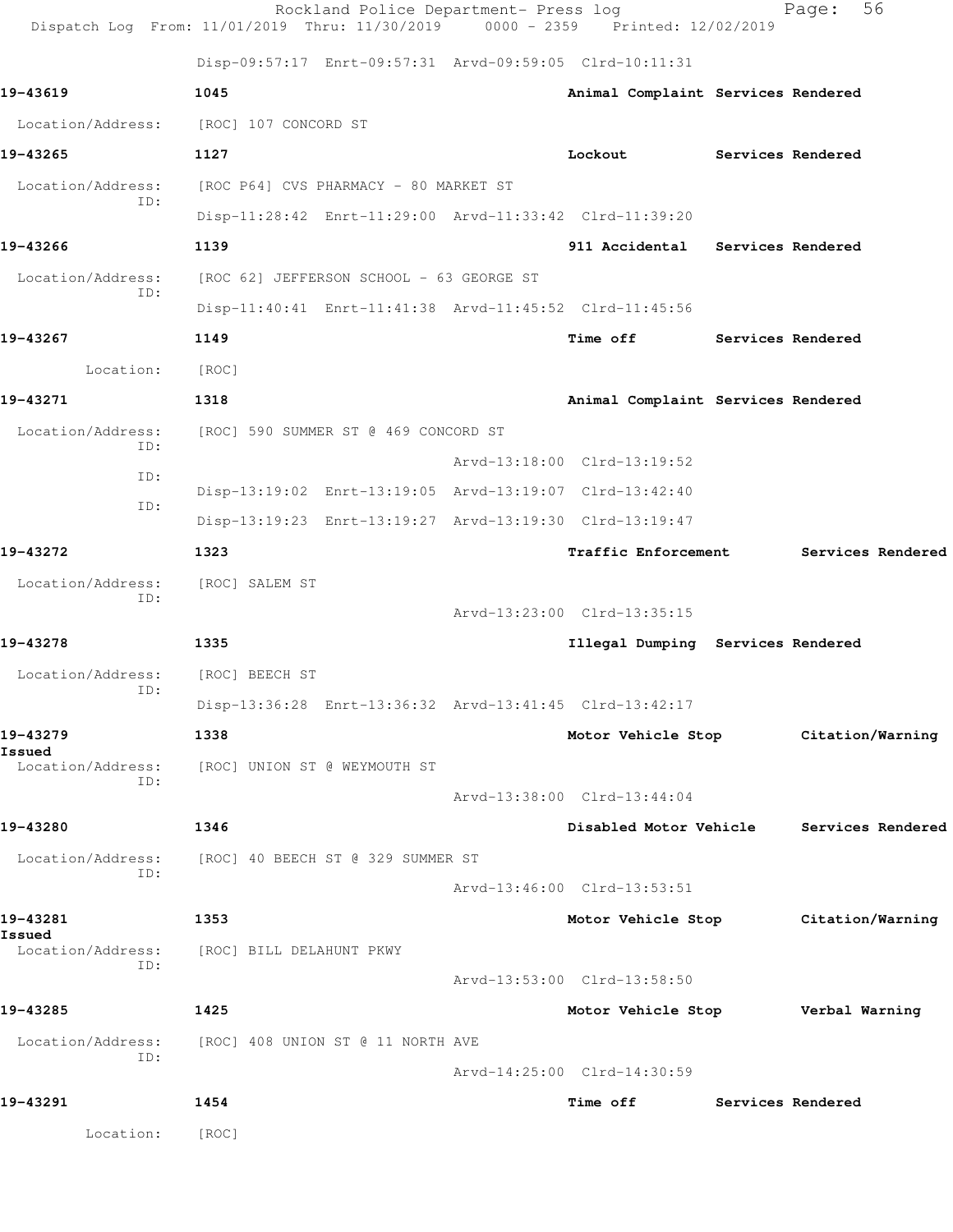Rockland Police Department- Press log Fage: 57 Dispatch Log From: 11/01/2019 Thru: 11/30/2019 0000 - 2359 Printed: 12/02/2019

**19-43293 1501 Motor Vehicle Stop Verbal Warning** Location/Address: [ROC] 938 HINGHAM ST @ 11 COMMERCE RD ID: Arvd-15:01:00 Clrd-15:09:19 **19-43294 1532 Unwanted Party Peace Restored** Location/Address: [ROC] 189 MONCRIEF RD ID: Disp-15:33:18 Enrt-15:34:09 Arvd-15:37:18 Clrd-15:44:31 ID: Disp-15:34:23 Enrt-15:34:43 Arvd-15:37:15 Clrd-15:43:22 ID: Disp-15:37:04 Enrt-15:37:07 Arvd-15:37:11 Clrd-15:44:26 **19-43296 1542 MVA Property Damage Only Services Rendered** Location/Address: [ROC] 159 SUMMER ST ID: Disp-15:43:31 Arvd-15:45:15 Clrd-16:05:10 Fire Unit: ROCKEN1-Pumper-Rockland Engine 1 Disp-15:48:11 Enrt-15:48:15 Clrd-15:48:58 InQrtsUnavl-15:49:01 InSrvce-15:49:01 ID: Disp-15:51:57 Enrt-15:56:45 Arvd-15:56:47 Clrd-16:16:16 **19-43300 1600 SHIFT ASSIGNMENTS No Service** Location/Address: [ROC P72] ROCKLAND POLICE DEPARTMENT - 490 MARKET ST ID: Disp-16:16:29 Clrd-16:16:59 **19-43301 1638 OFFICERS OUT OF THE STATION No Service** Location/Address: [ROC P72] ROCKLAND POLICE DEPARTMENT - 490 MARKET ST ID: Disp-16:44:10 Clrd-16:44:18 **19-43302 1647 Time off No Service** Location: [ROC] **19-43305 1713 Motor Vehicle Collision W/PI Report Follows**  Location/Address: [ROC] 304 MARKET ST ID: Disp-17:14:27 Enrt-17:14:38 Arvd-17:15:00 Clrd-17:41:53 ID: Disp-17:14:34 Enrt-17:14:36 Arvd-17:15:02 Clrd-17:41:49 ID: Disp-17:14:42 Enrt-17:14:44 Arvd-17:14:58 Clrd-17:41:56 ID: Disp-17:14:48 Enrt-17:14:51 Arvd-17:14:52 Clrd-17:41:59 **19-43325 1900 TASER ASSIGNMENTS No Service** Location/Address: [ROC P72] ROCKLAND POLICE DEPARTMENT - 490 MARKET ST ID: Disp-20:54:45 Clrd-20:54:53 **19-43318 1955 Time off No Service** Location: [ROC] **19-43332 2216 Noise Complaint Investigated** Location/Address: [ROC] 41 JOHNSON TER ID: Disp-22:17:20 Enrt-22:17:44 Clrd-22:28:13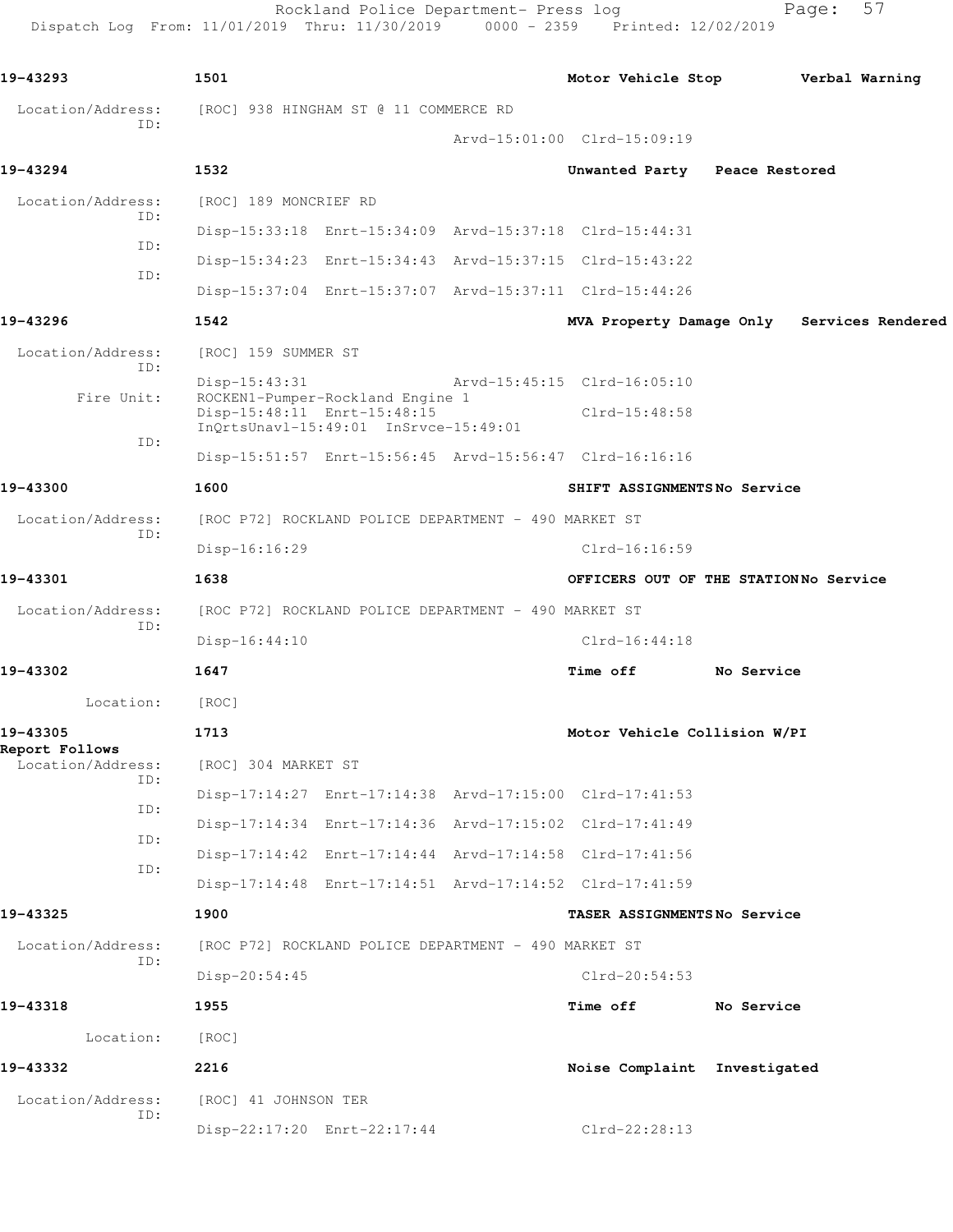|                                   | Rockland Police Department- Press log<br>Dispatch Log From: 11/01/2019 Thru: 11/30/2019 | 0000 - 2359 Printed: 12/02/2019           |                          | 58<br>Page:       |  |
|-----------------------------------|-----------------------------------------------------------------------------------------|-------------------------------------------|--------------------------|-------------------|--|
| ID:                               |                                                                                         | Arvd-22:20:03 Clrd-22:28:10               |                          |                   |  |
| 19-43334                          | 2239                                                                                    | Motor Vehicle Complaint Services Rendered |                          |                   |  |
| Location/Address:                 | [ROC P108] SOUTH SHORE BMW - 1040 HINGHAM ST                                            |                                           |                          |                   |  |
| ID:                               | Disp-22:43:29 Enrt-22:43:35 Arvd-22:47:47 Clrd-22:52:12                                 |                                           |                          |                   |  |
| 19-43337                          | 2305                                                                                    | Disabled Motor Vehicle                    |                          | Services Rendered |  |
| Location/Address:                 | [ROC] DAMON RD                                                                          |                                           |                          |                   |  |
| ID:                               |                                                                                         | Arvd-23:05:00 Clrd-23:07:56               |                          |                   |  |
| For Date: $11/16/2019$ - Saturday |                                                                                         |                                           |                          |                   |  |
| 19-43340                          | 0003                                                                                    | General Incident Services Rendered        |                          |                   |  |
| Location/Address:                 | [ROC P72] ROCKLAND POLICE DEPARTMENT - 490 MARKET ST                                    |                                           |                          |                   |  |
| ID:                               | Disp-00:05:53                                                                           | $Clrd-00:06:08$                           |                          |                   |  |
| 19-43359                          | 0532                                                                                    | Suspicious Activity                       |                          | Investigated      |  |
| Location/Address:                 | [ROC] SEVEN ELEVEN - MARKET ST                                                          |                                           |                          |                   |  |
| ID:                               | Disp-05:34:04 Enrt-05:34:23 Arvd-05:34:27 Clrd-05:40:23                                 |                                           |                          |                   |  |
| ID:                               | $Disp-05:34:22$                                                                         | Arvd-05:34:37 Clrd-05:40:20               |                          |                   |  |
| 19-43360                          | 0547                                                                                    | <b>Building Check</b>                     | Appears Secure           |                   |  |
| Location/Address:                 | [ROC 61] UNION ST BUSINESS DISTRICT - UNION ST                                          |                                           |                          |                   |  |
| ID:                               |                                                                                         | Arvd-05:48:15 Clrd-06:01:16               |                          |                   |  |
| 19-43361                          | 0605                                                                                    | <b>Traffic Enforcement</b>                |                          | Verbal Warning    |  |
|                                   | Location/Address: [ROC] 300 SALEM ST                                                    |                                           |                          |                   |  |
| ID:                               |                                                                                         | Arvd-06:06:57 Clrd-06:28:20               |                          |                   |  |
| 19-43364                          | 0646                                                                                    | Suspicious Activity                       |                          | Services Rendered |  |
| Location/Address:<br>ID:          | [ROC 21] KINDER CARE DAYCARE - 330 PLEASANT ST                                          |                                           |                          |                   |  |
| ID:                               | Disp-06:49:19 Enrt-06:50:10 Arvd-06:52:05 Clrd-06:57:07                                 |                                           |                          |                   |  |
|                                   | Disp-06:50:05 Enrt-06:50:08 Arvd-06:54:38 Clrd-06:57:05                                 |                                           |                          |                   |  |
| 19-43368                          | 0718                                                                                    | 911 Accidental                            | <b>Services Rendered</b> |                   |  |
| Location/Address:<br>ID:          | [ROC P116] AL PRIME - 327 MARKET ST                                                     |                                           |                          |                   |  |
|                                   | Disp-07:25:02 Enrt-07:25:04 Arvd-07:29:02 Clrd-07:29:04                                 |                                           |                          |                   |  |
| 19-43369                          | 0728                                                                                    | Larceny / Forgery/ Fraud Report Follows   |                          |                   |  |
| Location/Address:<br>ID:          | [ROC] MARSEN INC. - 236 WEYMOUTH ST                                                     |                                           |                          |                   |  |
|                                   | Disp-07:31:18 Enrt-07:31:48 Arvd-07:39:12 Clrd-07:55:42                                 |                                           |                          |                   |  |
| 19-43370                          | 0737                                                                                    | Vandalism                                 | Services Rendered        |                   |  |
| Location/Address:<br>ID:          | [ROC] BOSTON TAI KWON DO - 342 UNION ST                                                 |                                           |                          |                   |  |
|                                   | Disp-07:42:13                                                                           | $Clrd-07:42:23$                           |                          |                   |  |
| 19-43371                          | 0806                                                                                    | Information Call No Action Required       |                          |                   |  |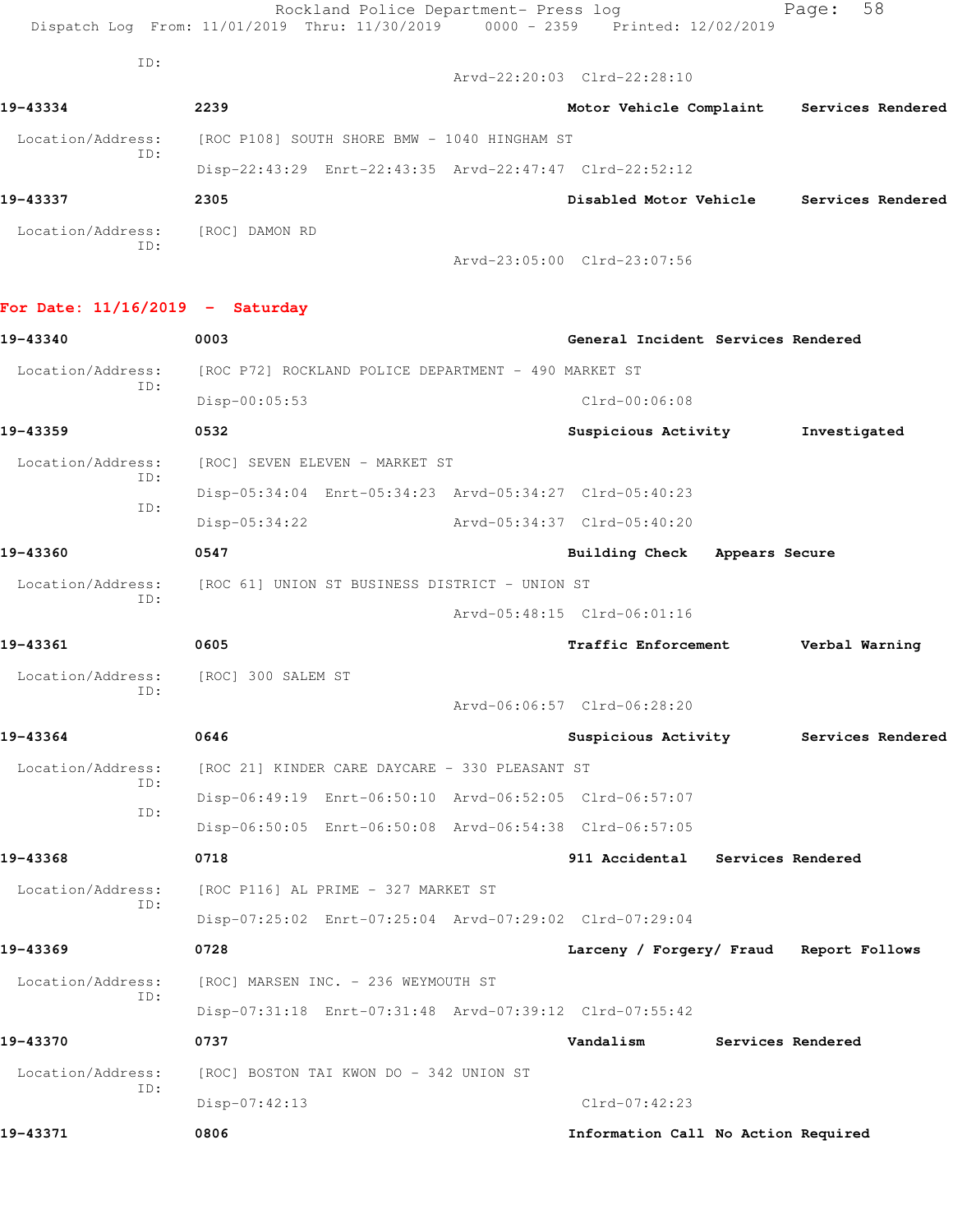|                             | Rockland Police Department- Press log<br>Dispatch Log From: 11/01/2019 Thru: 11/30/2019 0000 - 2359 Printed: 12/02/2019 |                                     |                   | 59<br>Page:      |
|-----------------------------|-------------------------------------------------------------------------------------------------------------------------|-------------------------------------|-------------------|------------------|
| Location/Address:           | [ROC P72] ROCKLAND POLICE DEPARTMENT - 490 MARKET ST                                                                    |                                     |                   |                  |
| 19-43372                    | 0809                                                                                                                    | Information Call No Action Required |                   |                  |
| Location/Address:           | [ROC P72] ROCKLAND POLICE DEPARTMENT - 490 MARKET ST                                                                    |                                     |                   |                  |
| 19-43373                    | 0816                                                                                                                    | Disturbance Peace Restored          |                   |                  |
| Location/Address:           | [ROC] APT 2R - 50 CONCORD ST                                                                                            |                                     |                   |                  |
| ID:                         | Disp-08:19:11 Enrt-08:20:06 Arvd-08:21:47 Clrd-08:37:42                                                                 |                                     |                   |                  |
| 19-43374                    | 0837                                                                                                                    | Information Call No Action Required |                   |                  |
| Location/Address:           | [ROC P72] ROCKLAND POLICE DEPARTMENT - 490 MARKET ST                                                                    |                                     |                   |                  |
| 19-43406                    | 0900                                                                                                                    | Details / Time off                  |                   | No Action        |
| Required<br>Location:       | [ROC]                                                                                                                   |                                     |                   |                  |
| 19-43378                    | 0920                                                                                                                    | Motor Vehicle Stop                  |                   | Verbal Warning   |
| Location/Address:           | [ROC] HANOVER LINE - POND ST                                                                                            |                                     |                   |                  |
| ID:                         |                                                                                                                         | Arvd-09:20:00 Clrd-09:22:11         |                   |                  |
| 19-43385                    | 1012                                                                                                                    | 911 Hang Up No Service              |                   |                  |
| Location/Address:           | [ROC] 460 SALEM ST                                                                                                      |                                     |                   |                  |
| ID:                         | Disp-10:13:39 Enrt-10:14:14 Arvd-10:17:38 Clrd-10:20:13                                                                 |                                     |                   |                  |
| 19-43396                    | 1223                                                                                                                    | Burglar Alarm                       | Services Rendered |                  |
| Location/Address:           | [ROC] 449 SALEM ST                                                                                                      |                                     |                   |                  |
| ID:                         | Disp-12:24:09 Enrt-12:24:11 Arvd-12:28:32 Clrd-12:34:06                                                                 |                                     |                   |                  |
| 19-43398                    | 1256                                                                                                                    | Motor Vehicle Stop                  |                   | Citation/Warning |
| Issued<br>Location/Address: | [ROC] 25 HARTSUFF ST                                                                                                    |                                     |                   |                  |
| ID:                         | $Disp-12:56:45$                                                                                                         | Arvd-12:56:48 Clrd-13:05:02         |                   |                  |
| 19-43400                    | 1310                                                                                                                    | Harassment                          | Advised to Court  |                  |
| Location/Address:           | [ROC] 19 WEBSTER ST                                                                                                     |                                     |                   |                  |
| ID:                         | Disp-13:23:06                                                                                                           | $Clrd-13:24:23$                     |                   |                  |
| 19-43399                    | 1312                                                                                                                    | Motor Vehicle Stop                  |                   | Citation/Warning |
| Issued<br>Location/Address: | [ROC] 184 WEBSTER ST                                                                                                    |                                     |                   |                  |
| ID:                         |                                                                                                                         | Arvd-13:12:00 Clrd-13:22:29         |                   |                  |
| 19-43408                    | 1431                                                                                                                    | Details / Time off                  |                   | No Action        |
| Required<br>Location:       | [ROC]                                                                                                                   |                                     |                   |                  |
| 19-43412                    | 1504                                                                                                                    | Information Call No Action Required |                   |                  |
| Location/Address:           | [ROC P72] ROCKLAND POLICE DEPARTMENT - 490 MARKET ST                                                                    |                                     |                   |                  |
| 19-43416                    | 1606                                                                                                                    | General Incident Services Rendered  |                   |                  |
| Location/Address:           | [ROC P72] ROCKLAND POLICE DEPARTMENT - 490 MARKET ST                                                                    |                                     |                   |                  |
| ID:                         | Disp-16:08:26                                                                                                           | Clrd-16:08:33                       |                   |                  |
|                             |                                                                                                                         |                                     |                   |                  |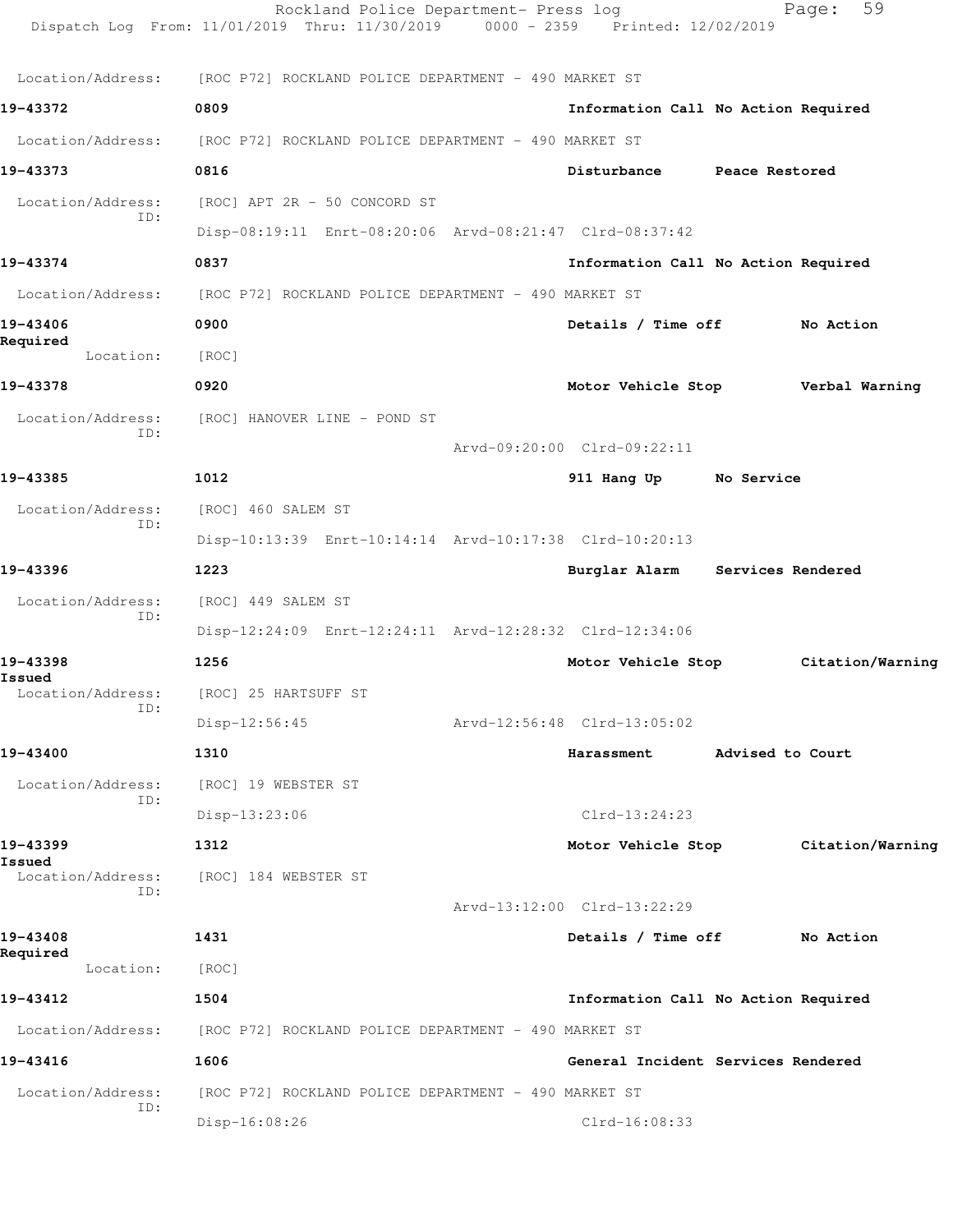| Dispatch Log From: 11/01/2019 Thru: 11/30/2019 0000 - 2359 Printed: 12/02/2019 |                                                      | Rockland Police Department- Press log                                     |                                                                                  |                | 60<br>Page:                                |
|--------------------------------------------------------------------------------|------------------------------------------------------|---------------------------------------------------------------------------|----------------------------------------------------------------------------------|----------------|--------------------------------------------|
| 19-43431<br>911 Wireless call (Transfered)<br>Location:                        | 1846<br>[ROC]                                        |                                                                           | 911 Wireless call (Transfered)                                                   |                |                                            |
| 19-43432                                                                       | 1849                                                 |                                                                           |                                                                                  |                | MVA Property Damage Only Services Rendered |
| Location/Address:                                                              | [ROC P75] UNION POINT - BILL DELAHUNT PKWY           |                                                                           |                                                                                  |                |                                            |
| ID:                                                                            |                                                      |                                                                           | Disp-18:52:37 Enrt-18:52:41 Arvd-19:02:37 Clrd-19:20:55                          |                |                                            |
| 19-43435                                                                       | 1912                                                 |                                                                           | Motor Vehicle Stop                                                               |                | Citation/Warning                           |
| Issued                                                                         | Vicinity of: [ROC] 10 SPRING ST @ 7 MARKET ST        |                                                                           |                                                                                  |                |                                            |
| ID:                                                                            |                                                      |                                                                           | Arvd-19:12:00 Clrd-19:23:57                                                      |                |                                            |
| 19-43438                                                                       | 1935                                                 |                                                                           | Motor Vehicle Stop                                                               |                | Citation/Warning                           |
| Issued<br>Vicinity of:                                                         | [ROC] GARDEN CENTER - CENTRE AVE                     |                                                                           |                                                                                  |                |                                            |
| ID:                                                                            |                                                      |                                                                           | Arvd-19:35:00 Clrd-19:42:51                                                      |                |                                            |
| 19-43440                                                                       | 1947                                                 |                                                                           |                                                                                  |                | Lost/Found Property Services Rendered      |
| Location/Address:                                                              | [ROC] 86 CRESCENT ST                                 |                                                                           |                                                                                  |                |                                            |
| ID:                                                                            |                                                      |                                                                           | Arvd-19:47:00 Clrd-19:58:41                                                      |                |                                            |
| 19-43444                                                                       | 2008                                                 |                                                                           | General Info                                                                     |                | <b>Services Rendered</b>                   |
| Location/Address:                                                              | [ROC P72] ROCKLAND POLICE DEPARTMENT - 490 MARKET ST |                                                                           |                                                                                  |                |                                            |
| ID:                                                                            |                                                      |                                                                           | Arvd-20:10:33 Clrd-20:11:47                                                      |                |                                            |
| 19-43453                                                                       | 2159                                                 |                                                                           | Noise Complaint Services Not Required                                            |                |                                            |
| Location/Address:                                                              | [ROC] 51 MAPLE ST                                    |                                                                           |                                                                                  |                |                                            |
| ID:                                                                            |                                                      |                                                                           | Disp-22:02:35 Enrt-22:03:15 Arvd-22:10:31 Clrd-22:18:44                          |                |                                            |
| 19-43455                                                                       | 2259                                                 |                                                                           | Motor Vehicle Stop                                                               |                | Citation/Warning                           |
| Issued<br>Vicinity of:                                                         |                                                      | [ROC] 203 NORTH AVE @ 1 LEISUREWOODS DR                                   |                                                                                  |                |                                            |
| ID:                                                                            |                                                      |                                                                           | Arvd-22:59:00 Clrd-23:10:05                                                      |                |                                            |
| 19-43456                                                                       | 2325                                                 |                                                                           | Noise Complaint Services Rendered                                                |                |                                            |
| Location/Address:                                                              | [ROC] 51 MAPLE ST                                    |                                                                           |                                                                                  |                |                                            |
| ID:                                                                            |                                                      |                                                                           | Disp-23:26:22 Enrt-23:26:30 Arvd-23:28:02 Clrd-23:39:25                          |                |                                            |
| 19-43462                                                                       | 2357                                                 |                                                                           | Disturbance                                                                      | Report Follows |                                            |
| Location/Address:                                                              |                                                      |                                                                           | [HOL 4139] LIBERTY PUBLICK HOUSE RESTAURANT AND LOUNGE - 777 PLYMOUTH ST Apt. #B |                |                                            |
| ID:                                                                            |                                                      |                                                                           | Disp-23:58:05 Enrt-23:58:11 Arvd-00:11:04 Clrd-11/17/2019 @ 00:25:49             |                |                                            |
| ID:<br>ID:                                                                     |                                                      |                                                                           | Disp-23:58:29 Enrt-23:58:34 Arvd-00:01:57 Clrd-11/17/2019 @ 00:25:45             |                |                                            |
| EMS Unit:                                                                      | HOLA1-Holbrook Ambulance 1                           |                                                                           | Disp-23:59:25 Enrt-23:59:29 Arvd-00:02:12 Clrd-11/17/2019 @ 00:25:59             |                |                                            |
|                                                                                |                                                      | InQrtsUnavl-00:41:20 InSrvce-00:41:23                                     | Disp-23:59:56 Enrt-00:01:59 Arvd-00:05:22 Clrd-11/17/2019 @ 00:37:49             |                |                                            |
| Fire Unit:                                                                     |                                                      | HOLENG2-Pumper-Holbrook Engine 2<br>InQrtsUnavl-00:41:14 InSrvce-00:41:17 | Disp-00:00:02 Enrt-00:01:57 Arvd-00:05:19 Clrd-11/17/2019 @ 00:37:46             |                |                                            |
| ID:                                                                            | $Disp-00:03:14$                                      |                                                                           | Arvd-00:03:56 Clrd-11/17/2019 @ 00:56:44                                         |                |                                            |
| ID:                                                                            |                                                      |                                                                           | Arvd-00:03:23 Clrd-11/17/2019 @ 00:03:43                                         |                |                                            |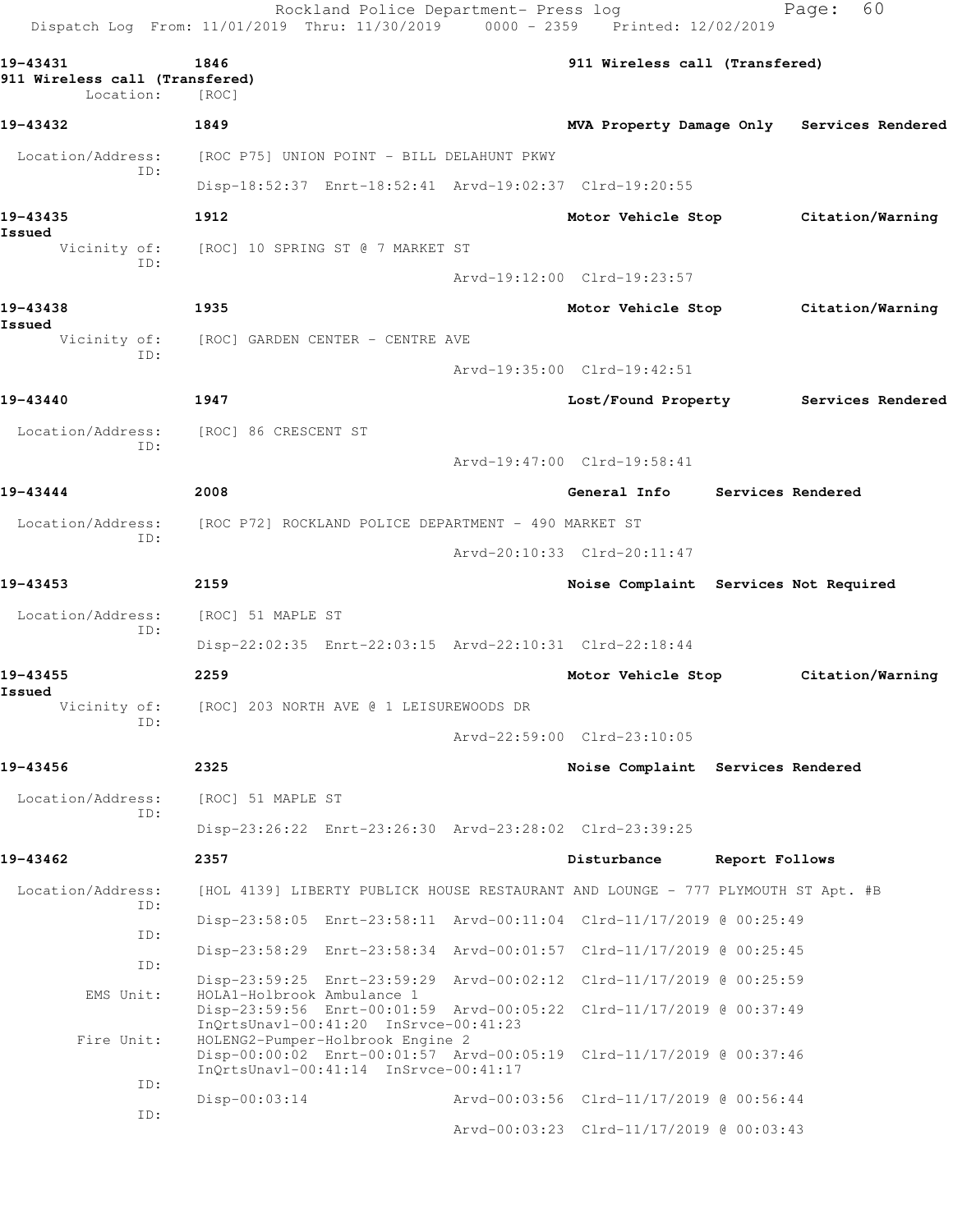Rockland Police Department- Press log entitled Page: 61

Dispatch Log From: 11/01/2019 Thru: 11/30/2019 0000 - 2359 Printed: 12/02/2019

ID:

Disp-00:05:30 Arvd-00:05:36 Clrd-11/17/2019 @ 00:43:00

## **For Date: 11/17/2019 - Sunday**

| 19-43464<br>Services Rendered   | 0005                                                                                                                                                           | Animal Complaint - DEER STRIKE |                                           |
|---------------------------------|----------------------------------------------------------------------------------------------------------------------------------------------------------------|--------------------------------|-------------------------------------------|
| Location/Address:               | [ROC] 286 NORTH AVE @ 96 CAREY ST                                                                                                                              |                                |                                           |
| ID:                             | Disp-00:07:31 Enrt-00:07:42 Arvd-00:14:00 Clrd-00:54:52                                                                                                        |                                |                                           |
| ID:                             | Disp-00:13:58 Enrt-00:14:02 Arvd-00:14:06 Clrd-00:20:10                                                                                                        |                                |                                           |
| ID:                             | Disp-00:20:19                                                                                                                                                  | $Clrd-00:20:40$                |                                           |
| 19-43466                        | 0005                                                                                                                                                           |                                | SHIFT ASSIGNMENTS Services Rendered       |
| Location/Address:               | [ROC P72] ROCKLAND POLICE DEPARTMENT - 490 MARKET ST                                                                                                           |                                |                                           |
| 19-43467                        | 0104                                                                                                                                                           |                                | Suspicious Activity Sent On Way           |
| Location/Address:               | [ROC P51] DOUBLE TREE - 929 HINGHAM ST                                                                                                                         |                                |                                           |
| ID:                             | Disp-01:05:14 Enrt-01:05:30                                                                                                                                    | Clrd-01:07:51                  |                                           |
| ID:                             | Disp-01:05:14 Enrt-01:05:23 Arvd-01:05:26 Clrd-01:07:55                                                                                                        |                                |                                           |
| 19-43483                        | 0619                                                                                                                                                           | <b>Traffic Enforcement</b>     | Citation/Warning                          |
| Issued<br>Location/Address:     | [ROC] 200 SALEM ST                                                                                                                                             |                                |                                           |
| ID:                             | $Disp-06:20:30$                                                                                                                                                | Arvd-06:20:37 Clrd-06:38:08    |                                           |
| 19-43484                        | 0626                                                                                                                                                           | Motor Vehicle Stop             | Verbal Warning                            |
|                                 | Vicinity of: [ROC] 187 POND ST @ 285 TURNER RD                                                                                                                 |                                |                                           |
| ID:                             |                                                                                                                                                                | Arvd-06:26:00 Clrd-06:32:04    |                                           |
| 19-43485                        | 0632                                                                                                                                                           | Motor Vehicle Stop             | Citation/Warning                          |
| Issued<br>Vicinity of:          | [ROC] 187 POND ST @ 285 TURNER RD                                                                                                                              |                                |                                           |
| ID:                             |                                                                                                                                                                | Arvd-06:32:00 Clrd-06:39:53    |                                           |
| 19-43486                        | 0638                                                                                                                                                           | Motor Vehicle Stop             | Citation/Warning                          |
| Issued<br>Vicinity of:          | [ROC] 9 SALEM ST @ 754 UNION ST                                                                                                                                |                                |                                           |
| ID:                             |                                                                                                                                                                | Arvd-06:38:00 Clrd-06:47:17    |                                           |
| 19-43487                        | 0644                                                                                                                                                           | Motor Vehicle Stop             | Citation/Warning                          |
| Issued<br>Vicinity of:          | [ROC] 1050 HINGHAM ST                                                                                                                                          |                                |                                           |
| ID:                             |                                                                                                                                                                | Arvd-06:44:00 Clrd-06:51:01    |                                           |
| 19-43490                        | 0739                                                                                                                                                           |                                | Emergency Medical Transported to Hospital |
| Location/Address:<br>Fire Unit: | [ROC 89] 162 NORTH AVE<br>ROCKEN1-Pumper-Rockland Engine 1<br>Disp-07:40:39 Enrt-07:42:44 Arvd-07:44:55 Clrd-07:53:58<br>InQrtsUnavl-07:54:02 InSrvce-07:54:02 |                                |                                           |
| EMS Unit:<br>ID:                | ROCKAM1-Rockland A1<br>Disp-07:40:51 Enrt-07:42:38 Arvd-07:42:41 Clrd-07:50:39<br>Hosp-08:02:43 ClrHosp-08:38:08 InQrtsUnavl-08:38:11 InSrvce-08:38:11         |                                |                                           |
|                                 | $Disp-07:41:52$                                                                                                                                                | $Clrd-07:42:07$                |                                           |
| 19-43508                        | 0805                                                                                                                                                           | General Info                   | Services Rendered                         |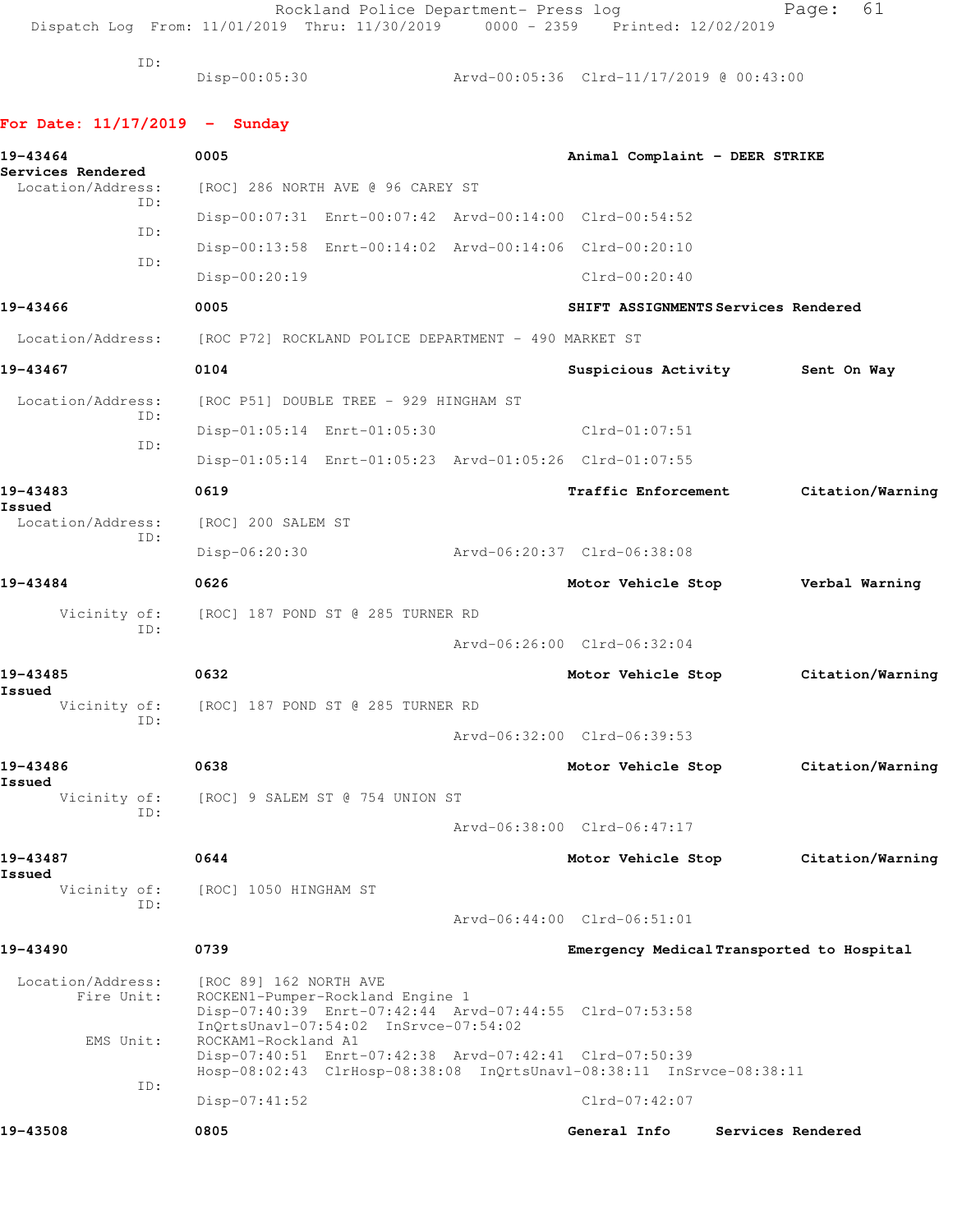|                          | Rockland Police Department- Press log<br>Dispatch Log From: 11/01/2019 Thru: 11/30/2019 0000 - 2359 Printed: 12/02/2019 |                                         | 62<br>Page:                               |
|--------------------------|-------------------------------------------------------------------------------------------------------------------------|-----------------------------------------|-------------------------------------------|
| Location/Address:        | [ROC P72] ROCKLAND POLICE DEPARTMENT - 490 MARKET ST                                                                    |                                         |                                           |
| 19-43492                 | 0900                                                                                                                    | Building Check Building Checked/Secured |                                           |
| Location/Address:        | [ROC] BILL DELAHUNT PKWY                                                                                                |                                         |                                           |
| 19-43493                 | 0911                                                                                                                    | Building Check Building Checked/Secured |                                           |
| Location/Address:        | [ROC] HINGHAM ST                                                                                                        |                                         |                                           |
| 19-43494                 | 0912                                                                                                                    | Building Check Building Checked/Secured |                                           |
| Location/Address:        | [ROC] UNION ST                                                                                                          |                                         |                                           |
| 19-43495                 | 0916                                                                                                                    | Building Check Building Checked/Secured |                                           |
| Location/Address:        | [ROC] BILL DELAHUNT PKWY                                                                                                |                                         |                                           |
| 19-43496                 | 0917                                                                                                                    | Building Check Building Checked/Secured |                                           |
| Location/Address:        | [ROC] HINGHAM ST                                                                                                        |                                         |                                           |
| 19-43620                 | 1015                                                                                                                    | Animal Complaint Services Rendered      |                                           |
| Location/Address:        | [ROC] 138 NEVENS CIR                                                                                                    |                                         |                                           |
| 19-43509                 | 1052                                                                                                                    | General Info Services Rendered          |                                           |
| Location/Address:        | [ROC P72] ROCKLAND POLICE DEPARTMENT - 490 MARKET ST                                                                    |                                         |                                           |
| 19-43517                 | 1144                                                                                                                    | Escort/Transport Services Rendered      |                                           |
| Location/Address:        | [ROC] ABINGTON ST                                                                                                       |                                         |                                           |
| ID:                      |                                                                                                                         | Arvd-11:44:00 Clrd-11:57:29             |                                           |
| 19-43523                 | 1236                                                                                                                    | Assist Public Advised to Court          |                                           |
| Location/Address:        | [ROC] 22 CLIFF ST                                                                                                       |                                         |                                           |
| ID:                      | $Disp-12:41:43$                                                                                                         | Arvd-12:41:51 Clrd-12:48:22             |                                           |
| 19-43525                 | 1324                                                                                                                    | Building Check Building Checked/Secured |                                           |
| Location/Address:        | [ROC] HINGHAM ST                                                                                                        |                                         |                                           |
| 19-43534                 | 1526                                                                                                                    | Building Check Appears Secure           |                                           |
| Location/Address:        | [ROC] HINGHAM ST                                                                                                        |                                         |                                           |
| ID:                      |                                                                                                                         | Arvd-15:26:10 Clrd-15:26:56             |                                           |
| 19-43539                 | 1600                                                                                                                    | SHIFT ASSIGNMENTS Services Rendered     |                                           |
| Location/Address:<br>ID: | [ROC P72] ROCKLAND POLICE DEPARTMENT - 490 MARKET ST                                                                    |                                         |                                           |
|                          | $Disp-16:00:00$                                                                                                         | $Clrd-16:15:00$                         |                                           |
| 19-43542                 | 1659                                                                                                                    |                                         | Motor Vehicle Complaint Services Rendered |
| Location/Address:<br>ID: | [ROC] HINGHAM ST                                                                                                        |                                         |                                           |
| ID:                      | Disp-17:00:08 Enrt-17:00:21 Arvd-17:02:17 Clrd-17:14:03                                                                 |                                         |                                           |
| ID:                      | $Disp-17:00:08$                                                                                                         | Arvd-17:00:15 Clrd-17:00:24             |                                           |
|                          | Disp-17:00:29 Enrt-17:00:32 Arvd-17:02:19 Clrd-17:14:00                                                                 |                                         |                                           |
| 19-43552                 | 1812                                                                                                                    | General Incident Services Rendered      |                                           |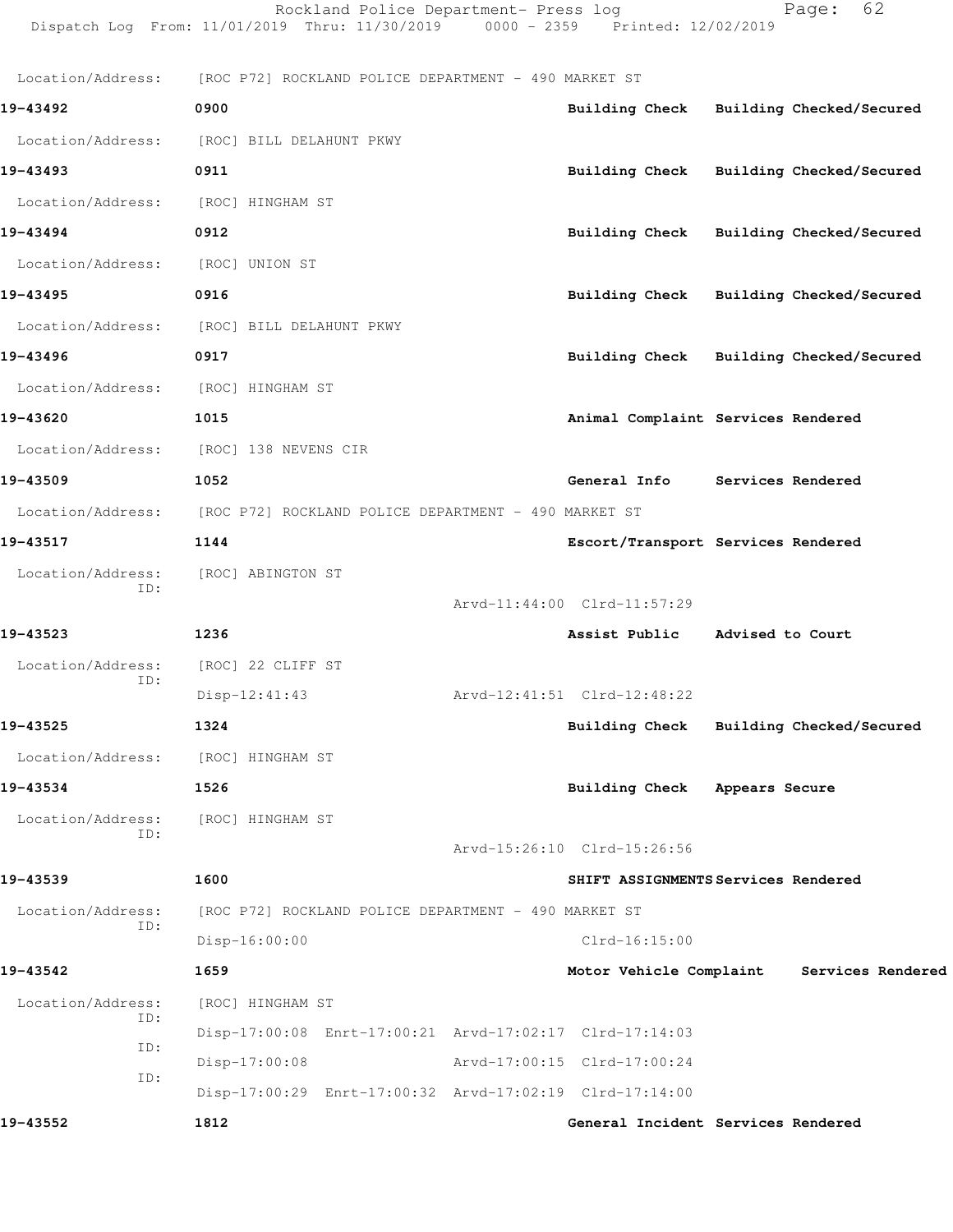|                                 | Rockland Police Department- Press log<br>Dispatch Log From: 11/01/2019 Thru: 11/30/2019 0000 - 2359 Printed: 12/02/2019 |                              |                | 63<br>Page:           |
|---------------------------------|-------------------------------------------------------------------------------------------------------------------------|------------------------------|----------------|-----------------------|
| Location/Address:               | [ROC P72] ROCKLAND POLICE DEPARTMENT - 490 MARKET ST                                                                    |                              |                |                       |
| ID:                             | Disp-18:17:03                                                                                                           | $Clrd-18:17:26$              |                |                       |
| 19-43554                        | 1846                                                                                                                    | Motor Vehicle Complaint      |                | Gone on arrival       |
| Location/Address:               | [ROC] HINGHAM ST                                                                                                        |                              |                |                       |
| ID:<br>ID:                      | $Disp-18:50:43$                                                                                                         | Arvd-18:50:52 Clrd-18:56:32  |                |                       |
| ID:                             | Disp-18:50:47                                                                                                           | Arvd-18:50:57 Clrd-18:55:43  |                |                       |
|                                 | $Disp-18:51:35$                                                                                                         | Arvd-18:51:40 Clrd-18:56:54  |                |                       |
| 19-43555                        | 1855                                                                                                                    | Motor Vehicle Stop           |                | Verbal Warning        |
| Location/Address:<br>ID:        | [ROC] MANZELLA CT                                                                                                       |                              |                |                       |
| ID:                             |                                                                                                                         | Arvd-18:55:00 Clrd-19:00:19  |                |                       |
|                                 | $Disp-18:56:41$                                                                                                         | Arvd-18:56:47 Clrd-19:00:13  |                |                       |
| 19-43559                        | 1925                                                                                                                    | Motor Vehicle Complaint      |                | Sent On Way           |
| Vicinity of:<br>ID:             | [ROC] 69 NORTH AVE @ 12 DEERING SQ                                                                                      |                              |                |                       |
| ID:                             | $Disp-19:27:31$                                                                                                         | Arvd-19:27:40 Clrd-19:30:24  |                |                       |
|                                 | Disp-19:27:31                                                                                                           | Arvd-19:27:40 Clrd-19:30:28  |                |                       |
| 19-43562                        | 1938                                                                                                                    | 911 Hang Up                  |                | Services Not Required |
| Location/Address:<br>ID:        | [ROC] 5 BEECHWOOD LN                                                                                                    |                              |                |                       |
|                                 | Disp-19:42:11 Enrt-19:42:24 Arvd-19:45:43 Clrd-19:47:25                                                                 |                              |                |                       |
| 19-43563                        | 2005                                                                                                                    | Motor Vehicle Stop           |                | Verbal Warning        |
| Vicinity of:<br>ID:             | [ROC] 414 BEECH ST @ 1 MILLBROOK DR                                                                                     |                              |                |                       |
|                                 |                                                                                                                         | Arvd-20:05:00 Clrd-20:09:42  |                |                       |
| 19-43567<br>Report Follows      | 2038                                                                                                                    | Larceny From A Motor Vehicle |                |                       |
| Location/Address:<br>ID:        | [ROC] 340 CENTRE AVE Apt. #8                                                                                            |                              |                |                       |
|                                 | $Disp-20:46:26$                                                                                                         | Arvd-20:46:34 Clrd-21:05:58  |                |                       |
| 19-43570                        | 2228                                                                                                                    | Burglar Alarm                |                | Services Rendered     |
| Location/Address:<br>ID:        | [ROC P88] KATHY CORRIGAN'S - 406 VFW DR                                                                                 |                              |                |                       |
|                                 | Disp-22:30:21 Enrt-22:30:28 Arvd-22:34:20 Clrd-22:43:52                                                                 |                              |                |                       |
| 19-43574                        | 2334                                                                                                                    | <b>Time off</b>              |                | Services Rendered     |
| Location:                       | [ROC]                                                                                                                   |                              |                |                       |
| For Date: $11/18/2019$ - Monday |                                                                                                                         |                              |                |                       |
| 19-43576                        | 0000                                                                                                                    | General Info                 | Sent On Way    |                       |
| Location/Address:<br>ID:        | [ROC P72] ROCKLAND POLICE DEPARTMENT - 490 MARKET ST                                                                    |                              |                |                       |
|                                 | Disp-00:02:47                                                                                                           | $Clrd-00:02:52$              |                |                       |
| 19-43583                        | 0259                                                                                                                    | Burglar Alarm                | Appears Secure |                       |
| Location/Address:<br>ID:        | [ROC 63] MIKES PIZZA - 315 UNION ST                                                                                     |                              |                |                       |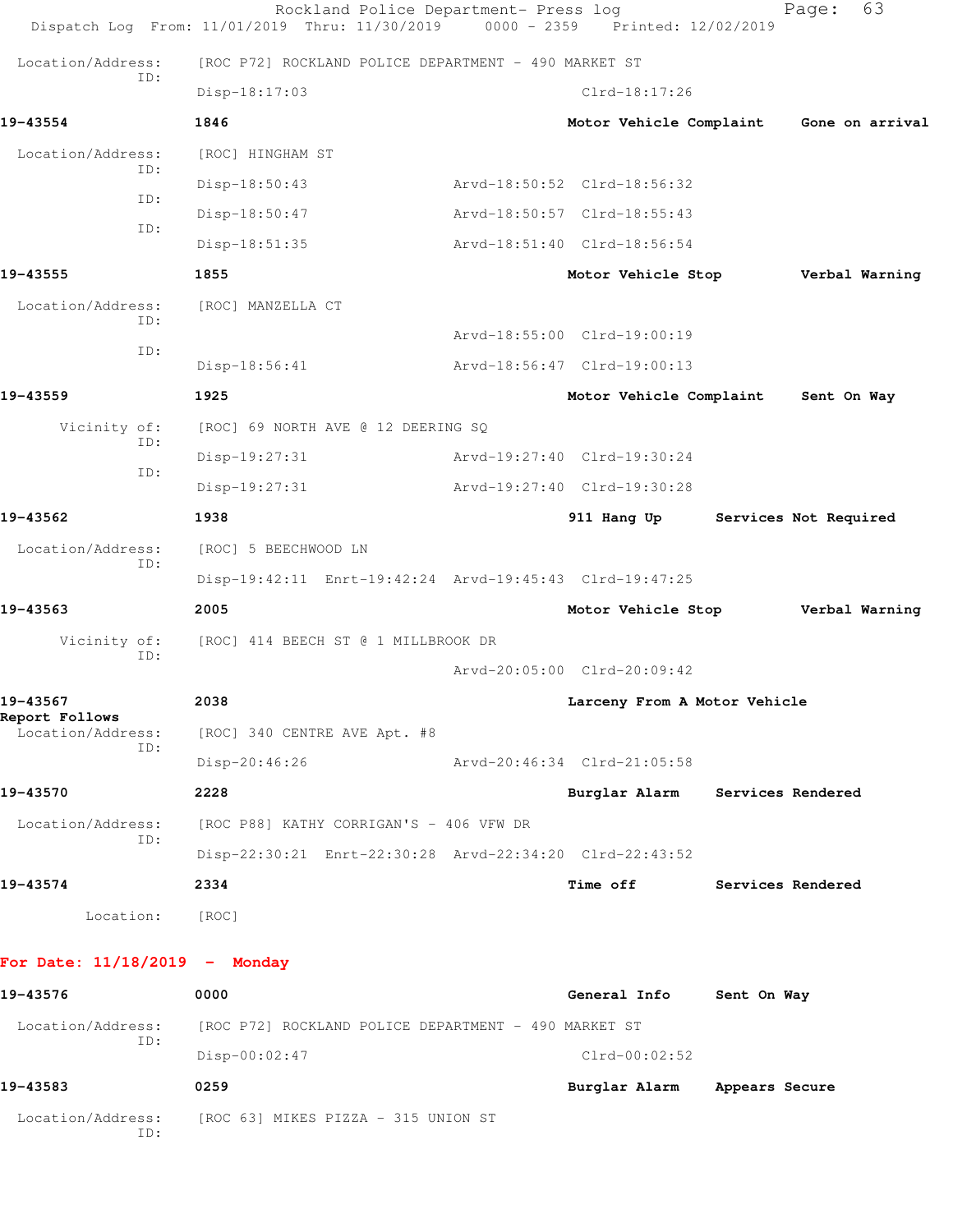|                          | Rockland Police Department- Press log<br>Dispatch Log From: 11/01/2019 Thru: 11/30/2019 0000 - 2359 Printed: 12/02/2019 |                                         |                   | 64<br>Page:                                |  |
|--------------------------|-------------------------------------------------------------------------------------------------------------------------|-----------------------------------------|-------------------|--------------------------------------------|--|
|                          | Disp-03:00:42 Enrt-03:00:57 Arvd-03:02:27 Clrd-03:05:24                                                                 |                                         |                   |                                            |  |
| ID:                      | Disp-03:00:52 Enrt-03:01:00 Arvd-03:02:37 Clrd-03:05:20                                                                 |                                         |                   |                                            |  |
| 19-43594                 | 0626                                                                                                                    |                                         |                   | Motor Vehicle Stop Citation/Warning        |  |
| Issued<br>Vicinity of:   | [ROC] 500 SUMMER ST                                                                                                     |                                         |                   |                                            |  |
| ID:                      |                                                                                                                         | Arvd-06:26:00 Clrd-06:36:27             |                   |                                            |  |
| 19-43600                 | 0802                                                                                                                    | SHIFT ASSIGNMENTSNo Service             |                   |                                            |  |
| Location/Address:        | [ROC P72] ROCKLAND POLICE DEPARTMENT - 490 MARKET ST                                                                    |                                         |                   |                                            |  |
| 19-43611                 | 0830                                                                                                                    | Animal Complaint Services Rendered      |                   |                                            |  |
| Location/Address:        | [ROC] 386 CONCORD ST                                                                                                    |                                         |                   |                                            |  |
| 19-43607                 | 0901                                                                                                                    | Building Check Building Checked/Secured |                   |                                            |  |
| Location/Address:        | [ROC P47] BEST WESTERN - 909 HINGHAM ST                                                                                 |                                         |                   |                                            |  |
| ID:                      |                                                                                                                         | Arvd-09:02:55 Clrd-09:06:25             |                   |                                            |  |
| 19-43614                 | 0915                                                                                                                    | Building Check Building Checked/Secured |                   |                                            |  |
| Location/Address:        | [ROC P75] UNION POINT - BILL DELAHUNT PKWY                                                                              |                                         |                   |                                            |  |
| ID:                      |                                                                                                                         | Arvd-09:16:12 Clrd-09:26:24             |                   |                                            |  |
| 19-43617                 | 0918                                                                                                                    | Details / Time off                      |                   | No Service                                 |  |
| Location:                | [ROC]                                                                                                                   |                                         |                   |                                            |  |
| 19-43621                 | 0950                                                                                                                    | Details / Time off                      |                   | No Service                                 |  |
| Location:                | [ROC]                                                                                                                   |                                         |                   |                                            |  |
| 19-43624                 | 1016                                                                                                                    |                                         |                   | Larceny / Forgery/ Fraud Services Rendered |  |
| Location/Address:        | [ROC] 22 HERITAGE DR                                                                                                    |                                         |                   |                                            |  |
| ID:                      | Disp-10:29:51                                                                                                           | $Clrd-10:35:10$                         |                   |                                            |  |
| 19-43625                 | 1032                                                                                                                    | Disabled Motor Vehicle                  |                   | Services Rendered                          |  |
| Location/Address:<br>ID: | [ROC] 141 WEYMOUTH ST                                                                                                   |                                         |                   |                                            |  |
|                          |                                                                                                                         | Arvd-10:32:00 Clrd-10:34:10             |                   |                                            |  |
| 19-43630                 | 1104                                                                                                                    | Assist Public                           | Services Rendered |                                            |  |
| Location/Address:<br>ID: | [ROC P51] DOUBLE TREE - 929 HINGHAM ST                                                                                  |                                         |                   |                                            |  |
|                          | Disp-11:05:52 Enrt-11:05:57 Arvd-11:17:28 Clrd-11:27:10                                                                 |                                         |                   |                                            |  |
| 19-43634                 | 1119                                                                                                                    | Suspicious Activity                     |                   | Investigated                               |  |
| Location/Address:<br>ID: | [ROC] CENTRAL ST                                                                                                        |                                         |                   |                                            |  |
| ID:                      | $Disp-11:23:10$                                                                                                         | Arvd-11:23:17 Clrd-11:29:51             |                   |                                            |  |
|                          | $Disp-11:23:13$                                                                                                         | Arvd-11:23:15 Clrd-11:29:49             |                   |                                            |  |
| 19-43639                 | 1157                                                                                                                    | Noise Complaint Investigated            |                   |                                            |  |
| Location/Address:<br>ID: | [ROC] 113 MARKET ST Apt. #6                                                                                             |                                         |                   |                                            |  |
| ID:                      | Disp-11:58:09 Enrt-11:58:15 Arvd-11:59:56 Clrd-12:10:14                                                                 |                                         |                   |                                            |  |
|                          | Disp-11:58:09 Enrt-11:58:14 Arvd-11:59:55 Clrd-12:10:12                                                                 |                                         |                   |                                            |  |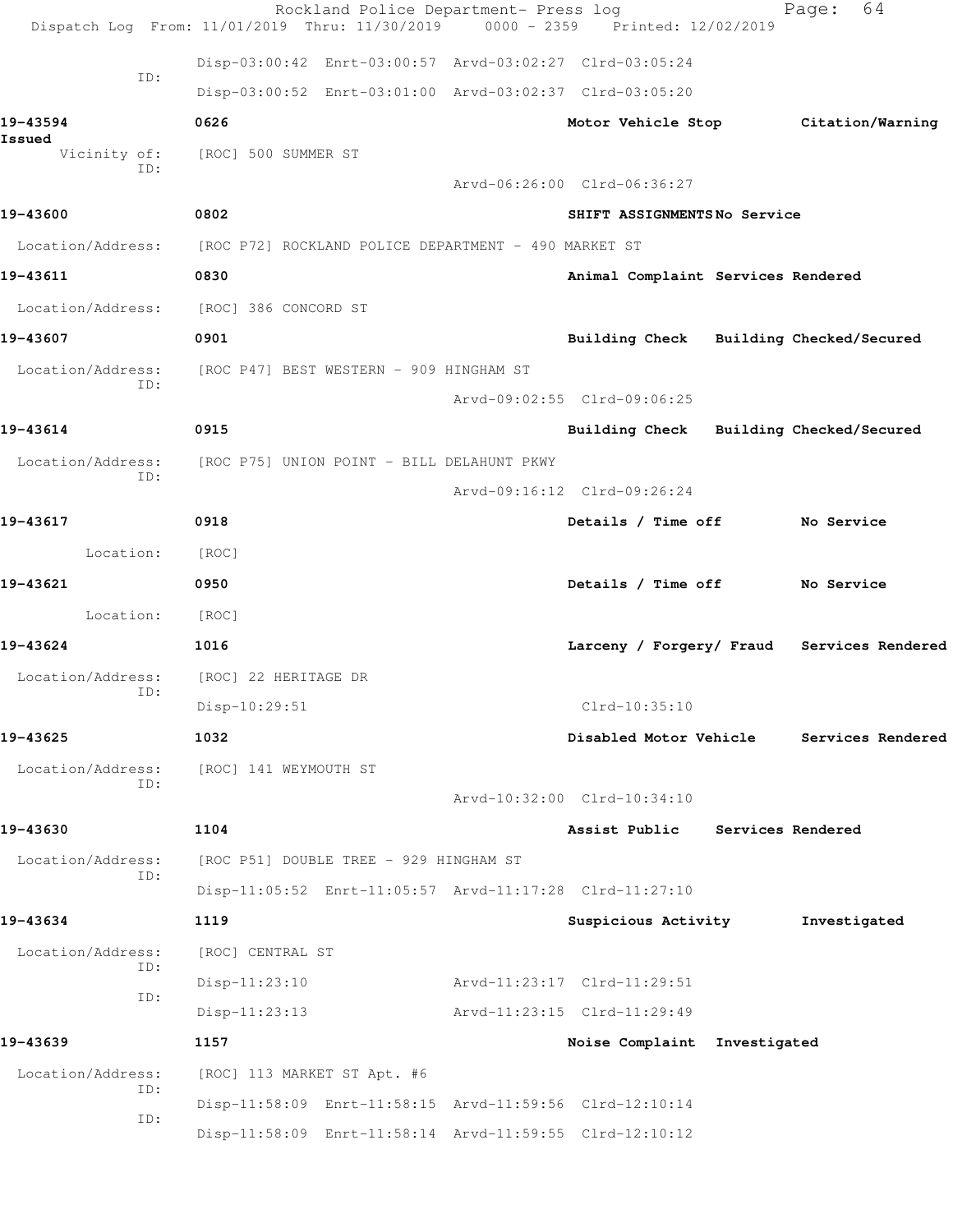Rockland Police Department- Press log Fage: 65 Dispatch Log From: 11/01/2019 Thru: 11/30/2019 0000 - 2359 Printed: 12/02/2019

**19-43642 1333 Building Check Building Checked/Secured** Location/Address: [ROC P51] DOUBLE TREE - 929 HINGHAM ST ID: Arvd-13:34:26 Clrd-13:39:58 **19-43643 1333 Details / Time off No Service** Location: [ROC] **19-43647 1402 Assist Fire Department Services Rendered** Location/Address: [ROC] 28 BALSAM ST ID: Disp-14:03:03 Enrt-14:03:05 Arvd-14:04:32 Clrd-14:15:22 ID: Disp-14:03:09 Enrt-14:03:11 Arvd-14:04:11 Clrd-14:15:25 **19-43649 1415 Disturbance Services Rendered** Location/Address: [ROC] 12 LINDEN ST Apt. #2 ID: Disp-14:17:18 Enrt-14:17:21 Arvd-14:19:36 Clrd-14:22:52 ID: Disp-14:17:18 Enrt-14:17:22 Arvd-14:19:35 Clrd-14:22:56 ID: Disp-14:19:51 Arvd-14:19:54 Clrd-14:22:54 **19-43652 1428 Details / Time off No Service** Location: [ROC] **19-43654 1444 911 Accidental Investigated** Location/Address: [ROC] 147 PACIFIC ST ID: Disp-14:45:56 Enrt-14:46:13 Arvd-14:49:51 Clrd-14:51:49 **19-43657 1458 Building Check Building Checked/Secured** Location/Address: [ROC P45] COMFORT INN - 850 HINGHAM ST ID: Arvd-14:58:53 Clrd-15:02:22 **19-43662 1537 Larceny / Forgery/ Fraud Services Rendered** Location/Address: [ROC] 224 CRESCENT ST ID: Disp-15:42:48 Clrd-15:42:59 **19-43667 1606 SHIFT ASSIGNMENTS No Service** Location/Address: [ROC P72] ROCKLAND POLICE DEPARTMENT - 490 MARKET ST ID: Disp-16:08:54 Arvd-16:09:02 Clrd-16:09:07 **19-43678 1733 Burglar Alarm Investigated** Location/Address: [ROC] WARMINGTON FURT. - 459 PLAIN ST ID: Disp-17:35:31 Enrt-17:35:40 Arvd-17:38:35 Clrd-17:39:45 ID: Disp-17:36:02 Enrt-17:36:07 Clrd-17:39:38 **19-43679 1740 BACKGROUND INVESTIGATION No Service** Location/Address: [ROC P72] ROCKLAND POLICE DEPARTMENT - 490 MARKET ST **19-43680 1746 911 Accidental Services Rendered**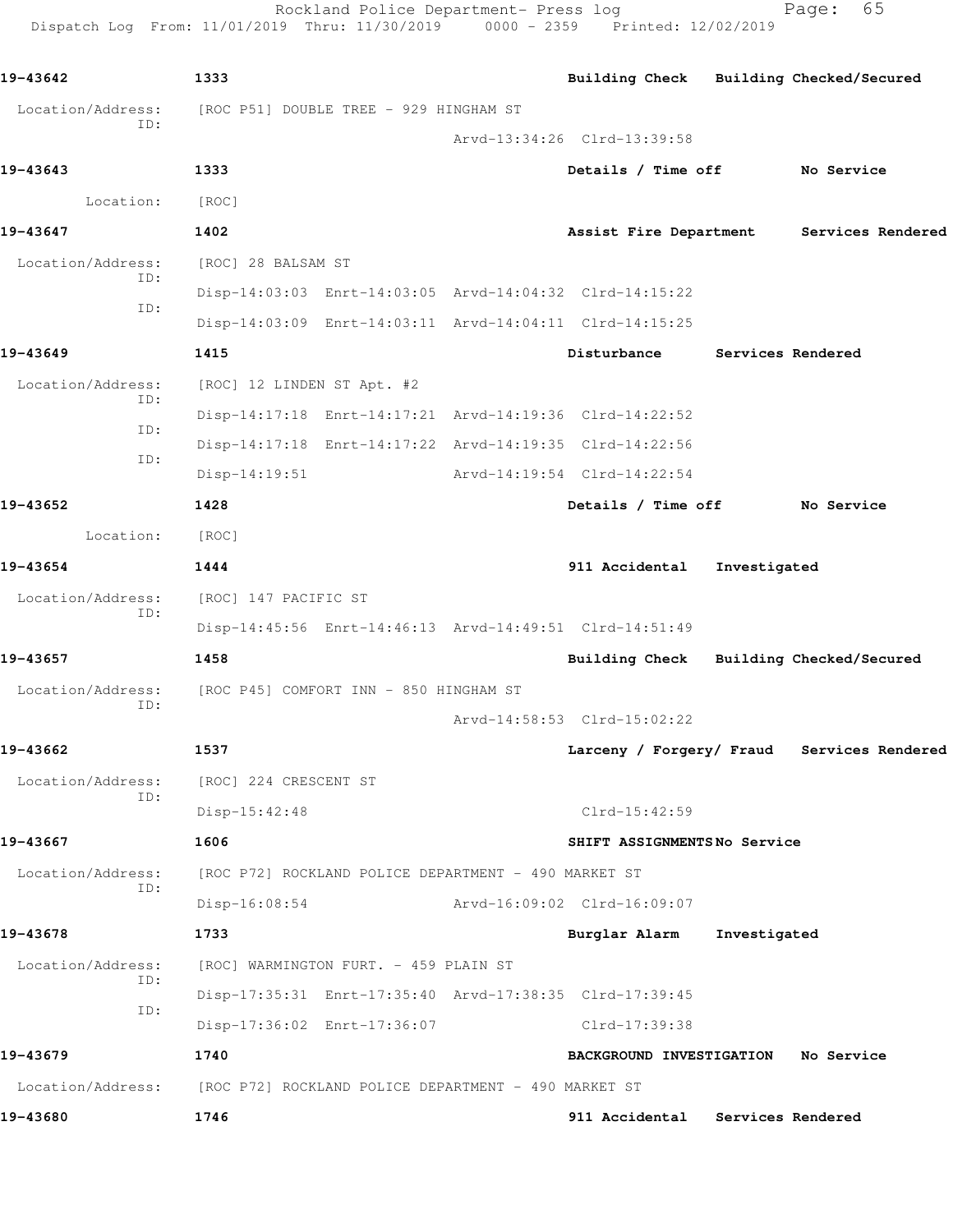| Dispatch Log From: 11/01/2019 Thru: 11/30/2019 0000 - 2359 Printed: 12/02/2019 |                                                      | Rockland Police Department- Press log                   |                                          |                   | 66<br>Page:       |  |
|--------------------------------------------------------------------------------|------------------------------------------------------|---------------------------------------------------------|------------------------------------------|-------------------|-------------------|--|
| Location/Address:                                                              | [ROC] 14 DANIEL TEAGUE DR                            |                                                         |                                          |                   |                   |  |
| ID:                                                                            |                                                      | Disp-17:48:09 Enrt-17:48:15 Arvd-17:53:46 Clrd-17:58:10 |                                          |                   |                   |  |
| 19-43683                                                                       | 1826                                                 |                                                         | MVA Property Damage Only Arrest (s) Made |                   |                   |  |
| Location/Address:                                                              | [ROC P21] 37 ARLINGTON ST                            |                                                         |                                          |                   |                   |  |
| ID:                                                                            |                                                      | Disp-18:27:27 Enrt-18:27:42 Arvd-18:27:51 Clrd-19:53:34 |                                          |                   |                   |  |
| ID:                                                                            |                                                      | Disp-18:27:27 Enrt-18:27:48 Arvd-18:27:58 Clrd-18:50:39 |                                          |                   |                   |  |
| ID:                                                                            | Disp-18:34:47                                        |                                                         | Arvd-18:34:50 Clrd-18:39:06              |                   |                   |  |
| ID:                                                                            |                                                      | Disp-18:43:26 Enrt-18:43:29 Arvd-19:00:57 Clrd-19:04:42 |                                          |                   |                   |  |
| 19-43685                                                                       | 1837                                                 |                                                         | Disturbance                              |                   | Services Rendered |  |
| Location/Address:                                                              | [ROC P80] 12 LINDEN ST                               |                                                         |                                          |                   |                   |  |
| ID:                                                                            | Disp-18:39:13                                        |                                                         | Arvd-18:39:16 Clrd-18:43:08              |                   |                   |  |
| 19-43686                                                                       | 1852                                                 |                                                         | Suspicious Activity                      |                   | Services Rendered |  |
| Location/Address:                                                              |                                                      | [ROC P69] MCDONALD'S - 117 MARKET ST                    |                                          |                   |                   |  |
| ID:<br>ID:                                                                     | $Disp-18:53:16$                                      |                                                         | Arvd-18:53:34 Clrd-19:06:20              |                   |                   |  |
|                                                                                | $Disp-19:04:48$                                      |                                                         | Arvd-19:04:52 Clrd-19:04:54              |                   |                   |  |
| 19-43688                                                                       | 1905                                                 |                                                         | Suspicious Activity Gone on arrival      |                   |                   |  |
| Location/Address:                                                              |                                                      | [ROC P55] HOME DEPOT - 1149 HINGHAM ST                  |                                          |                   |                   |  |
| ID:                                                                            |                                                      | Disp-19:07:53 Enrt-19:07:56 Arvd-19:13:27 Clrd-19:24:37 |                                          |                   |                   |  |
| ID:                                                                            |                                                      | Disp-19:13:19 Enrt-19:13:22 Arvd-19:13:24 Clrd-19:24:28 |                                          |                   |                   |  |
| 19-43696                                                                       | 2003                                                 |                                                         | Unwanted Party                           | Gone on arrival   |                   |  |
| Location/Address:                                                              | [ROC] 12 LINDEN ST                                   |                                                         |                                          |                   |                   |  |
| ID:                                                                            |                                                      | Disp-20:04:55 Enrt-20:05:38 Arvd-20:07:48 Clrd-20:11:54 |                                          |                   |                   |  |
| ID:                                                                            |                                                      | Disp-20:05:09 Enrt-20:05:34 Arvd-20:07:43 Clrd-20:13:11 |                                          |                   |                   |  |
| ID:                                                                            |                                                      | Disp-20:05:27 Enrt-20:05:31 Arvd-20:07:39 Clrd-20:13:15 |                                          |                   |                   |  |
| 19-43709                                                                       | 2302                                                 |                                                         | Vehicle Maintenance                      |                   | Services Rendered |  |
| Location/Address:                                                              |                                                      | [ROC P72] ROCKLAND POLICE DEPARTMENT - 490 MARKET ST    |                                          |                   |                   |  |
| ID:                                                                            | Disp-23:05:36                                        |                                                         | $Clrd-23:06:13$                          |                   |                   |  |
| 19-43711                                                                       | 2321                                                 |                                                         | General Info                             | Services Rendered |                   |  |
| Location/Address:                                                              | [ROC P72] ROCKLAND POLICE DEPARTMENT - 490 MARKET ST |                                                         |                                          |                   |                   |  |
| ID:                                                                            |                                                      |                                                         | Arvd-23:21:01 Clrd-23:24:40              |                   |                   |  |
| For Date: $11/19/2019$ - Tuesday                                               |                                                      |                                                         |                                          |                   |                   |  |

| 19-43715          | 0000                |                                                         | Suspicious Activity | Investigated |
|-------------------|---------------------|---------------------------------------------------------|---------------------|--------------|
| Location/Address: | [ROC] 23 PAYSON AVE |                                                         |                     |              |
| ID:               |                     | Disp-00:02:53 Enrt-00:03:01 Arvd-00:04:19 Clrd-00:34:53 |                     |              |
| ID:               |                     | Disp-00:02:55 Enrt-00:03:01 Arvd-00:03:57 Clrd-00:34:53 |                     |              |
| ID:               |                     |                                                         |                     |              |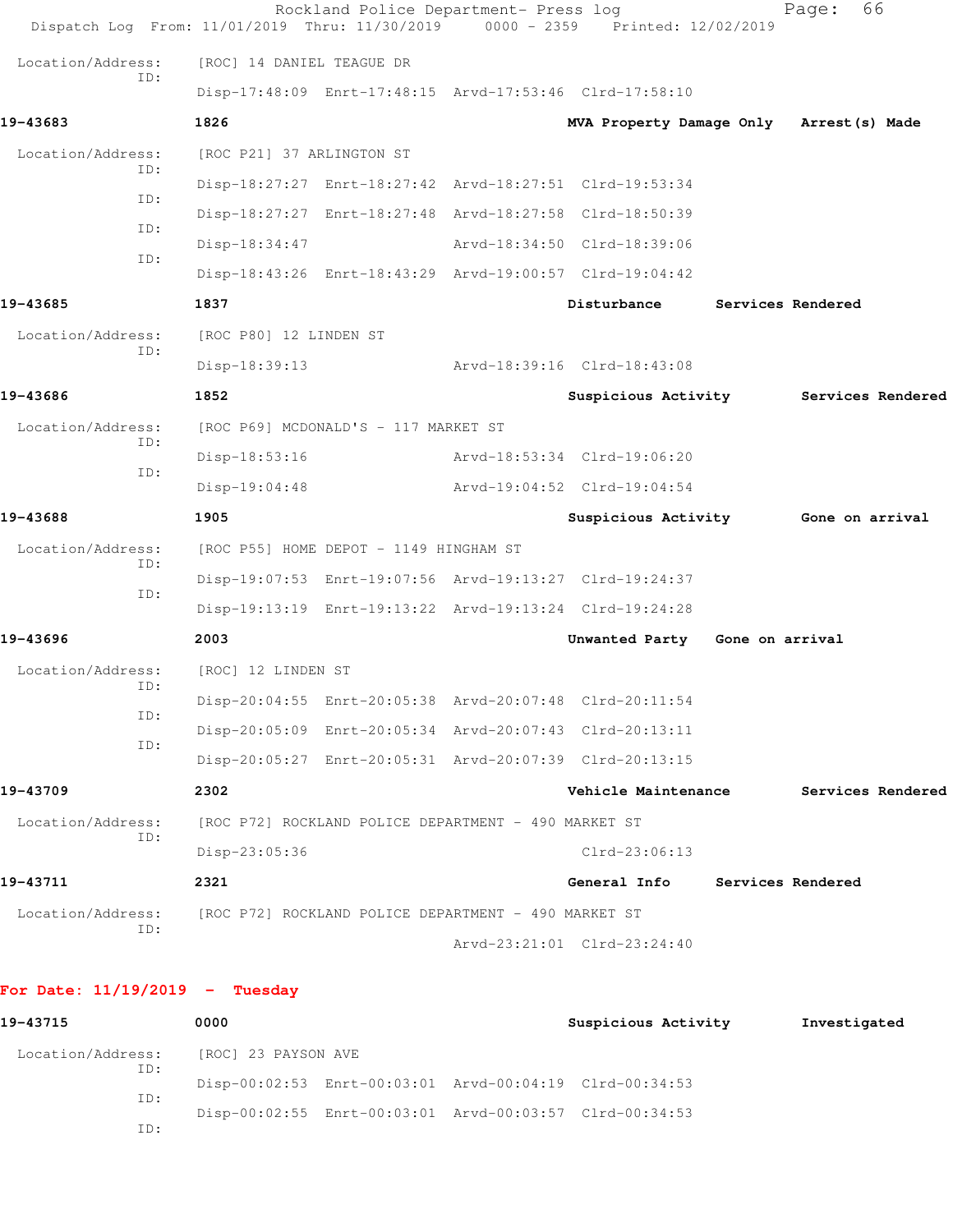|                               | Rockland Police Department- Press log<br>Dispatch Log From: 11/01/2019 Thru: 11/30/2019 0000 - 2359 Printed: 12/02/2019 |                             |                                         |                   | - 67<br>Page:     |  |
|-------------------------------|-------------------------------------------------------------------------------------------------------------------------|-----------------------------|-----------------------------------------|-------------------|-------------------|--|
|                               | Disp-00:03:26 Enrt-00:03:29 Arvd-00:16:04 Clrd-00:34:53                                                                 |                             |                                         |                   |                   |  |
| 19-43716                      | 0006                                                                                                                    |                             | SHIFT ASSIGNMENTS Services Rendered     |                   |                   |  |
| Location/Address:             | [ROC P72] ROCKLAND POLICE DEPARTMENT - 490 MARKET ST                                                                    |                             |                                         |                   |                   |  |
| 19-43720                      | 0047                                                                                                                    |                             | Suspicious Activity Services Rendered   |                   |                   |  |
| Location/Address:<br>ID:      | [ROC P52] BELLA'S RESTAURANT - 933 HINGHAM ST                                                                           |                             |                                         |                   |                   |  |
|                               |                                                                                                                         |                             | Arvd-00:47:00 Clrd-00:49:25             |                   |                   |  |
| 19-43723<br>Issued            | 0132                                                                                                                    |                             | Motor Vehicle Stop Citation/Warning     |                   |                   |  |
| Location/Address:             | [ROC] 577 MARKET ST @ 29 OLD MARKET ST                                                                                  |                             |                                         |                   |                   |  |
| ID:                           |                                                                                                                         |                             | Arvd-01:32:00 Clrd-01:51:58             |                   |                   |  |
| 19-43728                      | 0512                                                                                                                    |                             | Building Check Services Rendered        |                   |                   |  |
| Location/Address:             | [ROC 61] UNION ST BUSINESS DISTRICT - UNION ST                                                                          |                             |                                         |                   |                   |  |
| ID:                           | Disp-05:13:36                                                                                                           | Arvd-05:13:42 Clrd-05:32:27 |                                         |                   |                   |  |
| 19-43731                      | 0548                                                                                                                    |                             | Details / Time off No Service           |                   |                   |  |
| Location:                     | [ROC]                                                                                                                   |                             |                                         |                   |                   |  |
| 19-43732                      | 0643                                                                                                                    |                             | Details / Time off Services Rendered    |                   |                   |  |
| Location:                     | [ROC]                                                                                                                   |                             |                                         |                   |                   |  |
| 19-43736                      | 0804                                                                                                                    |                             | Information Call No Action Required     |                   |                   |  |
|                               | Location/Address: [ROC P72] ROCKLAND POLICE DEPARTMENT - 490 MARKET ST                                                  |                             |                                         |                   |                   |  |
| 19-43737                      | 0830                                                                                                                    |                             | Vandalism                               | Services Rendered |                   |  |
| Location/Address:             | [ROC] 100 LEDGEWOOD PL                                                                                                  |                             |                                         |                   |                   |  |
| ID:                           | Disp-08:31:06 Enrt-08:31:11 Arvd-08:40:46 Clrd-08:56:49                                                                 |                             |                                         |                   |                   |  |
| 19-43870                      | 0845                                                                                                                    |                             | Animal Complaint Services Rendered      |                   |                   |  |
| Location/Address:             | [ROC] 693 HINGHAM ST                                                                                                    |                             |                                         |                   |                   |  |
| 19-43740                      | 0857                                                                                                                    |                             | Building Check Building Checked/Secured |                   |                   |  |
| Location/Address:             | [ROC P47] BEST WESTERN - 909 HINGHAM ST                                                                                 |                             |                                         |                   |                   |  |
| ID:                           |                                                                                                                         |                             | Arvd-08:58:41 Clrd-09:00:22             |                   |                   |  |
| 19-43743                      | 0909                                                                                                                    |                             | Vehicle Maintenance                     |                   | No Action         |  |
| Required<br>Location/Address: | [ROC P72] ROCKLAND POLICE DEPARTMENT - 490 MARKET ST                                                                    |                             |                                         |                   |                   |  |
| ID:                           | Disp-09:13:06                                                                                                           | $Clrd-09:13:27$             |                                         |                   |                   |  |
| 19-43744                      | 0929                                                                                                                    |                             | Details / Time off                      |                   | No Action         |  |
| Required<br>Location:         | [ROC]                                                                                                                   |                             |                                         |                   |                   |  |
| 19-43745                      | 0931                                                                                                                    |                             | Details / Time off                      |                   | No Action         |  |
| Required<br>Location:         | [ROC]                                                                                                                   |                             |                                         |                   |                   |  |
| 19-43746                      | 0937                                                                                                                    |                             | Motor Vehicle Complaint                 |                   | Services Rendered |  |
| Location/Address:             | [ROC] 100 SPRING ST                                                                                                     |                             |                                         |                   |                   |  |
| ID:                           |                                                                                                                         |                             | Arvd-09:37:59 Clrd-09:42:26             |                   |                   |  |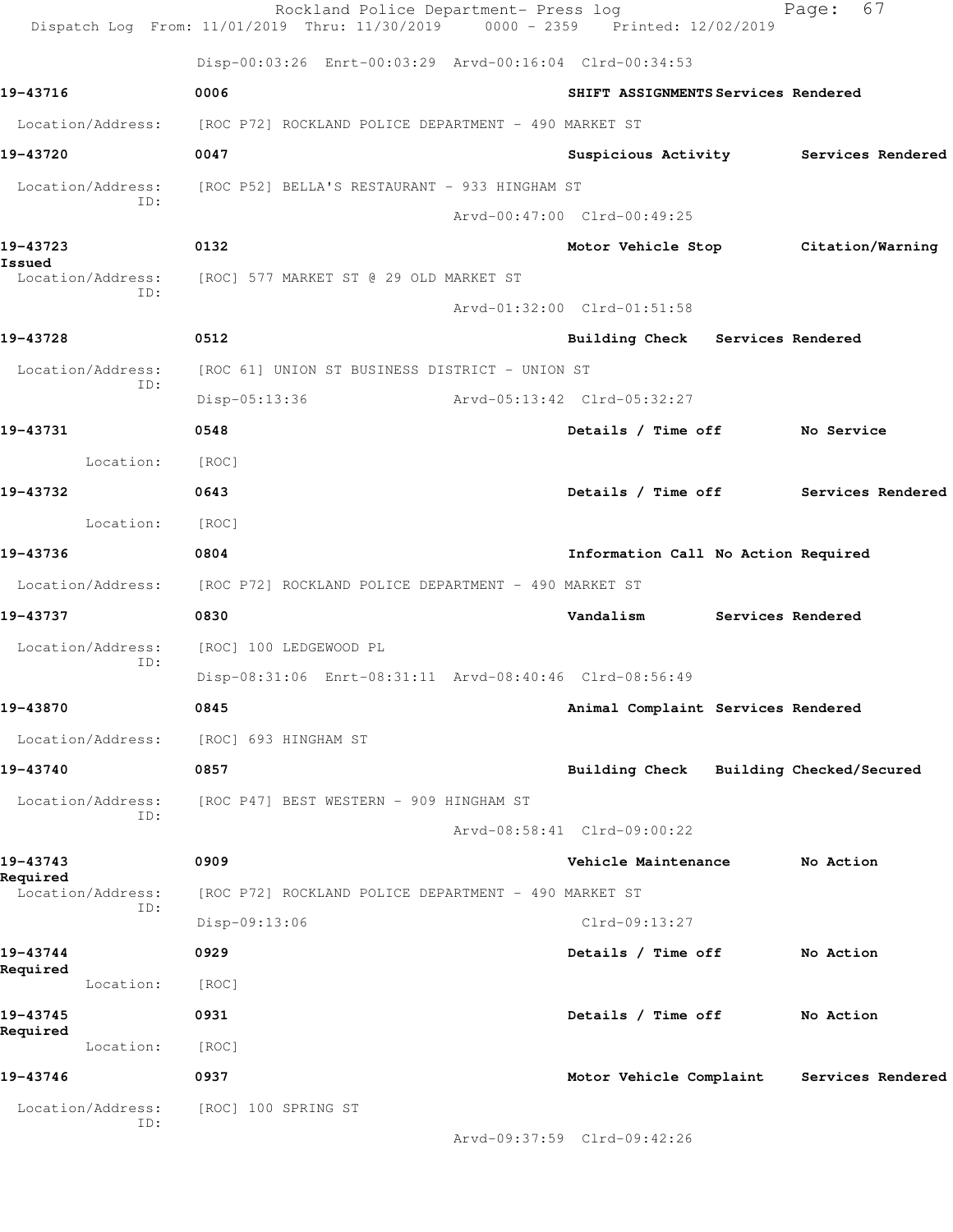Rockland Police Department- Press log entitled and Page: 68 Dispatch Log From: 11/01/2019 Thru: 11/30/2019 0000 - 2359 Printed: 12/02/2019

| 19-43750                            | 0956                                                 | Building Check Building Checked/Secured |                  |                  |
|-------------------------------------|------------------------------------------------------|-----------------------------------------|------------------|------------------|
| Location/Address:                   | [ROC P75] UNION POINT - BILL DELAHUNT PKWY           |                                         |                  |                  |
| ID:                                 |                                                      | Arvd-09:57:31 Clrd-10:07:31             |                  |                  |
| 19-43866                            | 1000                                                 | Animal Complaint Services Rendered      |                  |                  |
| Location/Address:                   | [ROC] 160 SPRUCE ST                                  |                                         |                  |                  |
| 19-43752                            | 1010                                                 | Details / Time off                      |                  | No Action        |
| Required<br>Location:               | [ROC]                                                |                                         |                  |                  |
| 19-43753                            | 1013                                                 | Information Call No Action Required     |                  |                  |
| Location/Address:                   | [ROC P72] ROCKLAND POLICE DEPARTMENT - 490 MARKET ST |                                         |                  |                  |
| 19-43868                            | 1030                                                 | Animal Complaint Services Rendered      |                  |                  |
| Location/Address:                   | [ROC] 407 CONCORD ST                                 |                                         |                  |                  |
| 19-43755                            | 1039                                                 | Motor Vehicle Stop                      |                  | Verbal Warning   |
| Location/Address:                   | [ROC] 729 HINGHAM ST                                 |                                         |                  |                  |
| ID:                                 |                                                      | Arvd-10:39:00 Clrd-10:41:24             |                  |                  |
| 19-43756                            | 1042                                                 | Building Check Building Checked/Secured |                  |                  |
| Location/Address:                   | [ROC] 929 HINGHAM ST                                 |                                         |                  |                  |
| ID:                                 |                                                      | Arvd-10:44:14 Clrd-10:45:36             |                  |                  |
| 19-43757                            | 1052                                                 | Motor Vehicle Stop                      |                  | Citation/Warning |
| Issued<br>Location/Address:         | [ROC] 179 WEST WATER ST                              |                                         |                  |                  |
| ID:                                 |                                                      | Arvd-10:52:00 Clrd-10:58:51             |                  |                  |
| 19-43867                            | 1100                                                 | Animal Complaint Services Rendered      |                  |                  |
| Location/Address: [ROC] 85 RICE AVE |                                                      |                                         |                  |                  |
| 19-43758                            | 1102                                                 | Details / Time off                      |                  | No Action        |
| Required<br>Location:               | [ROC]                                                |                                         |                  |                  |
| 19-43877                            | 1120                                                 | Animal Complaint Services Rendered      |                  |                  |
| Location/Address:                   | [ROC] 230 GREENWOOD ST                               |                                         |                  |                  |
| 19-43761                            | 1147                                                 | Details / Time off                      |                  | No Action        |
| Required<br>Location:               | [ROC]                                                |                                         |                  |                  |
| 19-43766                            | 1149                                                 | Harassment                              | Advised to Court |                  |
| Location/Address:                   | [ROC P72] ROCKLAND POLICE DEPARTMENT - 490 MARKET ST |                                         |                  |                  |
| ID:                                 | $Disp-12:01:39$                                      | $Clrd-12:02:04$                         |                  |                  |
| 19-43869                            | 1200                                                 | Animal Complaint Services Rendered      |                  |                  |
| Location/Address:                   | [ROC] 327 SALEM ST                                   |                                         |                  |                  |
| 19-43875                            | 1220                                                 | Animal Complaint Services Rendered      |                  |                  |
| Location/Address:                   | [ROC] 20 STANLEY AVE                                 |                                         |                  |                  |
|                                     |                                                      |                                         |                  |                  |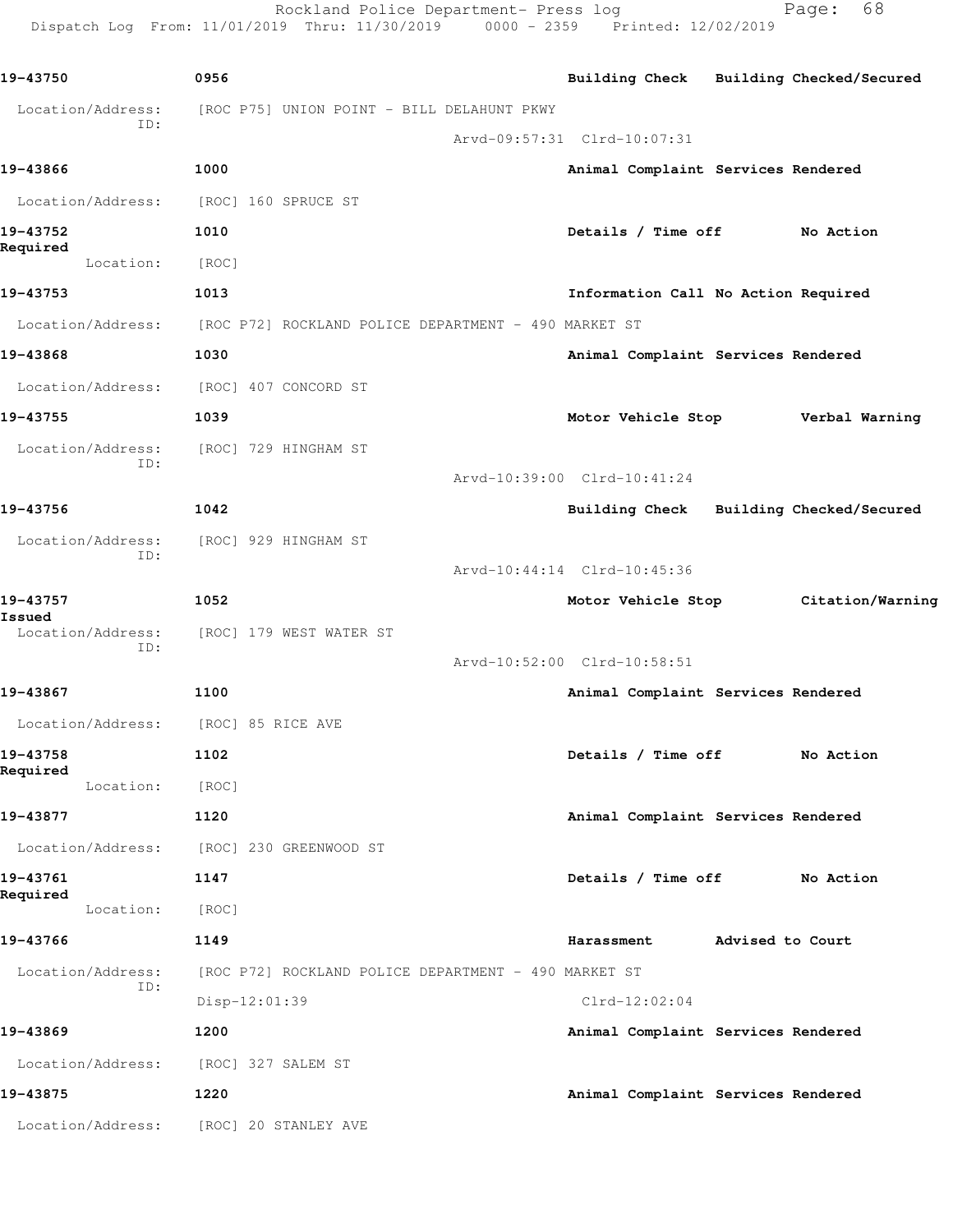Rockland Police Department- Press log entitled and Page: 69 Dispatch Log From: 11/01/2019 Thru: 11/30/2019 0000 - 2359 Printed: 12/02/2019

| 19-43769              | 1229                                                                   | Health & Welfare Check Services Rendered   |
|-----------------------|------------------------------------------------------------------------|--------------------------------------------|
| Location/Address:     | [ROC] SPRING ST @ BEECH ST                                             |                                            |
| ID:                   | Disp-12:30:56 Enrt-12:30:59 Arvd-12:39:05 Clrd-12:39:51                |                                            |
| 19-43771              | 1241                                                                   | Assist Other Agency Services Rendered      |
| Location/Address:     | [ROC] 9 MAPLE ST                                                       |                                            |
| ID:                   | Disp-12:42:24 Enrt-12:51:49 Arvd-12:51:52 Clrd-12:56:26                |                                            |
| ID:                   | Disp-12:44:53 Enrt-12:51:46 Arvd-12:51:54 Clrd-12:56:23                |                                            |
| 19-43872              | 1245                                                                   | Animal Complaint Services Rendered         |
|                       | Location/Address: [ROC] 64 MORNINGSIDE DR                              |                                            |
| 19-43773              | 1254                                                                   | Larceny / Forgery/ Fraud Services Rendered |
|                       | Location/Address: [ROC] 45 GREENWOOD ST                                |                                            |
| ID:                   | Disp-12:55:55 Enrt-12:56:35 Arvd-12:56:38 Clrd-13:05:04                |                                            |
| 19-43777              | 1320                                                                   | Information Call No Action Required        |
|                       | Location/Address: [ROC P72] ROCKLAND POLICE DEPARTMENT - 490 MARKET ST |                                            |
| 19-43873              | 1340                                                                   | Animal Complaint Services Rendered         |
|                       | Location/Address: [ROC] 454 LIBERTY ST                                 |                                            |
| 19-43781              | 1350                                                                   | Building Check Building Checked/Secured    |
| Location/Address:     | [ROC P45] COMFORT INN - 850 HINGHAM ST                                 |                                            |
| ID:                   |                                                                        | Arvd-13:51:22 Clrd-13:52:40                |
| 19-43782              | 1359                                                                   | Traffic Enforcement Services Rendered      |
| Location/Address:     | [ROC] FOREST ST                                                        |                                            |
| ID:                   |                                                                        | Arvd-14:00:48 Clrd-14:47:00                |
| 19-43783              | 1403                                                                   | Information Call No Action Required        |
|                       | Location/Address: [ROC P72] ROCKLAND POLICE DEPARTMENT - 490 MARKET ST |                                            |
| 19-43784              | 1416                                                                   | Lockout<br>Services Rendered               |
| Location/Address:     | [ROC P93] THE BANNER - 167 UNION ST                                    |                                            |
| ID:                   | Arvd-14:16:32 Clrd-14:19:26<br>$Disp-14:16:27$                         |                                            |
| 19-43786              | 1432                                                                   | Information Call No Action Required        |
| Location/Address:     | [ROC P72] ROCKLAND POLICE DEPARTMENT - 490 MARKET ST                   |                                            |
| 19-43790              | 1454                                                                   | No Action Required<br>Assist Public        |
| Location/Address:     | [ROC] 113 MARKET ST Apt. #20                                           |                                            |
| ID:                   | $Disp-14:57:12$                                                        | Clrd-14:57:46                              |
| 19-43792              | 1513                                                                   | Details / Time off No Action               |
| Required<br>Location: | [ROC]                                                                  |                                            |
| 19-43874              | 1525                                                                   | Animal Complaint Services Rendered         |
|                       |                                                                        |                                            |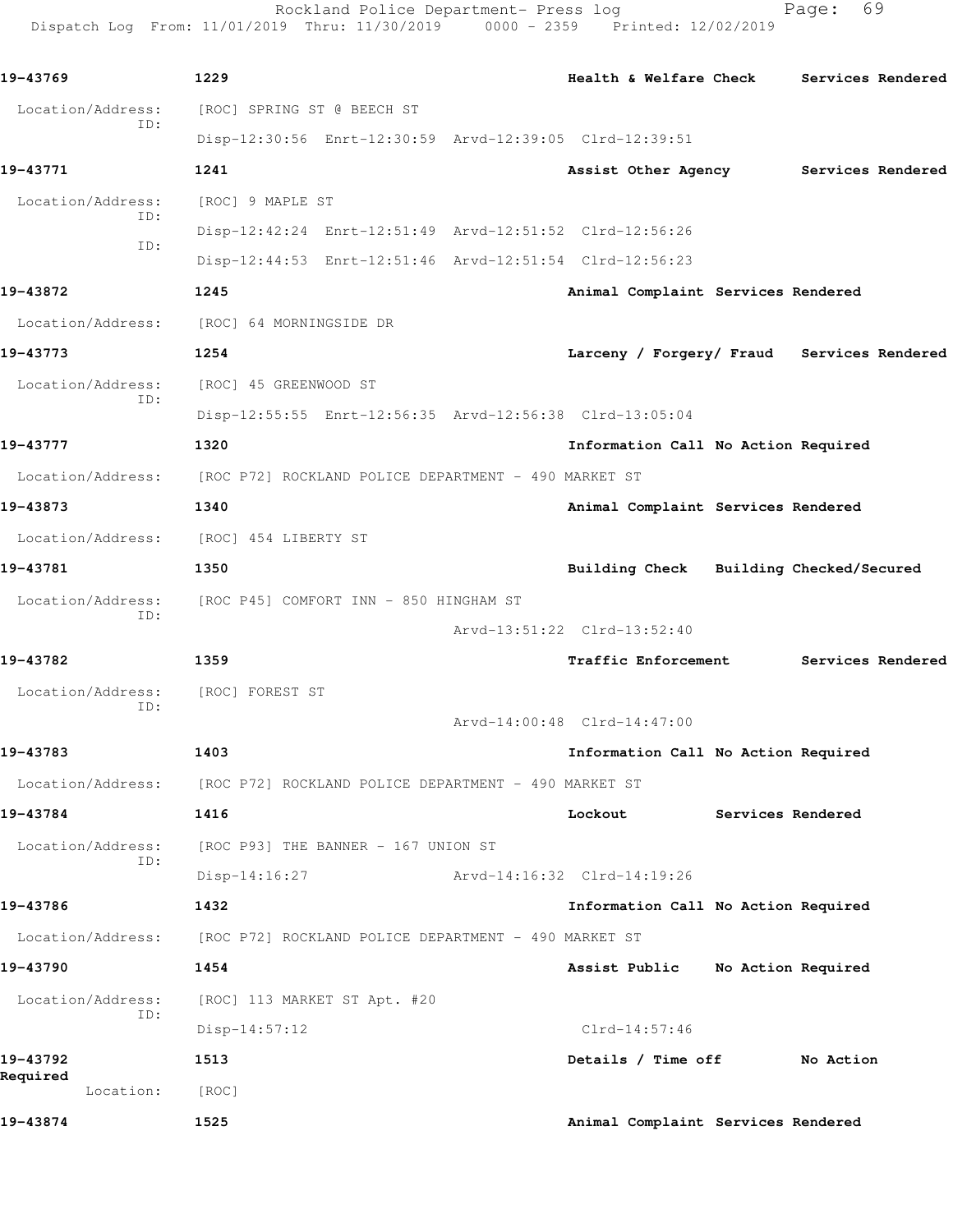|                                    | Dispatch Log From: 11/01/2019 Thru: 11/30/2019 0000 - 2359 Printed: 12/02/2019 | Rockland Police Department- Press log |                                                                      |                   | Page:                 | 70 |
|------------------------------------|--------------------------------------------------------------------------------|---------------------------------------|----------------------------------------------------------------------|-------------------|-----------------------|----|
| Location/Address:                  | [ROC] 534 WEST WATER ST                                                        |                                       |                                                                      |                   |                       |    |
| 19-43793                           | 1535                                                                           |                                       | Burglar Alarm                                                        | Services Rendered |                       |    |
| Location/Address:                  | [ROC] 41 UNION ST                                                              |                                       |                                                                      |                   |                       |    |
| ID:<br>ID:                         |                                                                                |                                       | Disp-15:36:50 Enrt-15:36:55 Arvd-15:38:39 Clrd-15:47:49              |                   |                       |    |
|                                    |                                                                                |                                       | Arvd-15:38:43 Clrd-15:47:52                                          |                   |                       |    |
| 19-43794                           | 1549                                                                           |                                       | MVA Property Damage Only Report Follows                              |                   |                       |    |
| Location/Address:<br>ID:           | [ROC P55] HOME DEPOT - 1149 HINGHAM ST                                         |                                       |                                                                      |                   |                       |    |
|                                    |                                                                                |                                       | Arvd-16:02:21 Clrd-16:12:20                                          |                   |                       |    |
| 19-43797                           | 1555                                                                           |                                       | MVA Property Damage Only Report Follows                              |                   |                       |    |
| Location/Address:<br>ID:           | [ROC] COMMERCE RD                                                              |                                       |                                                                      |                   |                       |    |
|                                    |                                                                                |                                       | Arvd-16:02:29 Clrd-16:12:30                                          |                   |                       |    |
| 19-43798                           | 1602                                                                           |                                       | General Info                                                         |                   | Services Not Required |    |
| Location/Address:                  | [ROC P72] ROCKLAND POLICE DEPARTMENT - 490 MARKET ST                           |                                       |                                                                      |                   |                       |    |
| 19-43806                           | 1740                                                                           |                                       | General Info                                                         |                   | Services Not Required |    |
| Location/Address:<br>TD:           | [ROC P72] ROCKLAND POLICE DEPARTMENT - 490 MARKET ST                           |                                       |                                                                      |                   |                       |    |
|                                    |                                                                                |                                       | Arvd-17:40:00 Clrd-17:42:04                                          |                   |                       |    |
| 19-43810                           | 1804                                                                           |                                       | Traffic Enforcement                                                  |                   | No Service            |    |
| Location/Address:<br>ID:           | [ROC] FOREST ST                                                                |                                       |                                                                      |                   |                       |    |
|                                    |                                                                                |                                       | Arvd-18:05:58 Clrd-18:18:29                                          |                   |                       |    |
| 19-43837                           | 2339                                                                           |                                       | Disturbance                                                          | Peace Restored    |                       |    |
| Location/Address:<br>ID:           | [ROC P93] THE BANNER - 167 UNION ST                                            |                                       |                                                                      |                   |                       |    |
| ID:                                |                                                                                |                                       | Disp-23:40:25 Enrt-23:40:29 Arvd-23:45:23 Clrd-11/20/2019 @ 00:04:49 |                   |                       |    |
| ID:                                |                                                                                |                                       | Disp-23:40:35 Enrt-23:40:37 Arvd-23:42:44 Clrd-11/20/2019 @ 00:04:49 |                   |                       |    |
|                                    |                                                                                |                                       | Disp-23:45:19 Enrt-23:45:21 Arvd-23:49:24 Clrd-11/20/2019 @ 00:04:49 |                   |                       |    |
| For Date: $11/20/2019$ - Wednesday |                                                                                |                                       |                                                                      |                   |                       |    |
| 19-43839                           | 0004                                                                           |                                       | SHIFT ASSIGNMENTSNo Service                                          |                   |                       |    |
| Location/Address:                  | [ROC P72] ROCKLAND POLICE DEPARTMENT - 490 MARKET ST                           |                                       |                                                                      |                   |                       |    |
| ID:                                |                                                                                |                                       | Arvd-00:04:00 Clrd-00:05:27                                          |                   |                       |    |
| 19-43840                           | 0022                                                                           |                                       | Burglar Alarm                                                        | Appears Secure    |                       |    |
| Location/Address:                  | [ROC P112] FAMILY DOLLAR - 366 MARKET ST                                       |                                       |                                                                      |                   |                       |    |
| ID:                                |                                                                                |                                       | Disp-00:23:36 Enrt-00:23:52 Arvd-00:26:08 Clrd-00:28:44              |                   |                       |    |
| ID:                                | Disp-00:27:17                                                                  |                                       | Arvd-00:27:22 Clrd-00:28:44                                          |                   |                       |    |
| 19-43843                           | 0103                                                                           |                                       | Suspicious Activity 5ent On Way                                      |                   |                       |    |
| Location/Address:                  | [ROC] 74 ARLINGTON ST @ 53 PAYSON AVE                                          |                                       |                                                                      |                   |                       |    |
| ID:<br>ID:                         | $Disp-01:04:01$                                                                |                                       | Arvd-01:04:10 Clrd-01:13:04                                          |                   |                       |    |
|                                    |                                                                                |                                       |                                                                      |                   |                       |    |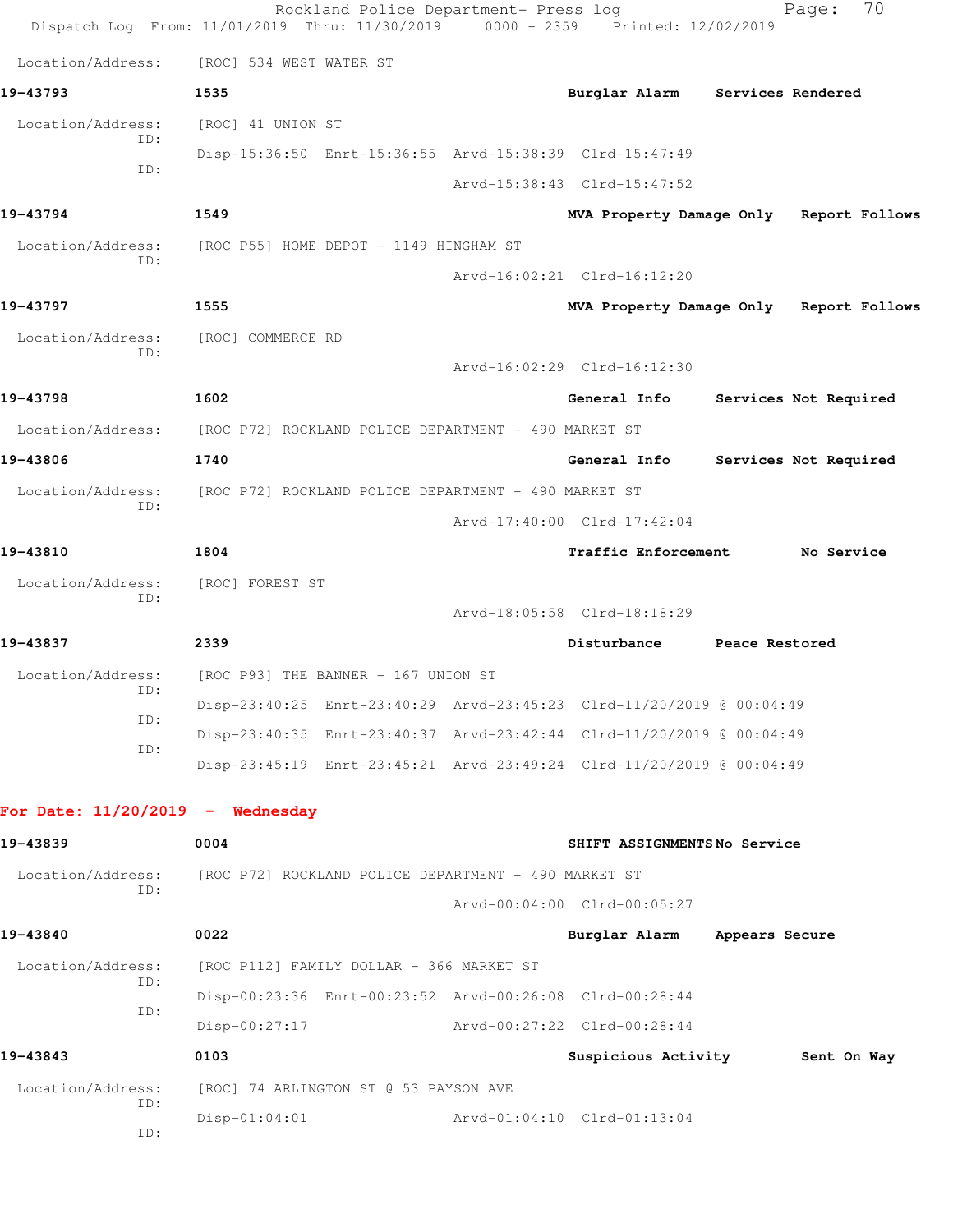|                          | Rockland Police Department- Press log<br>Dispatch Log From: 11/01/2019 Thru: 11/30/2019 0000 - 2359 Printed: 12/02/2019 |                                         |                   | 71<br>Page:              |
|--------------------------|-------------------------------------------------------------------------------------------------------------------------|-----------------------------------------|-------------------|--------------------------|
|                          | $Disp-01:04:01$                                                                                                         | Arvd-01:04:10 Clrd-01:13:04             |                   |                          |
| 19-43847                 | 0209                                                                                                                    | Assist Other Agency No Service          |                   |                          |
| Location/Address:<br>ID: | [ROC] 97 VERNON ST                                                                                                      |                                         |                   |                          |
|                          |                                                                                                                         | Arvd-02:09:00 Clrd-02:22:17             |                   |                          |
| 19-43846                 | 0210                                                                                                                    | General Info                            |                   | No Action Required       |
| Location/Address:<br>ID: | [HOL 3734] PUBLIC SAFETY BUILDING - 300 S FRANKLIN ST                                                                   |                                         |                   |                          |
|                          | $Disp-02:11:06$                                                                                                         | $Clrd-02:09:00$                         |                   |                          |
| 19-43851                 | 0610                                                                                                                    | Building Check Appears Secure           |                   |                          |
| Location/Address:<br>TD: | [ROC] UNION ST                                                                                                          |                                         |                   |                          |
|                          |                                                                                                                         | Arvd-06:11:32 Clrd-06:40:18             |                   |                          |
| 19-43854                 | 0630                                                                                                                    | Burglar Alarm Cancelled Enroute         |                   |                          |
| Location/Address:        | [ROC] 92 EVERETT ST                                                                                                     |                                         |                   |                          |
| ID:<br>ID:               | Disp-06:31:50 Enrt-06:32:08                                                                                             | Clrd-06:33:33                           |                   |                          |
|                          | Disp-06:33:03 Enrt-06:33:06                                                                                             | Clrd-06:33:33                           |                   |                          |
| 19-43860                 | 0732                                                                                                                    | Health & Welfare Check                  |                   | Investigated             |
| Location/Address:        | [ROC] 445 BEECH ST Apt. #2                                                                                              |                                         |                   |                          |
| ID:                      | Disp-07:33:14 Enrt-07:33:23 Arvd-07:34:48 Clrd-07:40:04                                                                 |                                         |                   |                          |
| ID:                      | Disp-07:33:20 Enrt-07:33:25 Arvd-07:38:20 Clrd-07:40:18                                                                 |                                         |                   |                          |
| 19-43863                 | 0800                                                                                                                    | SHIFT ASSIGNMENTS Services Rendered     |                   |                          |
| Location/Address:<br>ID: | [ROC P72] ROCKLAND POLICE DEPARTMENT - 490 MARKET ST                                                                    |                                         |                   |                          |
|                          | Disp-08:06:31                                                                                                           | $Clrd-08:06:55$                         |                   |                          |
| 19-43876                 | 0847                                                                                                                    | Building Check Building Checked/Secured |                   |                          |
| Location/Address:<br>ID: | [ROC P47] BEST WESTERN - 909 HINGHAM ST                                                                                 |                                         |                   |                          |
|                          |                                                                                                                         | Arvd-08:53:01 Clrd-08:53:19             |                   |                          |
| 19-43881                 | 0918                                                                                                                    | Building Check                          |                   | Building Checked/Secured |
| Location/Address:<br>ID: | [ROC P75] UNION POINT - BILL DELAHUNT PKWY                                                                              |                                         |                   |                          |
|                          |                                                                                                                         | Arvd-09:19:09 Clrd-09:21:34             |                   |                          |
| 19-43882                 | 0923                                                                                                                    | Motor Vehicle Stop Verbal Warning       |                   |                          |
| Location/Address:<br>ID: | [ROC] 600 SALEM ST                                                                                                      |                                         |                   |                          |
|                          |                                                                                                                         | Arvd-09:23:00 Clrd-09:24:34             |                   |                          |
| 19-43892                 | 1009                                                                                                                    | <b>HARASSMENT</b>                       | Services Rendered |                          |
| Location/Address:        | [ROC] 39 SCHOOL ST                                                                                                      |                                         |                   |                          |
| 19-43895                 | 1030                                                                                                                    | BACKROUND FOLLOW UP                     |                   | Services Rendered        |
| Location/Address:<br>ID: | [ROC P72] ROCKLAND POLICE DEPARTMENT - 490 MARKET ST                                                                    |                                         |                   |                          |
|                          | $Disp-10:43:10$                                                                                                         | $Clrd-11:02:37$                         |                   |                          |
| 19-43893                 | 1031                                                                                                                    | Motor Vehicle Stop                      |                   | Citation/Warning         |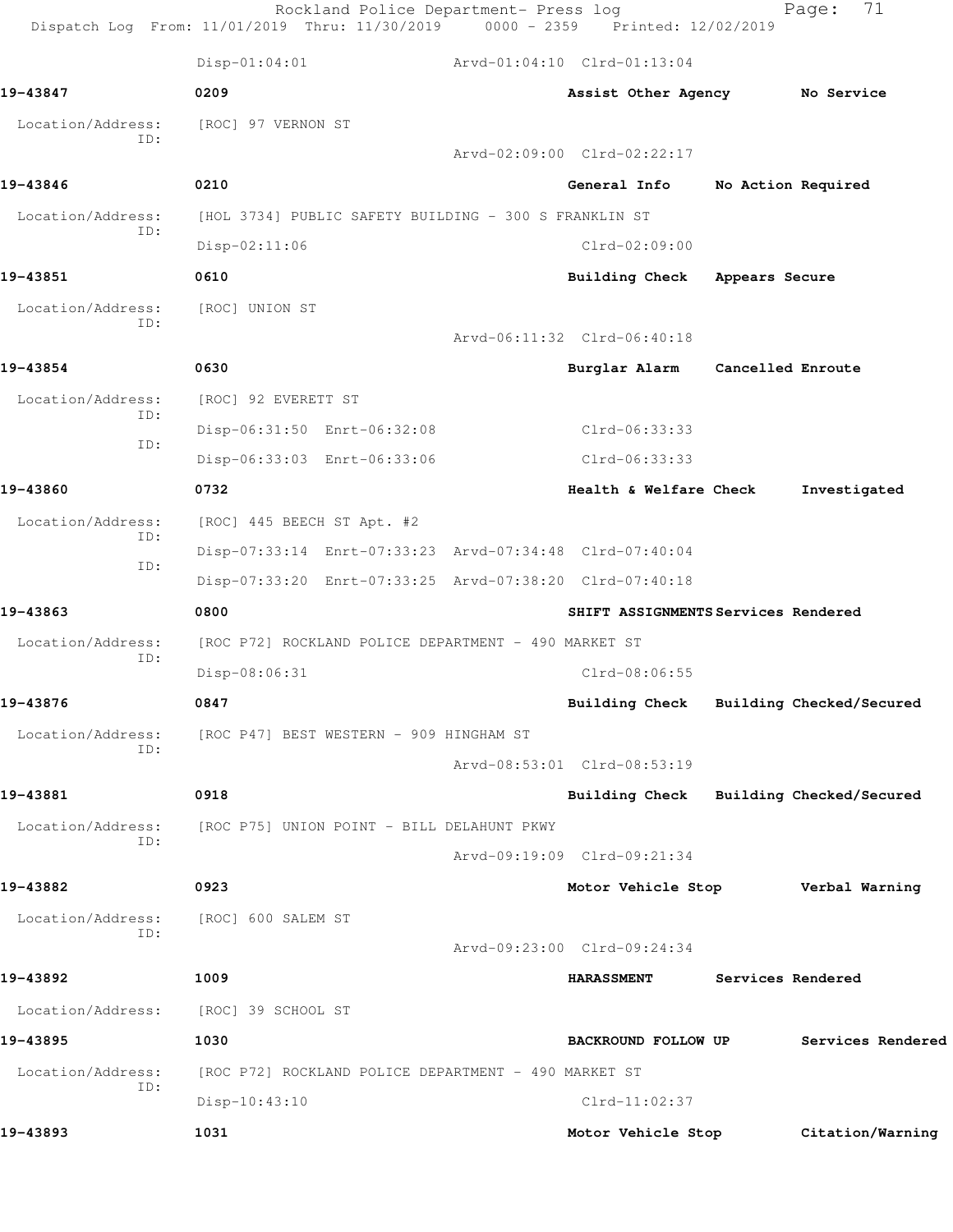|                             | Rockland Police Department- Press log<br>Dispatch Log From: 11/01/2019 Thru: 11/30/2019 0000 - 2359 Printed: 12/02/2019 |                             |            | 72<br>Page:                             |
|-----------------------------|-------------------------------------------------------------------------------------------------------------------------|-----------------------------|------------|-----------------------------------------|
| Issued                      | [ROC] 450 PLAIN ST @ 180 NEVENS CIR                                                                                     |                             |            |                                         |
| Location/Address:<br>TD:    |                                                                                                                         | Arvd-10:31:00 Clrd-10:37:53 |            |                                         |
| 19-43896                    | 1043                                                                                                                    | Motor Vehicle Stop          |            | Citation/Warning                        |
| Issued<br>Location/Address: | [ROC] EAST WATER ST @ CHRISTOPHER DR                                                                                    |                             |            |                                         |
| ID:                         |                                                                                                                         | Arvd-10:43:00 Clrd-10:48:53 |            |                                         |
| ID:                         | Disp-10:45:53 Enrt-10:45:55 Arvd-10:45:57 Clrd-10:48:32                                                                 |                             |            |                                         |
| 19-43899                    | 1057                                                                                                                    |                             |            |                                         |
| Issued                      |                                                                                                                         | Motor Vehicle Stop          |            | Citation/Warning                        |
| Location/Address:<br>ID:    | [ROC] WEBSTER ST                                                                                                        |                             |            |                                         |
|                             |                                                                                                                         | Arvd-10:57:00 Clrd-11:02:05 |            |                                         |
| 19-43901                    | 1109                                                                                                                    |                             |            | Building Check Building Checked/Secured |
| Location/Address:<br>ID:    | [ROC P51] DOUBLE TREE - 929 HINGHAM ST                                                                                  |                             |            |                                         |
|                             |                                                                                                                         | Arvd-11:11:08 Clrd-11:13:17 |            |                                         |
| 19-43902<br>Issued          | 1115                                                                                                                    |                             |            | Motor Vehicle Stop Citation/Warning     |
| Location/Address:<br>ID:    | [ROC] 58 UNION ST                                                                                                       |                             |            |                                         |
|                             |                                                                                                                         | Arvd-11:15:00 Clrd-11:20:23 |            |                                         |
| 19-43904                    | 1135                                                                                                                    | Wire down (Police)          |            | Services Rendered                       |
| Location/Address:<br>ID:    | [ROC] 237 CONCORD ST                                                                                                    |                             |            |                                         |
|                             |                                                                                                                         | Arvd-11:35:00 Clrd-11:42:55 |            |                                         |
| 19-43908                    | 1152                                                                                                                    |                             |            | Motor Vehicle Stop Citation/Warning     |
| Issued<br>Location/Address: | [ROC] PLAIN ST                                                                                                          |                             |            |                                         |
| ID:                         |                                                                                                                         | Arvd-11:52:00 Clrd-11:59:04 |            |                                         |
| 19-43909                    | 1242                                                                                                                    | 911 Accidental Investigated |            |                                         |
| Location/Address:           | [ROC] 54 MARKS ST                                                                                                       |                             |            |                                         |
| ID:                         |                                                                                                                         | Arvd-12:42:00 Clrd-12:48:21 |            |                                         |
| 19-43912                    | 1317                                                                                                                    | Summons                     | No Service |                                         |
| Location/Address:           | [ROC] 261 UNION ST                                                                                                      |                             |            |                                         |
| ID:                         |                                                                                                                         | Arvd-13:17:00 Clrd-13:24:48 |            |                                         |
| 19-43913                    | 1322                                                                                                                    |                             |            | Motor Vehicle Stop Citation/Warning     |
| Issued<br>Location/Address: | [ROC] 196 UNION ST @ 4 LINDEN ST                                                                                        |                             |            |                                         |
| ID:                         |                                                                                                                         | Arvd-13:22:00 Clrd-13:30:21 |            |                                         |
| 19-43916                    | 1329                                                                                                                    | Time off Services Rendered  |            |                                         |
| Location:                   | [ROC]                                                                                                                   |                             |            |                                         |
| 19-43917                    | 1332                                                                                                                    | <b>Traffic Enforcement</b>  |            | Services Rendered                       |
| Location/Address:           | [ROC] FOREST ST                                                                                                         |                             |            |                                         |
| ID:                         |                                                                                                                         | Arvd-13:33:48 Clrd-13:56:40 |            |                                         |
|                             |                                                                                                                         |                             |            |                                         |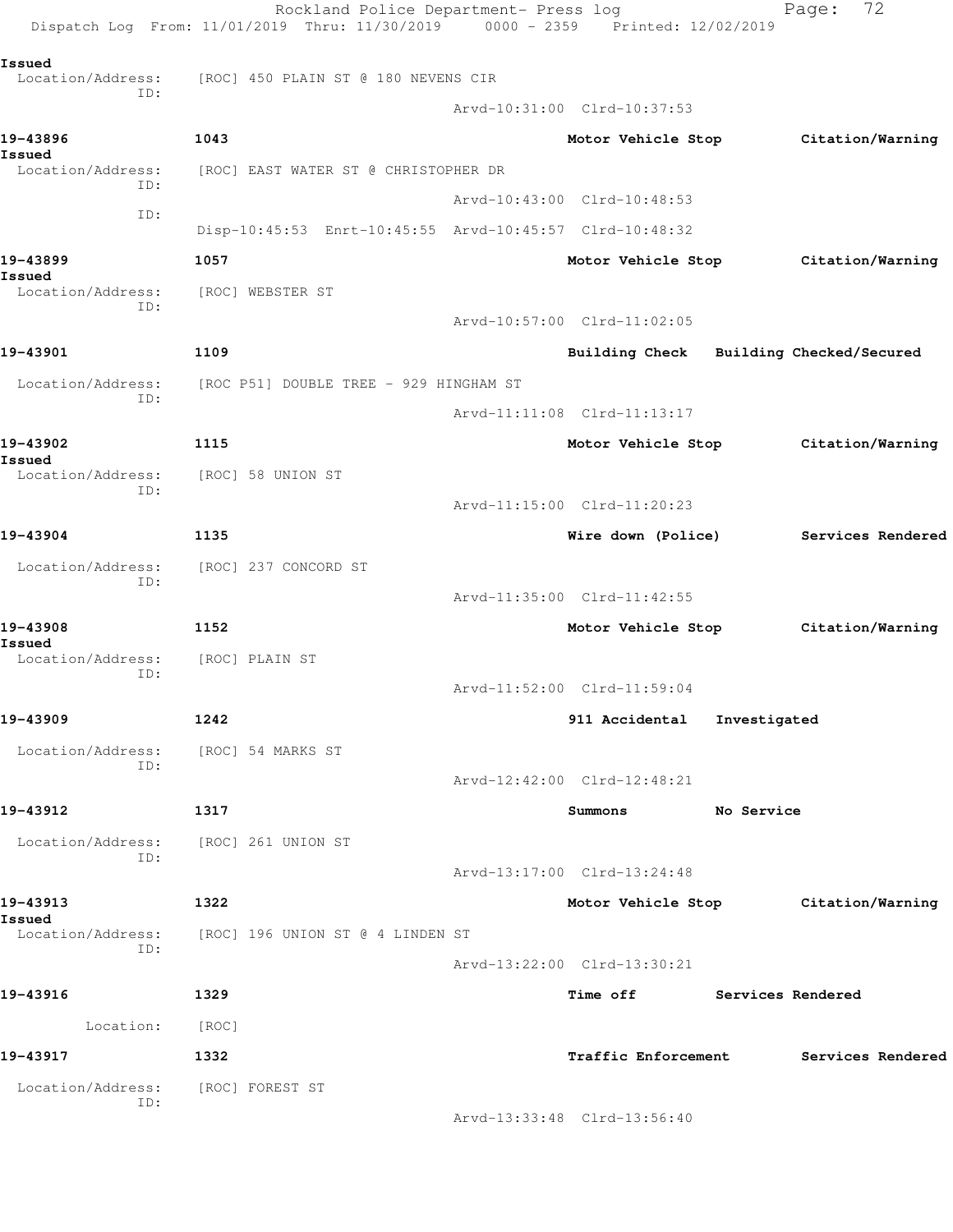|                             | Rockland Police Department- Press log<br>Dispatch Log From: 11/01/2019 Thru: 11/30/2019 0000 - 2359 Printed: 12/02/2019 |                                         |                          | 73<br>Page:       |
|-----------------------------|-------------------------------------------------------------------------------------------------------------------------|-----------------------------------------|--------------------------|-------------------|
| 19-43920                    | 1350                                                                                                                    | Time off                                |                          | Services Rendered |
| Location:                   | [ROC]                                                                                                                   |                                         |                          |                   |
| 19-43922                    | 1353                                                                                                                    | <b>METRO TRAINING</b>                   | <b>Services Rendered</b> |                   |
| Location/Address:<br>ID:    | [ROC P72] ROCKLAND POLICE DEPARTMENT - 490 MARKET ST                                                                    |                                         |                          |                   |
|                             | $Disp-14:02:55$                                                                                                         | $Clrd-14:03:37$                         |                          |                   |
| 19-43924                    | 1357                                                                                                                    | Suspicious Activity                     |                          | Investigated      |
| Location/Address:<br>ID:    | [ROC] 373 WEST WATER ST                                                                                                 |                                         |                          |                   |
| ID:                         |                                                                                                                         | Arvd-13:57:00 Clrd-14:06:16             |                          |                   |
|                             | Disp-13:58:08 Enrt-13:58:10 Arvd-13:59:14 Clrd-14:06:19                                                                 |                                         |                          |                   |
| 19-43925                    | 1406                                                                                                                    | Health & Welfare Check                  |                          | Gone on arrival   |
| Location/Address:<br>ID:    | [ROC] J A DUNN MEM DR                                                                                                   |                                         |                          |                   |
| ID:                         | Disp-14:10:10 Enrt-14:10:22 Arvd-14:13:39 Clrd-14:34:29                                                                 |                                         |                          |                   |
|                             | Disp-14:20:52 Enrt-14:20:55 Arvd-14:20:57 Clrd-14:34:26                                                                 |                                         |                          |                   |
| 19-43929                    | 1424                                                                                                                    | MISSING PACKAGE Services Rendered       |                          |                   |
| Location/Address:           | [ROC] 92 ALBION ST                                                                                                      |                                         |                          |                   |
| ID:                         | Disp-14:29:26                                                                                                           | $Clrd-14:29:45$                         |                          |                   |
| 19-43930                    | 1430                                                                                                                    | PROPERTY DAMAGE Services Rendered       |                          |                   |
| Location/Address:           | [ROC] 68 PLAIN ST                                                                                                       |                                         |                          |                   |
| 19-43931                    | 1435                                                                                                                    | Motor Vehicle Stop                      |                          | Verbal Warning    |
| Location/Address:           | [ROC] 196 UNION ST @ 4 LINDEN ST                                                                                        |                                         |                          |                   |
| ID:                         |                                                                                                                         | Arvd-14:35:00 Clrd-14:36:57             |                          |                   |
| 19-43933                    | 1445                                                                                                                    | Building Check Building Checked/Secured |                          |                   |
| Location/Address:           | [ROC P45] COMFORT INN - 850 HINGHAM ST                                                                                  |                                         |                          |                   |
| ID:                         |                                                                                                                         | Arvd-14:46:39 Clrd-15:00:13             |                          |                   |
| 19-43934                    | 1500                                                                                                                    | Time off                                | <b>Services Rendered</b> |                   |
| Location:                   | [ROC]                                                                                                                   |                                         |                          |                   |
| 19-43937                    | 1510                                                                                                                    | Motor Vehicle Stop                      |                          | Citation/Warning  |
| Issued<br>Location/Address: | [ROC] NORTH AVE                                                                                                         |                                         |                          |                   |
| ID:                         |                                                                                                                         | Arvd-15:10:00 Clrd-15:17:54             |                          |                   |
| 19-43944                    | 1614                                                                                                                    | Police Information                      |                          | Services Rendered |
| Location/Address:           | [ROC P72] ROCKLAND POLICE DEPARTMENT - 490 MARKET ST                                                                    |                                         |                          |                   |
| ID:                         |                                                                                                                         | Arvd-16:14:04 Clrd-16:17:25             |                          |                   |
| 19-43948                    | 1631                                                                                                                    | Traffic Enforcement                     |                          | No Service        |
| Location/Address:           | [ROC] FOREST ST                                                                                                         |                                         |                          |                   |
| ID:                         |                                                                                                                         | Arvd-16:33:01 Clrd-16:45:24             |                          |                   |
| 19-43950                    | 1647                                                                                                                    | Assist Other Agency                     |                          | No Service        |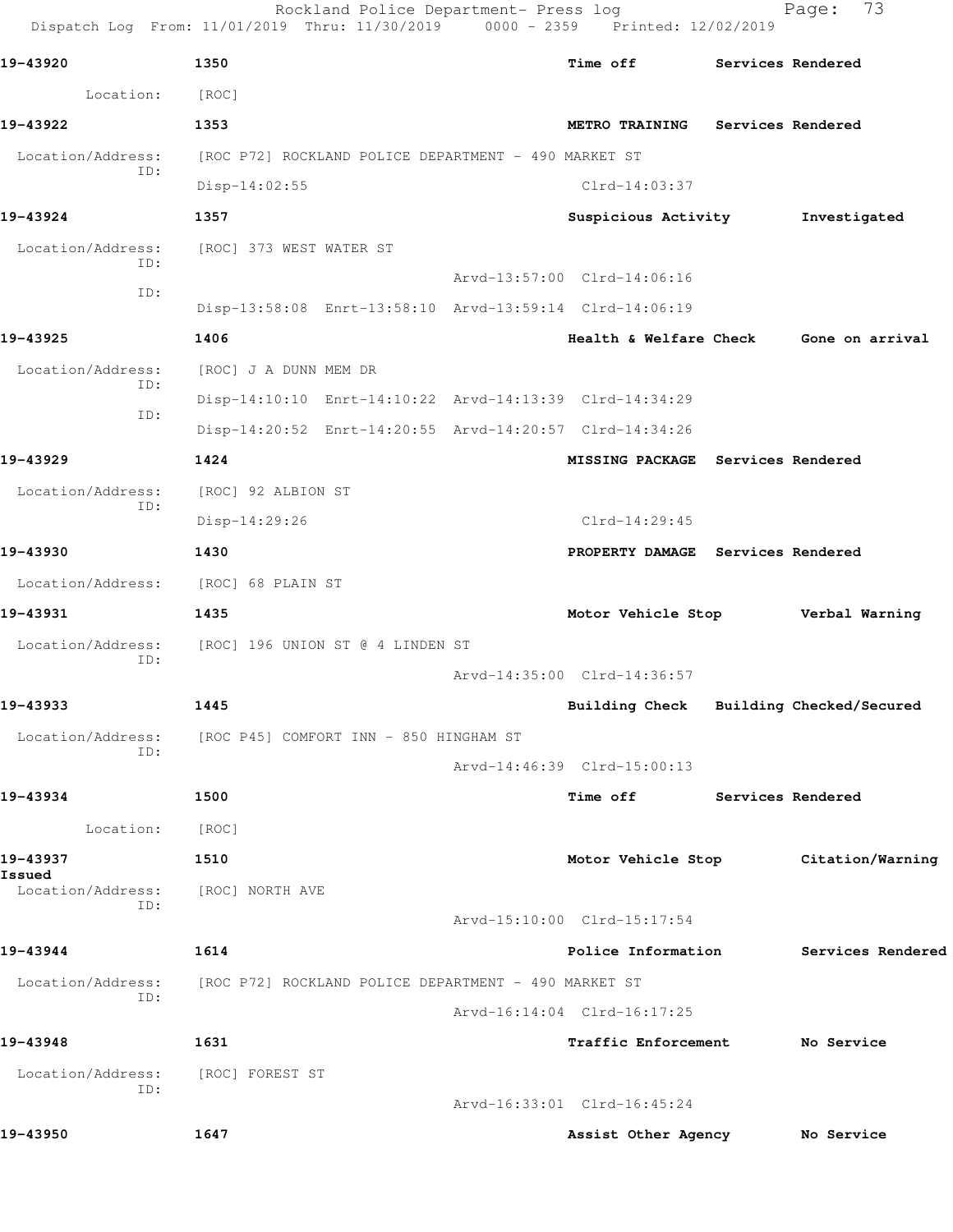|                                   | Rockland Police Department- Press log<br>Dispatch Log From: 11/01/2019 Thru: 11/30/2019 | 0000 - 2359 Printed: 12/02/2019          | 74<br>Page:       |
|-----------------------------------|-----------------------------------------------------------------------------------------|------------------------------------------|-------------------|
| Location/Address:                 | [ROC] 261 UNION ST                                                                      |                                          |                   |
| ID:                               |                                                                                         | Arvd-16:49:31 Clrd-16:50:31              |                   |
| 19-43951                          | 1655                                                                                    | Assist Public                            | Services Rendered |
| Location/Address:                 | [ROC] 91 LIBERTY ST                                                                     |                                          |                   |
| ID:                               |                                                                                         | Arvd-16:55:00 Clrd-17:04:48              |                   |
| 19-43970                          | 2042                                                                                    | Assist Public Provided Assistance        |                   |
| Location/Address:                 | [ROC] 8 HORN BEAM ST                                                                    |                                          |                   |
| ID:                               | Disp-20:47:54                                                                           | Clrd-20:50:35                            |                   |
| 19-43973                          | 2131                                                                                    | Noise Complaint Services Rendered        |                   |
| Location/Address:                 | [ROC] 135 J A DUNN MEM DR                                                               |                                          |                   |
| ID:                               | Disp-21:32:33                                                                           | $Clrd-21:33:47$                          |                   |
| ID:                               | $Disp-21:33:42$                                                                         | Arvd-21:37:29 Clrd-21:39:55              |                   |
| ID:                               | Disp-21:37:24                                                                           | Arvd-21:37:51 Clrd-21:41:30              |                   |
| 19-43974                          | 2149                                                                                    | Motor Vehicle Complaint                  | Services Rendered |
| Location/Address:                 | [ROC] 74 CHURCH ST                                                                      |                                          |                   |
| ID:                               | Disp-21:51:27                                                                           | Arvd-21:54:40 Clrd-22:15:18              |                   |
| ID:                               | Disp-21:54:26                                                                           | Arvd-21:54:40 Clrd-22:07:08              |                   |
| ID:                               | $Disp-21:54:32$                                                                         | Arvd-21:54:40 Clrd-22:07:16              |                   |
| 19-43976                          | 2209                                                                                    | Motor Vehicle Stop                       | Verbal Warning    |
| Vicinity of:                      | [ROC] 166 UNION ST @ 8 W WATER ST                                                       |                                          |                   |
| ID:                               |                                                                                         | Arvd-22:09:00 Clrd-22:15:23              |                   |
| 19-43977                          | 2215                                                                                    | MVA Property Damage Only Arrest (s) Made |                   |
| Vicinity of:                      | [ROC] 88 POND ST @ 1149 HINGHAM ST                                                      |                                          |                   |
| ID:                               | Disp-22:17:36 Enrt-22:17:44 Arvd-22:20:28 Clrd-22:58:47                                 |                                          |                   |
| ID:                               | Disp-22:17:36 Enrt-22:17:47 Arvd-22:20:25 Clrd-22:58:43                                 |                                          |                   |
| 19-43983                          | 2335                                                                                    | Details / Time off                       | Services Rendered |
| Location: [ROC]                   |                                                                                         |                                          |                   |
| For Date: $11/21/2019$ - Thursday |                                                                                         |                                          |                   |
| 19-43984                          | 0000                                                                                    | SHIFT ASSIGNMENTS Sent On Way            |                   |
| Location/Address:                 | [ROC P72] ROCKLAND POLICE DEPARTMENT - 490 MARKET ST                                    |                                          |                   |
| ID:                               | Disp-00:00:00                                                                           | Clrd-00:07:59                            |                   |
| 19-43987                          | 0100                                                                                    | OFFICER OUT OF STATION No Service        |                   |
| Location:                         | [ROC]                                                                                   |                                          |                   |
| 19-43989                          | 0302                                                                                    | Suspicious Activity                      | Services Rendered |
|                                   | Location/Address: [ROC] 189 MONCRIEF RD                                                 |                                          |                   |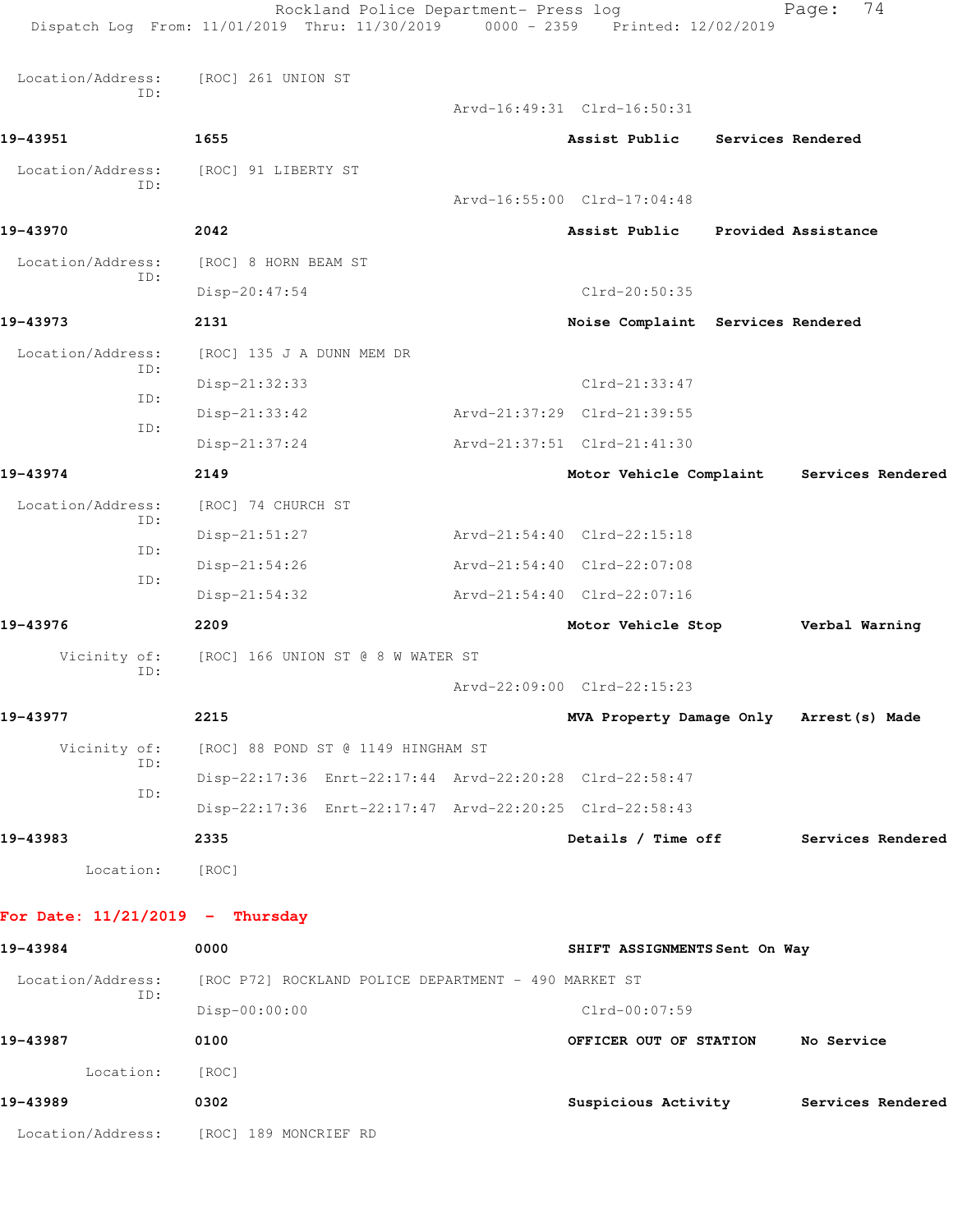|                          | Rockland Police Department- Press log<br>Dispatch Log From: 11/01/2019 Thru: 11/30/2019 0000 - 2359 Printed: 12/02/2019 |                                            |                          | 75<br>Page:       |  |
|--------------------------|-------------------------------------------------------------------------------------------------------------------------|--------------------------------------------|--------------------------|-------------------|--|
| ID:                      |                                                                                                                         |                                            |                          |                   |  |
| ID:                      | Disp-03:07:25 Enrt-03:08:06 Arvd-03:13:59 Clrd-03:21:57                                                                 |                                            |                          |                   |  |
|                          | $Disp-03:14:08$                                                                                                         | Arvd-03:14:11 Clrd-03:21:59                |                          |                   |  |
| 19-43993                 | 0604                                                                                                                    | Building Check Appears Secure              |                          |                   |  |
| Location/Address:<br>ID: | [ROC] UNION ST                                                                                                          |                                            |                          |                   |  |
|                          |                                                                                                                         | Arvd-06:08:32 Clrd-06:20:54                |                          |                   |  |
| 19-43999                 | 0658                                                                                                                    | Details                                    | <b>Services Rendered</b> |                   |  |
| Location:                | [ROC]                                                                                                                   |                                            |                          |                   |  |
| 19-44001                 | 0715                                                                                                                    | COMP TIME TAKEN Services Rendered          |                          |                   |  |
| Location:                | [ROC]                                                                                                                   |                                            |                          |                   |  |
| 19-44003                 | 0733                                                                                                                    | MVA Property Damage Only Services Rendered |                          |                   |  |
| Location/Address:        | [ROC] 94 SPRING ST                                                                                                      |                                            |                          |                   |  |
| ID:                      | Disp-07:34:59 Enrt-07:35:03 Arvd-07:38:56 Clrd-08:09:11                                                                 |                                            |                          |                   |  |
| ID:                      | Disp-07:35:09 Enrt-07:35:12 Arvd-07:37:04 Clrd-07:39:16                                                                 |                                            |                          |                   |  |
| 19-44008                 | 0800                                                                                                                    | SHIFT ASSIGNMENTS Services Rendered        |                          |                   |  |
| Location/Address:        | [ROC P72] ROCKLAND POLICE DEPARTMENT - 490 MARKET ST                                                                    |                                            |                          |                   |  |
| ID:                      | $Disp-08:07:04$                                                                                                         | $Clrd-08:07:21$                            |                          |                   |  |
| 19-44009                 | 0814                                                                                                                    | Prisioner Transport                        |                          | Services Rendered |  |
| Location/Address:<br>ID: | [HIN 1] HINGHAM COURT - 28 GEORGE WASHINGTON BLVD                                                                       |                                            |                          |                   |  |
|                          |                                                                                                                         | Arvd-08:14:00 Clrd-10:48:24                |                          |                   |  |
| 19-44017                 | 0854                                                                                                                    | Details / Time off                         |                          | Services Rendered |  |
| Location:                | [ROC]                                                                                                                   |                                            |                          |                   |  |
| 19-44019                 | 0913                                                                                                                    | FIRE ALARM                                 |                          | Services Rendered |  |
| Location/Address:<br>ID: | [ROC P72] ROCKLAND POLICE DEPARTMENT - 490 MARKET ST                                                                    |                                            |                          |                   |  |
|                          | $Disp-09:17:42$                                                                                                         | $Clrd-10:22:23$                            |                          |                   |  |
| 19-44020                 | 0917                                                                                                                    | Burglar Alarm                              | Investigated             |                   |  |
| Location/Address:<br>ID: | [ROC] 8 AZALEA WAY                                                                                                      |                                            |                          |                   |  |
| ID:                      | Disp-09:18:09                                                                                                           | Clrd-09:18:58                              |                          |                   |  |
|                          | Disp-09:18:48 Enrt-09:19:02                                                                                             | Clrd-09:25:38                              |                          |                   |  |
| 19-44021<br>Required     | 0917                                                                                                                    | Traffic Enforcement                        |                          | No Action         |  |
| Location/Address:<br>ID: | [ROC] FOREST ST                                                                                                         |                                            |                          |                   |  |
|                          |                                                                                                                         | Arvd-09:18:16 Clrd-09:36:43                |                          |                   |  |
| 19-44028                 | 0940                                                                                                                    | Motor Vehicle Stop                         |                          | Verbal Warning    |  |
| Vicinity of:<br>ID:      | [ROC] 136 SALEM ST @ 96 LEISUREWOODS DR                                                                                 |                                            |                          |                   |  |
|                          |                                                                                                                         | Arvd-09:40:00 Clrd-09:43:28                |                          |                   |  |
| 19-44033                 | 1028                                                                                                                    | Time off                                   |                          | Services Rendered |  |
|                          |                                                                                                                         |                                            |                          |                   |  |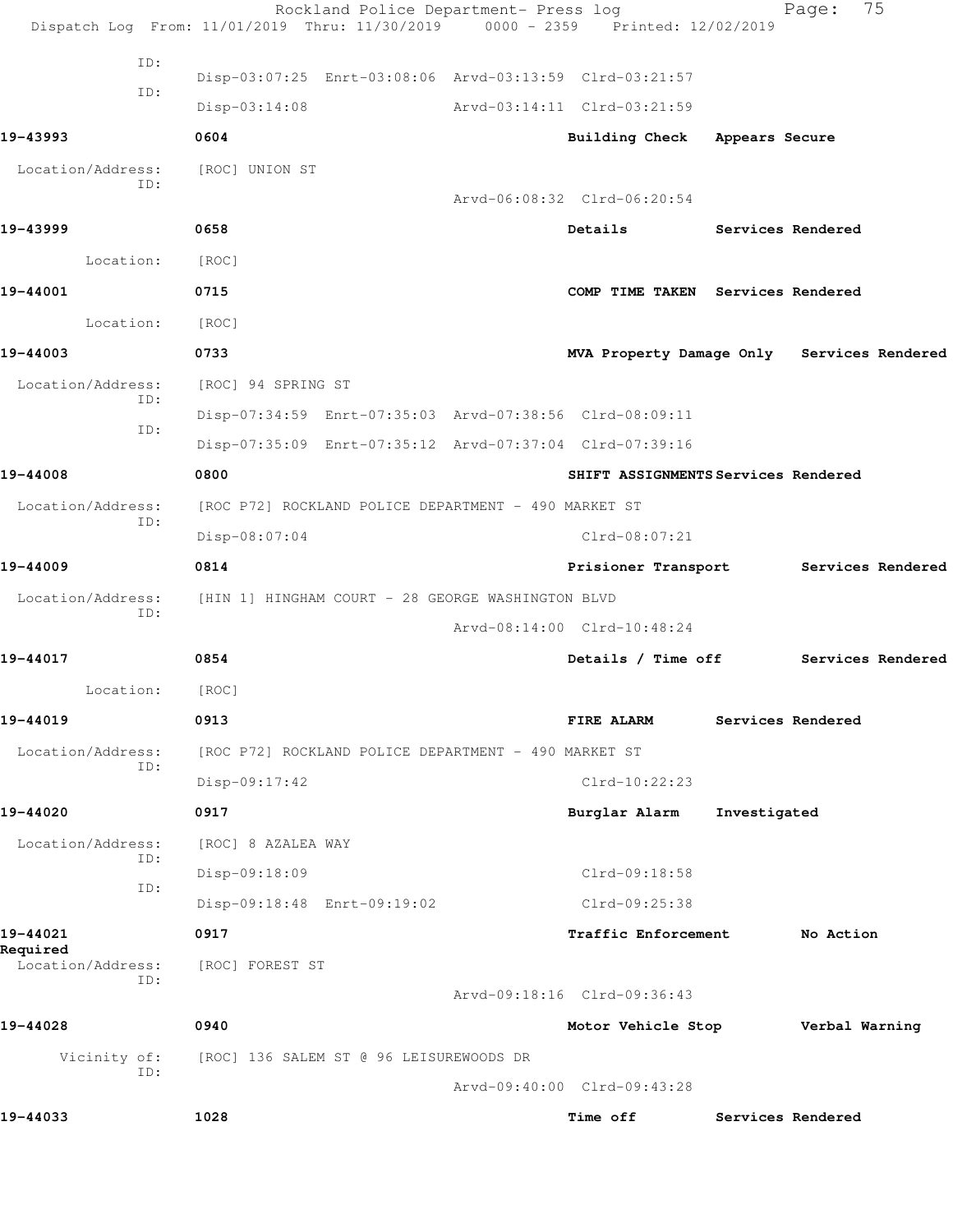|                                       | Rockland Police Department- Press log<br>Dispatch Log From: 11/01/2019 Thru: 11/30/2019 0000 - 2359 Printed: 12/02/2019 |                             |                    |                                    | 76<br>Page:                         |
|---------------------------------------|-------------------------------------------------------------------------------------------------------------------------|-----------------------------|--------------------|------------------------------------|-------------------------------------|
| Location:                             | [ROC]                                                                                                                   |                             |                    |                                    |                                     |
| 19-44039                              | 1047                                                                                                                    |                             | SUSPICIOUS MV      |                                    | Citation/Warning Issued             |
| Location/Address:                     | [ROC] CENTRAL ST                                                                                                        |                             |                    |                                    |                                     |
| ID:                                   | Disp-10:49:31 Enrt-10:50:33 Arvd-10:52:25 Clrd-11:01:24                                                                 |                             |                    |                                    |                                     |
| 19-44042<br>Issued                    | 1200                                                                                                                    |                             |                    |                                    | Motor Vehicle Stop Citation/Warning |
| Location/Address:<br>TD:              | [ROC] 71 VFW DR                                                                                                         |                             |                    |                                    |                                     |
|                                       |                                                                                                                         | Arvd-12:00:00 Clrd-12:09:09 |                    |                                    |                                     |
| 19-44043                              | 1201                                                                                                                    |                             | <b>Time off</b>    |                                    | Services Rendered                   |
| Location:                             | [ROC]                                                                                                                   |                             |                    |                                    |                                     |
| 19-44044                              | 1207                                                                                                                    |                             |                    | OPERATING UNDER THE INFLUENCE      |                                     |
| Report Follows<br>Vicinity of:<br>ID: | [ROC] 5 UNION ST @ 158 MARKET ST                                                                                        |                             |                    |                                    |                                     |
| ID:                                   | Disp-12:08:07 Enrt-12:08:15 Arvd-12:11:08 Clrd-12:22:25                                                                 |                             |                    |                                    |                                     |
| ID:                                   | Disp-12:09:26 Enrt-12:09:28 Arvd-12:13:17 Clrd-15:52:57                                                                 |                             |                    |                                    |                                     |
| ID:                                   | Disp-12:17:15 Enrt-12:17:46 Arvd-12:17:51 Clrd-12:45:48                                                                 |                             |                    |                                    |                                     |
|                                       | Disp-12:22:38 Enrt-12:22:40 Arvd-12:22:42 Clrd-12:32:25                                                                 |                             |                    |                                    |                                     |
| 19-44046                              | 1211                                                                                                                    |                             | <b>Time off</b>    |                                    | <b>Services Rendered</b>            |
| Location:                             | [ROC]                                                                                                                   |                             |                    |                                    |                                     |
| 19-44057                              | 1338                                                                                                                    |                             |                    | Elevator emergency                 | Services Rendered                   |
| Location/Address:<br>ID:              | [ROC P51] DOUBLE TREE - 929 HINGHAM ST                                                                                  |                             |                    |                                    |                                     |
| Fire Unit:                            | ROCKEN1-Pumper-Rockland Engine 1                                                                                        | Arvd-13:38:00 Clrd-13:57:28 |                    |                                    |                                     |
|                                       | Disp-13:39:16 Enrt-13:39:26 Arvd-13:42:01 Clrd-13:56:22<br>InQrtsUnavl-14:06:57 InSrvce-14:06:57                        |                             |                    |                                    |                                     |
| EMS Unit:                             | ROCKAM1-Rockland A1<br>Disp-13:39:22 Enrt-13:39:28                                                                      |                             | $Clrd-13:43:08$    |                                    |                                     |
| EMS Unit:                             | InQrtsUnavl-13:43:12 InSrvce-13:43:12<br>ROCKAM2-Rockland A2                                                            |                             |                    |                                    |                                     |
|                                       | Disp-13:43:00 Enrt-13:43:04 Arvd-13:43:17 Clrd-13:56:22<br>InQrtsUnavl-14:06:54 InSrvce-14:06:54                        |                             |                    |                                    |                                     |
| ID:                                   | Disp-13:46:23 Enrt-13:46:24 Arvd-13:46:38 Clrd-13:52:01                                                                 |                             |                    |                                    |                                     |
| 19-44544                              | 1345                                                                                                                    |                             |                    | Animal Complaint Services Rendered |                                     |
| Location/Address:                     | [ROC] 408 UNION ST                                                                                                      |                             |                    |                                    |                                     |
| 19-44066                              | 1419                                                                                                                    |                             | BCI IN THE STATION |                                    | Services Rendered                   |
| Location/Address:                     | [ROC P72] ROCKLAND POLICE DEPARTMENT - 490 MARKET ST                                                                    |                             |                    |                                    |                                     |
| ID:                                   | $Disp-14:35:35$                                                                                                         |                             | $Clrd-14:51:59$    |                                    |                                     |
| 19-44072                              | 1444                                                                                                                    |                             |                    | Animal Complaint Report Follows    |                                     |
| Location/Address:                     | [ROC] 25 ARLINGTON ST                                                                                                   |                             |                    |                                    |                                     |
| ID:                                   |                                                                                                                         | Arvd-14:44:00 Clrd-15:10:22 |                    |                                    |                                     |
| 19-44083                              | 1621                                                                                                                    |                             |                    | Assist Fire Department             | Report Follows                      |
| Location/Address:<br>ID:              | [ROC] 141 MARTHA DR                                                                                                     |                             |                    |                                    |                                     |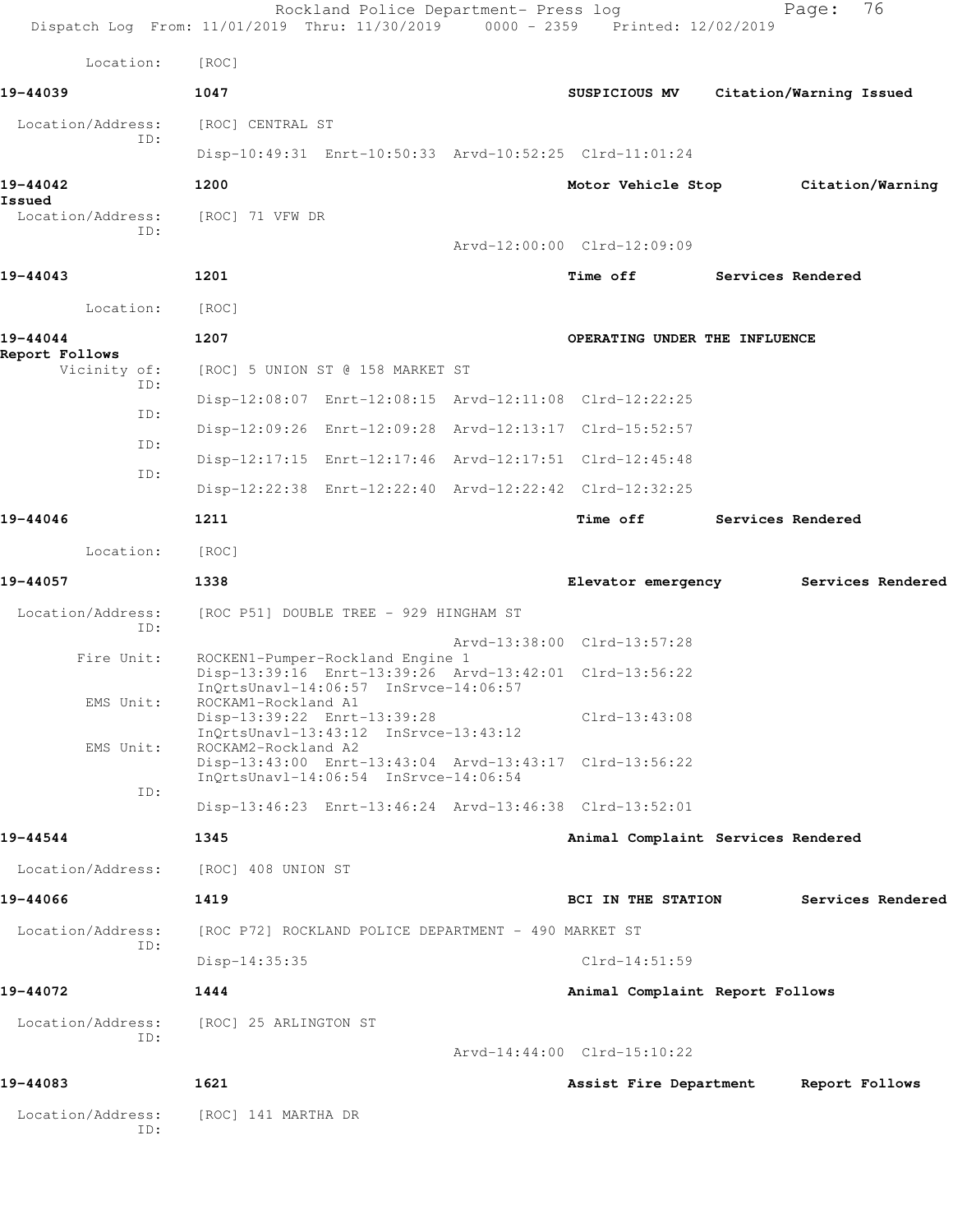Rockland Police Department- Press log entitled Page: 77 Dispatch Log From: 11/01/2019 Thru: 11/30/2019 0000 - 2359 Printed: 12/02/2019

Arvd-16:21:00 Clrd-16:33:45

| 19-44084          | 1628                                                    | General Incident Services Rendered      |                   |                                       |
|-------------------|---------------------------------------------------------|-----------------------------------------|-------------------|---------------------------------------|
| Location/Address: | [ROC P72] ROCKLAND POLICE DEPARTMENT - 490 MARKET ST    |                                         |                   |                                       |
| ID:               | Disp-16:30:32                                           | $Clrd-16:32:03$                         |                   |                                       |
| 19-44086          | 1648                                                    |                                         |                   | Suspicious Activity Services Rendered |
| Location/Address: | [ROC 41] MARKET ST                                      |                                         |                   |                                       |
| ID:               | Disp-16:51:17 Enrt-16:51:23 Arvd-16:53:21 Clrd-17:01:30 |                                         |                   |                                       |
| 19-44087          | 1652                                                    | MVA Property Damage Only Report Follows |                   |                                       |
| Vicinity of:      | [ROC] 433 NORTH AVE                                     |                                         |                   |                                       |
| ID:               | Disp-16:52:41 Enrt-16:54:30 Arvd-16:57:44 Clrd-17:11:35 |                                         |                   |                                       |
| ID:               | Disp-16:59:05                                           | Arvd-16:59:20 Clrd-17:11:38             |                   |                                       |
| 19-44089          | 1733                                                    | <b>Harassment</b>                       |                   | Services Rendered                     |
| Location/Address: | [ROC P100] LUKE'S LIQUORS - 167 MARKET ST               |                                         |                   |                                       |
| ID:               | Disp-17:34:52 Enrt-17:35:00 Arvd-17:42:48 Clrd-17:42:50 |                                         |                   |                                       |
| ID:               | Disp-17:37:21                                           | Arvd-17:37:24 Clrd-17:44:20             |                   |                                       |
| 19-44091          | 1802                                                    | Harassment                              | Services Rendered |                                       |
| Location/Address: | [ROC] 51 HANNAH WAY Apt. #B                             |                                         |                   |                                       |
| ID:               | Disp-18:03:12 Enrt-18:03:17 Arvd-18:19:32 Clrd-18:21:41 |                                         |                   |                                       |
| ID:               | Disp-18:10:27                                           | Arvd-18:10:37 Clrd-18:22:58             |                   |                                       |
| 19-44096          | 1858                                                    | Soliciting                              | Services Rendered |                                       |
| Location/Address: | [ROC] 8 HEMLOCK ST                                      |                                         |                   |                                       |
| ID:               | Disp-19:00:58 Enrt-19:01:13 Arvd-19:02:53 Clrd-19:10:39 |                                         |                   |                                       |
| 19-44105          | 2105                                                    | Building Check                          |                   | Building Checked/Secured              |
|                   | Location/Address: [ROC] BILL DELAHUNT PKWY              |                                         |                   |                                       |
| ID:               |                                                         | Arvd-21:06:26 Clrd-21:06:43             |                   |                                       |
| 19-44106          | 2106                                                    | Building Check Building Checked/Secured |                   |                                       |
| Location/Address: | [ROC] HINGHAM ST                                        |                                         |                   |                                       |
| ID:               |                                                         | Arvd-21:07:11 Clrd-21:07:25             |                   |                                       |
| 19-44108          | 2108                                                    | Follow-Up Investigation                 |                   | Services Rendered                     |
| Location/Address: | [WEY 1] SOUTH SHORE HOSPITAL - 55 FOGG RD               |                                         |                   |                                       |
| ID:               | Disp-21:09:30 Enrt-21:09:35 Arvd-21:58:19 Clrd-21:58:40 |                                         |                   |                                       |
| 19-44109          | 2110                                                    | 911 Accidental Services Rendered        |                   |                                       |
| Location/Address: | [ROC] 93 BOXBERRY LN                                    |                                         |                   |                                       |
| ID:               | Disp-21:11:25 Enrt-21:11:29 Arvd-21:15:37 Clrd-21:21:45 |                                         |                   |                                       |
| 19-44113          | 2220                                                    | Building Check Building Checked/Secured |                   |                                       |
| Location/Address: | [ROC] HINGHAM ST                                        |                                         |                   |                                       |
|                   |                                                         |                                         |                   |                                       |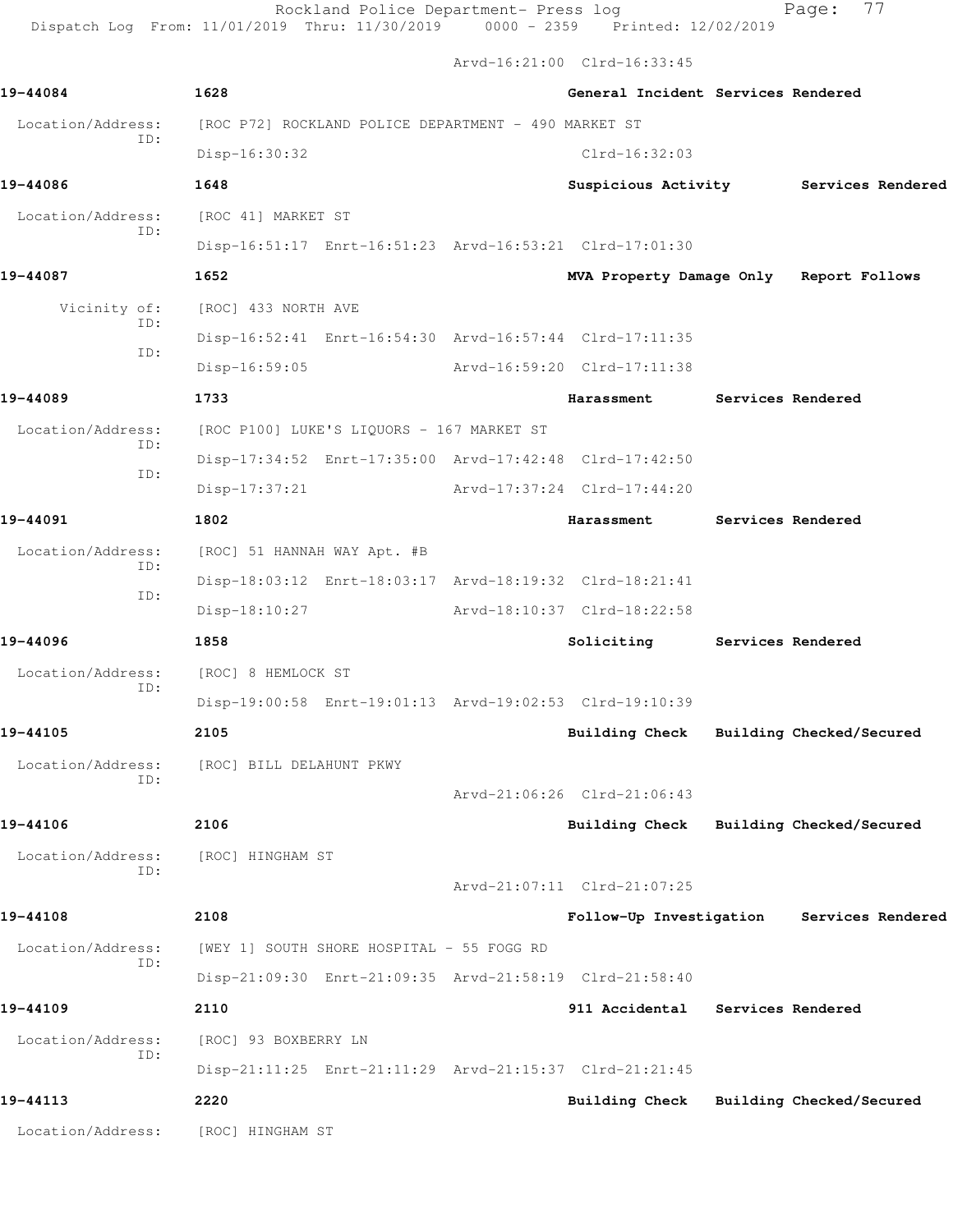|                   |                     | Rockland Police Department- Press log                                          |                                           |                | Page: | 78              |
|-------------------|---------------------|--------------------------------------------------------------------------------|-------------------------------------------|----------------|-------|-----------------|
|                   |                     | Dispatch Log From: 11/01/2019 Thru: 11/30/2019 0000 - 2359 Printed: 12/02/2019 |                                           |                |       |                 |
| ID:               |                     |                                                                                | $Arvd - 22:21:25 \text{ Clrd} - 22:22:27$ |                |       |                 |
| 19-44114          | 2227                |                                                                                | Suspicious Activity                       |                |       | Gone on arrival |
| Location/Address: | [ROC] RICE AVE      |                                                                                |                                           |                |       |                 |
| ID:               |                     | Disp-22:30:57 Enrt-22:31:06                                                    | $Clrd-22:39:01$                           |                |       |                 |
| ID:               | $Disp-22:32:56$     |                                                                                | Arvd-22:33:00 Clrd-22:39:04               |                |       |                 |
| 19-44117          | 2351                |                                                                                | General Info                              | Appears Secure |       |                 |
| Location/Address: | [ROC]<br>HINGHAM ST |                                                                                |                                           |                |       |                 |
| ID:               |                     |                                                                                | Arvd-23:51:00 Clrd-23:52:09               |                |       |                 |

## **For Date: 11/22/2019 - Friday**

| 19-44119              | 0003                                                    | General Incident Services Rendered      |                   |
|-----------------------|---------------------------------------------------------|-----------------------------------------|-------------------|
| Location/Address:     | [ROC P72] ROCKLAND POLICE DEPARTMENT - 490 MARKET ST    |                                         |                   |
| ID:                   | $Disp-00:06:11$                                         | $Clrd-00:06:23$                         |                   |
| 19-44124              | 0109                                                    | Suspicious Activity                     | Appears Secure    |
| Location/Address:     | [ROC] 1040 HINGHAM ST                                   |                                         |                   |
| TD:                   | Disp-01:10:38 Enrt-01:10:44 Arvd-01:14:29 Clrd-01:16:21 |                                         |                   |
| 19-44130              | 0518                                                    | Services Rendered<br>Building Check     |                   |
| Location/Address:     | [ROC] UNION ST                                          |                                         |                   |
| TD:                   | $Disp-05:18:58$                                         | Arvd-05:19:07 Clrd-05:35:02             |                   |
| 19-44132              | 0612                                                    | Suspicious Activity                     | Appears Secure    |
| Location/Address:     | [ROC] 919 UNION ST                                      |                                         |                   |
| ID:                   | Disp-06:14:27 Enrt-06:14:39 Arvd-06:20:00 Clrd-06:23:24 |                                         |                   |
| ID:                   | Disp-06:14:31 Enrt-06:14:36 Arvd-06:20:00 Clrd-06:23:20 |                                         |                   |
| 19-44135              | 0630                                                    | Details / Time off                      | Services Rendered |
| Location:             | [ROC]                                                   |                                         |                   |
| 19-44140              | 0654                                                    | Burglar Alarm<br>Investigated           |                   |
| Location/Address:     | [ROC P113] NATIONAL COATING - 105 INDUSTRIAL WAY        |                                         |                   |
| TD:                   | Disp-06:56:44 Enrt-06:56:52 Arvd-07:00:12 Clrd-07:07:30 |                                         |                   |
| 19-44146              | 0758                                                    | Motor Vehicle Complaint Gone on arrival |                   |
| Location/Address:     | [ROC] WEYMOUTH STREET - BILL DELAHUNT PKWY              |                                         |                   |
| ID:                   | Disp-08:00:15 Enrt-08:00:19 Arvd-08:12:22 Clrd-08:12:25 |                                         |                   |
| 19-44147              | 0805                                                    | Information Call No Action Required     |                   |
| Location/Address:     | [ROC P72] ROCKLAND POLICE DEPARTMENT - 490 MARKET ST    |                                         |                   |
| 19-44149              | 0814                                                    | Details / Time off                      | No Action         |
| Required<br>Location: | [ROC]                                                   |                                         |                   |
| 19-44156              | 0923                                                    | Disabled Motor Vehicle                  | Services Rendered |
|                       |                                                         |                                         |                   |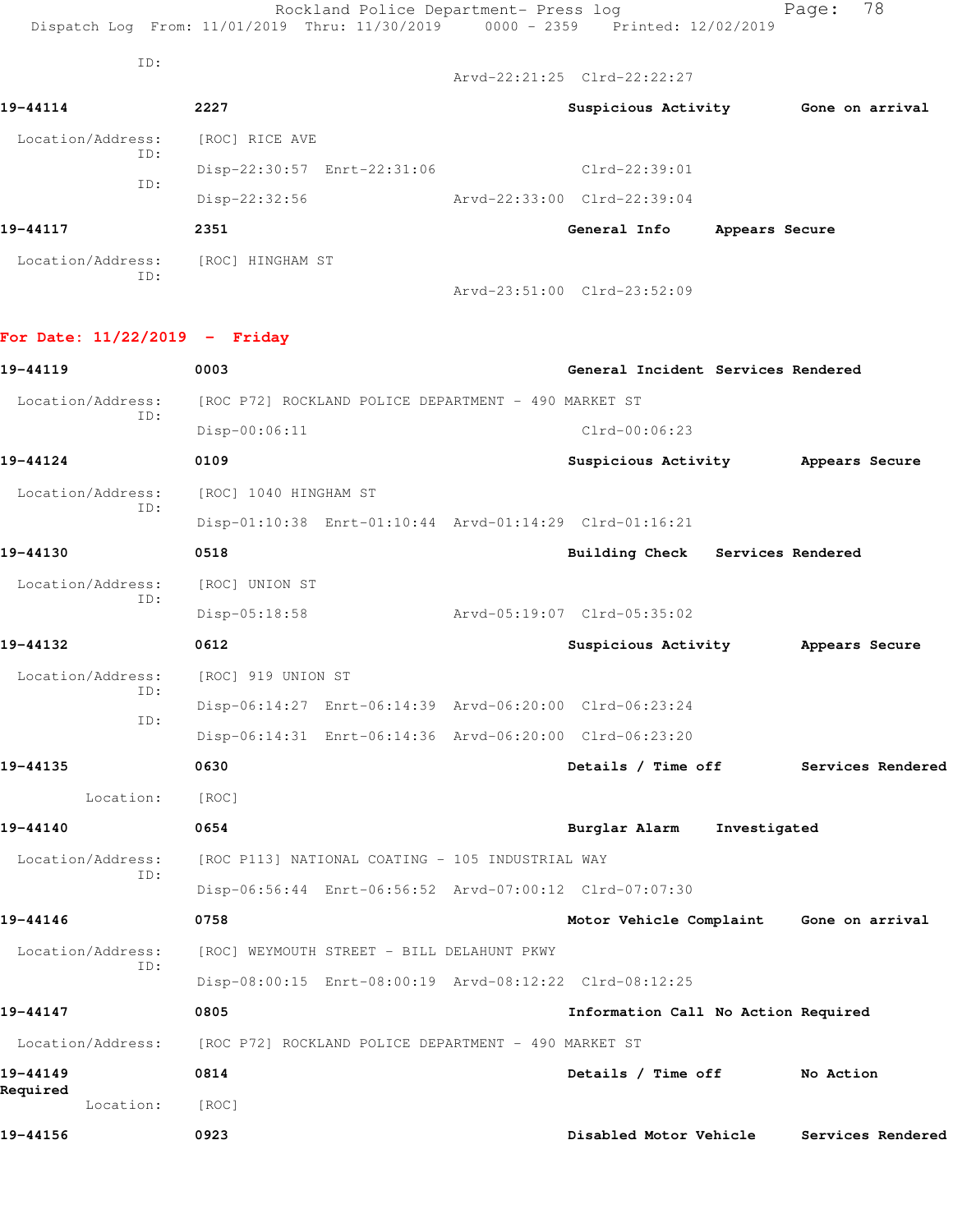| 19-44548                          | 1425                                                                                                                    | Animal Complaint Services Rendered  |                |                   |
|-----------------------------------|-------------------------------------------------------------------------------------------------------------------------|-------------------------------------|----------------|-------------------|
| 19-44187<br>Required<br>Location: | 1411<br>[ROC]                                                                                                           | Details / Time off                  |                | No Action         |
|                                   |                                                                                                                         | Arvd-14:23:45 Clrd-14:31:35         |                |                   |
| ID:                               | Disp-14:10:05 Enrt-14:10:27                                                                                             | $Clrd-14:20:48$                     |                |                   |
| Vicinity of:<br>ID:               | [ROC] 2 PLEASANT VIEW RD                                                                                                |                                     |                |                   |
| 19-44186                          | 1408                                                                                                                    | Suspicious Activity                 |                | Investigated      |
|                                   |                                                                                                                         | Arvd-14:20:59 Clrd-14:23:41         |                |                   |
| ID:                               |                                                                                                                         | Arvd-13:53:00 Clrd-14:34:33         |                |                   |
| Location/Address:<br>ID:          | [ROC] 776 UNION ST                                                                                                      |                                     |                |                   |
| 19-44185                          | 1353                                                                                                                    | Health & Welfare Check              |                | Services Rendered |
|                                   |                                                                                                                         | Arvd-13:11:00 Clrd-14:29:21         |                |                   |
| Location/Address:<br>ID:          | [ROC] 67 GEORGE ST                                                                                                      |                                     |                |                   |
| 19-44182                          | 1311                                                                                                                    | Follow-Up Investigation             |                | Investigated      |
| Location/Address:                 | [ROC] 67 GEORGE ST                                                                                                      |                                     |                |                   |
| 19-44542                          | 1300                                                                                                                    | Animal Complaint Services Rendered  |                |                   |
| ID:                               | Disp-12:25:45 Enrt-12:25:48 Arvd-12:27:04 Clrd-12:30:31                                                                 |                                     |                |                   |
| ID:                               | Disp-12:23:18 Enrt-12:23:21                                                                                             | $Clrd-12:30:34$                     |                |                   |
| Location/Address:                 | [ROC] HINGHAM ST                                                                                                        |                                     |                |                   |
| 19-44179                          | 1221                                                                                                                    | Motor Vehicle Complaint             |                | Sent On Way       |
|                                   | Location/Address: [ROC P72] ROCKLAND POLICE DEPARTMENT - 490 MARKET ST                                                  |                                     |                |                   |
| 19-44173                          | 1123                                                                                                                    | Information Call No Action Required |                |                   |
| ID:                               | Disp-11:22:53 Enrt-11:23:04 Arvd-11:25:18 Clrd-11:29:06                                                                 |                                     |                |                   |
| Location/Address:                 | [ROC] 340 CENTRE AVE Apt. #39                                                                                           |                                     |                |                   |
| 19-44172                          | 1121                                                                                                                    | 911 Accidental                      | Investigated   |                   |
| ID:                               | Disp-10:56:37 Enrt-10:56:42 Arvd-11:05:23 Clrd-11:06:31                                                                 |                                     |                |                   |
| Location/Address:                 | [ROC 72] PIANO MILL - 295 CENTRE AVE                                                                                    |                                     |                |                   |
| 19-44167                          | 1054                                                                                                                    | 911 Accidental Services Rendered    |                |                   |
| TD:                               | Disp-09:32:20 Enrt-09:32:25 Arvd-09:32:27 Clrd-10:12:04                                                                 |                                     |                |                   |
| ID:                               | Disp-09:32:07 Enrt-09:32:11 Arvd-09:32:14 Clrd-10:54:25                                                                 |                                     |                |                   |
| ID:                               | Disp-09:31:38 Enrt-09:31:53 Arvd-09:31:56 Clrd-10:12:08                                                                 |                                     |                |                   |
| Location/Address:                 | [ROC 73] ROCKLAND TOWN HALL - 242 UNION ST                                                                              |                                     |                |                   |
| 19-44159                          | 0930                                                                                                                    | Threats                             | Arrest(s) Made |                   |
| ID:                               | Disp-09:24:03 Enrt-09:24:08 Arvd-09:25:23 Clrd-09:29:50                                                                 |                                     |                |                   |
| Location/Address:                 | [ROC] 12 CENTRE AVE                                                                                                     |                                     |                |                   |
|                                   | Rockland Police Department- Press log<br>Dispatch Log From: 11/01/2019 Thru: 11/30/2019 0000 - 2359 Printed: 12/02/2019 |                                     |                | 79<br>Page:       |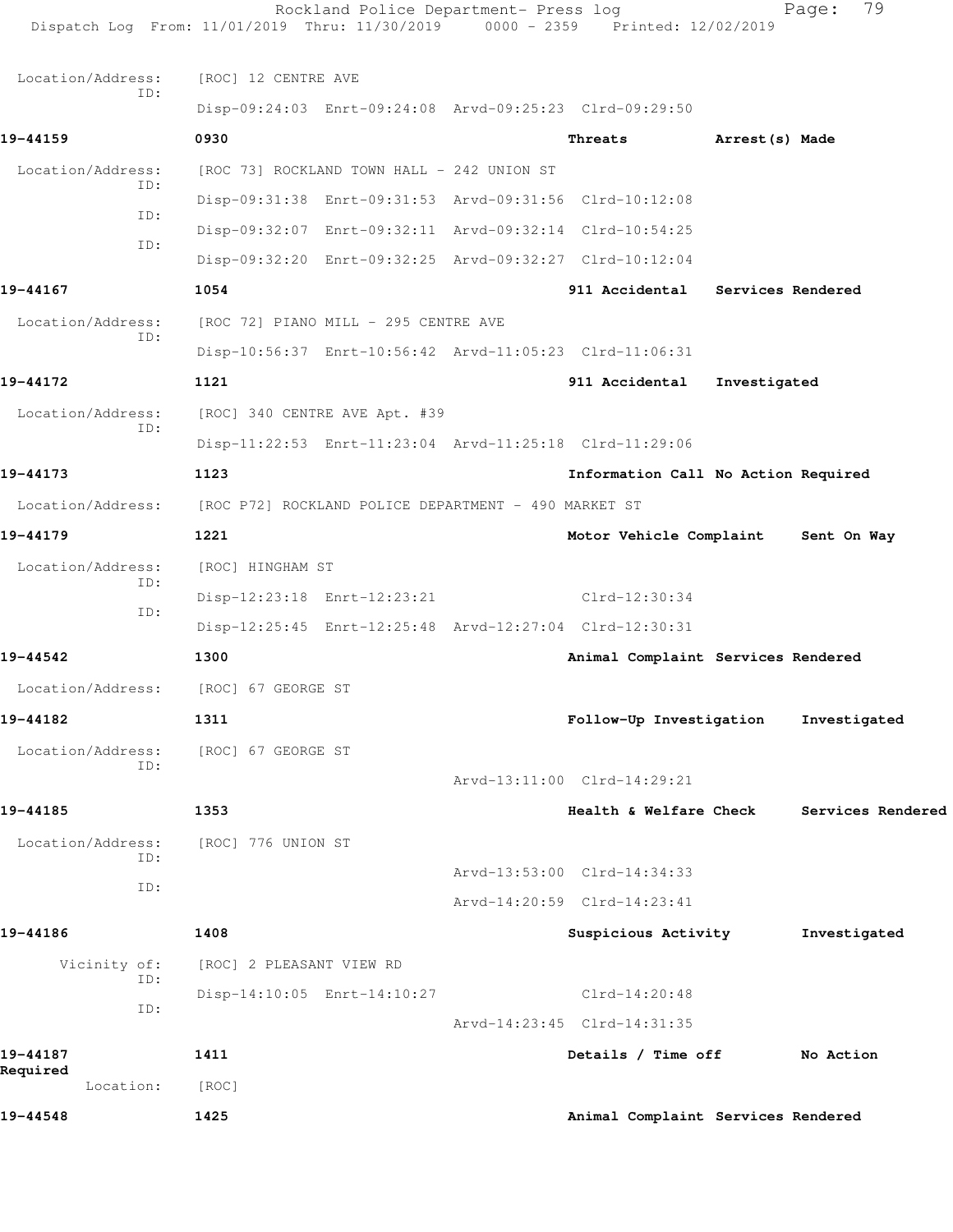| Dispatch Log From: 11/01/2019 Thru: 11/30/2019 0000 - 2359 Printed: 12/02/2019 |                                                      | Rockland Police Department- Press log |                                                         |              | 80<br>Page:                               |
|--------------------------------------------------------------------------------|------------------------------------------------------|---------------------------------------|---------------------------------------------------------|--------------|-------------------------------------------|
| Location/Address:                                                              | [ROC] 27 HIGHLAND ST                                 |                                       |                                                         |              |                                           |
| 19-44201                                                                       | 1523                                                 |                                       |                                                         |              | Follow-Up Investigation Services Rendered |
| Location/Address:                                                              | [ROC] 32 ARLINGTON ST                                |                                       |                                                         |              |                                           |
| ID:                                                                            |                                                      |                                       | Arvd-15:23:00 Clrd-15:45:47                             |              |                                           |
| 19-44206                                                                       | 1601                                                 |                                       | General Incident Services Rendered                      |              |                                           |
| Location/Address:                                                              | [ROC P72] ROCKLAND POLICE DEPARTMENT - 490 MARKET ST |                                       |                                                         |              |                                           |
| ID:                                                                            | $Disp-16:03:21$                                      |                                       | Clrd-16:03:30                                           |              |                                           |
| 19-44217                                                                       | 1717                                                 |                                       | Burglar Alarm Services Rendered                         |              |                                           |
| Location/Address:                                                              | [ROC] 260 REED ST                                    |                                       |                                                         |              |                                           |
| ID:                                                                            |                                                      |                                       | Disp-17:19:23 Enrt-17:19:38 Arvd-17:25:22 Clrd-17:40:57 |              |                                           |
| 19-44220                                                                       | 1817                                                 |                                       | Health & Welfare Check                                  |              | Services Rendered                         |
| Location/Address:                                                              | [ROC] 91 PACIFIC ST Apt. #2                          |                                       |                                                         |              |                                           |
| ID:<br>ID:                                                                     |                                                      |                                       | Disp-18:19:22 Enrt-18:19:28 Arvd-18:19:30 Clrd-18:27:36 |              |                                           |
|                                                                                |                                                      |                                       | Disp-18:19:27 Enrt-18:19:31 Arvd-18:19:32 Clrd-18:27:33 |              |                                           |
| 19-44230                                                                       | 1909                                                 |                                       | 911 Hang Up                                             | Investigated |                                           |
| Location/Address:                                                              | [ROC] 21 HACKETT CIR                                 |                                       |                                                         |              |                                           |
| ID:<br>ID:                                                                     |                                                      |                                       | Disp-19:10:05 Enrt-19:10:44 Arvd-19:15:08 Clrd-19:21:19 |              |                                           |
|                                                                                |                                                      |                                       | Disp-19:13:12 Enrt-19:13:16 Arvd-19:15:11 Clrd-19:21:22 |              |                                           |
| 19-44231                                                                       | 1911                                                 |                                       | Abandoned MV                                            | Investigated |                                           |
| Location/Address:<br>ID:                                                       | [ROC 66] REEDS POND PARK - 80 MARKET ST              |                                       |                                                         |              |                                           |
|                                                                                |                                                      |                                       | Arvd-19:11:00 Clrd-19:22:42                             |              |                                           |
| 19-44232                                                                       | 1924                                                 |                                       | Follow-Up Investigation                                 |              | Investigated                              |
| Location/Address:<br>ID:                                                       | [ROC] 74 CHURCH ST Apt. #2                           |                                       |                                                         |              |                                           |
|                                                                                |                                                      |                                       | Arvd-19:24:00 Clrd-19:35:01                             |              |                                           |
| 19-44238                                                                       | 1943                                                 |                                       | Health & Welfare Check                                  |              | Services Rendered                         |
| Location/Address:<br>ID:                                                       | [ROC] 45 RICE AVE                                    |                                       |                                                         |              |                                           |
|                                                                                |                                                      |                                       | Disp-19:48:55 Enrt-19:49:04 Arvd-19:54:47 Clrd-19:58:37 |              |                                           |
| 19-44242                                                                       | 2022                                                 |                                       | Motor Vehicle Complaint                                 |              | Report Follows                            |
| Location/Address:<br>ID:                                                       |                                                      | [ROC] 408 UNION ST @ 11 NORTH AVE     |                                                         |              |                                           |
| ID:                                                                            |                                                      |                                       | Arvd-20:22:00 Clrd-21:03:17                             |              |                                           |
| ID:                                                                            |                                                      |                                       | Disp-20:23:05 Enrt-20:23:11 Arvd-20:23:13 Clrd-21:03:19 |              |                                           |
|                                                                                | Disp-20:37:39                                        |                                       | Arvd-20:37:46 Clrd-21:03:14                             |              |                                           |
| 19-44246                                                                       | 2122                                                 |                                       | Assist Fire Department                                  |              | Services Rendered                         |
| Location/Address:<br>ID:                                                       | [ROC] 292 MARKET ST Apt. #25                         |                                       |                                                         |              |                                           |
| ID:                                                                            |                                                      |                                       | Disp-21:23:44 Enrt-21:23:57 Arvd-21:26:31 Clrd-21:37:10 |              |                                           |
|                                                                                |                                                      |                                       | Disp-21:23:52 Enrt-21:24:00 Arvd-21:25:04 Clrd-21:34:45 |              |                                           |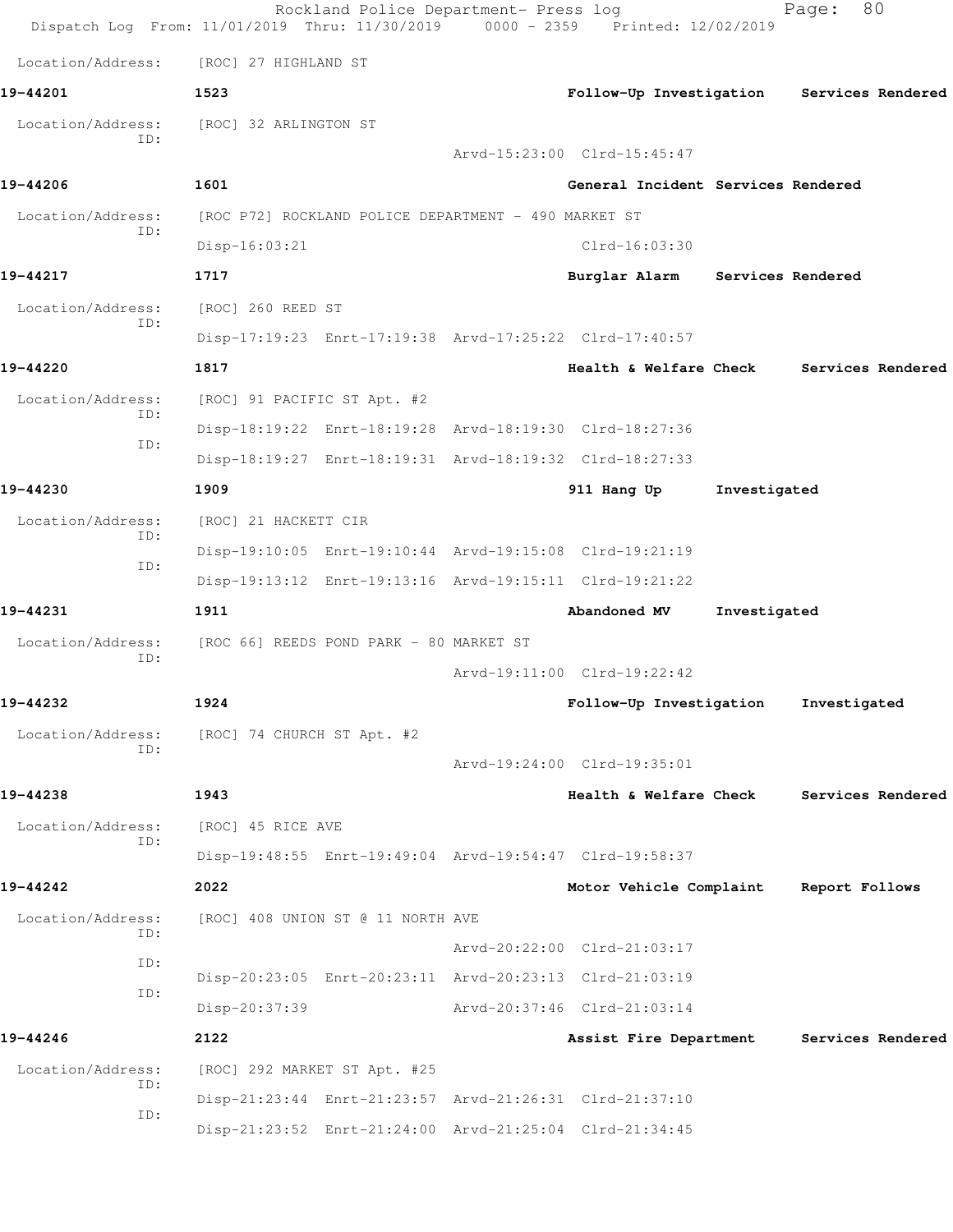| Dispatch Log From: 11/01/2019 Thru: 11/30/2019 0000 - 2359 Printed: 12/02/2019 |                                                      | Rockland Police Department- Press log                   |                                                                      | 81<br>Page:                                |
|--------------------------------------------------------------------------------|------------------------------------------------------|---------------------------------------------------------|----------------------------------------------------------------------|--------------------------------------------|
| ID:                                                                            |                                                      |                                                         |                                                                      |                                            |
| ID:                                                                            |                                                      | Disp-21:24:06 Enrt-21:24:12 Arvd-21:31:22 Clrd-21:44:54 |                                                                      |                                            |
|                                                                                | $Disp-21:26:20$                                      |                                                         | Arvd-21:26:23 Clrd-21:34:49                                          |                                            |
| 19-44250                                                                       | 2146                                                 |                                                         |                                                                      | MVA Property Damage Only Services Rendered |
| Location/Address:<br>ID:                                                       | [ROC] 92 PACIFIC ST                                  |                                                         |                                                                      |                                            |
| ID:                                                                            |                                                      | Disp-21:48:01 Enrt-21:48:09 Arvd-21:49:50 Clrd-22:28:07 |                                                                      |                                            |
| ID:                                                                            |                                                      | Disp-21:48:01 Enrt-21:48:07 Arvd-21:49:48 Clrd-22:07:50 |                                                                      |                                            |
|                                                                                | $Disp-21:56:24$                                      |                                                         | Arvd-21:56:33 Clrd-22:21:43                                          |                                            |
| 19-44251                                                                       | 2204                                                 |                                                         | Noise Complaint Investigated                                         |                                            |
| Location/Address:                                                              | [ROC P92] BAVIS ICE ARENA - 180 VFW DR               |                                                         |                                                                      |                                            |
| ID:                                                                            |                                                      | Disp-22:09:05 Enrt-22:09:10 Arvd-22:12:02 Clrd-22:15:30 |                                                                      |                                            |
| 19-44255                                                                       | 2235                                                 |                                                         |                                                                      | Prisioner Transport Services Rendered      |
| Location/Address:                                                              | [ROC 22] ATRIUM APARTMENTS - 250 VFW DR              |                                                         |                                                                      |                                            |
| ID:                                                                            |                                                      | Disp-22:36:16 Enrt-22:36:27 Arvd-22:48:47 Clrd-22:48:49 |                                                                      |                                            |
| 19-44256                                                                       | 2242                                                 |                                                         | Motor Vehicle Complaint                                              | Investigated                               |
| Vicinity of:                                                                   | [ROC] 15 WEBSTER ST @ 333 UNION ST                   |                                                         |                                                                      |                                            |
| ID:                                                                            |                                                      | Disp-22:43:55 Enrt-22:44:08 Arvd-22:48:30 Clrd-22:48:32 |                                                                      |                                            |
| ID:                                                                            | $Disp-22:44:50$                                      |                                                         | Arvd-22:44:55 Clrd-22:48:28                                          |                                            |
| 19-44260                                                                       | 2303                                                 |                                                         | Motor Vehicle Complaint                                              | Gone on arrival                            |
| Vicinity of:                                                                   |                                                      | [ROC P55] THE HOME DEPOT - 1149 HINGHAM ST              |                                                                      |                                            |
| ID:                                                                            |                                                      | Disp-23:05:10 Enrt-23:05:15                             | $Clrd-23:16:48$                                                      |                                            |
| ID:                                                                            | Disp-23:16:39                                        |                                                         | Arvd-23:16:52 Clrd-23:17:07                                          |                                            |
| 19-44264                                                                       | 2353                                                 |                                                         |                                                                      | Burglar Alarm Building Checked/Secured     |
| Location/Address:                                                              | [ROC] 28 PACIFIC ST                                  |                                                         |                                                                      |                                            |
| ID:                                                                            |                                                      |                                                         | Disp-23:54:17 Enrt-23:54:44 Arvd-23:57:54 Clrd-11/23/2019 @ 00:02:10 |                                            |
|                                                                                |                                                      |                                                         |                                                                      |                                            |
| For Date: $11/23/2019$ - Saturday                                              |                                                      |                                                         |                                                                      |                                            |
| 19-44265                                                                       | 0003                                                 |                                                         | SHIFT ASSIGNMENTSNo Service                                          |                                            |
| Location/Address:<br>ID:                                                       | [ROC P72] ROCKLAND POLICE DEPARTMENT - 490 MARKET ST |                                                         |                                                                      |                                            |
|                                                                                |                                                      |                                                         | Arvd-00:03:00 Clrd-00:05:33                                          |                                            |
| 19-44274                                                                       | 0212                                                 |                                                         | Suspicious Activity                                                  | Investigated                               |
| Location/Address:<br>ID:                                                       | [ROC P53] TK O'SHEA'S - 934 HINGHAM ST               |                                                         |                                                                      |                                            |
|                                                                                |                                                      |                                                         | Arvd-02:12:00 Clrd-02:14:28                                          |                                            |
| 19-44283<br><b>Arrest(s) Made</b>                                              | 0346                                                 |                                                         | Motor Vehicle Collision W/PI                                         |                                            |
| Vicinity of:<br>ID:                                                            | [ROC] 165 SPRING ST                                  |                                                         |                                                                      |                                            |
| ID:                                                                            | $Disp-03:48:08$                                      |                                                         | Arvd-03:48:59 Clrd-04:30:59                                          |                                            |
|                                                                                | $Disp-03:48:15$                                      |                                                         | Arvd-03:48:59 Clrd-05:34:26                                          |                                            |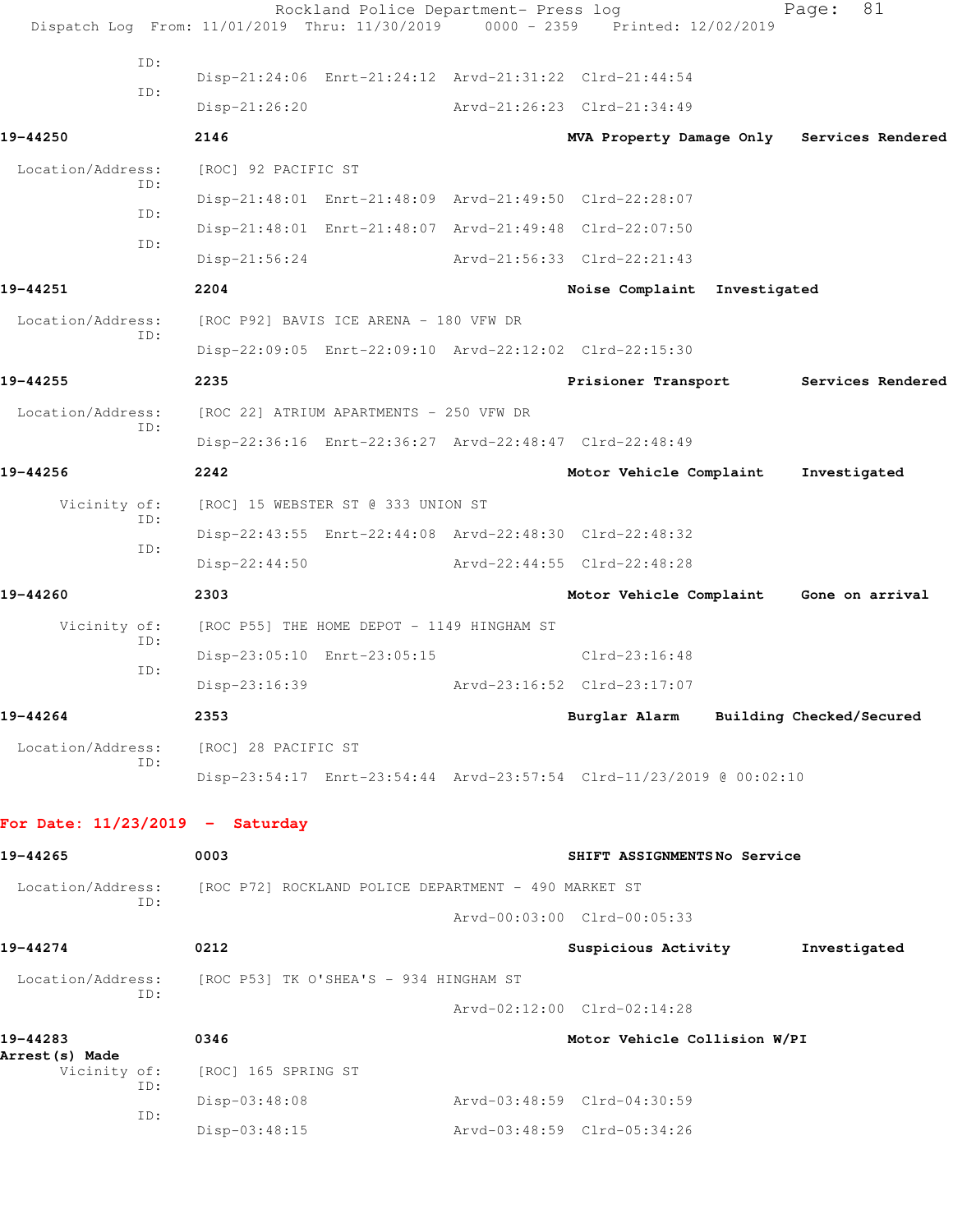| Dispatch Log From: 11/01/2019 Thru: 11/30/2019 0000 - 2359 Printed: 12/02/2019 |                             | Rockland Police Department- Press log                |                                                         | 82<br>Page:                         |
|--------------------------------------------------------------------------------|-----------------------------|------------------------------------------------------|---------------------------------------------------------|-------------------------------------|
| ID:                                                                            | $Disp-03:48:45$             |                                                      | Arvd-03:48:59 Clrd-05:34:30                             |                                     |
| 19-44289                                                                       | 0738                        |                                                      | Emergency Medical Report Follows                        |                                     |
| Location/Address:                                                              | [ROC] 32 SOUTH DOUGLAS ST   |                                                      |                                                         |                                     |
| ID:                                                                            |                             |                                                      | Disp-07:41:14 Enrt-07:41:27 Arvd-07:49:12 Clrd-08:30:39 |                                     |
| ID:                                                                            |                             |                                                      | Disp-07:41:18 Enrt-07:41:27 Arvd-07:49:05 Clrd-09:34:49 |                                     |
| ID:                                                                            | $Disp-07:50:36$             |                                                      | Arvd-07:50:38 Clrd-09:34:55                             |                                     |
| ID:                                                                            | Disp-09:19:49               |                                                      | Arvd-09:19:53 Clrd-11:37:54                             |                                     |
| 19-44291                                                                       | 0759                        |                                                      | Burglar Alarm                                           | Building Checked/Secured            |
| Location/Address:                                                              |                             | [ROC] UPS FINANCIAL SERVICES - 1099 HINGHAM ST       |                                                         |                                     |
| ID:                                                                            |                             |                                                      | Disp-08:02:15 Enrt-08:02:18 Arvd-08:15:00 Clrd-08:24:09 |                                     |
| 19-44293                                                                       | 0807                        |                                                      | Burglar Alarm                                           | Appears Secure                      |
| Location/Address:                                                              | [ROC] 688 UNION ST Apt. #3  |                                                      |                                                         |                                     |
| ID:                                                                            |                             |                                                      | Disp-08:15:36 Enrt-08:15:40 Arvd-08:19:19 Clrd-08:23:43 |                                     |
| 19-44296                                                                       | 0815                        |                                                      |                                                         | SHIFT ASSIGNMENTS Services Rendered |
| Location/Address:                                                              |                             | [ROC P72] ROCKLAND POLICE DEPARTMENT - 490 MARKET ST |                                                         |                                     |
| 19-44298                                                                       | 0825                        |                                                      | <b>Building Check</b>                                   | Could Not Locate                    |
| Location/Address:                                                              | [ROC] HINGHAM ST            |                                                      |                                                         |                                     |
| ID:<br>ID:                                                                     | Disp-15:40:16               |                                                      | $Clrd-15:40:24$                                         |                                     |
|                                                                                | Disp-15:43:22 Enrt-15:43:29 |                                                      | $Clrd-15:43:34$                                         |                                     |
| 19-44299                                                                       | 0828                        |                                                      | General Info                                            | Services Rendered                   |
| Location/Address:                                                              |                             | [ROC P72] ROCKLAND POLICE DEPARTMENT - 490 MARKET ST |                                                         |                                     |
| 19-44300                                                                       | 0829                        |                                                      | Building Check Appears Secure                           |                                     |
| Location/Address:<br>ID:                                                       | [ROC] BILL DELAHUNT PKWY    |                                                      |                                                         |                                     |
|                                                                                | Disp-15:42:40 Enrt-15:42:48 |                                                      | Clrd-15:42:53                                           |                                     |
| 19-44307                                                                       | 1042                        |                                                      | 911 Accidental                                          | Gone on arrival                     |
| Location/Address:<br>ID:                                                       | [ROC] 119 GROVE ST          |                                                      |                                                         |                                     |
|                                                                                |                             |                                                      | Disp-10:44:25 Enrt-10:55:18 Arvd-10:57:10 Clrd-11:02:49 |                                     |
| 19-44314                                                                       | 1149                        |                                                      |                                                         | Animal Complaint Could Not Locate   |
| Location/Address:<br>ID:                                                       | [ROC] 244 MARKET ST         |                                                      |                                                         |                                     |
|                                                                                |                             |                                                      | Disp-11:51:26 Enrt-11:54:27 Arvd-11:58:38 Clrd-12:04:13 |                                     |
| 19-44317                                                                       | 1302                        |                                                      | Building Check                                          | Building Checked/Secured            |
| Location/Address:<br>ID:                                                       | [ROC] HINGHAM ST            |                                                      |                                                         |                                     |
|                                                                                |                             |                                                      | Arvd-13:02:53 Clrd-13:03:07                             |                                     |
| 19-44319                                                                       | 1319                        |                                                      | 911 Accidental                                          | Could Not Locate                    |
| Location/Address:<br>ID:                                                       | [ROC] 119 GROVE ST          |                                                      |                                                         |                                     |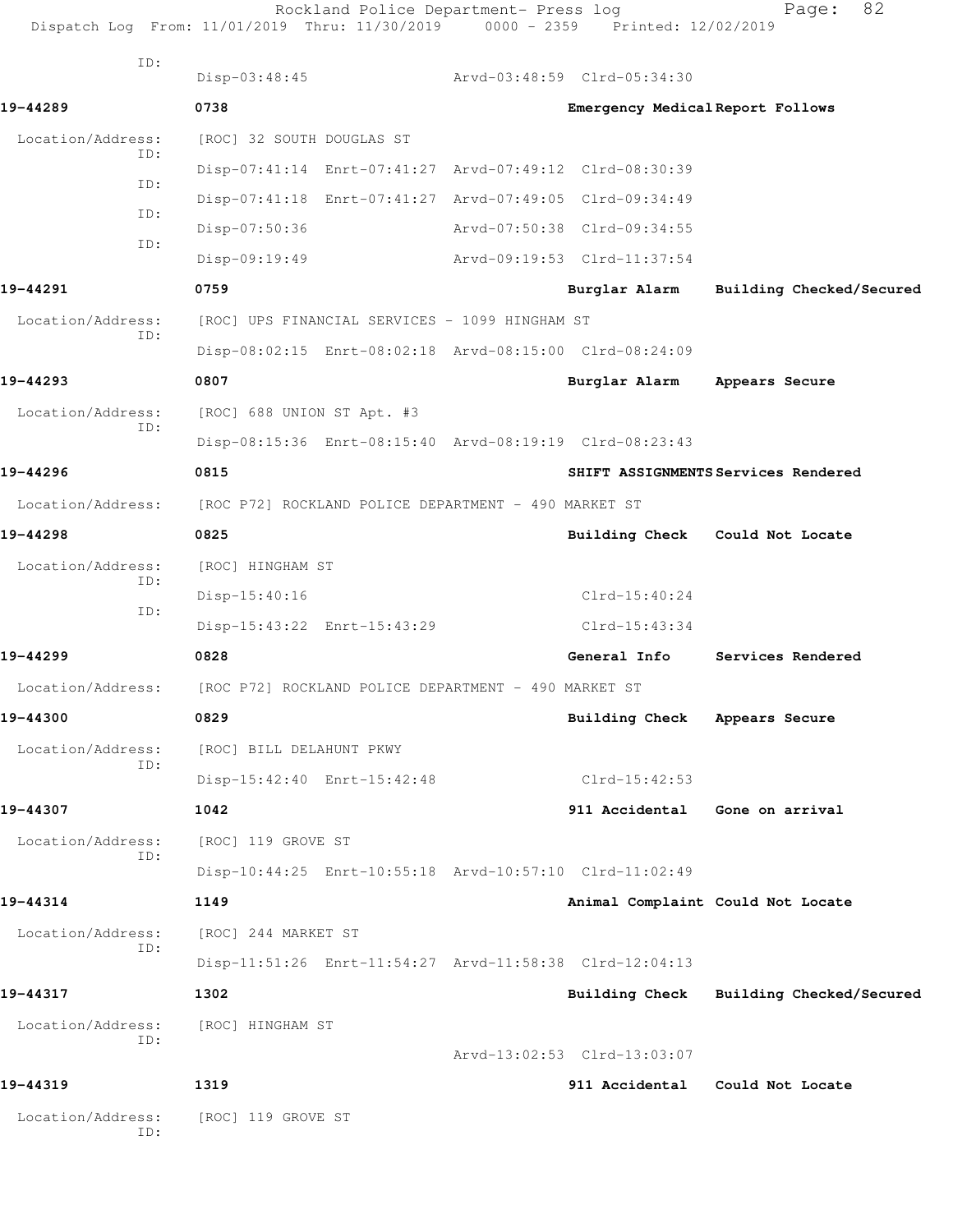|                                    | Rockland Police Department- Press log<br>Dispatch Log From: 11/01/2019 Thru: 11/30/2019 0000 - 2359 Printed: 12/02/2019 |                                           | 83<br>Page:       |
|------------------------------------|-------------------------------------------------------------------------------------------------------------------------|-------------------------------------------|-------------------|
|                                    | Disp-13:20:32 Enrt-13:20:36 Arvd-13:29:17 Clrd-13:34:16                                                                 |                                           |                   |
| 19-44320                           | 1331                                                                                                                    | Follow-Up Investigation                   | Services Rendered |
| Location/Address:                  | [ROC] 13 REBECCA RD                                                                                                     |                                           |                   |
| ID:                                | $Disp-13:31:30$                                                                                                         | Arvd-13:31:34 Clrd-14:08:46               |                   |
| 19-44324                           | 1439                                                                                                                    | MVA Property Damage Only Citation/Warning |                   |
| Issued<br>Location/Address:<br>TD: | [ROC] 17 WALL ST @ 86 WEBSTER ST                                                                                        |                                           |                   |
| ID:                                | Disp-14:40:25 Enrt-14:40:33 Arvd-14:45:59 Clrd-15:05:31                                                                 |                                           |                   |
|                                    | $Disp-15:00:02$                                                                                                         | Arvd-15:00:04 Clrd-15:05:41               |                   |
| 19-44327                           | 1444                                                                                                                    | Motor Vehicle Complaint Gone on arrival   |                   |
| Location/Address:<br>ID:           | [ROC] 379 UNION ST                                                                                                      |                                           |                   |
| ID:                                | Disp-14:46:21 Enrt-14:46:27 Arvd-14:55:11 Clrd-15:00:11                                                                 |                                           |                   |
|                                    | Disp-14:46:21 Enrt-14:46:28 Arvd-14:53:11 Clrd-14:59:58                                                                 |                                           |                   |
| 19-44332<br>Required               | 1534                                                                                                                    | Details / Time off                        | Services Not      |
| Location:                          | [ROC]                                                                                                                   |                                           |                   |
| 19-44333                           | 1543                                                                                                                    | <b>Building Check</b>                     | Appears Secure    |
| Location/Address:<br>ID:           | [ROC] HINGHAM ST                                                                                                        |                                           |                   |
| ID:                                |                                                                                                                         | Arvd-15:43:00 Clrd-15:44:24               |                   |
|                                    | Disp-15:49:03 Enrt-15:49:13 Arvd-15:49:17 Clrd-15:49:27                                                                 |                                           |                   |
| 19-44334                           | 1602                                                                                                                    | 911 Accidental Services Rendered          |                   |
| Location/Address:<br>ID:           | [ROC] 839 SUMMER ST                                                                                                     |                                           |                   |
|                                    | Disp-16:03:16 Enrt-16:03:25 Arvd-16:07:48 Clrd-16:08:46                                                                 |                                           |                   |
| 19-44335                           | 1602                                                                                                                    | General Info<br><b>No Service</b>         |                   |
|                                    | Location/Address: [ROC P72] ROCKLAND POLICE DEPARTMENT - 490 MARKET ST                                                  |                                           |                   |
| 19-44347                           | 1745                                                                                                                    | Motor Vehicle Stop Verbal Warning         |                   |
| ID:                                | Location/Address: [ROC] 396 MARKET ST @ 248 CRESCENT ST                                                                 |                                           |                   |
|                                    |                                                                                                                         | Arvd-17:45:00 Clrd-17:47:13               |                   |
| 19-44351                           | 1818                                                                                                                    | Details / Time off No Service             |                   |
| Location: [ROC]                    |                                                                                                                         |                                           |                   |
| 19-44352                           | 1820                                                                                                                    | Details / Time off No Service             |                   |
| Location: [ROC]                    |                                                                                                                         |                                           |                   |
| 19-44356<br>Issued                 | 1900                                                                                                                    | Motor Vehicle Stop Citation/Warning       |                   |
| ID:                                | Vicinity of: [ROC 95] ROCKLAND TRUST - 288 UNION ST                                                                     |                                           |                   |
|                                    |                                                                                                                         | Arvd-19:00:00 Clrd-19:05:33               |                   |
| 19-44366                           | 1951                                                                                                                    | General Info No Service                   |                   |
| Location:<br>ID:                   | [ROX] 490 MARKET STREET                                                                                                 |                                           |                   |
|                                    |                                                                                                                         | Arvd-19:55:01 Clrd-19:55:35               |                   |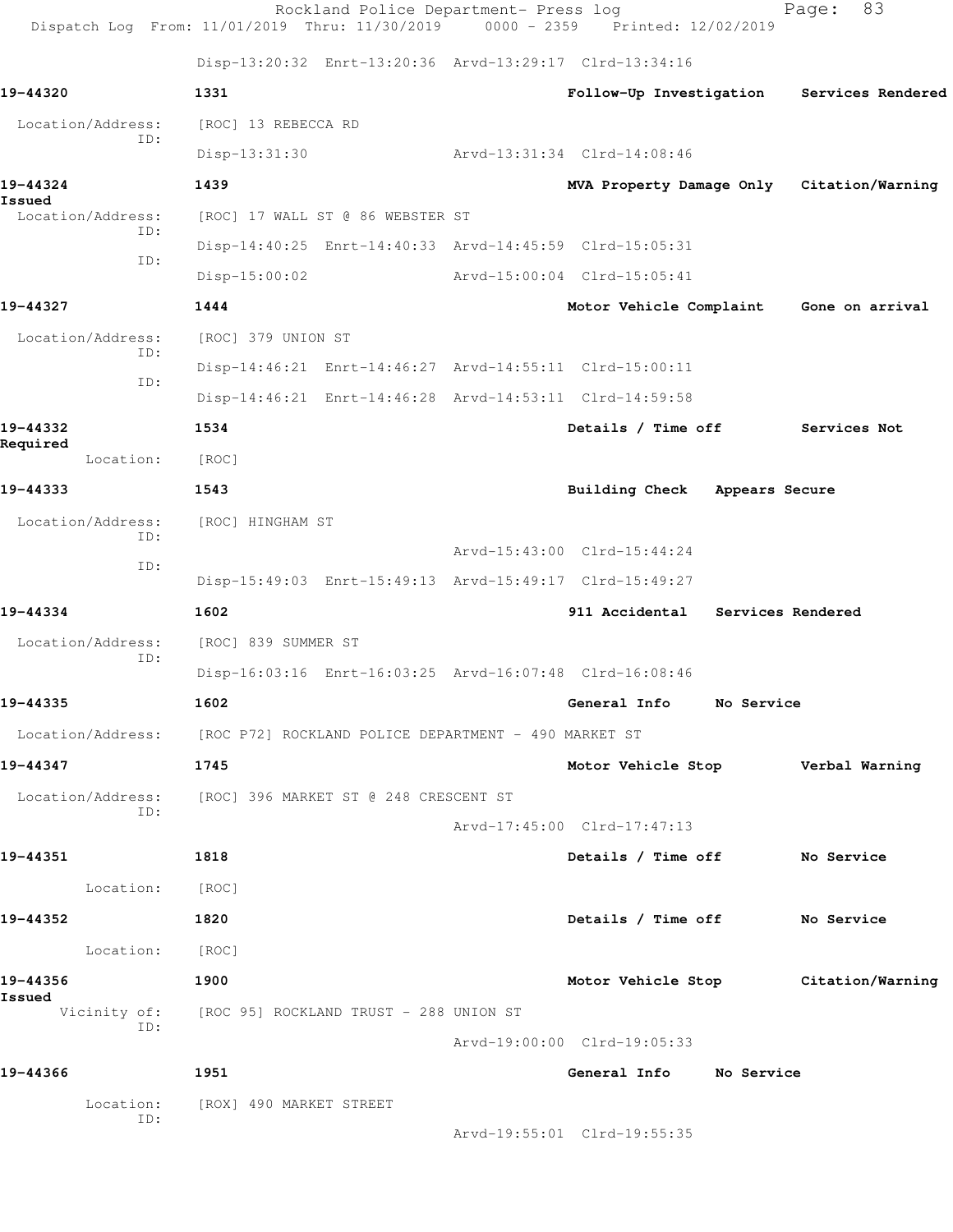Rockland Police Department- Press log entitled and Page: 84 Dispatch Log From: 11/01/2019 Thru: 11/30/2019 0000 - 2359 Printed: 12/02/2019

| 19-44368                        | 1958                       |                                                         | Suspicious Activity                                                  | Peace Restored |
|---------------------------------|----------------------------|---------------------------------------------------------|----------------------------------------------------------------------|----------------|
| Location/Address:<br>ID:        | [ROC] 317 NORTH AVE        |                                                         |                                                                      |                |
| ID:                             |                            | Disp-20:00:38 Enrt-20:00:44 Arvd-20:02:56 Clrd-20:13:57 |                                                                      |                |
|                                 |                            | Disp-20:00:42 Enrt-20:00:44 Arvd-20:01:48 Clrd-20:13:57 |                                                                      |                |
| ID:                             | $Disp-20:04:05$            |                                                         | Arvd-20:04:08 Clrd-20:13:57                                          |                |
| 19-44371                        | 2017                       |                                                         | Motor Vehicle Stop                                                   | Verbal Warning |
| Location/Address:               | [ROC] HINGHAM ST           |                                                         |                                                                      |                |
| ID:                             |                            |                                                         | Arvd-20:17:00 Clrd-20:26:57                                          |                |
| 19-44375                        | 2144                       |                                                         | Details / Time off                                                   | No Service     |
| Location:                       | [ROC]                      |                                                         |                                                                      |                |
| 19-44382                        | 2219                       |                                                         | Emergency Medical Transported to Hospital                            |                |
| Location/Address:               | [ROC] 49 CUSTER ST Apt. #2 |                                                         |                                                                      |                |
| ID:                             |                            | Disp-22:20:55 Enrt-22:21:05                             | Clrd-22:21:49                                                        |                |
| ID:                             |                            | Disp-22:21:00 Enrt-22:21:02 Arvd-22:23:10 Clrd-22:43:41 |                                                                      |                |
| ID:                             |                            | Disp-22:21:39 Enrt-22:21:43 Arvd-22:23:13 Clrd-22:43:38 |                                                                      |                |
| 19-44388                        | 2321                       |                                                         | Suspicious Activity                                                  | Provided       |
| Assistance<br>Location/Address: | [ROC] 488 SUMMER ST        |                                                         |                                                                      |                |
| TD:                             |                            | Disp-23:21:52 Enrt-23:22:09 Arvd-23:35:48 Clrd-23:53:09 |                                                                      |                |
| ID:                             |                            | Disp-23:23:05 Enrt-23:23:07 Arvd-23:35:47 Clrd-23:49:00 |                                                                      |                |
| 19-44389                        | 2351                       |                                                         | Burglar Alarm Building Checked/Secured                               |                |
| Location/Address:               | [ROC] 43 SUMMER ST         |                                                         |                                                                      |                |
| TD:                             |                            | Disp-23:53:57 Enrt-23:53:59                             | Clrd-23:56:08                                                        |                |
| ID:                             |                            |                                                         | Disp-23:55:58 Enrt-23:56:03 Arvd-23:59:26 Clrd-11/24/2019 @ 00:05:12 |                |
|                                 |                            |                                                         |                                                                      |                |
| For Date: $11/24/2019$ - Sunday |                            |                                                         |                                                                      |                |
| 19-44401                        | 0000                       |                                                         | SHIFT ASSIGNMENTS Sent On Way                                        |                |

| 19-44401                               | 0000                                                 | SHIFT ASSIGNMENTS Sent On Way           |
|----------------------------------------|------------------------------------------------------|-----------------------------------------|
| Location/Address:                      | [ROC P72] ROCKLAND POLICE DEPARTMENT - 490 MARKET ST |                                         |
| ID:                                    | $Disp-00:00:00$                                      | $Clrd-02:30:24$                         |
| 19-44397                               | 0207                                                 | PERSONAL DAY<br>Services Rendered       |
| Location:                              | [ROC]                                                |                                         |
| 19-44403                               | 0422                                                 | Assist Abington Police Dept.            |
| Services Rendered<br>Location/Address: | [ROC P72] ROCKLAND POLICE DEPARTMENT - 490 MARKET ST |                                         |
| ID:                                    | $Disp-04:50:39$                                      | $Clrd-04:51:32$                         |
| 19-44404                               | 0515                                                 | <b>Building Check</b><br>Appears Secure |
| Location/Address:                      | [ROC]<br>UNION ST                                    |                                         |
| ID:                                    | Disp-05:16:35                                        | Arvd-05:16:41 Clrd-05:30:10             |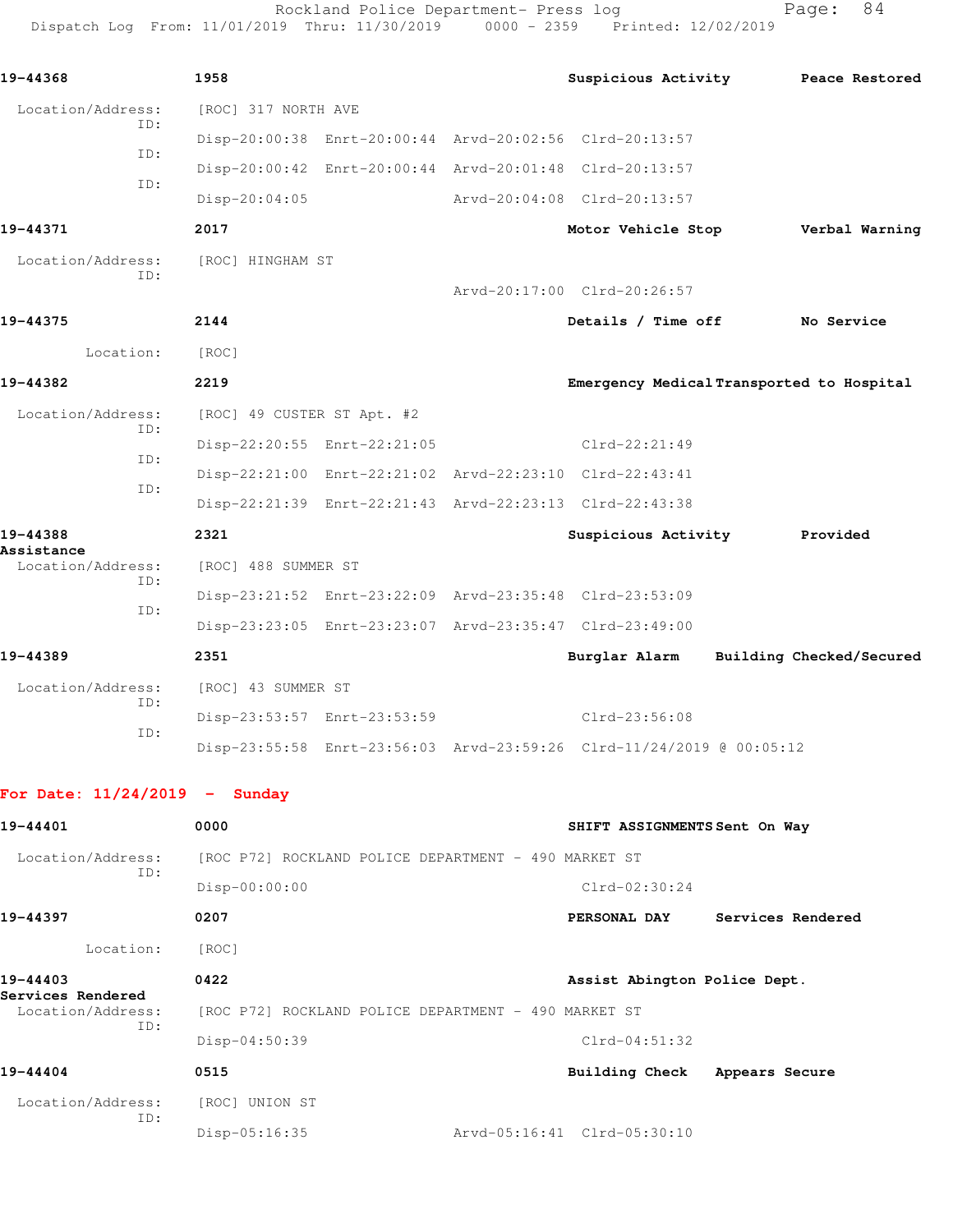Rockland Police Department- Press log Fage: 85 Dispatch Log From: 11/01/2019 Thru: 11/30/2019 0000 - 2359 Printed: 12/02/2019

**19-44409 0800 SHIFT ASSIGNMENTS Services Rendered** Location/Address: [ROC P72] ROCKLAND POLICE DEPARTMENT - 490 MARKET ST **19-44411 0904 COMP Time off Services Rendered** Location: [ROC] **19-44412 0917 Motor Vehicle Stop Citation/Warning Issued**  Location/Address: [ROC] 200 SALEM ST ID: Arvd-09:17:00 Clrd-09:22:05 **19-44414 1003 Building Check Building Checked/Secured** Location/Address: [ROC] HINGHAM ST ID: Arvd-10:03:32 Clrd-10:03:48 **19-44417 1100 Building Check Building Checked/Secured** Location/Address: [ROC] BILL DELAHUNT PKWY ID: Arvd-11:00:30 Clrd-11:01:01 **19-44421 1149 911 Hang Up Services Rendered** Location/Address: [ROC] 189 MONCRIEF RD ID: Disp-11:50:37 Enrt-11:51:03 Arvd-12:01:24 Clrd-12:05:12 ID: Disp-12:01:18 Enrt-12:01:20 Clrd-12:05:11 **19-44424 1319 Building Check Building Checked/Secured** Location/Address: [ROC] FOREST ST ID: Arvd-13:20:52 Clrd-13:39:01 **19-44427 1343 MVA Property Damage Only Paper Exchange** Location/Address: [ROC] 260 MARKET ST ID: Disp-13:45:49 Enrt-13:45:54 Arvd-13:48:28 Clrd-14:11:41 ID: Disp-13:45:49 Enrt-13:45:55 Arvd-13:49:30 Clrd-14:11:40 **19-44432 1411 Motor Vehicle Stop Citation/Warning Issued**  Location/Address: [ROC] 260 MARKET ST ID: Arvd-14:11:00 Clrd-14:20:17 **19-44434 1424 911 Accidental Services Rendered** Location/Address: [ROC P114] ROCKLAND FIRE DEPARTMENT - 360 UNION ST ID: Disp-14:24:49 Enrt-14:24:53 Arvd-14:25:36 Clrd-15:20:37 **19-44435 1432 Building Check Building Checked/Secured** Location/Address: [ROC] HINGHAM ST ID: Arvd-14:32:54 Clrd-14:34:51 **19-44439 1449 COMP Time off Services Rendered** Location: [ROC]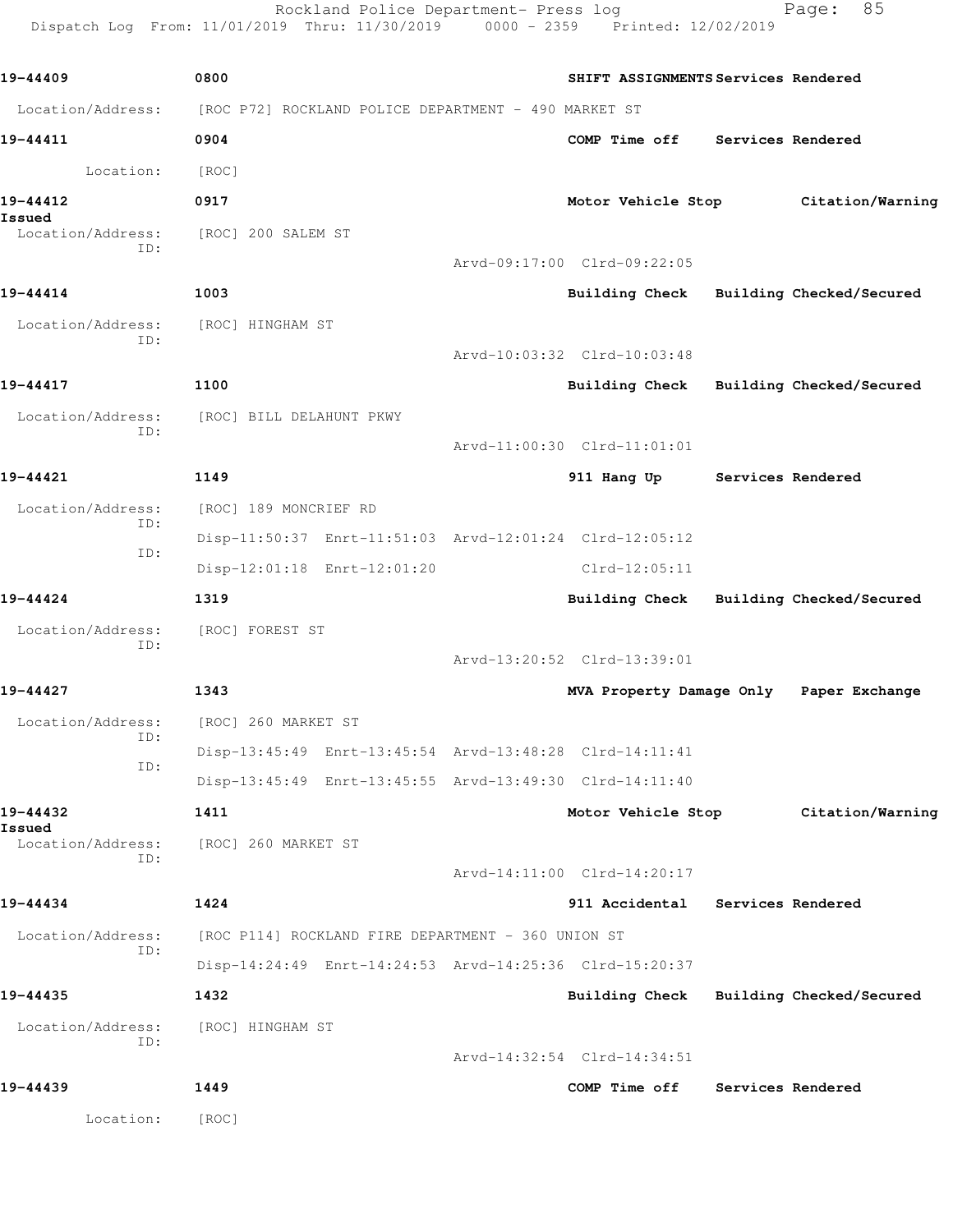|                                                       | 1538                                                 | Motor Vehicle Complaint           |                | Sent On Way       |
|-------------------------------------------------------|------------------------------------------------------|-----------------------------------|----------------|-------------------|
| Location/Address:                                     | [ROC P68] 104 MARKET ST @ 20 PLAIN ST                |                                   |                |                   |
| ID:                                                   | Disp-15:39:56                                        | Arvd-15:40:01 Clrd-15:43:37       |                |                   |
| 19-44447                                              | 1558                                                 | General Info                      |                | Services Rendered |
| Location/Address:<br>ID:                              | [ROC P72] ROCKLAND POLICE DEPARTMENT - 490 MARKET ST |                                   |                |                   |
|                                                       |                                                      | Arvd-15:58:00 Clrd-16:02:38       |                |                   |
| 19-44449                                              | 1636                                                 | Detail                            |                | Services Rendered |
| Location/Address:                                     | [ROC P72] ROCKLAND POLICE DEPARTMENT - 490 MARKET ST |                                   |                |                   |
| 19-44454                                              | 1736                                                 | Motor Vehicle Stop                |                | Verbal Warning    |
| Location/Address:<br>ID:                              | [ROC] 114 CONCORD ST @ 17 NORMAN ST                  |                                   |                |                   |
| ID:                                                   |                                                      | Arvd-17:36:00 Clrd-17:46:31       |                |                   |
|                                                       | $Disp-17:37:59$                                      | Arvd-17:38:02 Clrd-17:39:53       |                |                   |
| 19-44466                                              | 2000                                                 | Details / Time off                |                | No Service        |
| Location:                                             | [ROC]                                                |                                   |                |                   |
| 19-44468                                              | 2043                                                 | Motor Vehicle Stop                |                | Verbal Warning    |
| Location/Address:<br>ID:                              | [ROC] 214 HOWARD ST @ 111 E WATER ST                 |                                   |                |                   |
|                                                       |                                                      | Arvd-20:43:00 Clrd-20:50:42       |                |                   |
| 19-44470                                              | 2117                                                 | Motor Vehicle Stop                |                | Verbal Warning    |
| Location/Address:<br>ID:                              | [ROC] WEYMOUTH ST @ BILL DELAHUNT PKWY               |                                   |                |                   |
|                                                       |                                                      | Arvd-21:17:00 Clrd-21:22:24       |                |                   |
| For Date: $11/25/2019$ - Monday                       |                                                      |                                   |                |                   |
|                                                       | 0000                                                 | SHIFT ASSIGNMENTS Sent On Way     |                |                   |
| 19-44480                                              |                                                      |                                   |                |                   |
| Location/Address:                                     | [ROC P72] ROCKLAND POLICE DEPARTMENT - 490 MARKET ST |                                   |                |                   |
| ID:                                                   | Disp-00:00:00                                        | $Clrd-00:02:16$                   |                |                   |
|                                                       | 0513                                                 | <b>Building Check</b>             | Appears Secure |                   |
| Location/Address:                                     | [ROC] UNION ST                                       |                                   |                |                   |
| ID:                                                   | $Disp-05:14:27$                                      | Arvd-05:14:33 Clrd-05:29:12       |                |                   |
|                                                       | 0639                                                 | Detail                            |                | Services Rendered |
| Location/Address:                                     | [ROC P72] ROCKLAND POLICE DEPARTMENT - 490 MARKET ST |                                   |                |                   |
| ID:                                                   | Disp-06:42:49                                        | $C1rd-06:42:58$                   |                |                   |
|                                                       | 0709                                                 | Motor Vehicle Stop Verbal Warning |                |                   |
| 19-44491<br>19-44500<br>19-44502<br>Location/Address: | [ROC 92] R STEWART ESTEN SCHOOL - 733 SUMMER ST      |                                   |                |                   |
| ID:                                                   | $Disp-07:10:45$                                      | Arvd-07:10:52 Clrd-07:13:23       |                |                   |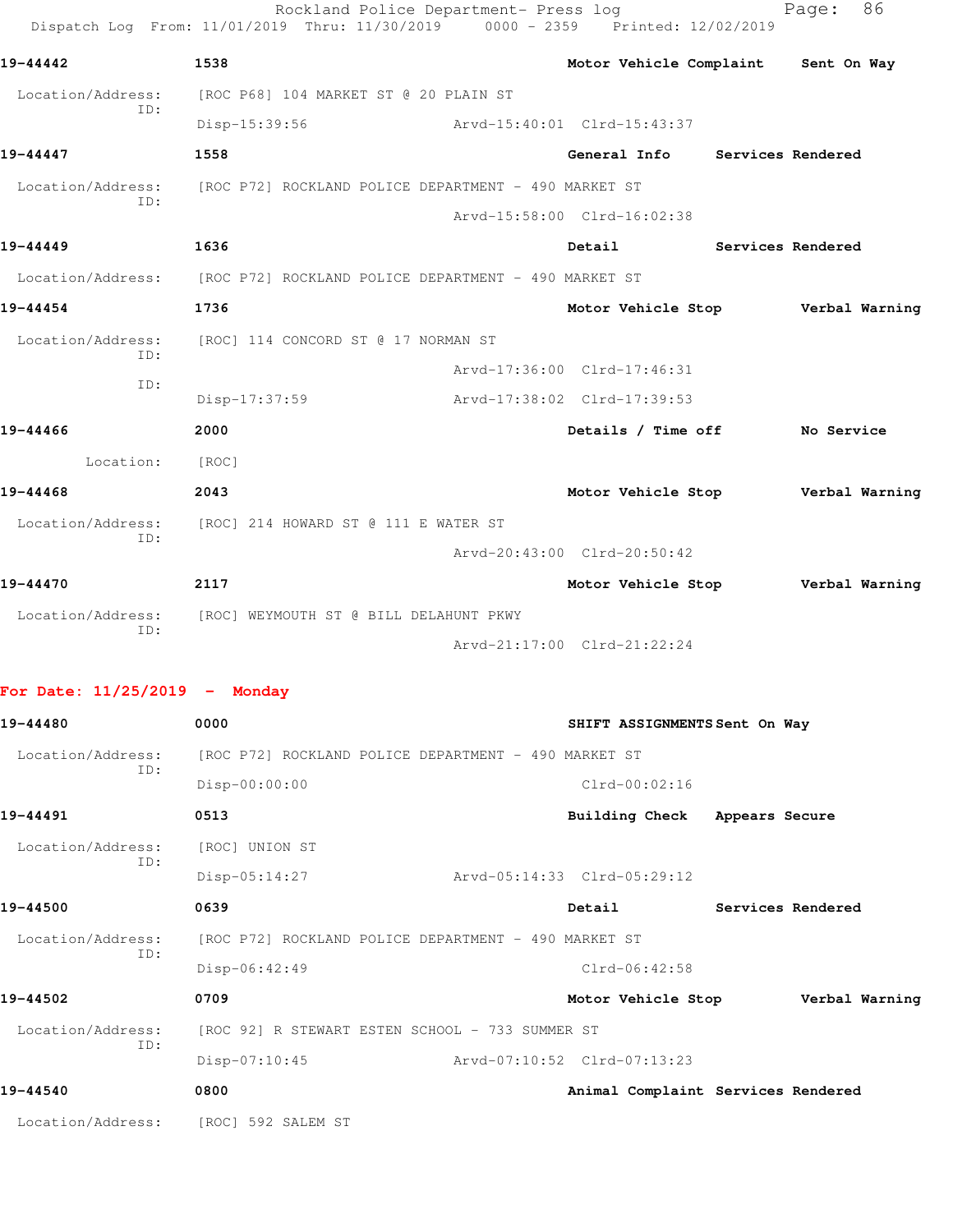Rockland Police Department- Press log Fage: 87 Dispatch Log From: 11/01/2019 Thru: 11/30/2019 0000 - 2359 Printed: 12/02/2019 **19-44507 0805 Assist Fire Department Services Rendered** Location/Address: [ROC] 22 EVERETT ST ID: Disp-08:06:09 Enrt-08:06:13 Clrd-08:09:25 ID: Disp-08:09:19 Arvd-08:09:22 Clrd-08:15:13 **19-44509 0809 Information Call No Action Required** Location/Address: [ROC P72] ROCKLAND POLICE DEPARTMENT - 490 MARKET ST **19-44516 0820 Details / Time off No Action Required**  Location: [ROC] **19-44512 0844 Building Check Building Checked/Secured** Location/Address: [ROC] HINGHAM ST ID: Arvd-08:44:57 Clrd-08:45:17 **19-44513 0845 Building Check Building Checked/Secured** Location/Address: [ROC] BILL DELAHUNT PKWY ID: Arvd-08:47:04 Clrd-08:47:19 **19-44514 0848 Details / Time off Building Checked/Secured**  Location: [ROC] **19-44517 0911 Traffic Enforcement Appears Secure** Location/Address: [ROC] FOREST ST ID: Arvd-09:13:08 Clrd-10:20:10 **19-44519 0930 General Incident Services Rendered** Location/Address: [ROC 58] NORTH RIVER COLLABORATIVE SCHOOL - 525 BEECH ST ID: Disp-09:30:48 Enrt-09:31:58 Arvd-09:36:40 Clrd-09:37:47 ID: Disp-09:30:48 Enrt-09:31:55 Arvd-09:36:36 Clrd-09:37:52 ID: Disp-09:36:23 Arvd-09:36:30 Clrd-09:40:44 **19-44541 0930 Animal Complaint Services Rendered** Location/Address: [ROC] 354 NORTH AVE **19-44522 0951 Sex offender or dissemination Services Rendered**  Location/Address: [ROC P72] ROCKLAND POLICE DEPARTMENT - 490 MARKET ST ID: Arvd-09:51:00 Clrd-09:53:12 **19-44526 1012 Vehicle Maintenance No Action Required**  Location/Address: [ROC P72] ROCKLAND POLICE DEPARTMENT - 490 MARKET ST ID: Disp-10:15:04 Clrd-10:15:12 **19-44543 1206 Details / Time off No Action Required**  Location: [ROC] **19-44547 1221 Suspicious Activity Gone on arrival** Location/Address: [ROC P81] OCEAN STATE JOB LOT - 360 MARKET ST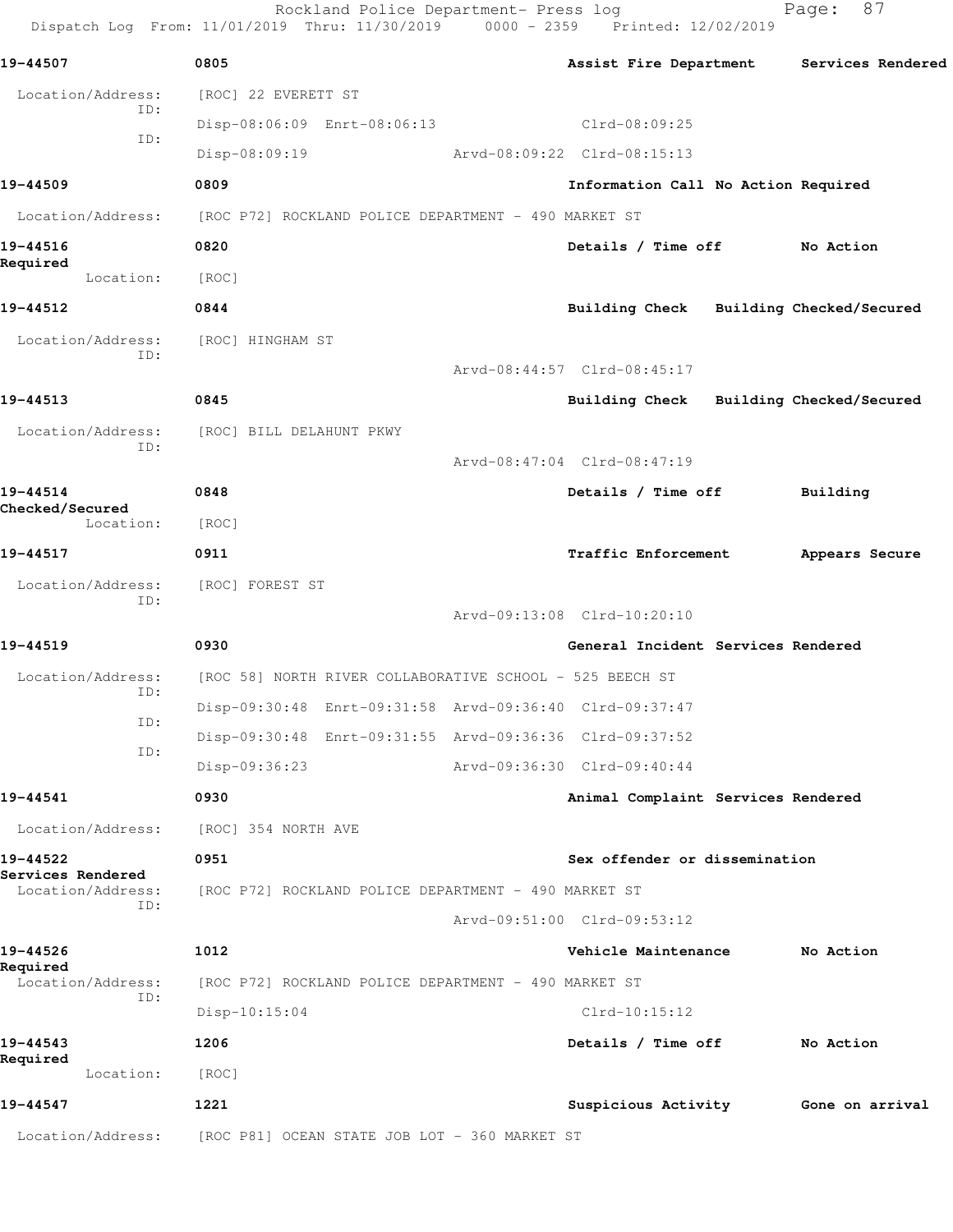| Dispatch Log From: 11/01/2019 Thru: 11/30/2019 |                                                      | Rockland Police Department- Press log | 0000 - 2359 Printed: 12/02/2019                         |                    | Page:          | 88 |
|------------------------------------------------|------------------------------------------------------|---------------------------------------|---------------------------------------------------------|--------------------|----------------|----|
| ID:                                            |                                                      |                                       | Disp-12:22:37 Enrt-12:22:42 Arvd-12:24:28 Clrd-12:27:15 |                    |                |    |
| 19-44557                                       | 1434                                                 |                                       | Suspicious Activity                                     |                    | Investigated   |    |
| Location/Address:                              | [ROC] 46 EXCHANGE ST                                 |                                       |                                                         |                    |                |    |
| ID:                                            |                                                      |                                       | Disp-14:36:26 Enrt-14:36:31 Arvd-14:45:21 Clrd-14:55:50 |                    |                |    |
| ID:                                            |                                                      |                                       | Disp-14:45:12 Enrt-14:45:15 Arvd-14:45:17 Clrd-14:55:53 |                    |                |    |
| 19-44562                                       | 1517                                                 |                                       | Warrant                                                 | Services Rendered  |                |    |
| Location/Address:                              | [ROC] 116 VERNON ST                                  |                                       |                                                         |                    |                |    |
| ID:                                            |                                                      |                                       | Arvd-15:17:00 Clrd-15:30:54                             |                    |                |    |
| ID:                                            | $Disp-15:18:23$                                      |                                       | Arvd-15:18:28 Clrd-15:58:47                             |                    |                |    |
| ID:                                            | $Disp-15:43:13$                                      |                                       | Arvd-15:43:17 Clrd-16:11:24                             |                    |                |    |
| 19-44567                                       | 1555                                                 |                                       | MVA Property Damage Only Services Rendered              |                    |                |    |
| Location/Address:                              | [ROC] 12 LEISUREWOODS DR                             |                                       |                                                         |                    |                |    |
| ID:                                            | $Disp-16:01:54$                                      |                                       | $Clrd-16:04:21$                                         |                    |                |    |
| 19-44568                                       | 1618                                                 |                                       | General Info                                            | No Action Required |                |    |
| Location/Address:                              | [ROC P72] ROCKLAND POLICE DEPARTMENT - 490 MARKET ST |                                       |                                                         |                    |                |    |
| 19-44569                                       | 1619                                                 |                                       | Details / Time off COMP TIME                            |                    |                |    |
| Services Rendered<br>Location:                 | [ROC]                                                |                                       |                                                         |                    |                |    |
| 19-44571                                       | 1637                                                 |                                       | MVA Property Damage Only Services Rendered              |                    |                |    |
| Location/Address:                              |                                                      | [ROC] 1 MILLBROOK DR @ 414 BEECH ST   |                                                         |                    |                |    |
| ID:                                            |                                                      |                                       | Disp-16:38:48 Enrt-16:38:52 Arvd-16:41:53 Clrd-16:50:16 |                    |                |    |
| 19-44584                                       | 1849                                                 |                                       | Suspicious Activity                                     |                    | Provided       |    |
| Assistance<br>Location/Address:                |                                                      | [ROC] SECOND FL - 305 NORTH AVE       |                                                         |                    |                |    |
| ID:                                            |                                                      |                                       | Disp-18:52:16 Enrt-18:52:30 Arvd-18:58:38 Clrd-19:24:13 |                    |                |    |
| 19-44586                                       | 1903                                                 |                                       | Threats                                                 | Investigated       |                |    |
| Location/Address:                              | [ROC] 42 CHRISTINE AVE                               |                                       |                                                         |                    |                |    |
| ID:<br>ID:                                     | $Disp-19:04:44$                                      |                                       | $Clrd-19:05:13$                                         |                    |                |    |
| ID:                                            |                                                      |                                       | Disp-19:05:02 Enrt-19:05:09 Arvd-19:07:12 Clrd-19:39:33 |                    |                |    |
| ID:                                            |                                                      |                                       | Disp-19:18:52 Enrt-19:18:57 Arvd-19:24:04 Clrd-19:41:06 |                    |                |    |
|                                                |                                                      |                                       | Disp-19:26:55 Enrt-19:27:00 Arvd-19:27:05 Clrd-19:41:02 |                    |                |    |
| 19-44593                                       | 1959                                                 |                                       | 911 Accidental                                          | Services Rendered  |                |    |
| Location/Address:<br>ID:                       | [ROC] 141 PLEASANT ST                                |                                       |                                                         |                    |                |    |
|                                                |                                                      |                                       | Disp-20:02:08 Enrt-20:02:15 Arvd-20:10:13 Clrd-20:10:18 |                    |                |    |
| 19-44599                                       | 2024                                                 |                                       | Suspicious Activity                                     |                    | Appears Secure |    |
| Location/Address:<br>ID:                       | [ROC] 83 HANNAH WAY Apt. #A                          |                                       |                                                         |                    |                |    |
|                                                |                                                      |                                       | Disp-20:26:08 Enrt-20:26:14 Arvd-20:28:46 Clrd-20:33:56 |                    |                |    |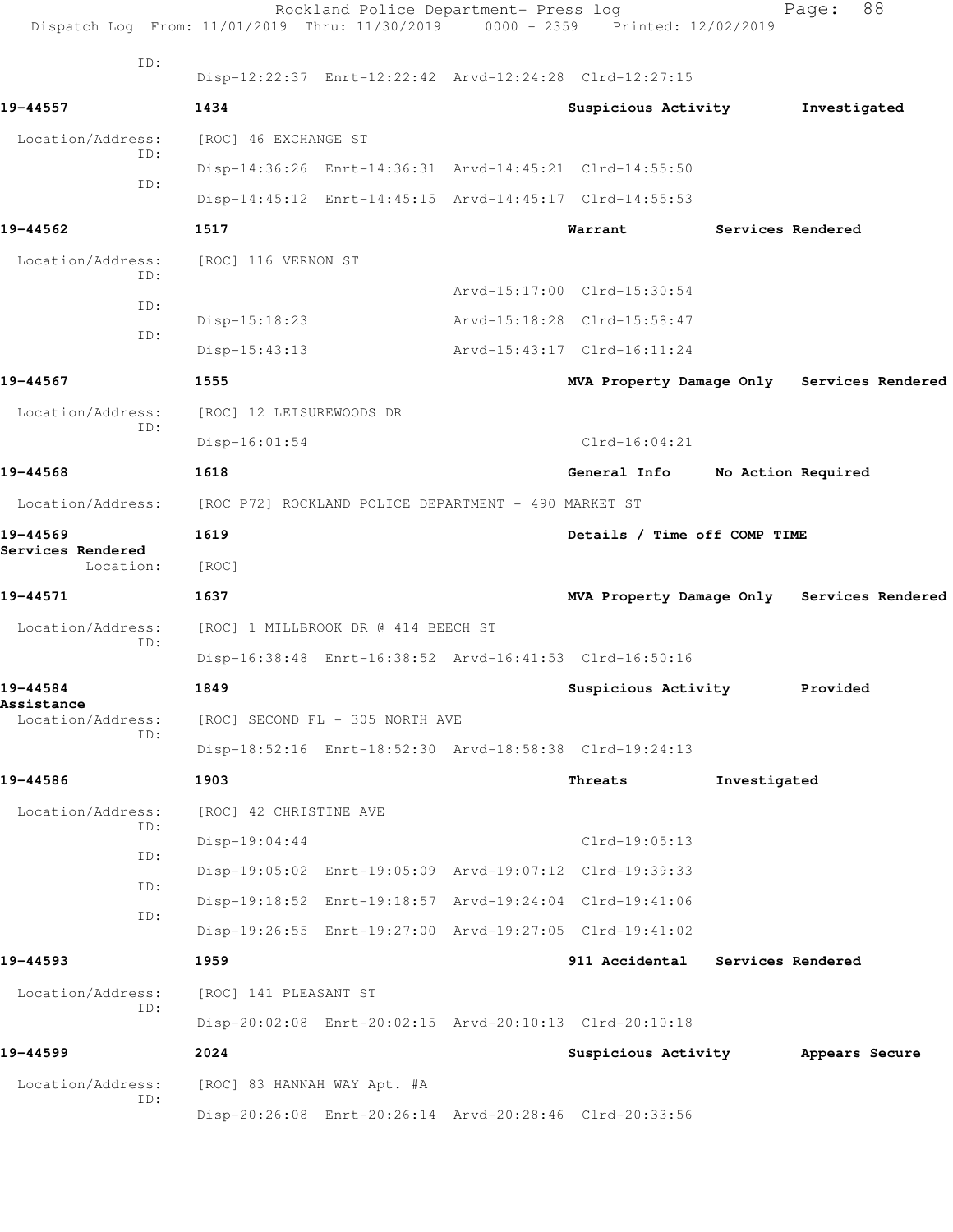Rockland Police Department- Press log Page: 89 Dispatch Log From: 11/01/2019 Thru: 11/30/2019 0000 - 2359 Printed: 12/02/2019 **19-44601 2044 Noise Complaint Services Rendered** Location/Address: [ROC] 32 MARTHA DR Apt. #D ID: Disp-20:47:30 Enrt-20:47:41 Arvd-20:47:48 Clrd-20:48:01 ID: Disp-20:47:37 Enrt-20:47:45 Arvd-20:47:52 Clrd-20:47:57 **19-44602 2046 Motor Vehicle Stop Arrest(s) Made** Location/Address: [ROC] 90 UNION ST @ 19 PAYSON AVE ID: Disp-20:47:47 Enrt-20:47:54 Arvd-20:47:56 Clrd-20:58:23 ID: Disp-20:59:03 Enrt-20:59:08 Arvd-20:59:12 Clrd-21:08:44 **19-44604 2136 Suspicious Activity Services Rendered** Location/Address: [ROC] 16 MYRTLE ST @ 84 EXCHANGE ST ID: Disp-21:38:05 Enrt-21:38:11 Arvd-21:40:23 Clrd-21:48:52 **19-44605 2136 MVA Property Damage Only Services Rendered** Location/Address: [ROC P72] ROCKLAND POLICE DEPARTMENT - 490 MARKET ST ID: Arvd-21:36:00 Clrd-22:47:35

**For Date: 11/26/2019 - Tuesday**

| 19-44618                                 | 0000                                                    | SHIFT ASSIGNMENTS Peace Restored             |
|------------------------------------------|---------------------------------------------------------|----------------------------------------------|
| Location/Address:                        | [ROC P72] ROCKLAND POLICE DEPARTMENT - 490 MARKET ST    |                                              |
| TD:                                      | Disp-00:00:00                                           | $Clrd-00:08:58$                              |
| 19-44620                                 | 0041                                                    | Animal Complaint Provided Assistance         |
| Location/Address:                        | [ROC] 349 NORTH AVE                                     |                                              |
| ID:                                      | Disp-00:43:15 Enrt-00:43:23 Arvd-00:47:29 Clrd-02:00:27 |                                              |
| TD:                                      | Disp-00:43:15 Enrt-00:43:21                             | $Clrd-01:10:03$                              |
| TD:                                      | Disp-00:47:37 Enrt-00:47:44 Arvd-00:47:49 Clrd-01:10:21 |                                              |
| ID:                                      | Disp-02:00:36 Enrt-02:00:40 Arvd-02:00:43 Clrd-02:15:25 |                                              |
| 19-44624<br>Other Agency<br>Vicinity of: | 0119                                                    | Motor Vehicle Complaint<br>Taken/Referred to |
|                                          | [ROC] 10 HINGHAM ST @ 440 WEBSTER ST                    |                                              |
| ID:                                      | Disp-01:29:37 Enrt-01:29:38 Arvd-01:29:39 Clrd-01:29:40 |                                              |
| 19-44631                                 | 0606                                                    | <b>Building Check</b><br>Appears Secure      |
| Location/Address:                        | [ROC] UNION ST                                          |                                              |
| TD:                                      |                                                         | Arvd-06:06:54 Clrd-06:24:35                  |
| 19-44641                                 | 0800                                                    | SHIFT ASSIGNMENTS Peace Restored             |
| Location/Address:                        | [ROC P72] ROCKLAND POLICE DEPARTMENT - 490 MARKET ST    |                                              |
| TD:                                      | Disp-08:00:00                                           | $Clrd-08:03:28$                              |
| 19-44648                                 | 0915                                                    | Assist Foxboro Police Dept Services Rendered |
| Location/Address:<br>TD:                 | [ROC] 8 APPLE CT                                        |                                              |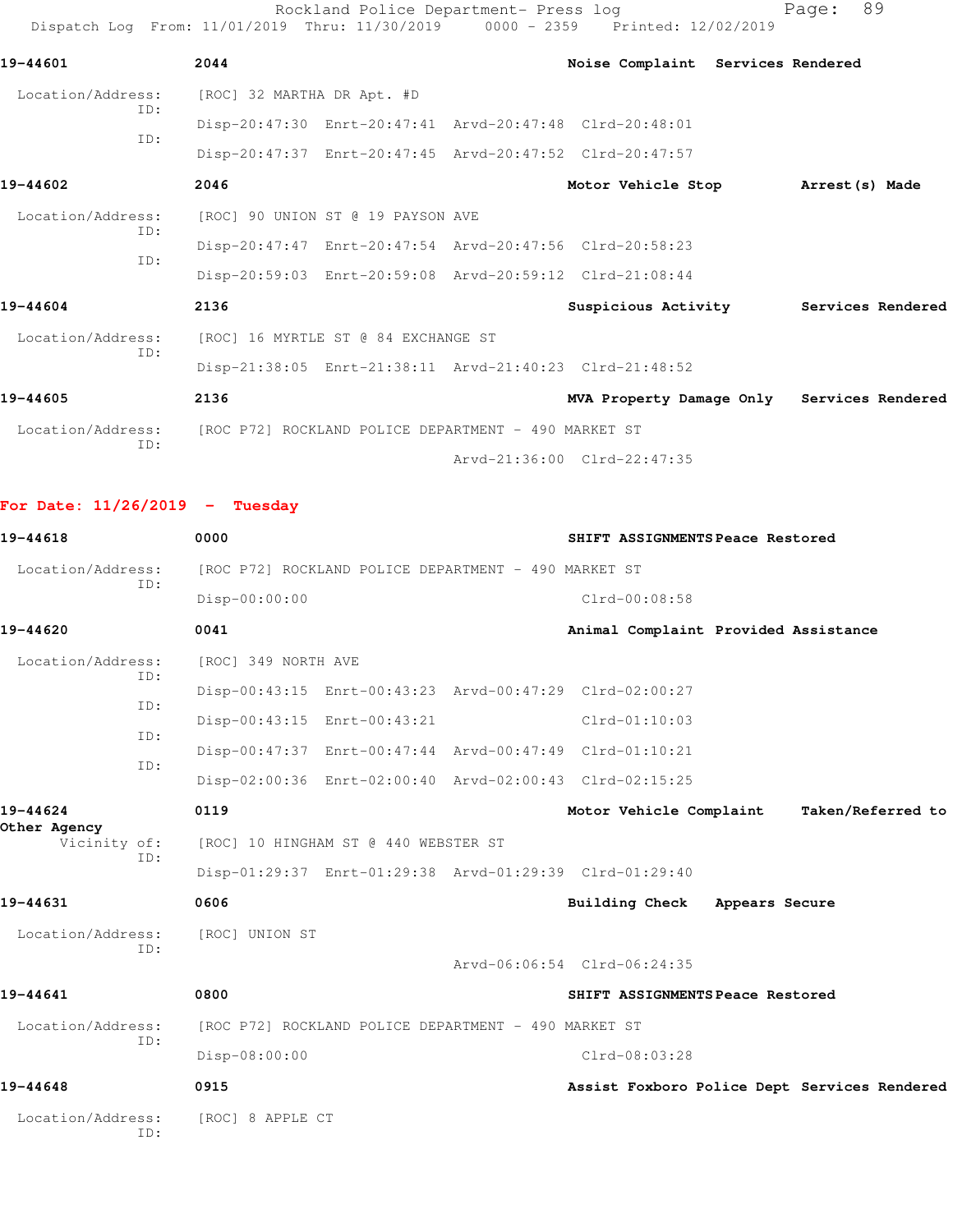|                          | Dispatch Log From: 11/01/2019 Thru: 11/30/2019 0000 - 2359 Printed: 12/02/2019 | Rockland Police Department- Press log |                                             |                   | Page:          | 90                |
|--------------------------|--------------------------------------------------------------------------------|---------------------------------------|---------------------------------------------|-------------------|----------------|-------------------|
|                          | Disp-09:20:38 Enrt-09:20:46 Arvd-09:30:35 Clrd-09:34:22                        |                                       |                                             |                   |                |                   |
| 19-44649                 | 0935                                                                           |                                       | Suspicious Activity                         |                   |                | Services Rendered |
| Location/Address:        | [ROC 58] NORTH RIVER COLLABORATIVE SCHOOL - 525 BEECH ST                       |                                       |                                             |                   |                |                   |
| ID:                      | Disp-09:39:01                                                                  | Arvd-09:39:08 Clrd-09:41:51           |                                             |                   |                |                   |
| ID:                      | Disp-09:39:01                                                                  |                                       | Arvd-09:41:43 Clrd-09:41:49                 |                   |                |                   |
| 19-44650                 | 1000                                                                           |                                       | Motor Vehicle Stop                          |                   | Verbal Warning |                   |
| Vicinity of:             | [ROC] WEYMOUTH ST @ ABINGTON ST                                                |                                       |                                             |                   |                |                   |
| ID:                      |                                                                                |                                       | Arvd-10:00:00 Clrd-10:03:07                 |                   |                |                   |
| 19-44668                 | 1122                                                                           |                                       | Detail                                      | Services Rendered |                |                   |
| Location:                | [ROC]                                                                          |                                       |                                             |                   |                |                   |
| 19-44671                 | 1138                                                                           |                                       | Assist Hanson Police Dept Services Rendered |                   |                |                   |
| Location/Address:        | [ROC] 45 WHEELER AVE                                                           |                                       |                                             |                   |                |                   |
| ID:                      | Disp-11:50:50                                                                  |                                       | $Clrd-11:50:55$                             |                   |                |                   |
| 19-44779                 | 1155                                                                           |                                       | Animal Complaint Services Rendered          |                   |                |                   |
|                          | Location/Address: [ROC] 173 EAST WATER ST                                      |                                       |                                             |                   |                |                   |
| 19-44674                 | 1200                                                                           |                                       | COMP TIME TAKEN Services Rendered           |                   |                |                   |
| Location:                | [ROC]                                                                          |                                       |                                             |                   |                |                   |
| 19-44676                 | 1210                                                                           |                                       | Assist Boston Police Dept Services Rendered |                   |                |                   |
| Location/Address:        | [ROC] 94 REED ST                                                               |                                       |                                             |                   |                |                   |
| ID:                      | $Disp-12:12:24$                                                                |                                       | Arvd-12:12:29 Clrd-12:31:59                 |                   |                |                   |
| ID:<br>ID:               | $Disp-12:12:24$                                                                |                                       | Arvd-12:12:33 Clrd-12:31:56                 |                   |                |                   |
|                          | Disp-12:18:37                                                                  |                                       | Arvd-12:18:41 Clrd-12:31:53                 |                   |                |                   |
| 19-44678                 | 1230                                                                           |                                       | HALF VACATION DAY TAKEN                     |                   |                | Services Rendered |
| Location:                | [ROC]                                                                          |                                       |                                             |                   |                |                   |
| 19-44683                 | 1245                                                                           |                                       | Threats                                     | Report Follows    |                |                   |
| Location/Address:<br>ID: | [ROC] 59 FAIRVIEW ST                                                           |                                       |                                             |                   |                |                   |
| ID:                      | Disp-12:47:20 Enrt-12:47:54 Arvd-12:48:30 Clrd-13:16:51                        |                                       |                                             |                   |                |                   |
| ID:                      | Disp-12:47:20 Enrt-12:48:03 Arvd-12:49:38 Clrd-13:16:58                        |                                       |                                             |                   |                |                   |
| ID:                      | Disp-12:47:20 Enrt-12:47:42 Arvd-12:48:38 Clrd-13:16:54                        |                                       |                                             |                   |                |                   |
|                          | $Disp-12:52:43$                                                                |                                       | Arvd-12:52:47 Clrd-13:16:48                 |                   |                |                   |
| 19-44687                 | 1333                                                                           |                                       | Detail                                      | No Service        |                |                   |
| Location:                | [ROC]                                                                          |                                       |                                             |                   |                |                   |
| 19-44688                 | 1341                                                                           |                                       | 911 Accidental                              | Investigated      |                |                   |
| Location/Address:<br>ID: | [ROC] 84 HARTSUFF ST                                                           |                                       |                                             |                   |                |                   |
|                          | Disp-13:43:39 Enrt-13:43:44 Arvd-13:49:21 Clrd-13:49:34                        |                                       |                                             |                   |                |                   |
| 19-44693                 | 1401                                                                           |                                       | Rockland Highway Details No Service         |                   |                |                   |
|                          |                                                                                |                                       |                                             |                   |                |                   |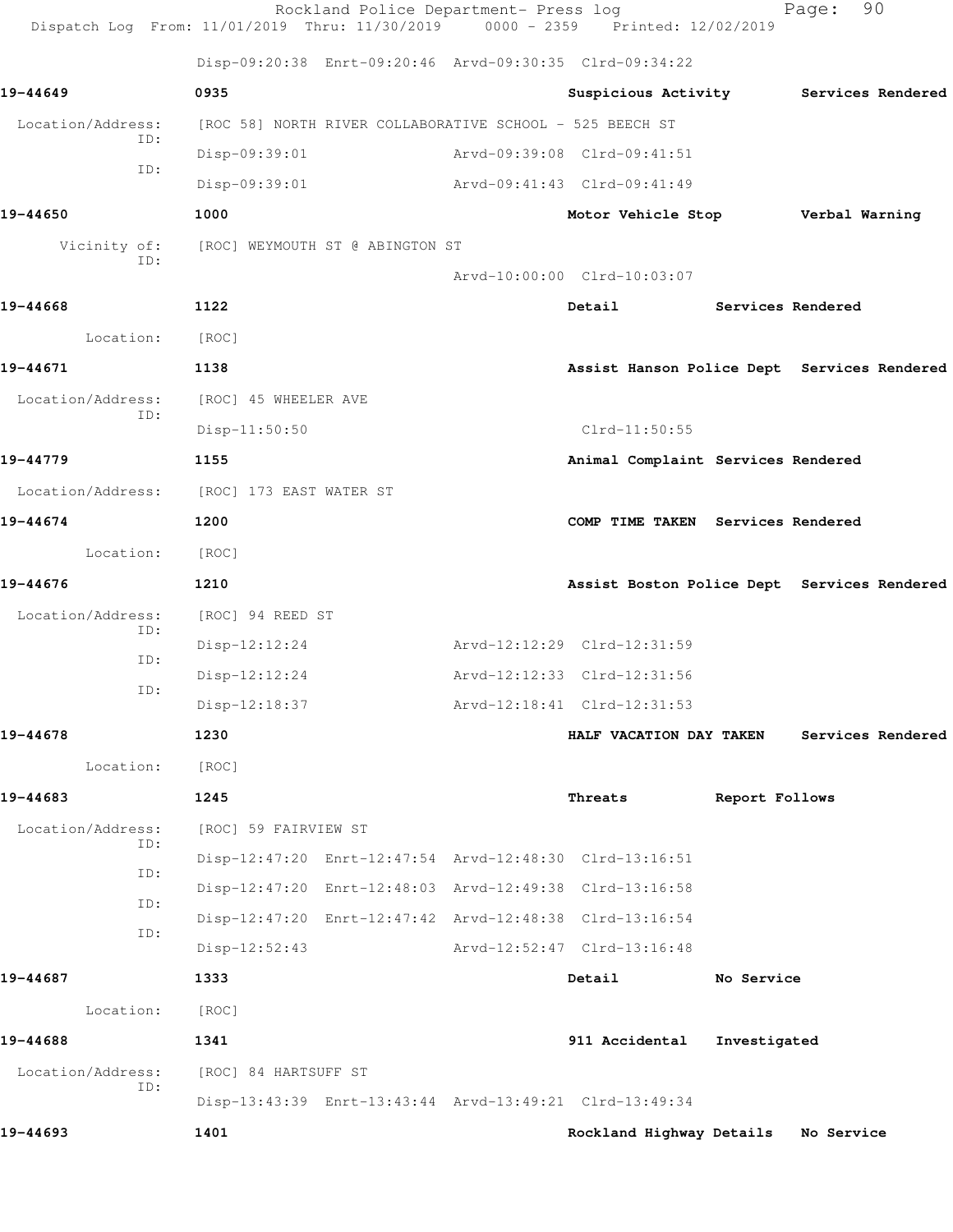| Location:                | [ROC]                       |                                                         |                                                         |            |                   |  |
|--------------------------|-----------------------------|---------------------------------------------------------|---------------------------------------------------------|------------|-------------------|--|
| 19-44695                 | 1421                        |                                                         | Traffic Enforcement                                     |            | Services Rendered |  |
| Location/Address:        | [ROC] FOREST ST             |                                                         |                                                         |            |                   |  |
| TD:                      |                             |                                                         | Arvd-14:22:13 Clrd-14:26:01                             |            |                   |  |
| ID:                      |                             | Disp-14:43:08 Enrt-14:43:16                             | $Clrd-14:43:59$                                         |            |                   |  |
| 19-44697                 | 1424                        |                                                         | MVA Property Damage Only Services Rendered              |            |                   |  |
| Location/Address:<br>ID: | [ROC] 261 UNION ST Apt. #28 |                                                         |                                                         |            |                   |  |
|                          |                             | Disp-14:26:01 Enrt-14:26:04 Arvd-14:32:03 Clrd-14:43:08 |                                                         |            |                   |  |
| 19-44699                 | 1431                        |                                                         | Animal Complaint Could Not Locate                       |            |                   |  |
| Location/Address:        |                             | [ROC] 57 SCHOOL ST @ 29 FRANKLIN AVE                    |                                                         |            |                   |  |
| ID:                      | $Disp-14:35:31$             |                                                         | Arvd-14:35:37 Clrd-14:40:53                             |            |                   |  |
| 19-44702                 | 1435                        |                                                         | COMP TIME TAKEN Services Rendered                       |            |                   |  |
| Location:                | [ROC]                       |                                                         |                                                         |            |                   |  |
| 19-44703                 | 1445                        |                                                         | Summons                                                 | No Service |                   |  |
| Location/Address:        | [ROC] 26 STANLEY AVE        |                                                         |                                                         |            |                   |  |
| ID:                      |                             | Disp-14:46:06 Enrt-14:46:12 Arvd-14:50:54 Clrd-14:52:38 |                                                         |            |                   |  |
| 19-44708                 | 1517                        |                                                         | MVA Property Damage Only Services Rendered              |            |                   |  |
| Location/Address:        | [ROC] 114 POND ST           |                                                         |                                                         |            |                   |  |
| ID:                      |                             |                                                         | Disp-15:18:01 Enrt-15:18:04 Arvd-15:22:28 Clrd-15:41:31 |            |                   |  |
| 19-44711                 | 1555                        |                                                         | Motor Vehicle Complaint                                 |            | Investigated      |  |
| Location/Address:        | [ROC] WEBSTER ST            |                                                         |                                                         |            |                   |  |
| ID:                      |                             | Disp-15:57:45 Enrt-15:58:09                             | Clrd-15:59:13                                           |            |                   |  |
| ID:                      |                             | Disp-15:57:45 Enrt-15:58:08                             | Clrd-15:59:37                                           |            |                   |  |
| ID:<br>ID:               | Disp-16:00:09               |                                                         | Arvd-16:00:12 Clrd-16:03:56                             |            |                   |  |
|                          | $Disp-16:00:29$             |                                                         | Arvd-16:00:34 Clrd-16:03:54                             |            |                   |  |
| 19-44736                 | 1600                        |                                                         | General Incident Services Rendered                      |            |                   |  |
| Location/Address:        |                             | [ROC P72] ROCKLAND POLICE DEPARTMENT - 490 MARKET ST    |                                                         |            |                   |  |
| ID:                      | Disp-19:33:05               |                                                         | Clrd-19:33:25                                           |            |                   |  |
| 19-44712                 | 1605                        |                                                         | Suspicious Activity                                     |            | Investigated      |  |
| Location/Address:        |                             | [ROC] HOLY FAMILY CEMETARY - SPRING ST                  |                                                         |            |                   |  |
| ID:                      |                             |                                                         | Arvd-16:05:00 Clrd-16:24:13                             |            |                   |  |
| ID:                      |                             | Disp-16:06:22 Enrt-16:07:02 Arvd-16:07:21 Clrd-16:24:15 |                                                         |            |                   |  |
| 19-44713                 | 1615                        |                                                         | 911 Accidental                                          |            | Services Rendered |  |
| Location/Address:        |                             | [ROC P55] HOME DEPOT - 1149 HINGHAM ST                  |                                                         |            |                   |  |
| ID:                      |                             | Disp-16:18:24 Enrt-16:18:28 Arvd-16:27:22 Clrd-16:29:01 |                                                         |            |                   |  |
|                          |                             |                                                         |                                                         |            |                   |  |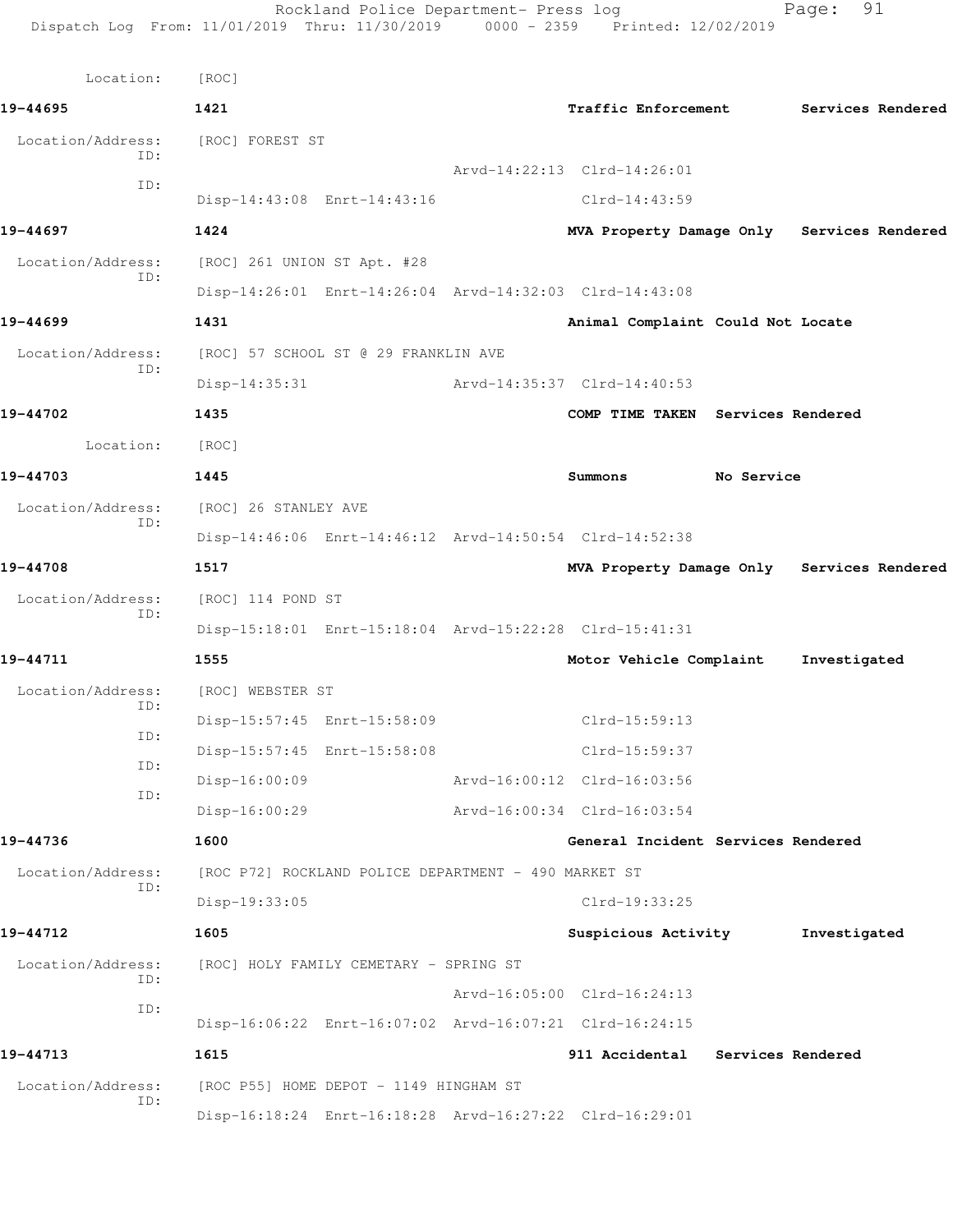Rockland Police Department- Press log Fage: 92 Dispatch Log From: 11/01/2019 Thru: 11/30/2019 0000 - 2359 Printed: 12/02/2019 **19-44714 1626 Suspicious Activity Investigated** Location/Address: [ROC] 50 SPRUCE ST ID: Disp-16:27:18 Enrt-16:27:24 Arvd-16:30:08 Clrd-16:35:42 ID: Disp-16:27:18 Enrt-16:27:23 Arvd-16:30:09 Clrd-16:35:45 **19-44722 1638 Assist Public Advised to Court** Location/Address: [ROC] 8 MILLBROOK DR ID: Disp-17:34:22 Clrd-17:34:39 **19-44719 1712 Assist Public Services Rendered** Location/Address: [ROC] 113 MARKET ST ID: Disp-17:13:03 Enrt-17:13:08 Arvd-17:22:59 Clrd-17:28:40 **19-44721 1722 Larceny / Forgery/ Fraud Services Rendered** Location/Address: [ROC] 94 MARKET ST ID: Disp-17:23:27 Enrt-17:24:35 Arvd-17:29:23 Clrd-17:41:41 ID: Disp-17:29:15 Enrt-17:29:19 Arvd-17:40:11 Clrd-17:41:44 **19-44723 1753 Building Check Building Checked/Secured** Location/Address: [ROC] HINGHAM ST ID: Arvd-17:53:30 Clrd-17:53:53 **19-44732 1838 MVA Property Damage Only Gone on arrival** Location/Address: [ROC] SUMMER ST ID: Disp-18:39:32 Enrt-18:40:05 Arvd-18:44:53 Clrd-18:45:30 ID: Disp-18:39:54 Enrt-18:40:00 Arvd-18:44:56 Clrd-18:45:34 **19-44737 1950 Building Check Appears Secure** Location/Address: [ROC] HINGHAM ST ID: Arvd-19:50:50 Clrd-19:51:09 **19-44738 1951 Building Check Appears Secure** Location/Address: [ROC] BILL DELAHUNT PKWY ID: Arvd-19:51:50 Clrd-19:52:04 **19-44739 1952 MVA Property Damage Only Paper Exchange** Location/Address: [ROC] UNION ST ID: Disp-19:55:11 Clrd-20:03:37 ID: Disp-20:06:34 Enrt-20:06:59 Clrd-20:08:07 **19-44740 2005 MVA Property Damage Only Services Rendered** Location/Address: [ROC] 295 UNION ST ID: Disp-20:06:42 Enrt-20:06:53 Arvd-20:07:36 Clrd-20:35:21 ID: Disp-20:08:31 Enrt-20:08:39 Arvd-20:08:44 Clrd-20:35:29 **19-44743 2012 Assist Public Advised to Court**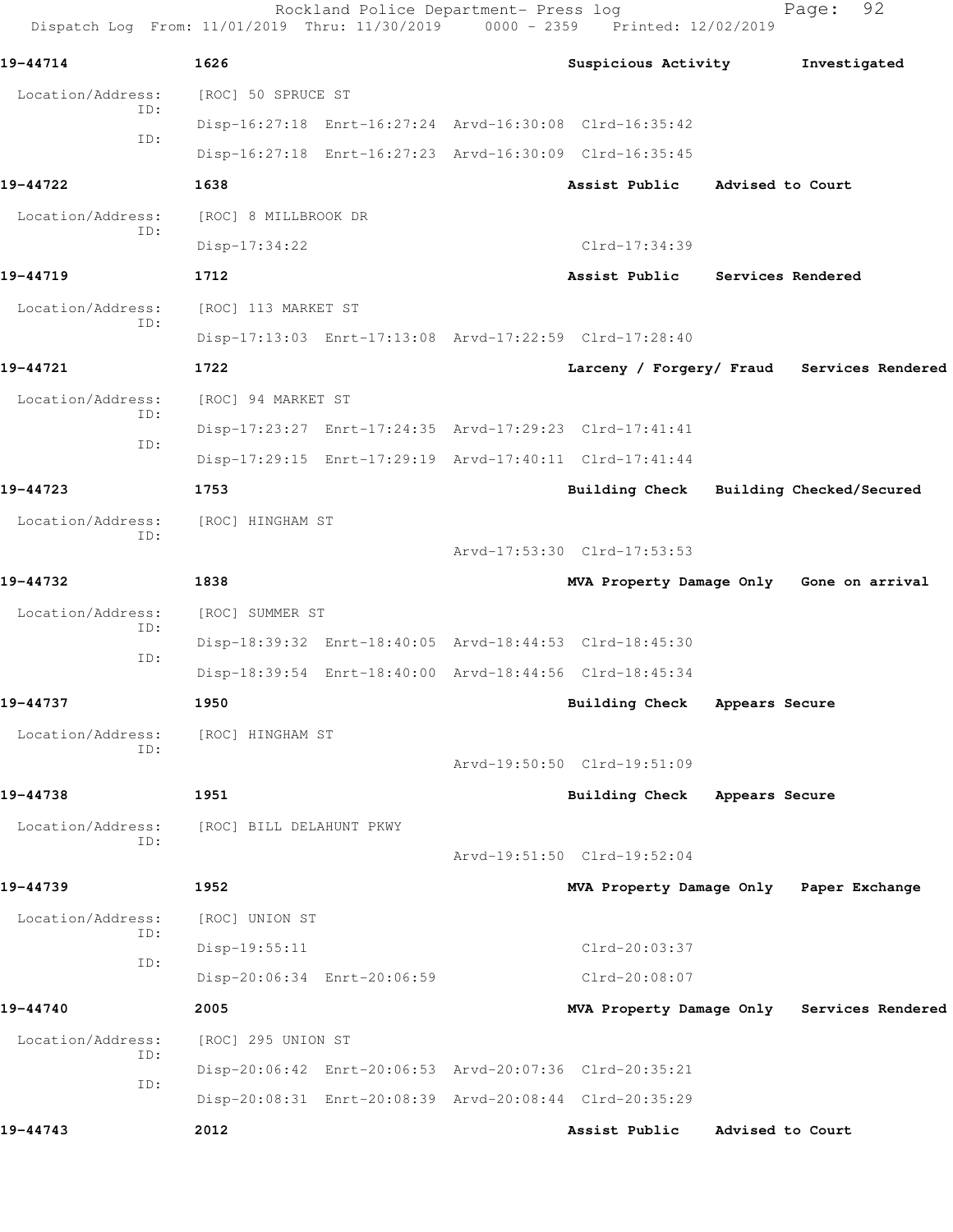|                                    |                                               | Rockland Police Department- Press log<br>Dispatch Log From: 11/01/2019 Thru: 11/30/2019 0000 - 2359 Printed: 12/02/2019 | 93<br>Page:                               |
|------------------------------------|-----------------------------------------------|-------------------------------------------------------------------------------------------------------------------------|-------------------------------------------|
| Location/Address:                  | [ROC] 210 MARTHA DR Apt. #C                   |                                                                                                                         |                                           |
| TD:                                |                                               | Disp-20:16:46 Enrt-20:18:24 Arvd-20:18:29 Clrd-20:18:33                                                                 |                                           |
| 19-44744                           | 2027                                          | Details / Time off COMP NIGHT                                                                                           |                                           |
| No Service<br>Location:            | [ROC]                                         |                                                                                                                         |                                           |
| 19-44749                           | 2148                                          | Suspicious Activity 6one on arrival                                                                                     |                                           |
| Location/Address:                  | [ROC] 97 STANTON ST                           |                                                                                                                         |                                           |
| ID:                                |                                               | Disp-21:51:02 Enrt-21:51:11 Arvd-21:54:40 Clrd-22:01:03                                                                 |                                           |
| 19-44750                           | 2158                                          | Burglar Alarm Appears Secure                                                                                            |                                           |
| Location/Address:                  | [ROC P81] OCEAN STATE JOB LOT - 360 MARKET ST |                                                                                                                         |                                           |
| ID:                                | Disp-22:00:16 Enrt-22:00:28                   | $Clrd-22:05:02$                                                                                                         |                                           |
| TD:                                |                                               | Disp-22:00:23 Enrt-22:00:31 Arvd-22:03:53 Clrd-22:05:16                                                                 |                                           |
| ID:                                | $Disp-22:01:27$                               | Arvd-22:01:31 Clrd-22:04:57                                                                                             |                                           |
| 19-44751                           | 2205                                          |                                                                                                                         | Larceny / Forgery/ Fraud Advised to Court |
| Location/Address:                  | [ROC P56] BURGER KING - 1333 HINGHAM ST       |                                                                                                                         |                                           |
| TD:                                |                                               | Disp-22:06:27 Enrt-22:06:36 Arvd-22:13:00 Clrd-22:52:38                                                                 |                                           |
| For Date: $11/27/2019$ - Wednesday |                                               |                                                                                                                         |                                           |

| 19-44762                 | 0608                                                                   | Details / Time off                  | No Service                          |
|--------------------------|------------------------------------------------------------------------|-------------------------------------|-------------------------------------|
| Location:                | [ROC]                                                                  |                                     |                                     |
| 19-44763                 | 0613                                                                   | Building Check Appears Secure       |                                     |
| Location/Address:<br>ID: | [ROC] 100 UNION ST                                                     |                                     |                                     |
|                          |                                                                        | Arvd-06:14:55 Clrd-06:24:31         |                                     |
| 19-44767                 | 0648                                                                   | Details / Time off No Service       |                                     |
| Location:                | [ROC]                                                                  |                                     |                                     |
| 19-44769                 | 0719                                                                   | Motor Vehicle Stop Verbal Warning   |                                     |
| Location/Address:<br>ID: | [ROC] 411 SALEM ST                                                     |                                     |                                     |
|                          |                                                                        | Arvd-07:19:09 Clrd-07:20:44         |                                     |
| 19-44772<br>Issued       | 0726                                                                   |                                     | Motor Vehicle Stop Citation/Warning |
| Location/Address:<br>TD: | [ROC] 396 MARKET ST @ 248 CRESCENT ST                                  |                                     |                                     |
|                          |                                                                        | Arvd-07:26:00 Clrd-07:33:22         |                                     |
| 19-44777                 | 0759                                                                   | SHIFT ASSIGNMENTS Services Rendered |                                     |
|                          | Location/Address: [ROC P72] ROCKLAND POLICE DEPARTMENT - 490 MARKET ST |                                     |                                     |
| TD:                      | Disp-08:02:13                                                          | $Clrd-08:02:42$                     |                                     |
| 19-44781                 | 0845                                                                   | 911 Accidental Services Rendered    |                                     |
| Location/Address:        | [ROC] 379 WEBSTER ST                                                   |                                     |                                     |
| ID:                      | Disp-08:48:29 Enrt-08:48:33 Arvd-08:57:11 Clrd-08:58:20                |                                     |                                     |
|                          |                                                                        |                                     |                                     |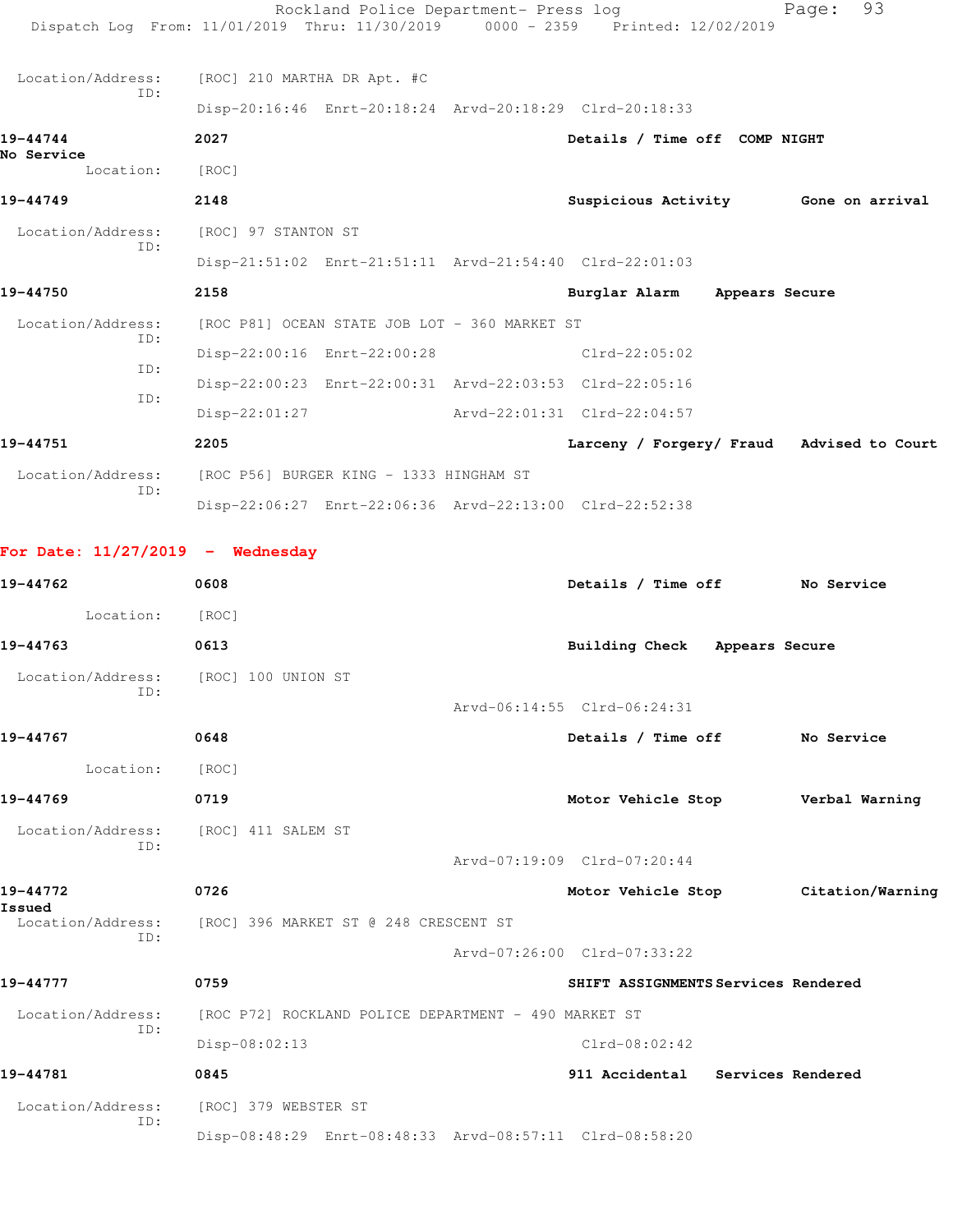Rockland Police Department- Press log Fage: 94 Dispatch Log From: 11/01/2019 Thru: 11/30/2019 0000 - 2359 Printed: 12/02/2019

**19-44788 0958 Motor Vehicle Stop Verbal Warning** Location: [ROC] UNION AND SALEM ID: Arvd-09:58:00 Clrd-10:01:11 **19-44789 0959 911 Hang Up Services Not Required** Location/Address: [ROC] 71 VERNON ST ID: Disp-10:06:36 Enrt-10:06:40 Arvd-10:09:56 Clrd-10:14:54 ID: Arvd-10:10:49 Clrd-10:14:50 **19-44792 1006 Motor Vehicle Stop Verbal Warning** Location/Address: [ROC] 280 SPRING ST ID: Arvd-10:06:00 Clrd-10:08:01 **19-44795 1016 Assist Other Agency Services Rendered** Location/Address: [ROC] 6 DEACON REED LN ID: Disp-10:21:39 Arvd-10:21:43 Clrd-10:21:46 **19-44797 1033 OVERDOSE Transported to Hospital** Location/Address: [ROC] 44 DELPRETE AVE Fire Unit: ROCKEN1-Pumper-Rockland Engine 1 Disp-10:34:50 Enrt-10:35:28 Arvd-10:36:24 Clrd-10:41:50 InQrtsUnavl-10:43:33 InSrvce-10:43:36 EMS Unit: ROCKAM1-Rockland A1 Disp-10:34:56 Enrt-10:35:25 Arvd-10:36:20 Clrd-10:41:47 Hosp-10:49:18 ClrHosp-11:46:17 InQrtsUnavl-11:52:22 InSrvce-11:52:25 ID: Disp-10:37:52 Arvd-10:37:56 Clrd-11:09:10 **19-44802 1050 Time off Services Rendered** Location: [ROC] **19-44806 1105 Details Services Rendered** Location: [ROC] **19-44808 1111 Motor Vehicle Stop Verbal Warning** Location: [ROC] MILLENIUM ID: Arvd-11:11:00 Clrd-11:16:49 **19-44811 1128 Animal Complaint Could Not Locate** Location/Address: [ROC] 182 WEBSTER ST ID: Disp-11:29:37 Enrt-11:29:59 Arvd-11:30:03 Clrd-11:35:43 ID: Disp-11:29:46 Enrt-11:29:57 Arvd-11:30:01 Clrd-11:35:04 **19-44824 1258 Burglar Alarm Building Checked/Secured** Location/Address: [ROC] SENIOR CENTER - 317 PLAIN ST ID: Disp-12:59:28 Enrt-12:59:32 Arvd-13:05:58 Clrd-13:06:30 **19-44829 1310 TREAT DROP OFF Services Rendered** Location/Address: [ROC P51] DOUBLE TREE - 929 HINGHAM ST ID: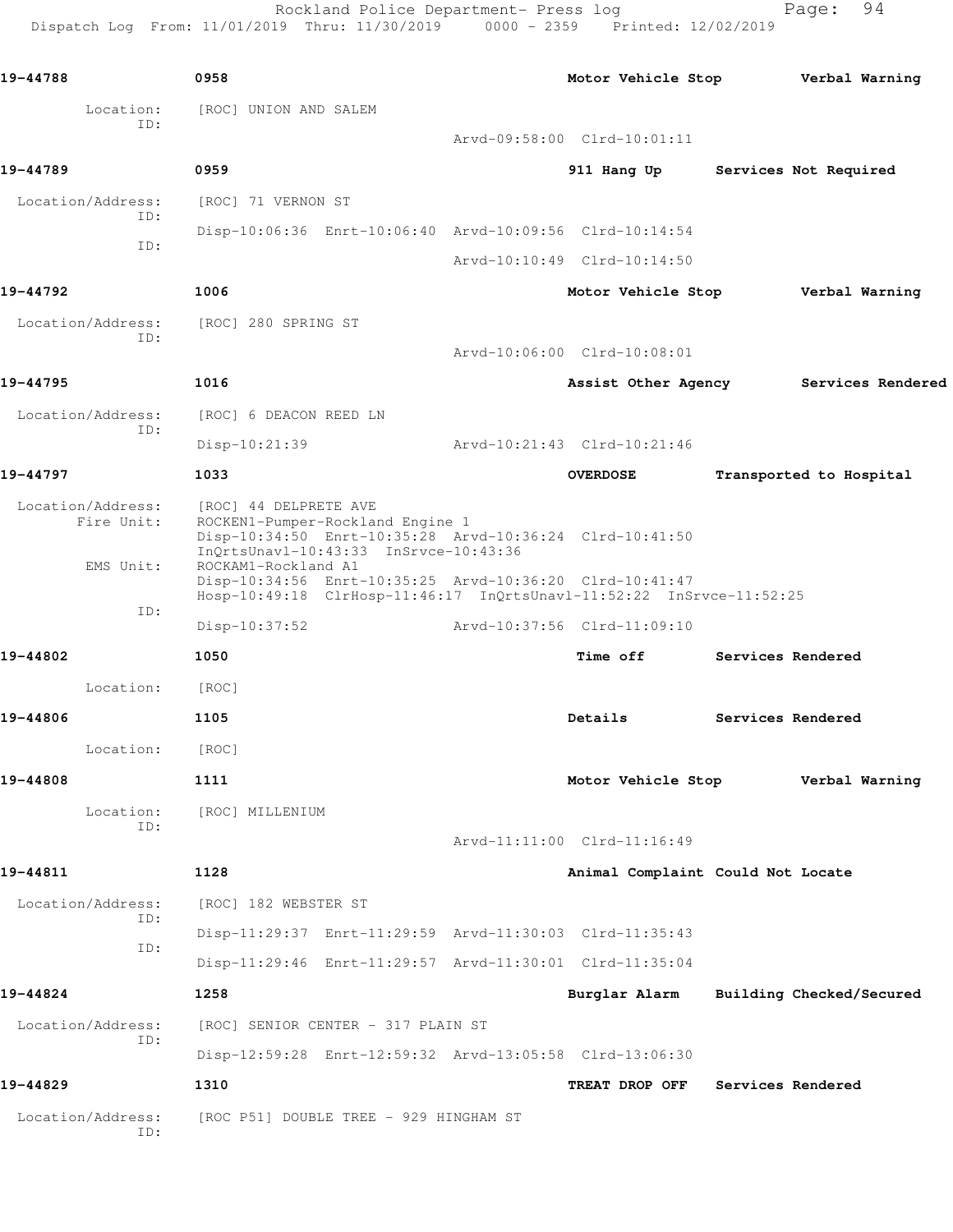|                          | Dispatch Log From: 11/01/2019 Thru: 11/30/2019 0000 - 2359 Printed: 12/02/2019 | Rockland Police Department- Press log |                                          |                   | 95<br>Page: |  |
|--------------------------|--------------------------------------------------------------------------------|---------------------------------------|------------------------------------------|-------------------|-------------|--|
|                          | Disp-13:12:25                                                                  |                                       | $Clrd-13:26:41$                          |                   |             |  |
| 19-44831                 | 1313                                                                           |                                       | 911 Accidental Services Rendered         |                   |             |  |
| Location/Address:        | [ROC] 135 GROVE ST                                                             |                                       |                                          |                   |             |  |
| ID:                      | Disp-13:15:26 Enrt-13:16:01 Arvd-13:17:50 Clrd-13:18:59                        |                                       |                                          |                   |             |  |
| 19-44832                 | 1326                                                                           |                                       | FOOD DROP OFF                            | Services Rendered |             |  |
| Location/Address:<br>ID: | [ROC 69] SOUTH SHORE REHAB & NURSING - 115 NORTH AVE                           |                                       |                                          |                   |             |  |
|                          | $Disp-13:27:33$                                                                |                                       | Clrd-13:29:16                            |                   |             |  |
| 19-44833                 | 1326                                                                           |                                       | MVA Property Damage Only Gone on arrival |                   |             |  |
| Location/Address:<br>ID: | [ROC] 4 GARDNER ST @ 1050 HINGHAM ST                                           |                                       |                                          |                   |             |  |
|                          | Disp-13:28:14 Enrt-13:28:18 Arvd-13:34:39 Clrd-13:39:22                        |                                       |                                          |                   |             |  |
| 19-44838                 | 1348                                                                           |                                       | <b>Time off</b>                          | Services Rendered |             |  |
| Location:                | [ROC]                                                                          |                                       |                                          |                   |             |  |
| 19-44839<br>Issued       | 1352                                                                           |                                       | Motor Vehicle Stop Citation/Warning      |                   |             |  |
| Location/Address:<br>ID: | [ROC] UNION POINT, BY WEYMOUTH LINE - BILL DELAHUNT PKWY                       |                                       |                                          |                   |             |  |
|                          | Disp-13:53:40 Enrt-13:53:47 Arvd-13:53:49 Clrd-13:57:13                        |                                       |                                          |                   |             |  |
| 19-44841                 | 1401                                                                           |                                       | Motor Vehicle Stop Verbal Warning        |                   |             |  |
| Location/Address:<br>ID: | [ROC] UNION POINT, NEAR WEYMOUTH LINE - BILL DELAHUNT PKWY                     |                                       |                                          |                   |             |  |
|                          | Disp-14:02:46 Enrt-14:02:54 Arvd-14:02:56 Clrd-14:05:12                        |                                       |                                          |                   |             |  |
| 19-44842                 | 1417                                                                           |                                       | Motor Vehicle Stop Marrest (s) Made      |                   |             |  |
| Location/Address:<br>ID: | [ROC] WEST WATER ST                                                            |                                       |                                          |                   |             |  |
| ID:                      | Disp-14:17:59 Enrt-14:18:08 Arvd-14:18:10 Clrd-14:56:18                        |                                       |                                          |                   |             |  |
|                          | Disp-14:17:59 Enrt-14:18:11 Arvd-14:18:13 Clrd-15:26:16                        |                                       |                                          |                   |             |  |
| 19-44844                 | 1430                                                                           |                                       | 911 Hang Up                              | Services Rendered |             |  |
| Location/Address:<br>ID: | [ROC] 71 VERNON ST                                                             |                                       |                                          |                   |             |  |
|                          | Disp-14:34:54 Enrt-14:34:57 Arvd-14:35:45 Clrd-14:38:50                        |                                       |                                          |                   |             |  |
| 19-44846                 | 1456                                                                           |                                       | BCI PIC AND PRINT Services Rendered      |                   |             |  |
| Location/Address:<br>ID: | [ROC P72] ROCKLAND POLICE DEPARTMENT - 490 MARKET ST                           |                                       |                                          |                   |             |  |
| ID:                      | Disp-14:59:39                                                                  |                                       | Clrd-15:57:25                            |                   |             |  |
|                          | $Disp-15:59:13$                                                                |                                       | $Clrd-16:00:36$                          |                   |             |  |
| 19-44853<br>Required     | 1543                                                                           |                                       | Police Information                       |                   | No Action   |  |
| Location/Address:        | [ROC P1] 99 RESTAURANT - 29 ACCORD PARK DR                                     |                                       |                                          |                   |             |  |
| 19-44855                 | 1554                                                                           |                                       | FOUND PROPERT                            | Services Rendered |             |  |
| Location/Address:<br>ID: | [ROC] 73 TAUNTON AVE                                                           |                                       |                                          |                   |             |  |
|                          | $Disp-15:57:25$                                                                |                                       | $Clrd-15:59:13$                          |                   |             |  |
| 19-44856                 | 1622                                                                           |                                       | SHIFT ASSIGNMENTSNo Service              |                   |             |  |
| Location/Address:        | [ROC P72] ROCKLAND POLICE DEPARTMENT - 490 MARKET ST                           |                                       |                                          |                   |             |  |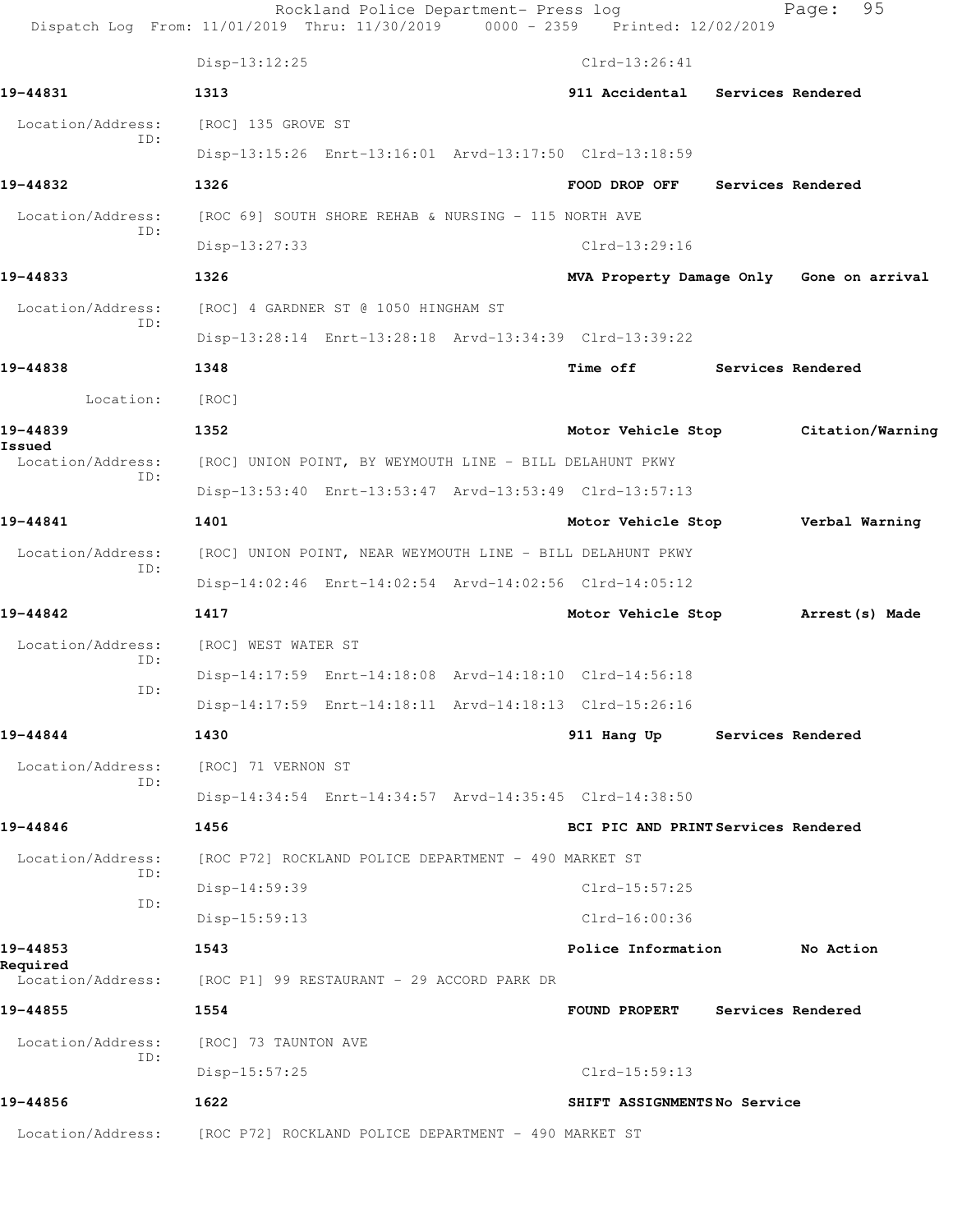Rockland Police Department- Press log entitled and Page: 96 Dispatch Log From: 11/01/2019 Thru: 11/30/2019 0000 - 2359 Printed: 12/02/2019

| 19-44859                                                               | 1641                   |                                                                                                                  | Larceny / Forgery/ Fraud                                                                                                        |                 | Investigated                               |
|------------------------------------------------------------------------|------------------------|------------------------------------------------------------------------------------------------------------------|---------------------------------------------------------------------------------------------------------------------------------|-----------------|--------------------------------------------|
| Location/Address:                                                      | [ROC] 14 COTTONWOOD LN |                                                                                                                  |                                                                                                                                 |                 |                                            |
| ID:                                                                    | $Disp-17:04:07$        |                                                                                                                  | $Clrd-17:06:47$                                                                                                                 |                 |                                            |
| 19-44862                                                               | 1704                   |                                                                                                                  |                                                                                                                                 |                 | Emergency Medical Transported to Hospital  |
| Location/Address:<br>Fire Unit:                                        |                        | [ROC P55] HOME DEPOT - 1149 HINGHAM ST<br>ROCKC4-Staff-Rockland Fire C4<br>InQrtsUnavl-17:51:30 InSrvce-17:51:30 | Disp-17:04:21 Enrt-17:04:42 Arvd-17:08:49 Clrd-17:36:20                                                                         |                 |                                            |
| Fire Unit:                                                             |                        | ROCKEN1-Pumper-Rockland Engine 1<br>InQrtsUnavl-17:45:07 InSrvce-17:45:07                                        | Disp-17:04:30 Enrt-17:08:42 Arvd-17:08:49 Clrd-17:36:20                                                                         |                 |                                            |
| EMS Unit:<br>ID:                                                       | ROCKAM1-Rockland A1    |                                                                                                                  | Disp-17:04:38 Enrt-17:04:42 Arvd-17:08:49 Clrd-17:35:54<br>Hosp-17:41:30 ClrHosp-18:49:49 InQrtsUnavl-18:49:49 InSrvce-18:49:49 |                 |                                            |
|                                                                        |                        |                                                                                                                  | Disp-17:15:29 Enrt-17:15:32 Arvd-17:18:48 Clrd-17:36:39                                                                         |                 |                                            |
| 19-44864                                                               | 1720                   |                                                                                                                  | OFFICER OUT OF STATION                                                                                                          |                 | No Service                                 |
| Location/Address:                                                      |                        | [ROC P72] ROCKLAND POLICE DEPARTMENT - 490 MARKET ST                                                             |                                                                                                                                 |                 |                                            |
| 19-44865                                                               | 1735                   |                                                                                                                  | Disturbance                                                                                                                     | Gone on arrival |                                            |
| Location/Address:                                                      |                        | [ROC] 469 CONCORD ST @ 590 SUMMER ST                                                                             |                                                                                                                                 |                 |                                            |
| ID:                                                                    |                        |                                                                                                                  | Disp-17:36:29 Enrt-17:36:34 Arvd-17:36:35 Clrd-18:02:13                                                                         |                 |                                            |
| 19-44872                                                               | 1743                   |                                                                                                                  | <b>CUSTODY ISSUE</b>                                                                                                            |                 | Services Rendered                          |
| Location/Address: [ROC P72] ROCKLAND POLICE DEPARTMENT - 490 MARKET ST |                        |                                                                                                                  |                                                                                                                                 |                 |                                            |
| 19-44874                                                               | 1843                   |                                                                                                                  | 911 Accidental Appears Secure                                                                                                   |                 |                                            |
| Location/Address:                                                      | [ROC] 42 SAW MILL LN   |                                                                                                                  |                                                                                                                                 |                 |                                            |
| ID:                                                                    |                        |                                                                                                                  | Disp-18:44:14 Enrt-18:44:17 Arvd-18:50:35 Clrd-18:54:31                                                                         |                 |                                            |
| 19-44885                                                               | 1938                   |                                                                                                                  | Suspicious Activity                                                                                                             |                 | Gone on arrival                            |
| Location/Address:<br>ID:                                               |                        | [ROC P81] OCEAN STATE JOB LOT - 360 MARKET ST                                                                    |                                                                                                                                 |                 |                                            |
|                                                                        |                        |                                                                                                                  | Disp-19:40:33 Enrt-19:40:48 Arvd-19:40:51 Clrd-19:43:36                                                                         |                 |                                            |
| 19-44897                                                               | 2159                   |                                                                                                                  | 911 Accidental                                                                                                                  | Investigated    |                                            |
| Location/Address:<br>ID:                                               | [ROC] 144 CENTRAL ST   |                                                                                                                  |                                                                                                                                 |                 |                                            |
|                                                                        |                        |                                                                                                                  | Disp-22:00:41 Enrt-22:00:44 Arvd-22:05:20 Clrd-22:07:02                                                                         |                 |                                            |
| 19-44902                                                               | 2227                   |                                                                                                                  | Health & Welfare Check                                                                                                          |                 | Services Rendered                          |
| Location/Address:<br>ID:                                               | [ROC] 1 NELSON RD      |                                                                                                                  |                                                                                                                                 |                 |                                            |
|                                                                        |                        |                                                                                                                  | Disp-22:27:51 Enrt-22:27:56 Arvd-22:27:59 Clrd-22:49:31                                                                         |                 |                                            |
| 19-44903                                                               | 2227                   |                                                                                                                  | Warrant                                                                                                                         | Gone on arrival |                                            |
| Location/Address:<br>ID:                                               | [ROC] 37 SALEM ST      |                                                                                                                  |                                                                                                                                 |                 |                                            |
|                                                                        |                        | Disp-22:28:53 Enrt-22:29:02                                                                                      | $Clrd-22:36:04$                                                                                                                 |                 |                                            |
| 19-44904                                                               | 2232                   |                                                                                                                  |                                                                                                                                 |                 | MVA Property Damage Only Services Rendered |
| Location/Address:<br>ID:                                               | [ROC] 56 WEBSTER ST    |                                                                                                                  |                                                                                                                                 |                 |                                            |
|                                                                        |                        |                                                                                                                  | Disp-22:33:46 Enrt-22:33:52 Arvd-22:34:42 Clrd-23:19:30                                                                         |                 |                                            |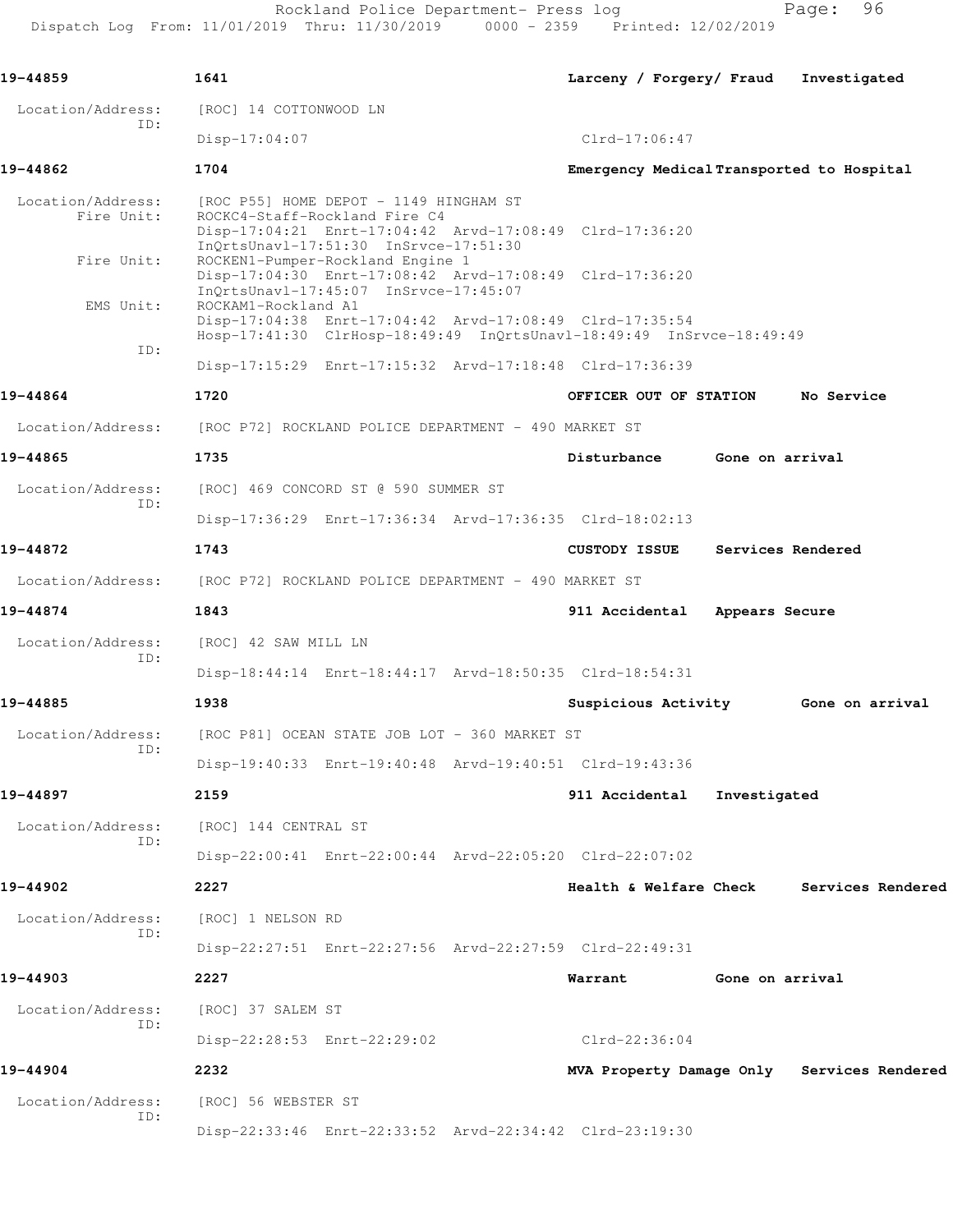|                                                      |     |                                               | Rockland Police Department- Press log                                                            | Dispatch Log From: 11/01/2019 Thru: 11/30/2019 0000 - 2359 Printed: 12/02/2019 |                | 97<br>Page:  |
|------------------------------------------------------|-----|-----------------------------------------------|--------------------------------------------------------------------------------------------------|--------------------------------------------------------------------------------|----------------|--------------|
|                                                      | ID: |                                               | Disp-22:36:24 Enrt-22:40:07 Arvd-22:40:08 Clrd-22:46:01                                          |                                                                                |                |              |
| 19-44906                                             |     | 2244                                          |                                                                                                  | MVA Property Damage Only Vehicle Towed                                         |                |              |
| Location/Address:                                    |     | [ROC] 202 MARKET ST                           |                                                                                                  |                                                                                |                |              |
|                                                      | ID: |                                               | Disp-22:46:01 Enrt-22:46:06 Arvd-22:46:09 Clrd-23:32:10                                          |                                                                                |                |              |
|                                                      | ID: | Disp-23:35:55                                 |                                                                                                  | Clrd-23:37:13                                                                  |                |              |
| 19-44907                                             |     | 2249                                          |                                                                                                  | Suspicious Activity                                                            |                | Investigated |
| Vicinity of:                                         |     |                                               | [ROC] 158 MARKET ST @ 5 UNION ST                                                                 |                                                                                |                |              |
|                                                      | ID: |                                               |                                                                                                  | Disp-22:49:40 Enrt-22:49:43 Arvd-22:51:45 Clrd-23:21:07                        |                |              |
| 19-44908                                             |     | 2302                                          |                                                                                                  | PRISONER BAILED Services Rendered                                              |                |              |
| Location/Address:                                    |     |                                               | [ROC P72] ROCKLAND POLICE DEPARTMENT - 490 MARKET ST                                             |                                                                                |                |              |
| 19-44913                                             |     | 2330                                          |                                                                                                  | Disturbance Peace Restored                                                     |                |              |
| Location/Address:                                    |     | [ROC] 45 HANNAH WAY Apt. #E                   |                                                                                                  |                                                                                |                |              |
|                                                      | ID: | $Disp-23:32:10$                               |                                                                                                  | Arvd-23:32:18 Clrd-23:35:55                                                    |                |              |
|                                                      | ID: | Disp-23:32:10                                 |                                                                                                  | Arvd-23:32:21 Clrd-23:35:50                                                    |                |              |
| 19-44914                                             |     | 2334                                          |                                                                                                  | Time off No Service                                                            |                |              |
| Location:                                            |     | [ROC]                                         |                                                                                                  |                                                                                |                |              |
| 19-44915                                             |     | 2344                                          |                                                                                                  | Health & Welfare Check No Action                                               |                |              |
| Required<br>Location/Address:                        |     | [ROC] 1 NELSON RD                             |                                                                                                  |                                                                                |                |              |
|                                                      | ID: |                                               |                                                                                                  | Arvd-23:44:00 Clrd-23:46:01                                                    |                |              |
| 19-44916                                             |     | 2344                                          |                                                                                                  | Burglar Alarm                                                                  | Appears Secure |              |
| Location/Address: [ROC P68] AL PRIME - 327 MARKET ST |     |                                               |                                                                                                  |                                                                                |                |              |
|                                                      | ID: |                                               |                                                                                                  | Disp-23:46:02 Enrt-23:46:08 Arvd-23:48:43 Clrd-23:48:49                        |                |              |
| For Date: $11/28/2019$ - Thursday                    |     |                                               |                                                                                                  |                                                                                |                |              |
| 19-44917                                             |     | 0005                                          |                                                                                                  | SHIFT ASSIGNMENTS Services Rendered                                            |                |              |
| Location/Address:                                    |     |                                               | [ROC P72] ROCKLAND POLICE DEPARTMENT - 490 MARKET ST                                             |                                                                                |                |              |
| 19-44922                                             |     | 0129                                          |                                                                                                  | Burglar Alarm Appears Secure                                                   |                |              |
| Location/Address:                                    | ID: | [ROC] 1 COL BRIAN DUFFY WAY                   |                                                                                                  |                                                                                |                |              |
|                                                      | ID: | Disp-01:30:32                                 |                                                                                                  | Arvd-01:30:37 Clrd-01:45:04                                                    |                |              |
|                                                      | ID: |                                               | Disp-01:30:44 Enrt-01:30:46 Arvd-01:32:31 Clrd-01:45:04                                          |                                                                                |                |              |
| EMS Unit:                                            |     | $Disp-01:32:03$<br>HOLA1-Holbrook Ambulance 1 |                                                                                                  | Arvd-01:32:07 Clrd-01:45:04                                                    |                |              |
|                                                      |     |                                               | Disp-01:32:17 Enrt-01:32:20 Arvd-01:32:31 Clrd-01:35:23<br>InQrtsUnavl-01:35:27 InSrvce-01:35:27 |                                                                                |                |              |
| 19-44933                                             |     | 0458                                          |                                                                                                  | Building Check Appears Secure                                                  |                |              |
| Location/Address:                                    | ID: |                                               | [ROC 61] UNION ST BUSINESS DISTRICT - UNION ST                                                   |                                                                                |                |              |
|                                                      |     | Disp-04:58:39                                 |                                                                                                  | Arvd-04:58:45 Clrd-05:11:25                                                    |                |              |
|                                                      |     |                                               |                                                                                                  |                                                                                |                |              |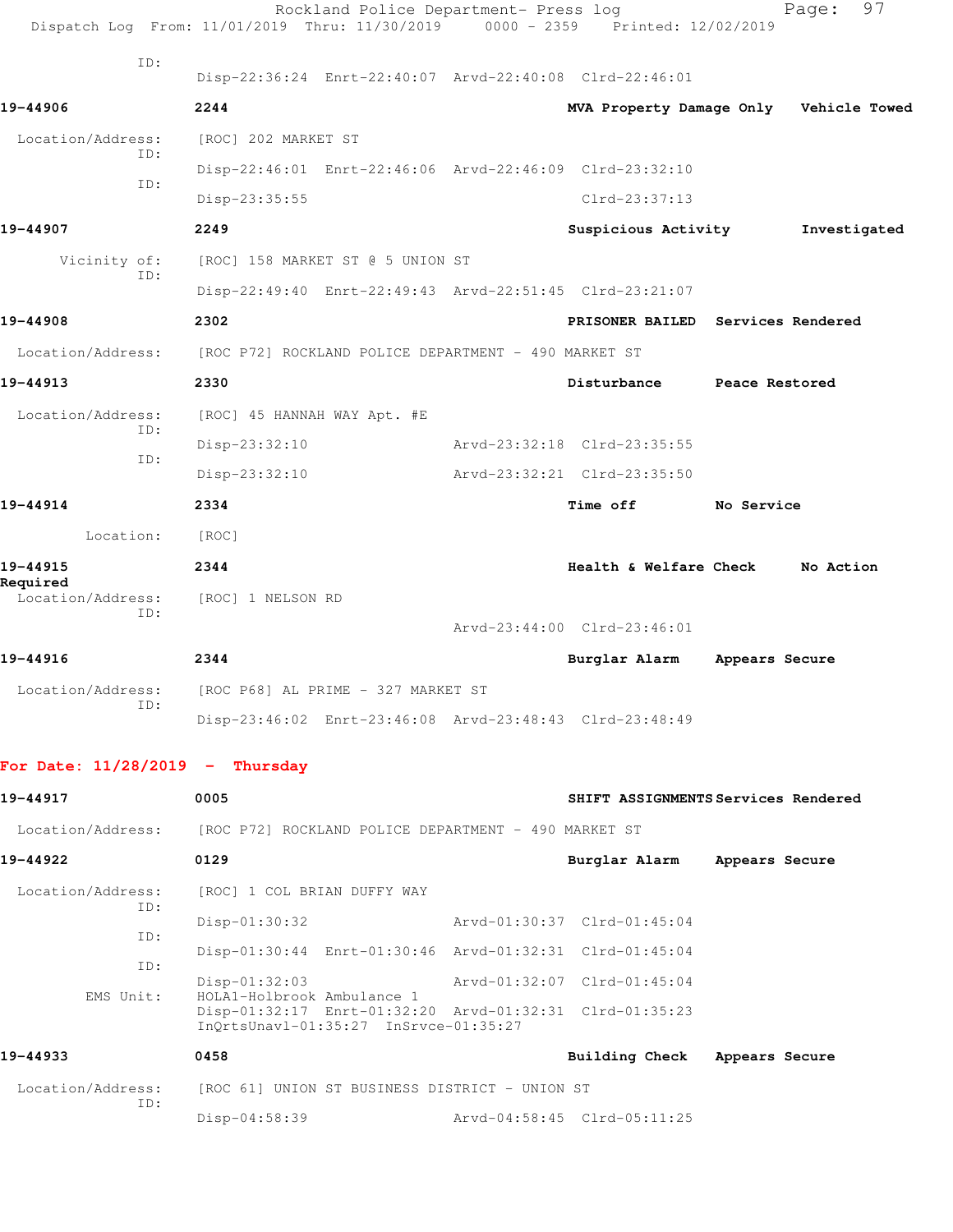Rockland Police Department- Press log Fage: 98 Dispatch Log From: 11/01/2019 Thru: 11/30/2019 0000 - 2359 Printed: 12/02/2019 **19-44936 0553 911 Accidental Services Rendered** Location/Address: [ROC] 16 GRASSWOOD LN ID: Disp-05:55:04 Enrt-05:55:11 Arvd-06:00:44 Clrd-06:04:44 **19-44938 0621 Details / Time off No Service** Location: [ROC] **19-44940 0646 Suspicious Activity Services Rendered** Location/Address: [ROC] 261 CENTRE AVE ID: Disp-06:47:16 Arvd-06:47:33 Clrd-06:51:17 ID: Disp-06:47:23 Arvd-06:47:29 Clrd-06:52:57 **19-44941 0658 Suspicious Activity Sent On Way** Location/Address: [ROC P14] GAME TIME SPORTS BAR - 365 CENTRE AVE Apt. #REAR ID: Disp-06:59:45 Enrt-06:59:54 Arvd-07:01:01 Clrd-07:04:50 ID: Disp-06:59:45 Enrt-06:59:50 Arvd-07:00:30 Clrd-07:04:46 **19-44943 0713 Time off No Service** Location: [ROC] **19-44947 0800 SHIFT ASSIGNMENTS Vehicle Towed** Location/Address: [ROC P72] ROCKLAND POLICE DEPARTMENT - 490 MARKET ST ID: Disp-08:13:13 Clrd-08:13:19 **19-44961 1122 Assist South Shore Hospital No Service** Location/Address: [ROC] 59 CUSTER ST ID: Disp-11:25:58 Enrt-11:26:11 Arvd-11:27:49 Clrd-11:31:48 **19-44966 1201 FOOD DROP OFF Services Rendered** Location/Address: [ROC P72] ROCKLAND POLICE DEPARTMENT - 490 MARKET ST ID: Disp-12:05:28 Clrd-12:05:36 **19-44972 1247 Traffic Enforcement Services Rendered** Location/Address: [ROC] FOREST ST ID: Arvd-12:48:21 Clrd-12:56:17 **19-44980 1400 FOOD DROP OFF Services Rendered** Location/Address: [ROC P72] ROCKLAND POLICE DEPARTMENT - 490 MARKET ST **19-44986 1601 SHIFT ASSIGNMENTS Provided Assistance** Location/Address: [ROC P72] ROCKLAND POLICE DEPARTMENT - 490 MARKET ST ID: Disp-16:03:02 Clrd-16:03:08 **19-44998 1729 Building Check Building Checked/Secured** Location/Address: [ROC] BILL DELAHUNT PKWY ID: Arvd-17:30:29 Clrd-17:31:12 ID: Disp-17:31:39 Clrd-17:31:51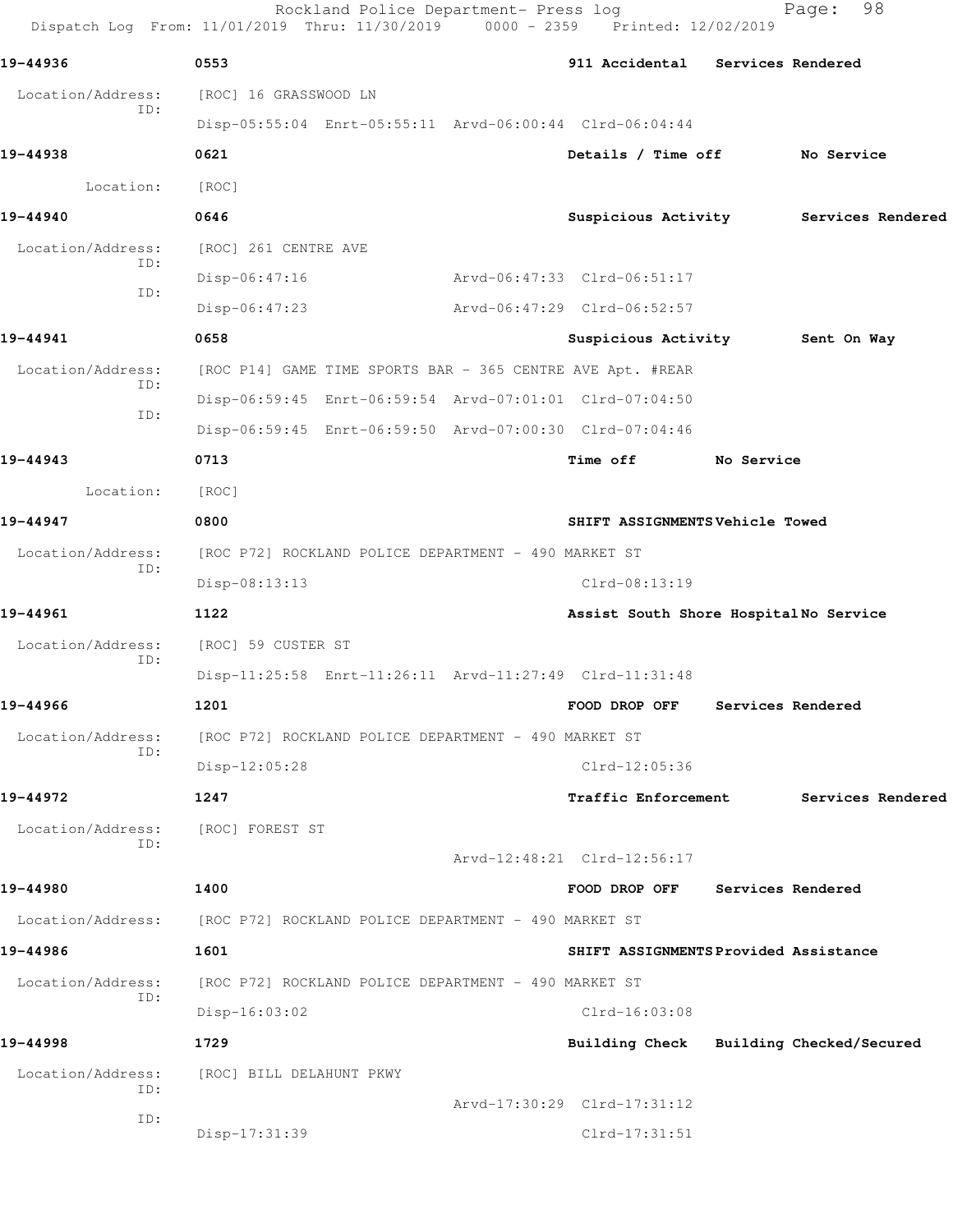Rockland Police Department- Press log Fage: 99 Dispatch Log From: 11/01/2019 Thru: 11/30/2019 0000 - 2359 Printed: 12/02/2019

**19-44999 1730 Building Check Building Checked/Secured** Location/Address: [ROC] HINGHAM ST ID: Arvd-17:31:12 Clrd-17:31:24 **19-45005 1926 Motor Vehicle Complaint Gone on arrival** Location/Address: [ROC] MARKET ST ID: Disp-19:29:07 Enrt-19:29:09 Arvd-19:32:14 Clrd-19:32:16 **19-45008 2020 911 Accidental Services Rendered** Location/Address: [ROC] 490 UNION ST Apt. #28 ID: Disp-20:22:31 Enrt-20:22:35 Arvd-20:29:08 Clrd-20:34:30 **For Date: 11/29/2019 - Friday 19-45021 0012 SHIFT ASSIGNMENTS No Service** Location/Address: [ROC P72] ROCKLAND POLICE DEPARTMENT - 490 MARKET ST ID: Arvd-00:12:00 Clrd-00:13:34 **19-45024 0132 Disturbance Services Rendered** Location/Address: [ROC] 242 MARTHA DR Apt. #F ID: Disp-01:32:42 Enrt-01:32:45 Arvd-01:33:18 Clrd-01:41:36 ID: Disp-01:33:14 Enrt-01:33:16 Arvd-01:33:18 Clrd-01:41:38 **19-45029 0606 Building Check Appears Secure** Location/Address: [ROC] 100 UNION ST ID: Arvd-06:07:32 Clrd-06:22:57 **19-45032 0628 Assist Public Advised to Court** Location/Address: [ROC] 74 MARTHA DR ID: Disp-06:28:34 Arvd-06:28:38 Clrd-06:31:27 **19-45037 0723 Details / Time off No Service** Location: [ROC] **19-45042 0800 SHIFT ASSIGNMENTS Services Rendered** Location/Address: [ROC P72] ROCKLAND POLICE DEPARTMENT - 490 MARKET ST **19-45043 0822 PERSONAL Time off Services Rendered** Location: [ROC] **19-45049 0902 COMP Time off Services Rendered** Location: [ROC] **19-45050 0905 General Info Services Rendered** Location/Address: [ROC P72] ROCKLAND POLICE DEPARTMENT - 490 MARKET ST **19-45051 0909 COMP Time off Services Rendered** Location: [ROC]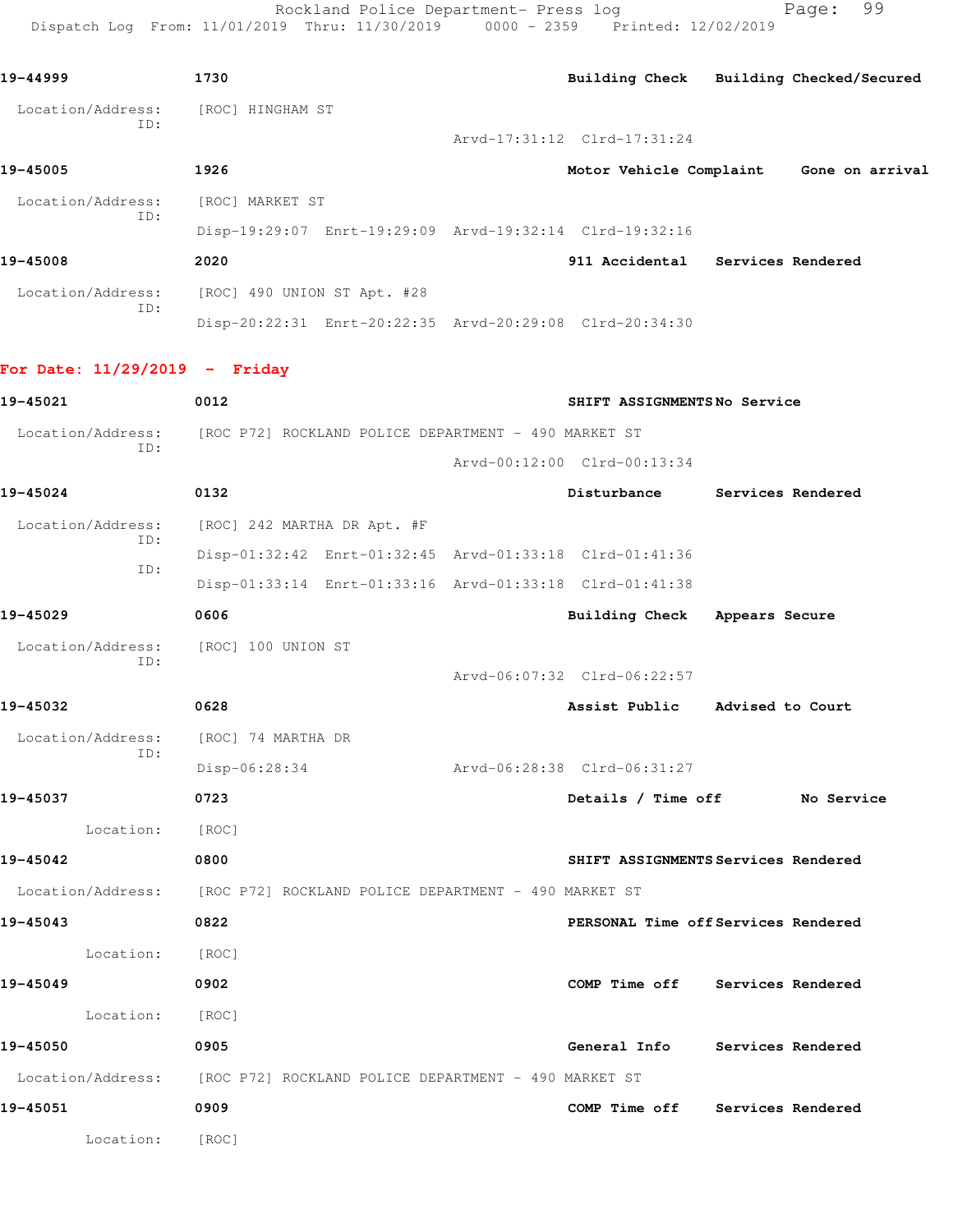Rockland Police Department- Press log Page: 100 Dispatch Log From: 11/01/2019 Thru: 11/30/2019 0000 - 2359 Printed: 12/02/2019

**19-45059 1009 Suspicious Activity Services Rendered** Vicinity of: [ROC] 200 SUMMER ST ID: Disp-10:11:07 Enrt-10:11:11 Arvd-10:14:12 Clrd-10:26:11 **19-45069 1138 911 Hang Up Appears Secure** Location/Address: [ROC] 51 MAPLE ST Apt. #434 ID: Disp-11:40:17 Enrt-11:40:26 Arvd-11:44:15 Clrd-11:52:31 **19-45085 1431 Detail Services Rendered** Location/Address: [ROC P72] ROCKLAND POLICE DEPARTMENT - 490 MARKET ST **19-45088 1533 Motor Vehicle Collision W/PI Vehicle Towed**  Location/Address: [ROC] POLICE - 440 WEBSTER ST @ 10 HINGHAM ST ID: Disp-15:35:12 Enrt-15:35:15 Arvd-15:36:03 Clrd-16:05:24 ID: Disp-15:36:01 Enrt-15:36:04 Arvd-15:36:07 Clrd-16:05:22 ID: Disp-15:45:16 Enrt-15:45:24 Arvd-15:45:27 Clrd-15:45:36 **19-45092 1547 911 Hang Up Services Rendered** Location/Address: [ROC P55] HOME DEPOT - 1149 HINGHAM ST ID: Disp-15:48:10 Enrt-15:48:18 Arvd-15:51:43 Clrd-15:53:49 **19-45100 1601 SHIFT ASSIGNMENTS No Service** Location/Address: [ROC P72] ROCKLAND POLICE DEPARTMENT - 490 MARKET ST **19-45106 1709 Disturbance Report Follows** Location/Address: [ROC] 50 CONCORD ST Apt. #3 ID: Disp-17:10:50 Enrt-17:10:57 Arvd-17:12:43 Clrd-17:48:00 ID: Disp-17:10:56 Enrt-17:10:59 Arvd-17:12:41 Clrd-17:47:19 ID: Disp-17:13:38 Arvd-17:13:41 Clrd-17:47:21 **19-45111 1748 MVA Property Damage Only Paper Exchange** Location/Address: [ROC] 120 HOWARD ST @ 138 VERNON ST ID: Disp-17:49:50 Enrt-17:49:53 Arvd-17:52:24 Clrd-17:56:01 ID: Disp-17:52:21 Enrt-17:52:23 Arvd-17:52:26 Clrd-17:55:28 **19-45113 1756 911 Accidental Services Rendered** Location/Address: [ROC] 173 MANZELLA CT ID: Disp-17:57:43 Enrt-17:57:46 Arvd-17:59:46 Clrd-18:01:55 **19-45122 1838 General Incident Services Rendered** Location/Address: [ROC] 107 POND ST @ 21 CURRY ST ID: Disp-18:41:25 Clrd-18:41:37 **19-45124 1911 General Info No Service** Location/Address: [ROC P72] ROCKLAND POLICE DEPARTMENT - 490 MARKET ST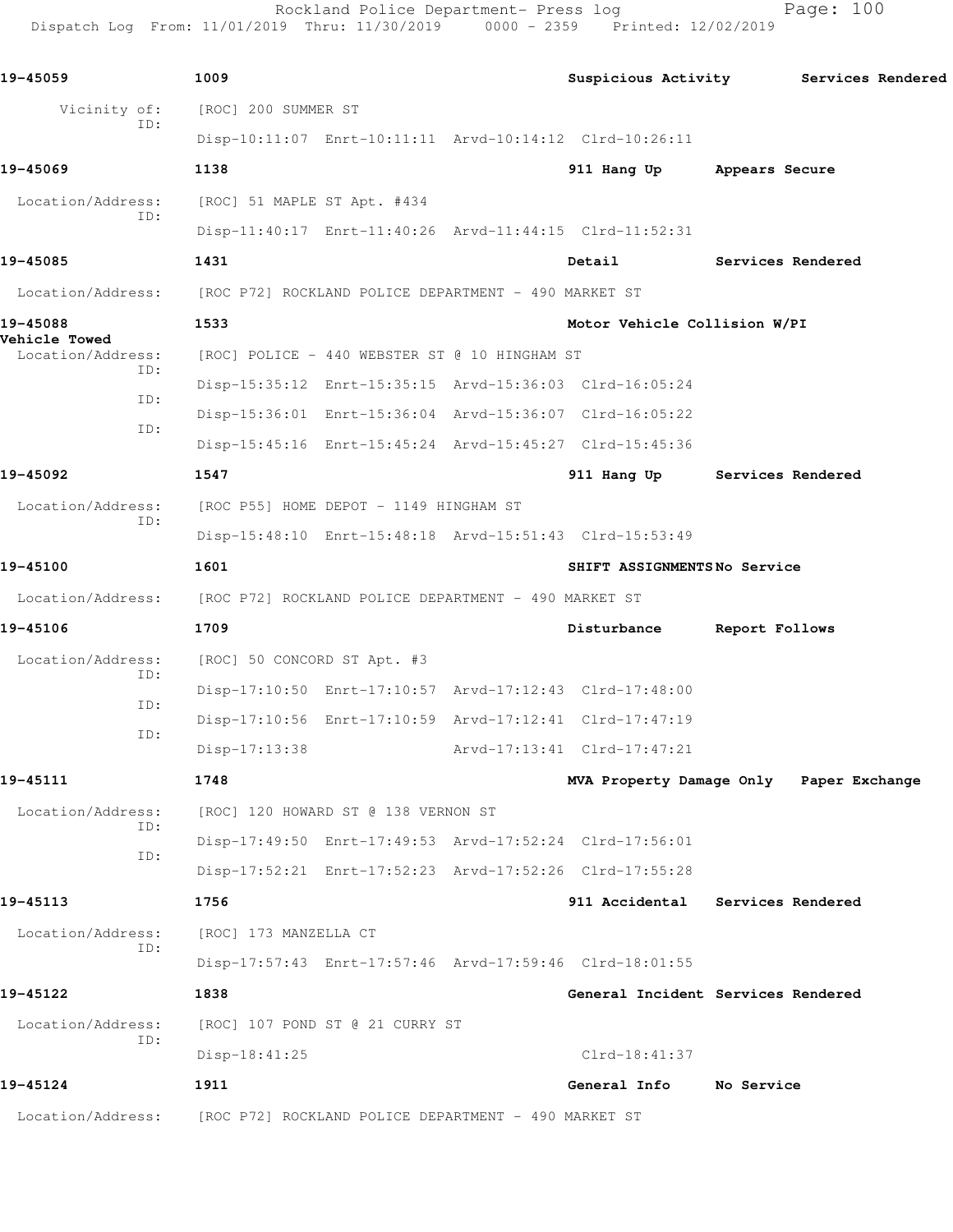| Dispatch Log From: 11/01/2019 Thru: 11/30/2019 0000 - 2359 Printed: 12/02/2019 |                                                      | Rockland Police Department- Press log |  |                                                         |             | Page: 101         |  |
|--------------------------------------------------------------------------------|------------------------------------------------------|---------------------------------------|--|---------------------------------------------------------|-------------|-------------------|--|
| 19-45126                                                                       | 1927                                                 |                                       |  | Building Check Services Rendered                        |             |                   |  |
| Location:<br>ID:                                                               | [ROC] HOTELS                                         |                                       |  |                                                         |             |                   |  |
|                                                                                |                                                      |                                       |  | Arvd-19:28:17 Clrd-19:33:53                             |             |                   |  |
| 19-45128                                                                       | 1948                                                 |                                       |  | 911 Accidental Services Rendered                        |             |                   |  |
| Location/Address:<br>ID:                                                       | [ROC] 57 LEISUREWOODS DR                             |                                       |  |                                                         |             |                   |  |
|                                                                                |                                                      |                                       |  | Disp-19:48:47 Enrt-19:49:20 Arvd-19:54:52 Clrd-19:57:16 |             |                   |  |
| 19-45130<br>Injury<br>Location/Address:                                        | 2014                                                 |                                       |  | MVA Property Damage Only No Personal                    |             |                   |  |
|                                                                                | [ROC] SPRING ST                                      |                                       |  |                                                         |             |                   |  |
| ID:                                                                            | Disp-20:17:58                                        |                                       |  | $Clrd-20:19:20$                                         |             |                   |  |
| 19-45136                                                                       | 2106                                                 |                                       |  | 911 Accidental Services Rendered                        |             |                   |  |
| Location/Address:<br>ID:                                                       | [ROC] 80 PLEASANT ST                                 |                                       |  |                                                         |             |                   |  |
|                                                                                |                                                      |                                       |  | Disp-21:07:00 Enrt-21:07:01 Arvd-21:11:38 Clrd-21:13:54 |             |                   |  |
| 19-45137                                                                       | 2120                                                 |                                       |  | Burglar Alarm Services Rendered                         |             |                   |  |
| Location/Address:<br>ID:                                                       | [ROC] 19 CORN MILL LN                                |                                       |  |                                                         |             |                   |  |
| ID:                                                                            |                                                      |                                       |  | Disp-21:21:20 Enrt-21:21:45 Arvd-21:25:02 Clrd-21:28:51 |             |                   |  |
| ID:                                                                            | Disp-21:22:04 Enrt-21:22:06                          |                                       |  | Clrd-21:28:53                                           |             |                   |  |
|                                                                                |                                                      |                                       |  | Disp-21:23:55 Enrt-21:23:57 Arvd-21:23:58 Clrd-21:28:50 |             |                   |  |
| 19-45146                                                                       | 2240                                                 |                                       |  | Health & Welfare Check                                  |             | Services Rendered |  |
| Location/Address:<br>ID:                                                       | [ROC] 191 CENTRAL ST                                 |                                       |  |                                                         |             |                   |  |
| ID:                                                                            |                                                      |                                       |  | Disp-22:41:00 Enrt-22:41:13 Arvd-22:42:45 Clrd-23:31:38 |             |                   |  |
| ID:                                                                            |                                                      |                                       |  | Disp-22:41:20 Enrt-22:41:23 Arvd-22:42:44 Clrd-23:31:41 |             |                   |  |
| ID:                                                                            | Disp-23:48:51                                        |                                       |  | Arvd-23:49:02 Clrd-23:56:10                             |             |                   |  |
| ID:                                                                            | $Disp-23:48:53$                                      |                                       |  | Arvd-23:49:05 Clrd-23:56:08                             |             |                   |  |
|                                                                                | $Disp-23:49:00$                                      |                                       |  | Arvd-23:49:07 Clrd-23:56:09                             |             |                   |  |
| For Date: $11/30/2019$ - Saturday                                              |                                                      |                                       |  |                                                         |             |                   |  |
| 19-45151                                                                       | 0000                                                 |                                       |  | SHIFT ASSIGNMENTSNo Service                             |             |                   |  |
| Location/Address:                                                              | [ROC P72] ROCKLAND POLICE DEPARTMENT - 490 MARKET ST |                                       |  |                                                         |             |                   |  |
| ID:                                                                            | Disp-00:07:00                                        |                                       |  | $Clrd-00:07:21$                                         |             |                   |  |
| 19-45153                                                                       | 0015                                                 |                                       |  | Disturbance                                             | Sent On Way |                   |  |
| Location/Address:                                                              | [ROC P93] THE BANNER - 167 UNION ST                  |                                       |  |                                                         |             |                   |  |
| ID:<br>ID:                                                                     |                                                      |                                       |  | Disp-00:16:15 Enrt-00:16:22 Arvd-00:17:30 Clrd-00:24:59 |             |                   |  |
|                                                                                |                                                      |                                       |  | Disp-00:16:20 Enrt-00:16:24 Arvd-00:17:28 Clrd-00:24:56 |             |                   |  |
| 19-45158                                                                       | 0034                                                 |                                       |  | Suspicious Activity Peace Restored                      |             |                   |  |
| Location/Address:<br>ID:                                                       | [ROC] 26 EAST WATER ST Apt. #2                       |                                       |  |                                                         |             |                   |  |
| ID:                                                                            |                                                      |                                       |  | Disp-00:36:59 Enrt-00:37:01 Arvd-00:38:03 Clrd-00:42:29 |             |                   |  |
|                                                                                |                                                      |                                       |  |                                                         |             |                   |  |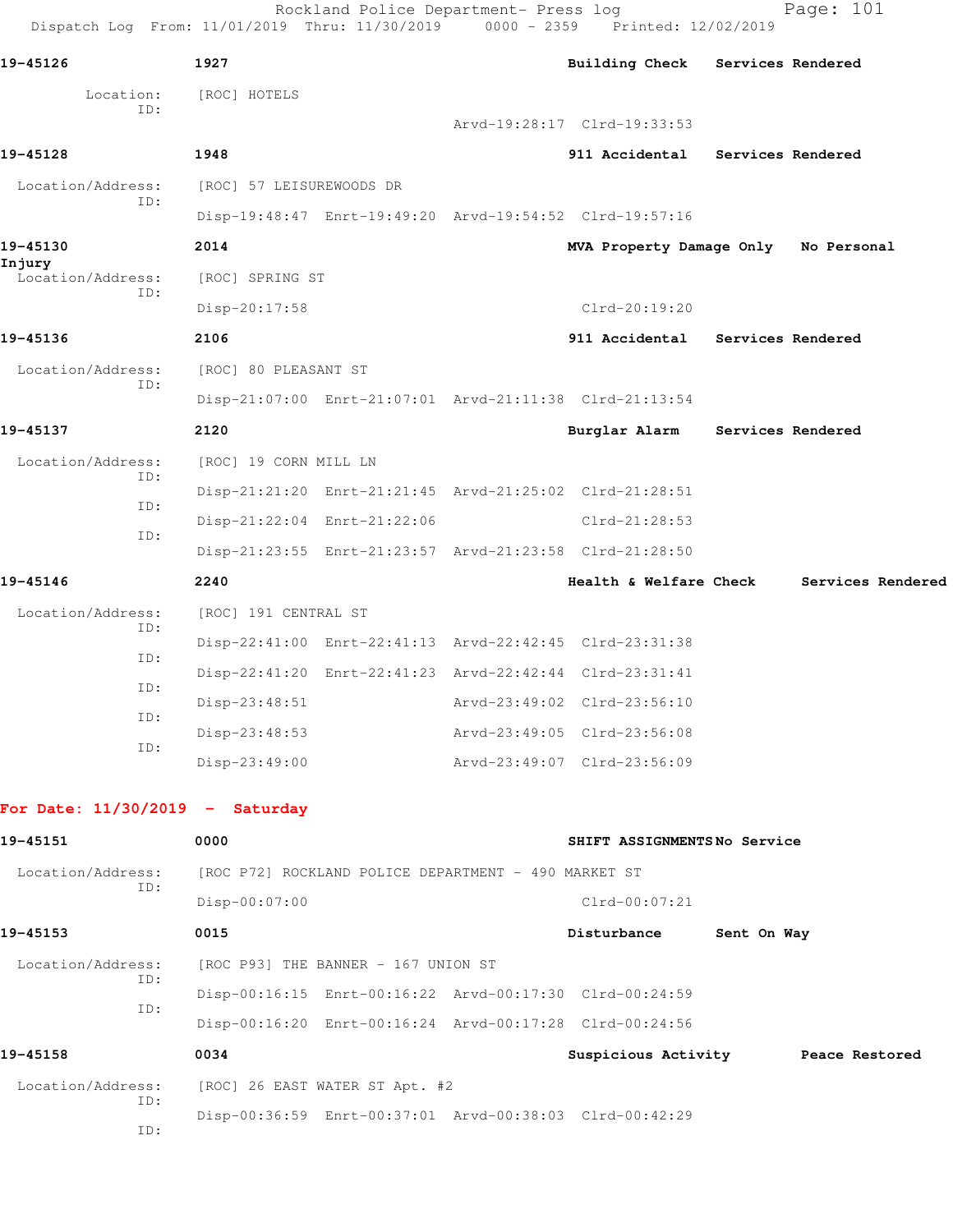|                          | Rockland Police Department- Press log<br>Dispatch Log From: 11/01/2019 Thru: 11/30/2019 0000 - 2359 Printed: 12/02/2019 |                                         |                   | Page: 102                |
|--------------------------|-------------------------------------------------------------------------------------------------------------------------|-----------------------------------------|-------------------|--------------------------|
|                          | Disp-00:37:09 Enrt-00:37:11 Arvd-00:37:48 Clrd-00:42:30                                                                 |                                         |                   |                          |
| ID:                      | Disp-00:37:18 Enrt-00:37:20 Arvd-00:38:02 Clrd-00:42:36                                                                 |                                         |                   |                          |
| 19-45159                 | 0052                                                                                                                    | Disturbance                             | No Service        |                          |
| Location/Address:        | [ROC] 26 EAST WATER ST Apt. #2                                                                                          |                                         |                   |                          |
| ID:<br>ID:               | Disp-00:53:40 Enrt-00:53:46 Arvd-00:53:57 Clrd-00:59:01                                                                 |                                         |                   |                          |
| ID:                      | Disp-00:53:44 Enrt-00:53:48 Arvd-00:53:55 Clrd-00:59:03                                                                 |                                         |                   |                          |
|                          | Disp-00:55:28 Enrt-00:55:30 Arvd-00:55:31 Clrd-00:59:04                                                                 |                                         |                   |                          |
| 19-45170                 | 0542                                                                                                                    | Building Check Appears Secure           |                   |                          |
| Location/Address:        | [ROC 61] UNION ST BUSINESS DISTRICT - UNION ST                                                                          |                                         |                   |                          |
| ID:                      |                                                                                                                         | Arvd-05:42:36 Clrd-05:59:01             |                   |                          |
| 19-45174                 | 0800                                                                                                                    | SHIFT ASSIGNMENTS Services Rendered     |                   |                          |
|                          | Location/Address: [ROC P72] ROCKLAND POLICE DEPARTMENT - 490 MARKET ST                                                  |                                         |                   |                          |
| 19-45177                 | 0947                                                                                                                    | Building Check Appears Secure           |                   |                          |
| Location/Address:<br>ID: | [ROC] HINGHAM ST                                                                                                        |                                         |                   |                          |
|                          |                                                                                                                         | Arvd-09:48:38 Clrd-09:48:56             |                   |                          |
| 19-45179                 | 1004                                                                                                                    | 911 Accidental Services Rendered        |                   |                          |
| Location/Address:<br>ID: | [ROC] 145 UNION ST Apt. #1                                                                                              |                                         |                   |                          |
| ID:                      | Disp-10:06:09 Enrt-10:06:18 Arvd-10:13:04 Clrd-10:20:33                                                                 |                                         |                   |                          |
|                          | $Disp-10:21:12$                                                                                                         | $Clrd-10:22:11$                         |                   |                          |
| 19-45181                 | 1019                                                                                                                    | <b>Building Check</b>                   |                   | Building Checked/Secured |
| Location/Address:<br>ID: | [ROC] BILL DELAHUNT PKWY                                                                                                |                                         |                   |                          |
|                          |                                                                                                                         | Arvd-10:20:33 Clrd-10:20:52             |                   |                          |
| 19-45182                 | 1021                                                                                                                    | <b>Building Check</b>                   |                   | Building Checked/Secured |
| Location/Address:<br>ID: | [ROC] FOREST ST                                                                                                         |                                         |                   |                          |
|                          |                                                                                                                         | Arvd-10:22:39 Clrd-10:31:15             |                   |                          |
| 19-45185                 | 1113                                                                                                                    | Building Check                          |                   | Building Checked/Secured |
| Location/Address:<br>ID: | [ROC] BILL DELAHUNT PKWY                                                                                                |                                         |                   |                          |
|                          |                                                                                                                         | Arvd-11:14:39 Clrd-11:14:56             |                   |                          |
| 19-45190                 | 1157                                                                                                                    | Building Check Building Checked/Secured |                   |                          |
| Location/Address:<br>ID: | [ROC] HINGHAM ST                                                                                                        |                                         |                   |                          |
|                          |                                                                                                                         | Arvd-11:59:07 Clrd-11:59:21             |                   |                          |
| 19-45191                 | 1201                                                                                                                    | Traffic Enforcement                     | Services Rendered |                          |
| Location/Address:<br>ID: | [ROC] 313 EAST WATER ST                                                                                                 |                                         |                   |                          |
|                          | Disp-12:04:02 Enrt-12:04:07 Arvd-12:04:49 Clrd-12:11:41                                                                 |                                         |                   |                          |
| 19-45194                 | 1210                                                                                                                    | Building Check                          |                   | Building Checked/Secured |
| Location/Address:        | [ROC] HINGHAM ST                                                                                                        |                                         |                   |                          |
|                          |                                                                                                                         |                                         |                   |                          |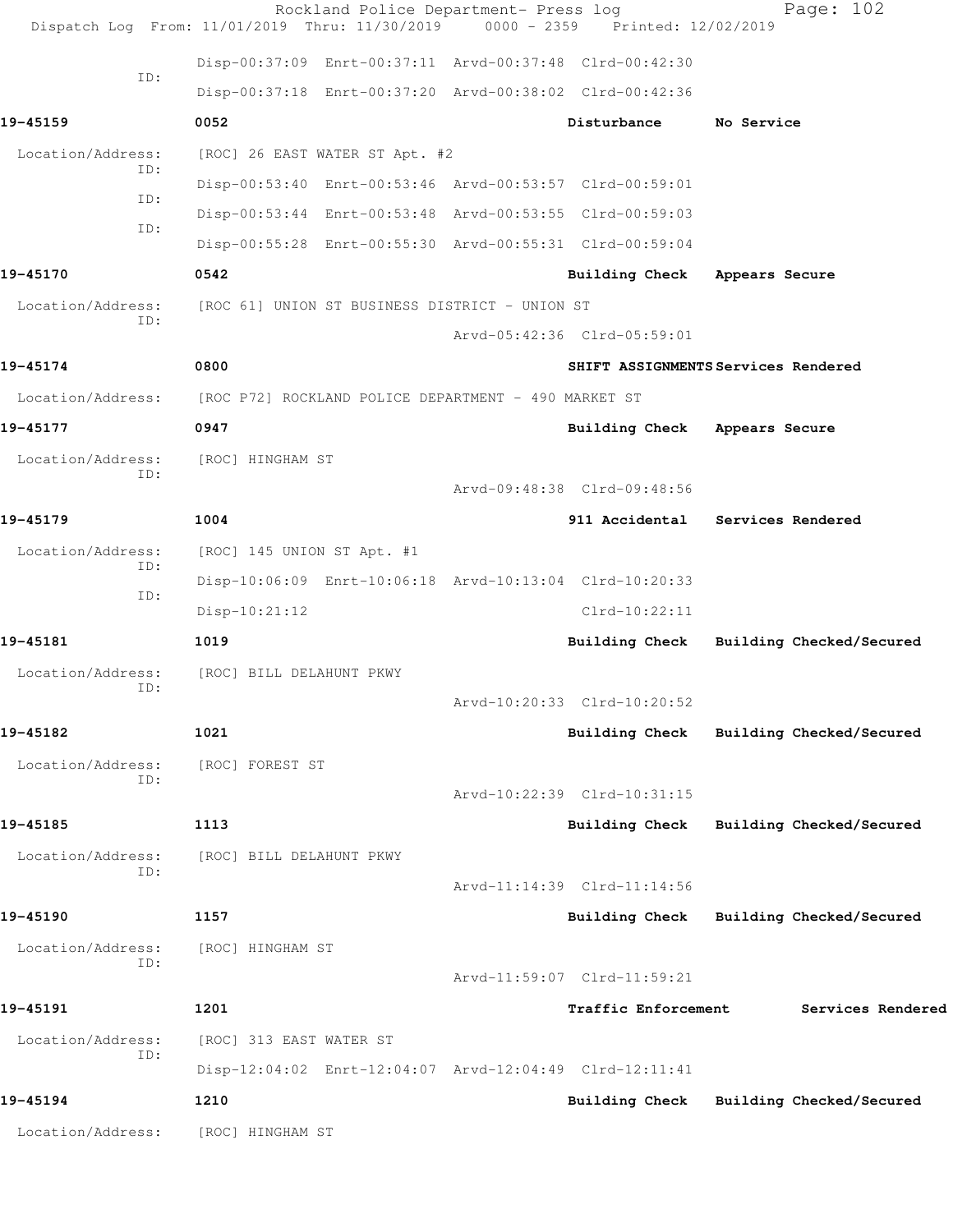|                          | Rockland Police Department- Press log<br>Dispatch Log From: 11/01/2019 Thru: 11/30/2019 0000 - 2359 Printed: 12/02/2019 |  |                             | Page: 103                                  |  |
|--------------------------|-------------------------------------------------------------------------------------------------------------------------|--|-----------------------------|--------------------------------------------|--|
| ID:                      |                                                                                                                         |  | Arvd-12:11:41 Clrd-12:12:07 |                                            |  |
| 19-45197                 | 1245                                                                                                                    |  |                             | PERSONAL Time off Services Rendered        |  |
| Location:                | [ROC]                                                                                                                   |  |                             |                                            |  |
| 19-45198                 | 1245                                                                                                                    |  |                             | Animal Complaint Could Not Locate          |  |
| Location/Address:        | [ROC] 131 PLAIN ST @ 135 GROVE ST                                                                                       |  |                             |                                            |  |
| ID:                      | Disp-12:48:06 Enrt-12:48:08 Arvd-12:49:52 Clrd-12:59:32                                                                 |  |                             |                                            |  |
| 19-45208                 | 1447                                                                                                                    |  | Assist Public               | Provided Assistance                        |  |
| Location/Address:        | [ROC P81] OCEAN STATE JOB LOT - 360 MARKET ST                                                                           |  |                             |                                            |  |
| ID:                      | Disp-14:48:18                                                                                                           |  | $Clrd-14:48:39$             |                                            |  |
| ID:                      | Disp-14:48:28 Enrt-14:48:37 Arvd-14:55:20 Clrd-14:55:22                                                                 |  |                             |                                            |  |
| 19-45210                 | 1520                                                                                                                    |  |                             | Emergency Medical Services Rendered        |  |
| Location/Address:        | [ROC] 65 PACIFIC ST                                                                                                     |  |                             |                                            |  |
| ID:                      | Disp-15:21:14 Enrt-15:21:24 Arvd-15:21:28 Clrd-15:57:56                                                                 |  |                             |                                            |  |
| ID:                      | Disp-15:27:34 Enrt-15:27:37 Arvd-15:27:40 Clrd-15:57:54                                                                 |  |                             |                                            |  |
| 19-45211                 | 1604                                                                                                                    |  | General Info                | Services Rendered                          |  |
|                          | Location/Address: [ROC P72] ROCKLAND POLICE DEPARTMENT - 490 MARKET ST                                                  |  |                             |                                            |  |
| 19-45212                 | 1632                                                                                                                    |  |                             | MVA Property Damage Only Services Rendered |  |
| Location/Address:        | [ROC P81] OCEAN STATE JOB LOT - 360 MARKET ST                                                                           |  |                             |                                            |  |
| ID:                      | Disp-16:33:20 Enrt-16:33:25 Arvd-16:34:20 Clrd-16:48:53                                                                 |  |                             |                                            |  |
| ID:                      | Disp-16:33:23 Enrt-16:33:26 Arvd-16:34:20 Clrd-16:59:52                                                                 |  |                             |                                            |  |
| 19-45215                 | 1648                                                                                                                    |  | Disturbance                 | Protective Custody                         |  |
| Location/Address:        | [ROC P81] OCEAN STATE JOB LOT - 360 MARKET ST                                                                           |  |                             |                                            |  |
| ID:                      | Disp-16:48:53                                                                                                           |  | Arvd-16:48:55 Clrd-17:08:17 |                                            |  |
| 19-45220                 | 1701                                                                                                                    |  | 911 Accidental              | Investigated                               |  |
| Location/Address:        | [ROC] 661 SUMMER ST                                                                                                     |  |                             |                                            |  |
| ID:                      | Disp-17:04:04 Enrt-17:04:08 Arvd-17:05:16 Clrd-17:14:28                                                                 |  |                             |                                            |  |
| ID:                      | Disp-17:05:11 Enrt-17:05:13                                                                                             |  | Clrd-17:07:58               |                                            |  |
| 19-45223                 | 1715                                                                                                                    |  | Disturbance                 | Services Rendered                          |  |
| Location/Address:        | [ROC] 340 CENTRE AVE Apt. #21                                                                                           |  |                             |                                            |  |
| ID:                      | Disp-17:16:50 Enrt-17:16:56 Arvd-17:18:34 Clrd-17:53:08                                                                 |  |                             |                                            |  |
| ID:                      | Disp-17:16:50 Enrt-17:16:55 Arvd-17:16:57 Clrd-17:53:06                                                                 |  |                             |                                            |  |
| 19-45226                 | 1735                                                                                                                    |  | Details / Time off          | Services Rendered                          |  |
| Location:                | [ROC]                                                                                                                   |  |                             |                                            |  |
| 19-45240                 | 1918                                                                                                                    |  | Burglar Alarm               | Investigated                               |  |
| Location/Address:<br>ID: | [ROC] ROCKLAND PUBLIC LIBRARY - 20 BELMONT ST                                                                           |  |                             |                                            |  |